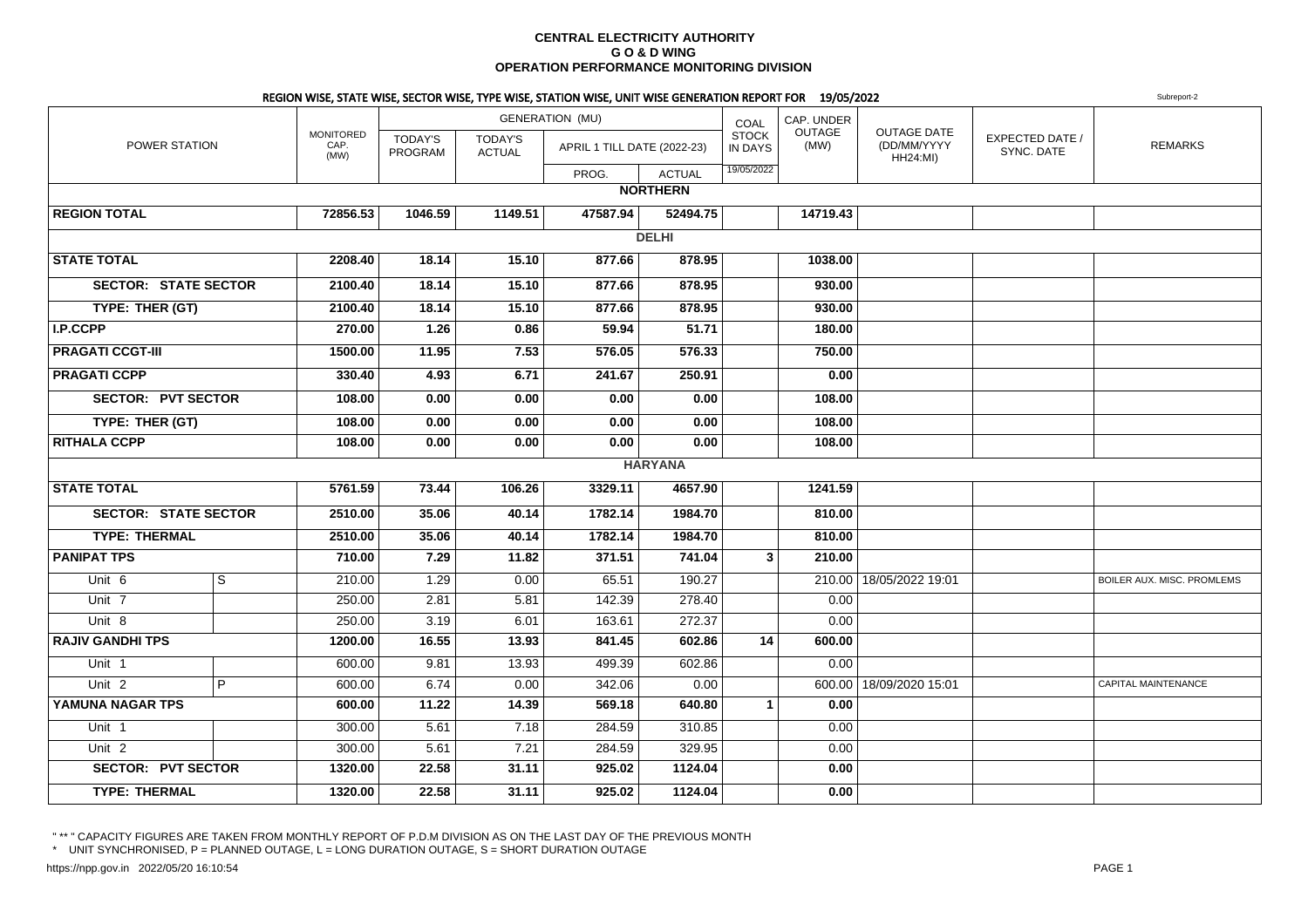|                               |  |                                  |                           |                                 | <b>GENERATION (MU)</b>      |                         | COAL                           | CAP. UNDER     |                                                      |                               |                |
|-------------------------------|--|----------------------------------|---------------------------|---------------------------------|-----------------------------|-------------------------|--------------------------------|----------------|------------------------------------------------------|-------------------------------|----------------|
| POWER STATION                 |  | <b>MONITORED</b><br>CAP.<br>(MW) | <b>TODAY'S</b><br>PROGRAM | <b>TODAY'S</b><br><b>ACTUAL</b> | APRIL 1 TILL DATE (2022-23) |                         | <b>STOCK</b><br><b>IN DAYS</b> | OUTAGE<br>(MW) | <b>OUTAGE DATE</b><br>(DD/MM/YYYY<br><b>HH24:MI)</b> | EXPECTED DATE /<br>SYNC. DATE | <b>REMARKS</b> |
|                               |  |                                  |                           |                                 | PROG.                       | <b>ACTUAL</b>           | 19/05/2022                     |                |                                                      |                               |                |
| <b>MAHATMA GANDHI TPS</b>     |  | 1320.00                          | 22.58                     | 31.11                           | 925.02                      | 1124.04                 | 6                              | 0.00           |                                                      |                               |                |
| Unit <sub>1</sub>             |  | 660.00                           | 11.48                     | 15.58                           | 584.12                      | 746.33                  |                                | 0.00           |                                                      |                               |                |
| Unit <sub>2</sub>             |  | 660.00                           | 11.10                     | 15.53                           | 340.90                      | 377.71                  |                                | 0.00           |                                                      |                               |                |
| <b>SECTOR: CENTRAL SECTOR</b> |  | 1931.59                          | 15.80                     | 35.01                           | 621.95                      | 1549.16                 |                                | 431.59         |                                                      |                               |                |
| <b>TYPE: THERMAL</b>          |  | 1500.00                          | 14.81                     | 35.01                           | 583.14                      | 1549.06                 |                                | 0.00           |                                                      |                               |                |
| <b>INDIRA GANDHI STPP</b>     |  | 1500.00                          | 14.81                     | 35.01                           | 583.14                      | 1549.06                 | 13                             | 0.00           |                                                      |                               |                |
| Unit 1                        |  | 500.00                           | 4.65                      | 11.75                           | 65.10                       | 483.47                  |                                | 0.00           |                                                      |                               |                |
| Unit <sub>2</sub>             |  | 500.00                           | 5.42                      | 11.62                           | 275.98                      | 532.09                  |                                | 0.00           |                                                      |                               |                |
| Unit <sub>3</sub>             |  | 500.00                           | 4.74                      | 11.64                           | 242.06                      | 533.50                  |                                | 0.00           |                                                      |                               |                |
| TYPE: THER (GT)               |  | 431.59                           | 0.99                      | 0.00                            | 38.81                       | 0.10                    |                                | 431.59         |                                                      |                               |                |
| <b>FARIDABAD CCPP</b>         |  | 431.59                           | 0.99                      | 0.00                            | 38.81                       | 0.10                    |                                | 431.59         |                                                      |                               |                |
|                               |  |                                  |                           |                                 |                             | <b>HIMACHAL PRADESH</b> |                                |                |                                                      |                               |                |
| <b>STATE TOTAL</b>            |  | 10263.02                         | 119.68                    | 117.19                          | 4459.92                     | 4776.33                 |                                | 1679.00        |                                                      |                               |                |
| <b>SECTOR: STATE SECTOR</b>   |  | 888.00                           | 9.14                      | 9.71                            | 368.66                      | 457.15                  |                                | 210.00         |                                                      |                               |                |
| <b>TYPE: HYDRO</b>            |  | 888.00                           | 9.14                      | 9.71                            | 368.66                      | 457.15                  |                                | 210.00         |                                                      |                               |                |
| <b>BASSI HPS</b>              |  | 66.00                            | $\overline{1.26}$         | 1.05                            | 53.94                       | 52.75                   |                                | 0.00           |                                                      |                               |                |
| <b>GIRI BATA HPS</b>          |  | 60.00                            | 0.19                      | 0.11                            | 12.61                       | 9.07                    |                                | 30.00          |                                                      |                               |                |
| <b>KASHANG INTEGRATED HEP</b> |  | 195.00                           | 0.00                      | 0.71                            | 0.00                        | 26.61                   |                                | 130.00         |                                                      |                               |                |
| <b>LARJI HPS</b>              |  | 126.00                           | 1.94                      | 1.83                            | 78.86                       | 88.96                   |                                | 0.00           |                                                      |                               |                |
| <b>SAINJ HPS</b>              |  | 100.00                           | 1.10                      | 1.15                            | 36.90                       | 45.16                   |                                | 50.00          |                                                      |                               |                |
| <b>SANJAY HPS</b>             |  | 120.00                           | 1.68                      | 2.69                            | 71.92                       | 103.12                  |                                | 0.00           |                                                      |                               |                |
| <b>SAWRA KUDDU HPS</b>        |  | 111.00                           | 0.87                      | 0.57                            | 30.53                       | 34.77                   |                                | 0.00           |                                                      |                               |                |
| <b>SHANAN HPS</b>             |  | 110.00                           | 2.10                      | 1.60                            | 83.90                       | 96.71                   |                                | 0.00           |                                                      |                               |                |
| UHL-III HPS                   |  | 0.00                             | 0.00                      | 0.00                            | 0.00                        | 0.00                    |                                | 0.00           |                                                      |                               |                |
| <b>SECTOR: PVT SECTOR</b>     |  | 2109.00                          | 30.94                     | 23.88                           | 1083.86                     | 912.07                  |                                | 192.00         |                                                      |                               |                |
| <b>TYPE: HYDRO</b>            |  | 2109.00                          | 30.94                     | 23.88                           | 1083.86                     | 912.07                  |                                | 192.00         |                                                      |                               |                |
| <b>ALLAIN DUHANGAN HPS</b>    |  | 192.00                           | 1.94                      | 0.00                            | 68.86                       | 80.97                   |                                | 192.00         |                                                      |                               |                |
| <b>BAJOLI HOLI HPS</b>        |  | 180.00                           | 2.58                      | 0.00                            | 129.02                      | 0.00                    |                                | 0.00           |                                                      |                               |                |
| <b>BASPA HPS</b>              |  | 300.00                           | 2.90                      | 5.31                            | 107.10                      | 168.94                  |                                | 0.00           |                                                      |                               |                |
| <b>BUDHIL HPS</b>             |  | 70.00                            | 1.03                      | 0.80                            | 44.57                       | 34.99                   |                                | 0.00           |                                                      |                               |                |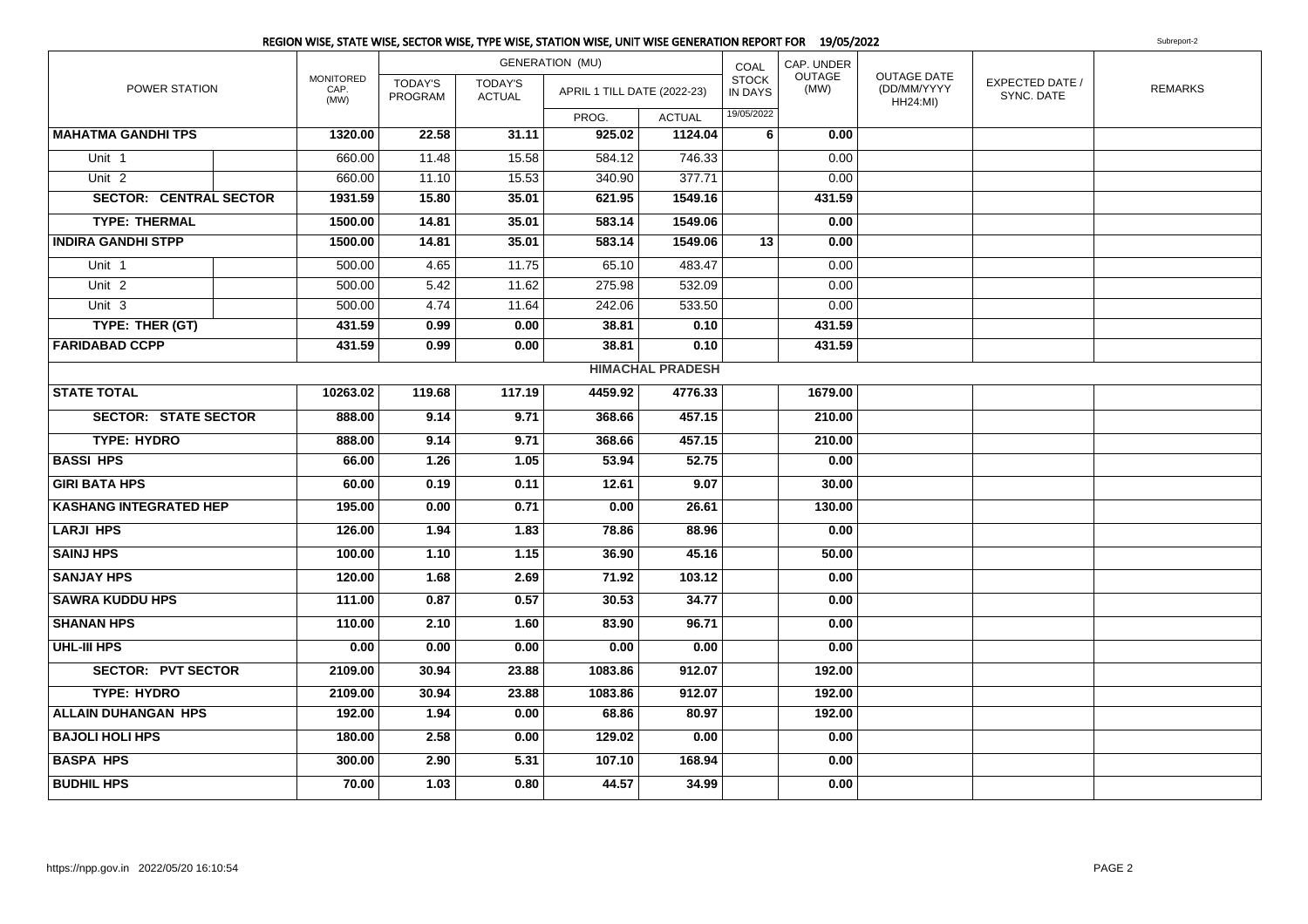|                               |                                  |                           |                                 | REGION WISE, STATE WISE, SECTOR WISE, TYPE WISE, STATION WISE, UNIT WISE GENERATION REPORT FOR 19/05/2022 |                          |                         |                |                                                      |                               | Subreport-2    |
|-------------------------------|----------------------------------|---------------------------|---------------------------------|-----------------------------------------------------------------------------------------------------------|--------------------------|-------------------------|----------------|------------------------------------------------------|-------------------------------|----------------|
|                               |                                  |                           |                                 | <b>GENERATION (MU)</b>                                                                                    |                          | COAL                    | CAP. UNDER     |                                                      |                               |                |
| POWER STATION                 | <b>MONITORED</b><br>CAP.<br>(MW) | <b>TODAY'S</b><br>PROGRAM | <b>TODAY'S</b><br><b>ACTUAL</b> | APRIL 1 TILL DATE (2022-23)                                                                               |                          | <b>STOCK</b><br>IN DAYS | OUTAGE<br>(MW) | <b>OUTAGE DATE</b><br>(DD/MM/YYYY<br><b>HH24:MI)</b> | EXPECTED DATE /<br>SYNC. DATE | <b>REMARKS</b> |
|                               |                                  |                           |                                 | PROG.                                                                                                     | <b>ACTUAL</b>            | 19/05/2022              |                |                                                      |                               |                |
| <b>CHANJU-I HPS</b>           | 36.00                            | 0.48                      | 0.34                            | 19.12                                                                                                     | 16.09                    |                         | 0.00           |                                                      |                               |                |
| <b>KARCHAM WANGTOO HPS</b>    | 1045.00                          | 18.65                     | 14.44                           | 592.35                                                                                                    | 492.14                   |                         | 0.00           |                                                      |                               |                |
| <b>MALANA HPS</b>             | 86.00                            | 0.84                      | 0.73                            | 33.96                                                                                                     | 34.22                    |                         | 0.00           |                                                      |                               |                |
| <b>MALANA-II HPS</b>          | 100.00                           | 0.94                      | 1.08                            | 29.86                                                                                                     | 38.96                    |                         | 0.00           |                                                      |                               |                |
| <b>SORANG HPS</b>             | 100.00                           | 1.58                      | 1.18                            | 59.02                                                                                                     | 45.76                    |                         | 0.00           |                                                      |                               |                |
| <b>TIDONG HPS</b>             | 0.00                             | 0.00                      | 0.00                            | 0.00                                                                                                      | 0.00                     |                         | 0.00           |                                                      |                               |                |
| <b>SECTOR: CENTRAL SECTOR</b> | 7266.02                          | 79.60                     | 83.60                           | 3007.40                                                                                                   | 3407.11                  |                         | 1277.00        |                                                      |                               |                |
| <b>TYPE: HYDRO</b>            | 7266.02                          | 79.60                     | 83.60                           | 3007.40                                                                                                   | 3407.11                  |                         | 1277.00        |                                                      |                               |                |
| <b>BAIRA SIUL HPS</b>         | 180.00                           | 2.58                      | 1.82                            | 119.02                                                                                                    | 114.38                   |                         | 0.00           |                                                      |                               |                |
| <b>BHAKRA LEFT HPS</b>        | 612.00                           | 4.45                      | 5.13                            | 206.55                                                                                                    | 237.36                   |                         | 0.00           |                                                      |                               |                |
| <b>BHAKRA RIGHT HPS</b>       | 785.00                           | 5.87                      | 5.53                            | 272.53                                                                                                    | 291.18                   |                         | 0.00           |                                                      |                               |                |
| <b>CHAMERA-I HPS</b>          | 540.00                           | 8.13                      | 6.18                            | 354.47                                                                                                    | 296.59                   |                         | 0.00           |                                                      |                               |                |
| <b>CHAMERA-II HPS</b>         | 300.00                           | 6.29                      | 5.63                            | 249.51                                                                                                    | 232.99                   |                         | 100.00         |                                                      |                               |                |
| <b>CHAMERA-III HPS</b>        | 231.00                           | 3.48                      | 4.20                            | 131.12                                                                                                    | 175.70                   |                         | 0.00           |                                                      |                               |                |
| <b>DEHAR HPS</b>              | 990.00                           | 11.19                     | 9.80                            | 423.61                                                                                                    | 448.33                   |                         | 165.00         |                                                      |                               |                |
| <b>KOLDAM</b>                 | 800.00                           | 10.52                     | 9.38                            | 332.88                                                                                                    | 332.23                   |                         | 0.00           |                                                      |                               |                |
| <b>NATHPA JHAKRI HPS</b>      | 1500.00                          | 17.58                     | 25.46                           | 584.02                                                                                                    | 914.76                   |                         | 750.00         |                                                      |                               |                |
| <b>PARBATI-II HPS</b>         | 0.00                             | 1.06                      | 0.00                            | 31.14                                                                                                     | 0.00                     |                         | 0.00           |                                                      |                               |                |
| <b>PARBATI-III HPS</b>        | 520.00                           | 1.23                      | 1.27                            | 48.37                                                                                                     | 62.17                    |                         | 130.00         |                                                      |                               |                |
| <b>PONG HPS</b>               | 396.00                           | 2.19                      | 1.94                            | 87.61                                                                                                     | 46.34                    |                         | 132.00         |                                                      |                               |                |
| <b>RAMPUR HPS</b>             | 412.02                           | 5.03                      | 7.26                            | 166.57                                                                                                    | 255.08                   |                         | 0.00           |                                                      |                               |                |
|                               |                                  |                           |                                 |                                                                                                           | <b>JAMMU AND KASHMIR</b> |                         |                |                                                      |                               |                |
| <b>STATE TOTAL</b>            | 3535.00                          | 68.85                     | 69.41                           | 2823.15                                                                                                   | 2874.87                  |                         | 360.00         |                                                      |                               |                |
| <b>SECTOR: STATE SECTOR</b>   | 1285.00                          | 22.64                     | 19.48                           | 742.16                                                                                                    | 672.12                   |                         | 360.00         |                                                      |                               |                |
| TYPE: THER (GT)               | 175.00                           | 0.00                      | 0.00                            | 0.00                                                                                                      | 0.00                     |                         | 175.00         |                                                      |                               |                |
| <b>PAMPORE GPS (Liq.)</b>     | 175.00                           | 0.00                      | 0.00                            | 0.00                                                                                                      | 0.00                     |                         | 175.00         |                                                      |                               |                |
| <b>TYPE: HYDRO</b>            | 1110.00                          | 22.64                     | 19.48                           | 742.16                                                                                                    | 672.12                   |                         | 185.00         |                                                      |                               |                |
| <b>BAGLIHAR HPS</b>           | 450.00                           | 9.48                      | 10.80                           | 401.12                                                                                                    | 404.23                   |                         | 0.00           |                                                      |                               |                |
| <b>BAGLIHAR II HPS</b>        | 450.00                           | 8.74                      | 7.20                            | 166.06                                                                                                    | 195.37                   |                         | 150.00         |                                                      |                               |                |
| <b>LOWER JHELUM HPS</b>       | 105.00                           | 2.16                      | 1.22                            | 107.04                                                                                                    | 59.78                    |                         | 35.00          |                                                      |                               |                |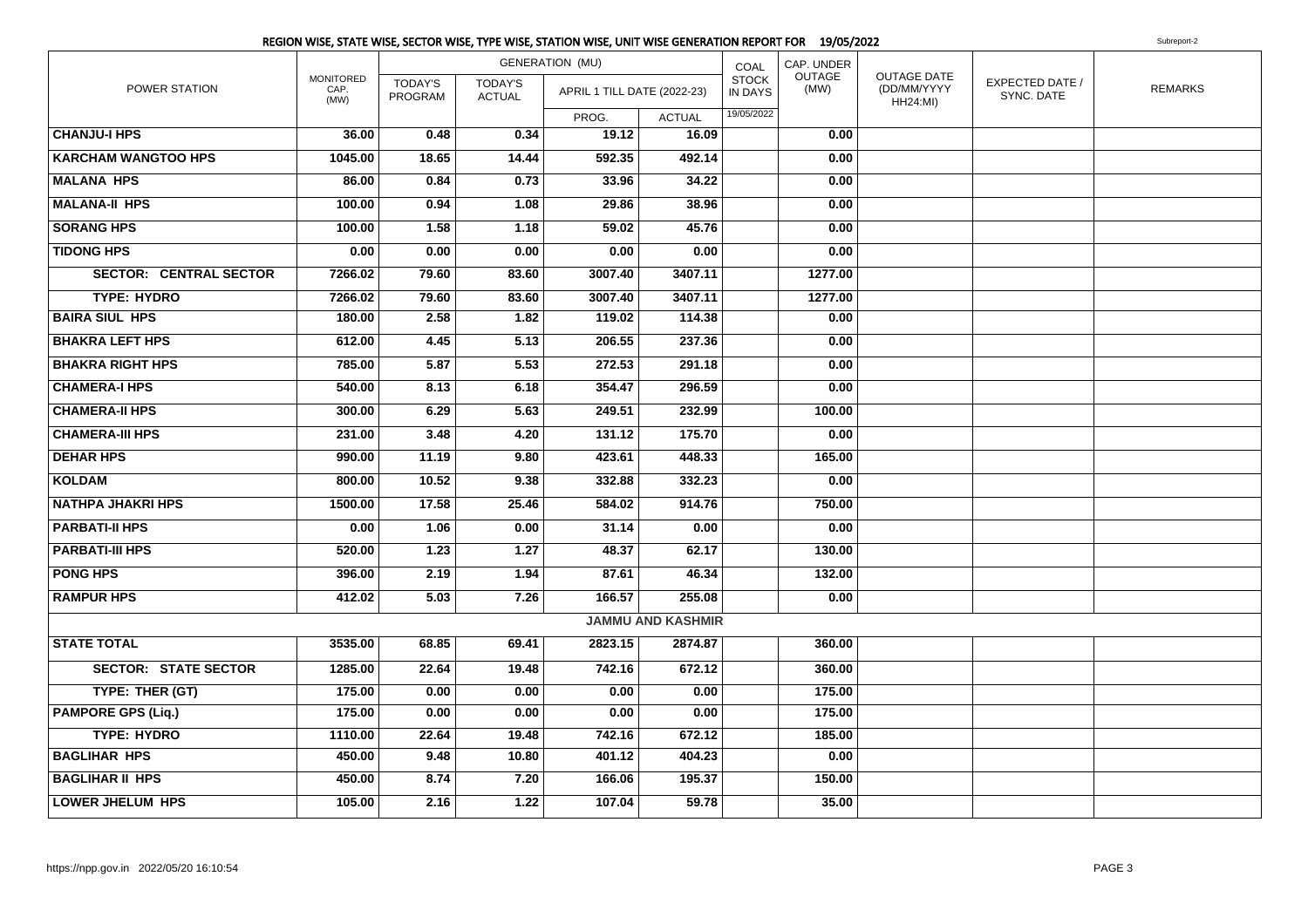|                               |                               |                                  |                           |                                 | REGION WISE, STATE WISE, SECTOR WISE, TYPE WISE, STATION WISE, UNIT WISE GENERATION REPORT FOR 19/05/2022 |               |                                |                       |                                                      |                               | Subreport-2                           |
|-------------------------------|-------------------------------|----------------------------------|---------------------------|---------------------------------|-----------------------------------------------------------------------------------------------------------|---------------|--------------------------------|-----------------------|------------------------------------------------------|-------------------------------|---------------------------------------|
| POWER STATION                 |                               |                                  |                           |                                 | <b>GENERATION (MU)</b>                                                                                    |               | COAL                           | CAP. UNDER            |                                                      |                               |                                       |
|                               |                               | <b>MONITORED</b><br>CAP.<br>(MW) | <b>TODAY'S</b><br>PROGRAM | <b>TODAY'S</b><br><b>ACTUAL</b> | APRIL 1 TILL DATE (2022-23)                                                                               |               | <b>STOCK</b><br><b>IN DAYS</b> | <b>OUTAGE</b><br>(MW) | <b>OUTAGE DATE</b><br>(DD/MM/YYYY<br><b>HH24:MI)</b> | EXPECTED DATE /<br>SYNC. DATE | <b>REMARKS</b>                        |
|                               |                               |                                  |                           |                                 | PROG.                                                                                                     | <b>ACTUAL</b> | 19/05/2022                     |                       |                                                      |                               |                                       |
| <b>UPPER SINDH-II HPS</b>     |                               | 105.00                           | 2.26                      | 0.26                            | 67.94                                                                                                     | 12.74         |                                | 0.00                  |                                                      |                               |                                       |
|                               | <b>SECTOR: CENTRAL SECTOR</b> | 2250.00                          | 46.21                     | 49.93                           | 2080.99                                                                                                   | 2202.75       |                                | 0.00                  |                                                      |                               |                                       |
| <b>TYPE: HYDRO</b>            |                               | 2250.00                          | 46.21                     | 49.93                           | 2080.99                                                                                                   | 2202.75       |                                | 0.00                  |                                                      |                               |                                       |
| <b>DULHASTI HPS</b>           |                               | 390.00                           | 8.26                      | 9.45                            | 340.94                                                                                                    | 395.21        |                                | 0.00                  |                                                      |                               |                                       |
| <b>KISHANGANGA HPS</b>        |                               | 330.00                           | 7.39                      | 8.07                            | 362.41                                                                                                    | 383.80        |                                | 0.00                  |                                                      |                               |                                       |
| <b>SALAL HPS</b>              |                               | 690.00                           | 12.81                     | 14.43                           | 533.39                                                                                                    | 505.93        |                                | 0.00                  |                                                      |                               |                                       |
| <b>SEWA-II HPS</b>            |                               | 120.00                           | 1.23                      | 0.63                            | 75.37                                                                                                     | 78.44         |                                | 0.00                  |                                                      |                               |                                       |
| <b>URI-I HPS</b>              |                               | 480.00                           | 11.39                     | 11.39                           | 539.41                                                                                                    | 560.05        |                                | 0.00                  |                                                      |                               |                                       |
| <b>URI-II HPS</b>             |                               | 240.00                           | 5.13                      | 5.96                            | 229.47                                                                                                    | 279.32        |                                | 0.00                  |                                                      |                               |                                       |
|                               |                               |                                  |                           |                                 |                                                                                                           | <b>LADAKH</b> |                                |                       |                                                      |                               |                                       |
| <b>STATE TOTAL</b>            |                               | 89.00                            | 1.39                      | 1.51                            | 46.41                                                                                                     | 42.42         |                                | 37.00                 |                                                      |                               |                                       |
| <b>SECTOR: CENTRAL SECTOR</b> |                               | 89.00                            | 1.39                      | 1.51                            | 46.41                                                                                                     | 42.42         |                                | 37.00                 |                                                      |                               |                                       |
| <b>TYPE: HYDRO</b>            |                               | 89.00                            | 1.39                      | 1.51                            | 46.41                                                                                                     | 42.42         |                                | 37.00                 |                                                      |                               |                                       |
| <b>CHUTAK HPS</b>             |                               | 44.00                            | 0.65                      | 0.72                            | 20.35                                                                                                     | 18.03         |                                | 22.00                 |                                                      |                               |                                       |
| <b>NIMMO BAZGO HPS</b>        |                               | 45.00                            | 0.74                      | 0.79                            | 26.06                                                                                                     | 24.39         |                                | 15.00                 |                                                      |                               |                                       |
|                               |                               |                                  |                           |                                 |                                                                                                           | <b>PUNJAB</b> |                                |                       |                                                      |                               |                                       |
| <b>STATE TOTAL</b>            |                               | 6776.30                          | 102.51                    | 107.89                          | 4217.04                                                                                                   | 4934.41       |                                | 1300.00               |                                                      |                               |                                       |
|                               | <b>SECTOR: STATE SECTOR</b>   | 2701.00                          | 28.46                     | 23.46                           | 1184.74                                                                                                   | 1573.42       |                                | 1030.00               |                                                      |                               |                                       |
| <b>TYPE: THERMAL</b>          |                               | 1760.00                          | 17.75                     | 18.28                           | 882.25                                                                                                    | 1317.98       |                                | 880.00                |                                                      |                               |                                       |
| <b>GH TPS (LEH.MOH.)</b>      |                               | 920.00                           | 8.65                      | 5.00                            | 438.35                                                                                                    | 719.14        | 10                             | 670.00                |                                                      |                               |                                       |
| Unit 1                        | S                             | 210.00                           | 1.94                      | 0.00                            | 99.86                                                                                                     | 170.89        |                                |                       | 210.00 13/05/2022 23:11                              |                               | ASH HANDLING SYSTEM<br>PROBLEM        |
| Unit <sub>2</sub>             | $\overline{s}$                | 210.00                           | 2.19                      | 0.00                            | 110.61                                                                                                    | 144.00        |                                |                       | 210.00   13/05/2022 21:36                            |                               | ASH HANDLING SYSTEM<br><b>PROBLEM</b> |
| Unit 3                        | $\overline{s}$                | 250.00                           | 2.26                      | 0.00                            | 113.94                                                                                                    | 187.53        |                                |                       | 250.00   15/05/2022 09:27                            |                               | BOILER AUX. MISC. PROMLEMS            |
| Unit 4                        |                               | 250.00                           | 2.26                      | 5.00                            | 113.94                                                                                                    | 216.72        |                                | 0.00                  |                                                      |                               |                                       |
| <b>ROPAR TPS</b>              |                               | 840.00                           | 9.10                      | 13.28                           | 443.90                                                                                                    | 598.84        | 9                              | 210.00                |                                                      |                               |                                       |
| Unit <sub>3</sub>             |                               | 210.00                           | 2.26                      | 3.94                            | 113.94                                                                                                    | 164.35        |                                | 0.00                  |                                                      |                               |                                       |
| Unit 4                        |                               | 210.00                           | 2.26                      | 4.65                            | 113.94                                                                                                    | 190.01        |                                | 0.00                  |                                                      |                               |                                       |
| Unit 5                        | S                             | 210.00                           | 2.29                      | 0.00                            | 100.51                                                                                                    | 38.84         |                                |                       | 210.00 16/05/2022 19:40                              |                               | REHEATER TUBE LEAKAGE                 |
| Unit 6                        |                               | 210.00                           | 2.29                      | 4.69                            | 115.51                                                                                                    | 205.64        |                                | 0.00                  |                                                      |                               |                                       |
| <b>TYPE: HYDRO</b>            |                               | 941.00                           | 10.71                     | 5.18                            | 302.49                                                                                                    | 255.44        |                                | 150.00                |                                                      |                               |                                       |
| <b>ANANDPUR SAHIB-I HPS</b>   |                               | 67.00                            | 1.42                      | 0.45                            | 38.98                                                                                                     | 32.84         |                                | 0.00                  |                                                      |                               |                                       |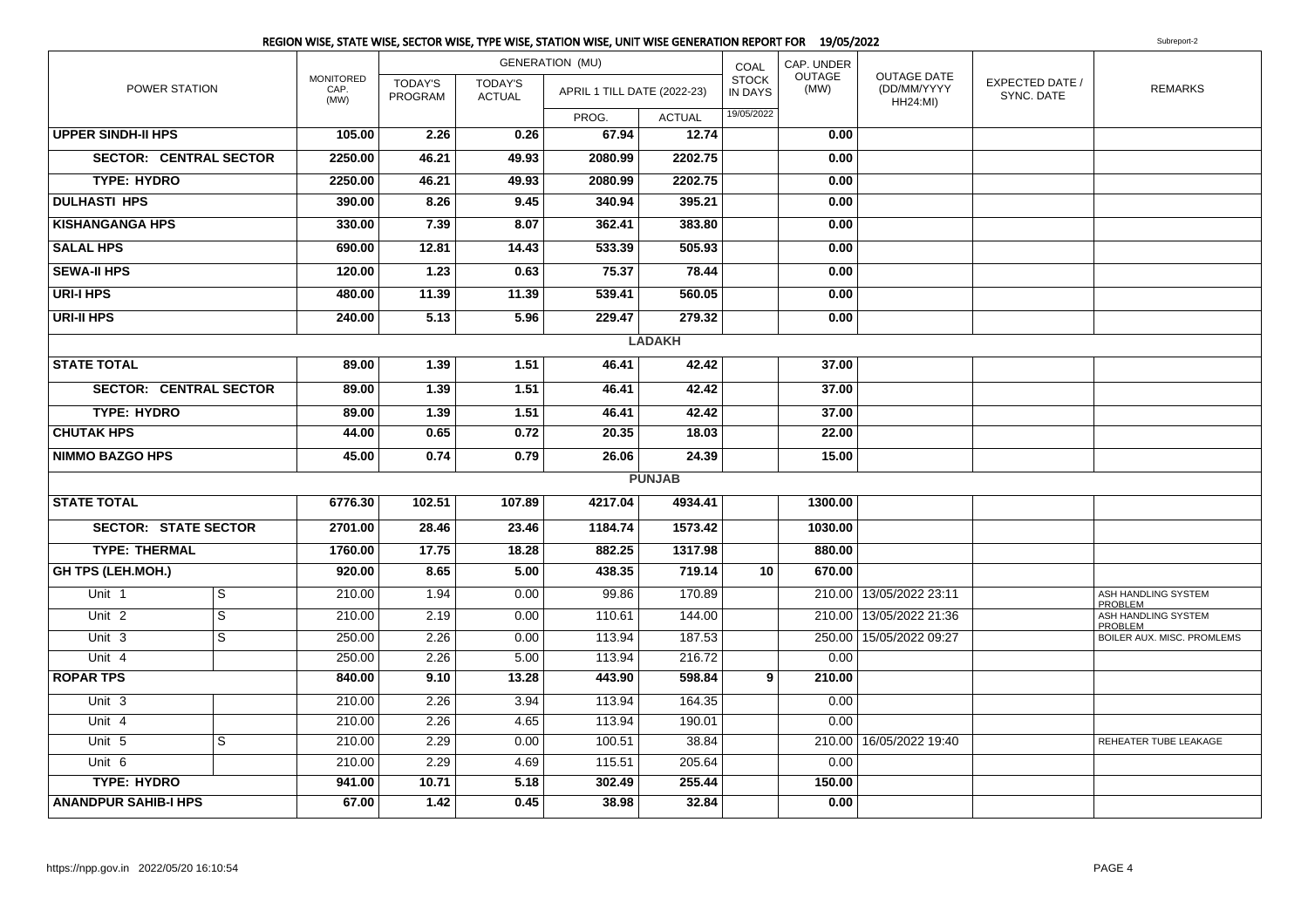|                               |  |                                  |                           |                                 | REGION WISE, STATE WISE, SECTOR WISE, TYPE WISE, STATION WISE, UNIT WISE GENERATION REPORT FOR 19/05/2022 |                  |                                |                |                                                      |                               | Subreport-2    |
|-------------------------------|--|----------------------------------|---------------------------|---------------------------------|-----------------------------------------------------------------------------------------------------------|------------------|--------------------------------|----------------|------------------------------------------------------|-------------------------------|----------------|
| POWER STATION                 |  |                                  |                           |                                 | <b>GENERATION (MU)</b>                                                                                    |                  | COAL                           | CAP. UNDER     |                                                      |                               |                |
|                               |  | <b>MONITORED</b><br>CAP.<br>(MW) | <b>TODAY'S</b><br>PROGRAM | <b>TODAY'S</b><br><b>ACTUAL</b> | APRIL 1 TILL DATE (2022-23)                                                                               |                  | <b>STOCK</b><br><b>IN DAYS</b> | OUTAGE<br>(MW) | <b>OUTAGE DATE</b><br>(DD/MM/YYYY<br><b>HH24:MI)</b> | EXPECTED DATE /<br>SYNC. DATE | <b>REMARKS</b> |
|                               |  |                                  |                           |                                 | PROG.                                                                                                     | <b>ACTUAL</b>    | 19/05/2022                     |                |                                                      |                               |                |
| <b>ANANDPUR SAHIB-II HPS</b>  |  | 67.00                            | 1.42                      | 0.45                            | 38.98                                                                                                     | 31.70            |                                | 0.00           |                                                      |                               |                |
| <b>MUKERIAN-I HPS</b>         |  | 45.00                            | 0.32                      | 1.65                            | 8.08                                                                                                      | 28.24            |                                | 0.00           |                                                      |                               |                |
| <b>MUKERIAN-II HPS</b>        |  | 45.00                            | 0.32                      | 0.00                            | 8.08                                                                                                      | 0.00             |                                | 0.00           |                                                      |                               |                |
| <b>MUKERIAN-III HPS</b>       |  | 58.50                            | 0.39                      | 0.00                            | 10.41                                                                                                     | 0.00             |                                | 0.00           |                                                      |                               |                |
| <b>MUKERIAN-IV HPS</b>        |  | 58.50                            | 0.39                      | 0.00                            | 10.41                                                                                                     | 0.00             |                                | 0.00           |                                                      |                               |                |
| <b>RANJIT SAGAR HPS</b>       |  | 600.00                           | 6.45                      | 2.63                            | 187.55                                                                                                    | 162.66           |                                | 150.00         |                                                      |                               |                |
| <b>SECTOR: PVT SECTOR</b>     |  | 3920.00                          | 71.47                     | 81.16                           | 2899.28                                                                                                   | 3218.92          |                                | 270.00         |                                                      |                               |                |
| <b>TYPE: THERMAL</b>          |  | 3920.00                          | 71.47                     | 81.16                           | 2899.28                                                                                                   | 3218.92          |                                | 270.00         |                                                      |                               |                |
| <b>GOINDWAL SAHIB TPP</b>     |  | 540.00                           | 8.38                      | 5.66                            | 427.22                                                                                                    | 212.44           | 6                              | 270.00         |                                                      |                               |                |
| Unit 1                        |  | 270.00                           | 4.19                      | 0.00                            | 213.61                                                                                                    | 51.22            |                                |                | 270.00 11/04/2022 22:00                              |                               | COAL SHORTAGE  |
| Unit <sub>2</sub>             |  | 270.00                           | 4.19                      | 5.66                            | 213.61                                                                                                    | 161.22           |                                | 0.00           |                                                      |                               |                |
| <b>RAJPURA TPP</b>            |  | 1400.00                          | 28.32                     | 33.50                           | 1100.08                                                                                                   | 1588.84          | 21                             | 0.00           |                                                      |                               |                |
| Unit <sub>1</sub>             |  | 700.00                           | 15.42                     | 16.70                           | 444.98                                                                                                    | 781.01           |                                | 0.00           |                                                      |                               |                |
| Unit $2$                      |  | 700.00                           | 12.90                     | 16.80                           | 655.10                                                                                                    | 807.83           |                                | 0.00           |                                                      |                               |                |
| <b>TALWANDI SABO TPP</b>      |  | 1980.00                          | 34.77                     | 42.00                           | 1371.98                                                                                                   | 1417.64          | 8                              | 0.00           |                                                      |                               |                |
| Unit 1                        |  | 660.00                           | 11.23                     | 14.15                           | 570.37                                                                                                    | 611.34           |                                | 0.00           |                                                      |                               |                |
| Unit <sub>2</sub>             |  | 660.00                           | 12.31                     | 14.08                           | 231.24                                                                                                    | 213.71           |                                | 0.00           |                                                      |                               |                |
| Unit 3                        |  | 660.00                           | 11.23                     | 13.77                           | 570.37                                                                                                    | 592.59           |                                | 0.00           |                                                      |                               |                |
| <b>SECTOR: CENTRAL SECTOR</b> |  | 155.30                           | 2.58                      | 3.27                            | 133.02                                                                                                    | 142.07           |                                | 0.00           |                                                      |                               |                |
| TYPE: HYDRO                   |  | 155.30                           | 2.58                      | $\overline{\mathbf{3.27}}$      | 133.02                                                                                                    | 142.07           |                                | 0.00           |                                                      |                               |                |
| <b>GANGUWAL HPS</b>           |  | 77.65                            | $\overline{1.29}$         | 1.77                            | 66.51                                                                                                     | 71.58            |                                | 0.00           |                                                      |                               |                |
| <b>KOTLA HPS</b>              |  | 77.65                            | 1.29                      | 1.50                            | 66.51                                                                                                     | 70.49            |                                | 0.00           |                                                      |                               |                |
|                               |  |                                  |                           |                                 |                                                                                                           | <b>RAJASTHAN</b> |                                |                |                                                      |                               |                |
| <b>STATE TOTAL</b>            |  | 13094.13                         | 199.88                    | 200.52                          | 9737.62                                                                                                   | 9160.12          |                                | 3555.83        |                                                      |                               |                |
| <b>SECTOR: STATE SECTOR</b>   |  | 8844.80                          | 132.78                    | 121.55                          | 6247.68                                                                                                   | 5655.92          |                                | 2776.50        |                                                      |                               |                |
| <b>TYPE: THERMAL</b>          |  | 7830.00                          | 130.12                    | 116.63                          | 6113.14                                                                                                   | 5464.17          |                                | 2470.00        |                                                      |                               |                |
| <b>CHHABRA-II TPP</b>         |  | 1320.00                          | 25.42                     | 27.07                           | 1292.98                                                                                                   | 1160.38          | $\mathbf{2}$                   | 0.00           |                                                      |                               |                |
| Unit 5                        |  | 660.00                           | 12.71                     | 13.20                           | 646.49                                                                                                    | 571.58           |                                | 0.00           |                                                      |                               |                |
| Unit 6                        |  | 660.00                           | 12.71                     | 13.87                           | 646.49                                                                                                    | 588.80           |                                | 0.00           |                                                      |                               |                |
| <b>CHHABRA-I PH-1 TPP</b>     |  | 500.00                           | 10.70                     | 11.27                           | 519.30                                                                                                    | 512.08           | $\mathbf{2}$                   | 0.00           |                                                      |                               |                |
| Unit 1                        |  | 250.00                           | 5.35                      | 5.55                            | 259.65                                                                                                    | 252.96           |                                | 0.00           |                                                      |                               |                |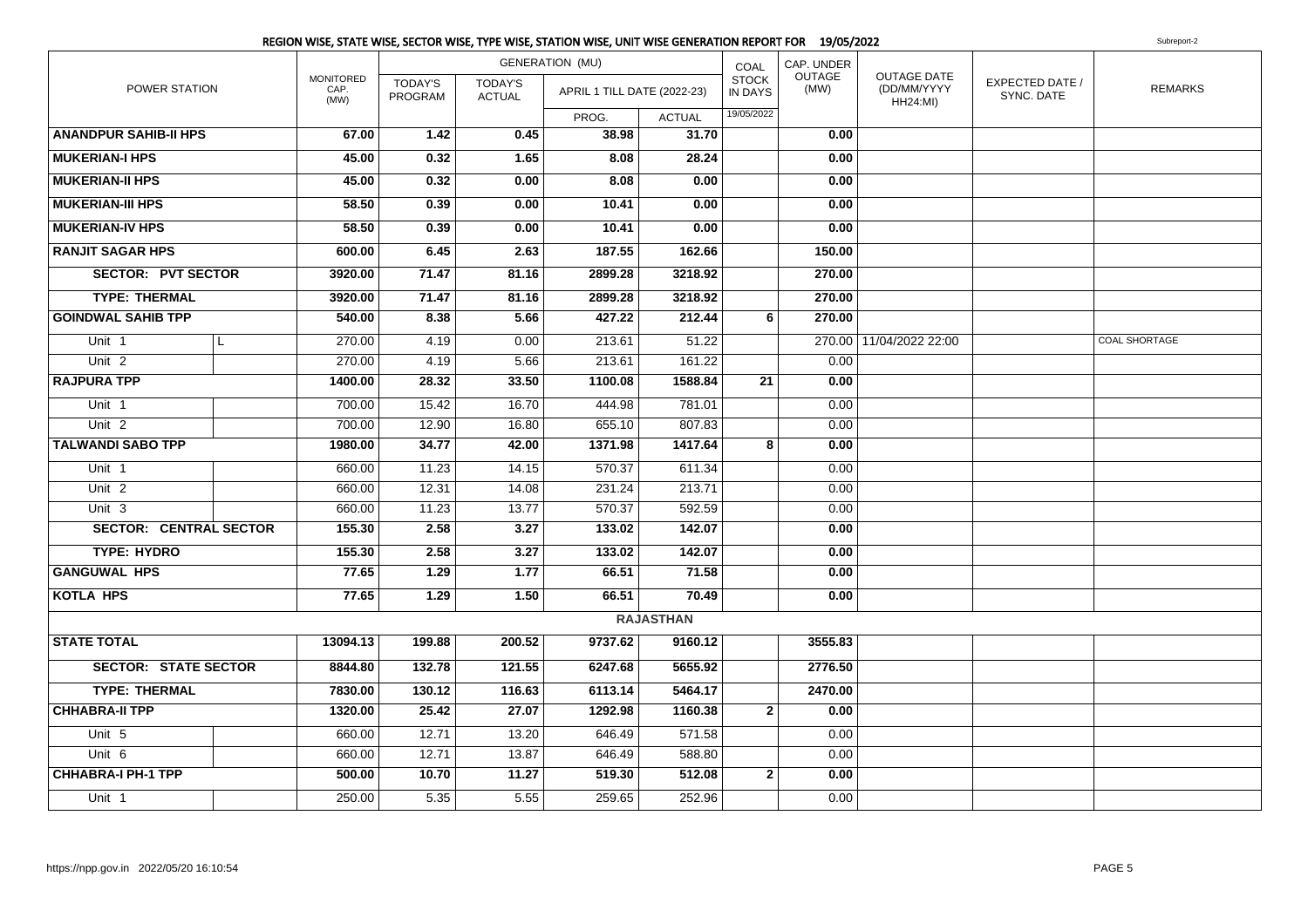|                           |                |                                  |                    |                          | REGION WISE, STATE WISE, SECTOR WISE, TYPE WISE, STATION WISE, UNIT WISE GENERATION REPORT FOR 19/05/2022 |               |                         |                       |                                                      |                               | Subreport-2                                         |
|---------------------------|----------------|----------------------------------|--------------------|--------------------------|-----------------------------------------------------------------------------------------------------------|---------------|-------------------------|-----------------------|------------------------------------------------------|-------------------------------|-----------------------------------------------------|
|                           |                |                                  |                    |                          | <b>GENERATION (MU)</b>                                                                                    |               | COAL                    | CAP. UNDER            |                                                      |                               |                                                     |
| POWER STATION             |                | <b>MONITORED</b><br>CAP.<br>(MW) | TODAY'S<br>PROGRAM | TODAY'S<br><b>ACTUAL</b> | APRIL 1 TILL DATE (2022-23)                                                                               |               | <b>STOCK</b><br>IN DAYS | <b>OUTAGE</b><br>(MW) | <b>OUTAGE DATE</b><br>(DD/MM/YYYY<br><b>HH24:MI)</b> | EXPECTED DATE /<br>SYNC. DATE | <b>REMARKS</b>                                      |
|                           |                |                                  |                    |                          | PROG.                                                                                                     | <b>ACTUAL</b> | 19/05/2022              |                       |                                                      |                               |                                                     |
| Unit <sub>2</sub>         |                | 250.00                           | 5.35               | 5.72                     | 259.65                                                                                                    | 259.12        |                         | 0.00                  |                                                      |                               |                                                     |
| <b>CHHABRA-I PH-2 TPP</b> |                | 500.00                           | 11.04              | 5.81                     | 317.56                                                                                                    | 259.78        | 19                      | 250.00                |                                                      |                               |                                                     |
| Unit 3                    |                | 250.00                           | 5.52               | 5.81                     | 49.68                                                                                                     | 259.78        |                         | 0.00                  |                                                      |                               |                                                     |
| Unit $4$                  | L              | 250.00                           | 5.52               | 0.00                     | 267.88                                                                                                    | 0.00          |                         |                       | 250.00 09/09/2021 00:43                              |                               | <b>ESP PROBLEM</b>                                  |
| <b>GIRAL TPS</b>          |                | 250.00                           | 0.00               | 0.00                     | 0.00                                                                                                      | 0.00          |                         | 250.00                |                                                      |                               |                                                     |
| Unit 1                    | $\overline{P}$ | 125.00                           | 0.00               | 0.00                     | 0.00                                                                                                      | 0.00          |                         |                       | 125.00 11/07/2014 08:20                              |                               | UNIT LIKELY TO BE SCRAPPED.                         |
| Unit <sub>2</sub>         | $\overline{P}$ | 125.00                           | 0.00               | 0.00                     | 0.00                                                                                                      | 0.00          |                         |                       | 125.00 27/01/2016 15:27                              |                               | UNIT LIKELY TO BE SCRAPPED.                         |
| <b>KALISINDH TPS</b>      |                | 1200.00                          | 24.43              | 12.42                    | 960.73                                                                                                    | 588.51        | 13                      | 600.00                |                                                      |                               |                                                     |
| Unit <sub>1</sub>         |                | 600.00                           | 12.24              | 12.42                    | 340.12                                                                                                    | 493.55        |                         | 0.00                  |                                                      |                               |                                                     |
| Unit 2                    | L              | 600.00                           | 12.19              | 0.00                     | 620.61                                                                                                    | 94.96         |                         |                       | 600.00 08/04/2022 19:18                              |                               | P.A. FANS PROBLEM                                   |
| <b>KOTA TPS</b>           |                | 1240.00                          | 24.55              | 25.18                    | 1248.45                                                                                                   | 1180.23       | $\overline{7}$          | 210.00                |                                                      |                               |                                                     |
| Unit 1                    |                | 110.00                           | 2.03               | 2.45                     | 103.57                                                                                                    | 111.39        |                         | 0.00                  |                                                      |                               |                                                     |
| Unit 2                    |                | 110.00                           | 2.03               | 2.54                     | 103.57                                                                                                    | 115.36        |                         | 0.00                  |                                                      |                               |                                                     |
| Unit <sub>3</sub>         |                | 210.00                           | 4.10               | 0.24                     | 208.90                                                                                                    | 57.48         |                         |                       | 210.00 18/05/2022 10:24                              | 19/05/2022<br>21:49:00        | <b>BOILER MISC. PROBLEM</b>                         |
| Unit 4                    |                | 210.00                           | 4.10               | 5.02                     | 208.90                                                                                                    | 235.81        |                         | 0.00                  |                                                      |                               |                                                     |
| Unit 5                    |                | 210.00                           | 4.35               | 4.79                     | 220.65                                                                                                    | 219.28        |                         | 0.00                  |                                                      |                               |                                                     |
| Unit 6                    |                | 195.00                           | 3.97               | 5.09                     | 201.43                                                                                                    | 213.56        |                         | 0.00                  |                                                      |                               |                                                     |
| Unit <sub>7</sub>         |                | 195.00                           | 3.97               | 5.05                     | 201.43                                                                                                    | 227.35        |                         | 0.00                  |                                                      |                               |                                                     |
| <b>SURATGARH STPS</b>     |                | 1320.00                          | 21.87              | 14.28                    | 1111.53                                                                                                   | 519.52        | 9 <sup>1</sup>          | 660.00                |                                                      |                               |                                                     |
| Unit 7                    | L              | 660.00                           | 12.06              | 0.00                     | 612.14                                                                                                    | 0.00          |                         |                       | 660.00   15/03/2022 01:32                            |                               | <b>GENEATOR TRANSFORMER</b><br>/BUSHING OIL LEAKAGE |
| Unit 8                    |                | 660.00                           | 9.81               | 14.28                    | 499.39                                                                                                    | 519.52        |                         | 0.00                  |                                                      |                               |                                                     |
| <b>SURATGARH TPS</b>      |                | 1500.00                          | 12.11              | 20.60                    | 662.59                                                                                                    | 1243.67       | $\overline{9}$          | 500.00                |                                                      |                               |                                                     |
| Unit 1                    |                | 250.00                           | 2.81               | 5.10                     | 142.39                                                                                                    | 222.30        |                         | 0.00                  |                                                      |                               |                                                     |
| Unit <sub>2</sub>         | S              | 250.00                           | 2.39               | 0.00                     | 121.41                                                                                                    | 184.55        |                         |                       | 250.00 17/05/2022 22:30                              |                               | <b>ESP PROBLEM</b>                                  |
| Unit 3                    | S              | 250.00                           | 0.00               | 0.00                     | 100.50                                                                                                    | 154.54        |                         |                       | 250.00 08/05/2022 13:09                              |                               | <b>ESP PROBLEM</b>                                  |
| Unit 4                    |                | 250.00                           | 2.39               | 5.25                     | 70.41                                                                                                     | 209.07        |                         | 0.00                  |                                                      |                               |                                                     |
| Unit 5                    |                | 250.00                           | 2.26               | 5.19                     | 113.94                                                                                                    | 223.25        |                         | 0.00                  |                                                      |                               |                                                     |
| $\overline{Unit}$ 6       |                | 250.00                           | 2.26               | 5.06                     | 113.94                                                                                                    | 249.96        |                         | 0.00                  |                                                      |                               |                                                     |
| TYPE: THER (GT)           |                | 603.80                           | 2.66               | 3.17                     | 130.54                                                                                                    | 155.84        |                         | 37.50                 |                                                      |                               |                                                     |
| <b>DHOLPUR CCPP</b>       |                | 330.00                           | 0.69               | 0.00                     | 34.11                                                                                                     | 0.00          |                         | 0.00                  |                                                      |                               |                                                     |
| <b>RAMGARH CCPP</b>       |                | 273.80                           | 1.97               | 3.17                     | 96.43                                                                                                     | 155.84        |                         | 37.50                 |                                                      |                               |                                                     |
| <b>TYPE: HYDRO</b>        |                | 411.00                           | 0.00               | 1.75                     | 4.00                                                                                                      | 35.91         |                         | 269.00                |                                                      |                               |                                                     |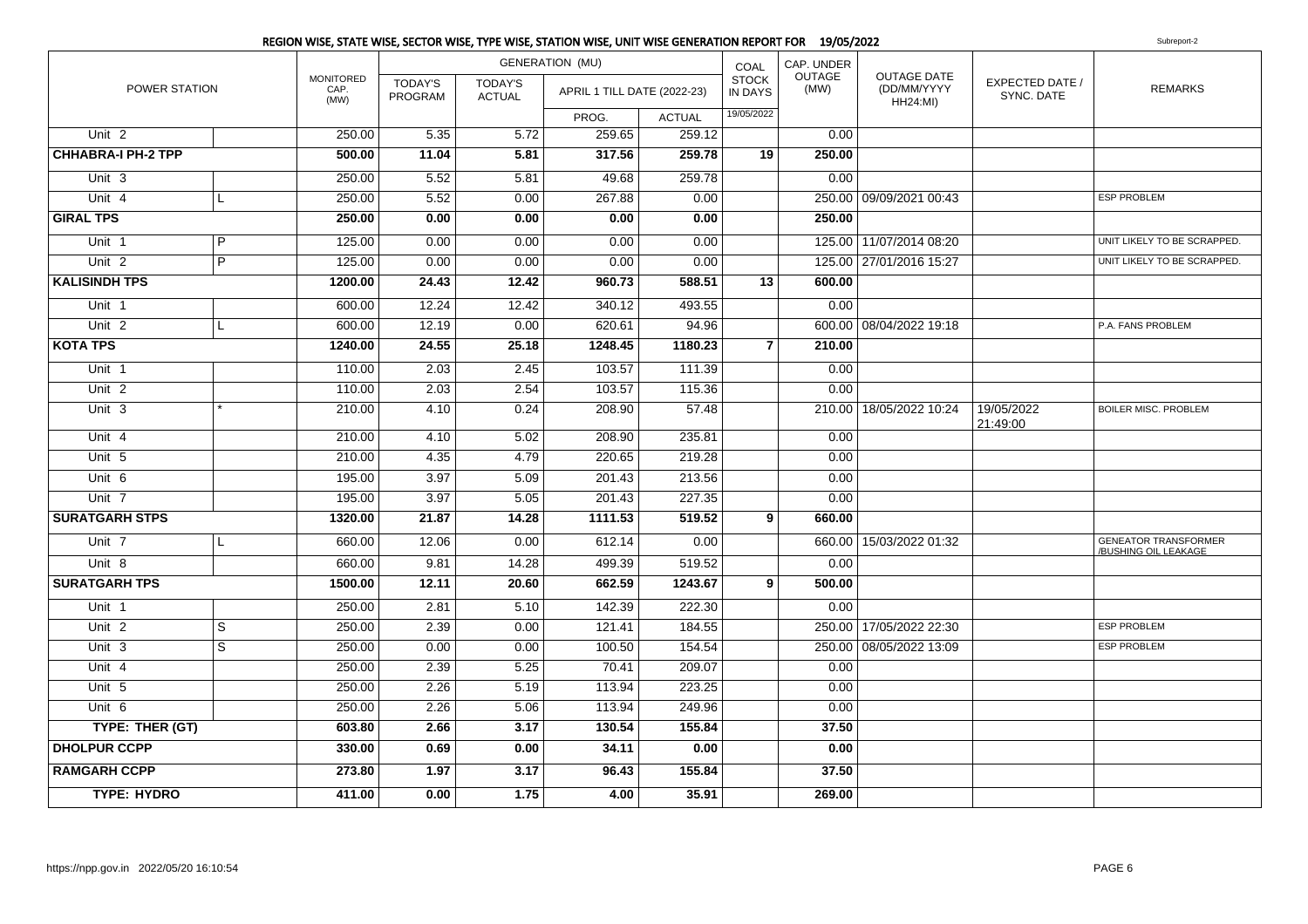|                               |                |                                  |                           |                                 | <b>GENERATION (MU)</b>      |               | COAL                           | CAP. UNDER     |                                                      |                               |                                                       |
|-------------------------------|----------------|----------------------------------|---------------------------|---------------------------------|-----------------------------|---------------|--------------------------------|----------------|------------------------------------------------------|-------------------------------|-------------------------------------------------------|
| POWER STATION                 |                | <b>MONITORED</b><br>CAP.<br>(MW) | <b>TODAY'S</b><br>PROGRAM | <b>TODAY'S</b><br><b>ACTUAL</b> | APRIL 1 TILL DATE (2022-23) |               | <b>STOCK</b><br><b>IN DAYS</b> | OUTAGE<br>(MW) | <b>OUTAGE DATE</b><br>(DD/MM/YYYY<br><b>HH24:MI)</b> | EXPECTED DATE /<br>SYNC. DATE | <b>REMARKS</b>                                        |
|                               |                |                                  |                           |                                 | PROG.                       | <b>ACTUAL</b> | 19/05/2022                     |                |                                                      |                               |                                                       |
| <b>JAWAHAR SAGAR HPS</b>      |                | 99.00                            | 0.00                      | 0.77                            | 0.00                        | 10.02         |                                | 0.00           |                                                      |                               |                                                       |
| <b>MAHI BAJAJ-I HPS</b>       |                | 50.00                            | 0.00                      | 0.00                            | 3.00                        | 4.72          |                                | 50.00          |                                                      |                               |                                                       |
| <b>MAHI BAJAJ-II HPS</b>      |                | 90.00                            | 0.00                      | 0.00                            | 1.00                        | 4.83          |                                | 90.00          |                                                      |                               |                                                       |
| <b>RP SAGAR HPS</b>           |                | 172.00                           | 0.00                      | 0.98                            | 0.00                        | 16.34         |                                | 129.00         |                                                      |                               |                                                       |
| <b>SECTOR: PVT SECTOR</b>     |                | 2400.00                          | 45.92                     | 52.83                           | 2302.48                     | 2265.61       |                                | 135.00         |                                                      |                               |                                                       |
| <b>TYPE: THERMAL</b>          |                | 2400.00                          | 45.92                     | 52.83                           | 2302.48                     | 2265.61       |                                | 135.00         |                                                      |                               |                                                       |
| <b>JALIPA KAPURDI TPP</b>     |                | 1080.00                          | 19.60                     | 22.35                           | 964.40                      | 875.85        |                                | 135.00         |                                                      |                               |                                                       |
| Unit 1                        |                | 135.00                           | 2.45                      | 3.03                            | 120.55                      | 121.48        |                                | 0.00           |                                                      |                               |                                                       |
| Unit <sub>2</sub>             | S              | 135.00                           | 2.45                      | 0.00                            | 120.55                      | 112.88        |                                |                | 135.00   18/05/2022 23:01                            |                               | <b>BOILER MISC. PROBLEM</b>                           |
| Unit 3                        |                | 135.00                           | 2.45                      | 3.25                            | 120.55                      | 128.93        |                                | 0.00           |                                                      |                               |                                                       |
| Unit 4                        |                | 135.00                           | 2.45                      | 3.26                            | 120.55                      | 132.20        |                                | 0.00           |                                                      |                               |                                                       |
| Unit 5                        |                | 135.00                           | 2.45                      | 3.22                            | 120.55                      | 28.79         |                                | 0.00           |                                                      |                               |                                                       |
| Unit 6                        |                | 135.00                           | 2.45                      | 3.18                            | 120.55                      | 101.33        |                                | 0.00           |                                                      |                               |                                                       |
| Unit 7                        |                | 135.00                           | 2.45                      | 3.21                            | 120.55                      | 136.19        |                                | 0.00           |                                                      |                               |                                                       |
| Unit <sub>8</sub>             |                | 135.00                           | 2.45                      | 3.20                            | 120.55                      | 114.05        |                                | 0.00           |                                                      |                               |                                                       |
| <b>KAWAI TPS</b>              |                | 1320.00                          | 26.32                     | 30.48                           | 1338.08                     | 1389.76       | $\mathbf{3}$                   | 0.00           |                                                      |                               |                                                       |
| Unit 1                        |                | 660.00                           | 12.61                     | 15.42                           | 641.59                      | 649.80        |                                | 0.00           |                                                      |                               |                                                       |
| Unit <sub>2</sub>             |                | 660.00                           | 13.71                     | 15.06                           | 696.49                      | 739.96        |                                | 0.00           |                                                      |                               |                                                       |
| <b>SECTOR: CENTRAL SECTOR</b> |                | 1849.33                          | 21.18                     | 26.14                           | 1187.46                     | 1238.59       |                                | 644.33         |                                                      |                               |                                                       |
| <b>TYPE: THERMAL</b>          |                | 250.00                           | 3.80                      | 2.96                            | 188.20                      | 162.84        |                                | 125.00         |                                                      |                               |                                                       |
| <b>BARSINGSAR LIGNITE</b>     |                | 250.00                           | 3.80                      | 2.96                            | 188.20                      | 162.84        |                                | 125.00         |                                                      |                               |                                                       |
| Unit 1                        | $\overline{P}$ | 125.00                           | 1.90                      | 0.00                            | 94.10                       | 60.29         |                                |                | 125.00 08/05/2022 00:55                              |                               | <b>BOILER INSPECTION/ RE-</b><br><b>CERTIFICATION</b> |
| Unit <sub>2</sub>             |                | 125.00                           | 1.90                      | 2.96                            | 94.10                       | 102.55        |                                | 0.00           |                                                      |                               |                                                       |
| TYPE: THER (GT)               |                | 419.33                           | 0.80                      | 0.00                            | 33.24                       | 17.89         |                                | 419.33         |                                                      |                               |                                                       |
| <b>ANTA CCPP</b>              |                | 419.33                           | 0.80                      | 0.00                            | 33.24                       | 17.89         |                                | 419.33         |                                                      |                               |                                                       |
| <b>TYPE: NUCLEAR</b>          |                | 1180.00                          | 16.58                     | 23.18                           | 966.02                      | 1057.86       |                                | 100.00         |                                                      |                               |                                                       |
| DAE (RAJASTHAN)               |                | 100.00                           | 0.00                      | 0.00                            | 0.00                        | 0.00          |                                | 100.00         |                                                      |                               |                                                       |
| Unit 1                        | L              | 100.00                           | 0.00                      | 0.00                            | 0.00                        | 0.00          |                                |                | 100.00 09/10/2004 22:58                              |                               | <b>GENERATOR EARTH FAULT</b>                          |
| <b>RAJASTHAN A.P.S.</b>       |                | 1080.00                          | 16.58                     | 23.18                           | 966.02                      | 1057.86       |                                | 0.00           |                                                      |                               |                                                       |
| Unit <sub>2</sub>             |                | 200.00                           | 3.84                      | 4.00                            | 187.96                      | 195.64        |                                | 0.00           |                                                      |                               |                                                       |
| Unit 3                        |                | 220.00                           | 3.84                      | 4.34                            | 187.96                      | 212.63        |                                | 0.00           |                                                      |                               |                                                       |
| Unit 4                        |                | 220.00                           | 0.00                      | 4.83                            | 153.00                      | 153.64        |                                | 0.00           |                                                      |                               |                                                       |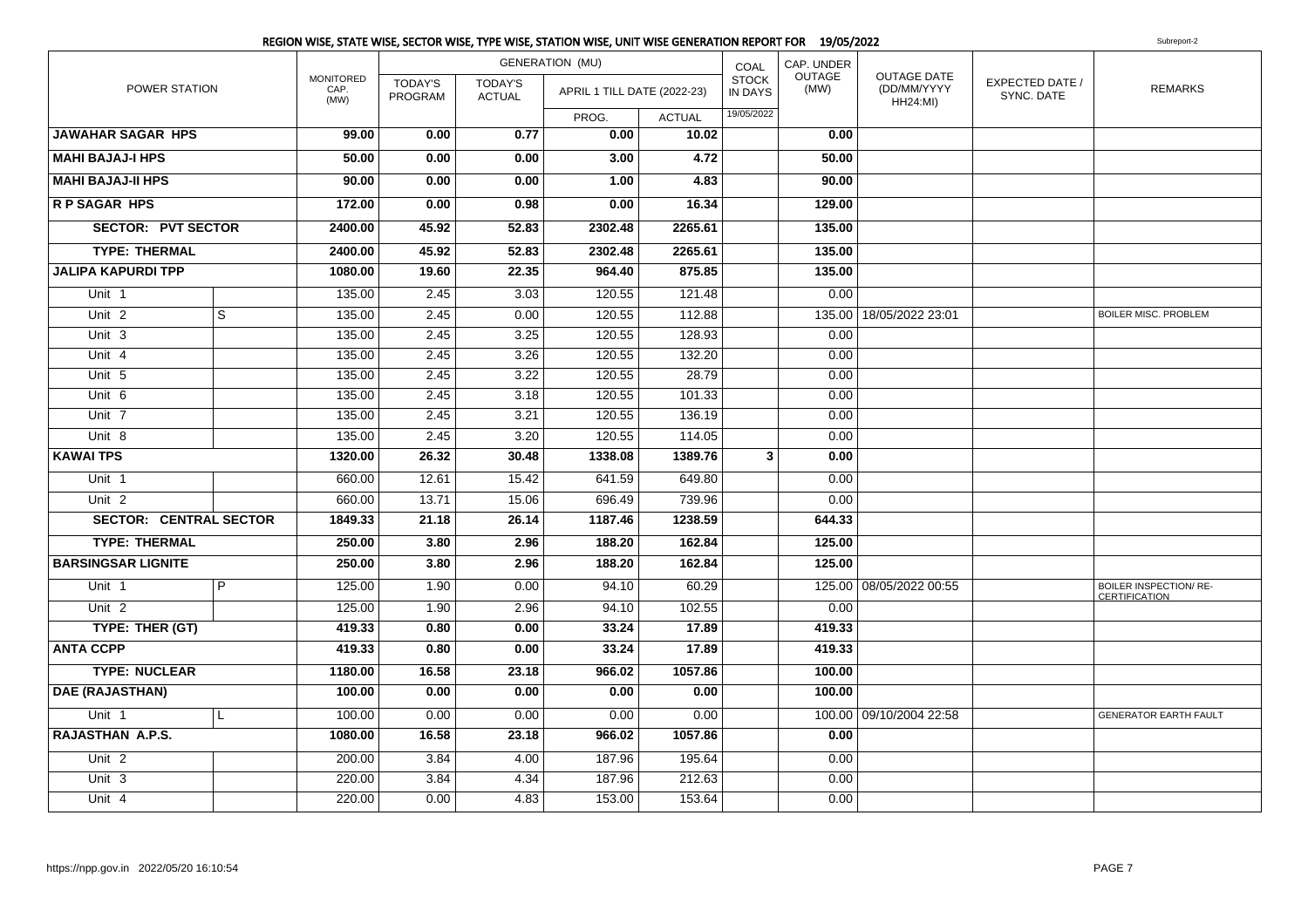|                               |                           |                                  |                                 | REGION WISE, STATE WISE, SECTOR WISE, TYPE WISE, STATION WISE, UNIT WISE GENERATION REPORT FOR 19/05/2022 |                    |                         |                |                                                      |                               | Subreport-2    |
|-------------------------------|---------------------------|----------------------------------|---------------------------------|-----------------------------------------------------------------------------------------------------------|--------------------|-------------------------|----------------|------------------------------------------------------|-------------------------------|----------------|
|                               |                           |                                  |                                 | <b>GENERATION (MU)</b>                                                                                    |                    | COAL                    | CAP. UNDER     |                                                      |                               |                |
| POWER STATION                 | MONITORED<br>CAP.<br>(MW) | <b>TODAY'S</b><br><b>PROGRAM</b> | <b>TODAY'S</b><br><b>ACTUAL</b> | APRIL 1 TILL DATE (2022-23)                                                                               |                    | <b>STOCK</b><br>IN DAYS | OUTAGE<br>(MW) | <b>OUTAGE DATE</b><br>(DD/MM/YYYY<br><b>HH24:MI)</b> | EXPECTED DATE /<br>SYNC. DATE | <b>REMARKS</b> |
|                               |                           |                                  |                                 | PROG.                                                                                                     | <b>ACTUAL</b>      | 19/05/2022              |                |                                                      |                               |                |
| Unit 5                        | 220.00                    | 4.45                             | 5.26                            | 218.55                                                                                                    | 257.48             |                         | 0.00           |                                                      |                               |                |
| Unit 6                        | 220.00                    | 4.45                             | 4.75                            | 218.55                                                                                                    | 238.47             |                         | 0.00           |                                                      |                               |                |
|                               |                           |                                  |                                 |                                                                                                           | <b>UTTARAKHAND</b> |                         |                |                                                      |                               |                |
| <b>STATE TOTAL</b>            | 4305.35                   | 37.56                            | 45.68                           | 1604.70                                                                                                   | 1937.15            |                         | 267.25         |                                                      |                               |                |
| <b>SECTOR: STATE SECTOR</b>   | 1252.15                   | 14.97                            | 15.92                           | 612.43                                                                                                    | 685.60             |                         | 197.25         |                                                      |                               |                |
| <b>TYPE: HYDRO</b>            | 1252.15                   | 14.97                            | 15.92                           | 612.43                                                                                                    | 685.60             |                         | 197.25         |                                                      |                               |                |
| <b>CHIBRO (YAMUNA) HPS</b>    | 240.00                    | 2.42                             | 1.63                            | 104.98                                                                                                    | 90.39              |                         | 0.00           |                                                      |                               |                |
| <b>CHILLA HPS</b>             | 144.00                    | 2.32                             | 2.58                            | 104.08                                                                                                    | 106.10             |                         | 0.00           |                                                      |                               |                |
| <b>DHAKRANI HPS</b>           | 33.75                     | 0.45                             | 0.25                            | 19.55                                                                                                     | 14.57              |                         | 11.25          |                                                      |                               |                |
| <b>DHALIPUR HPS</b>           | 51.00                     | 0.71                             | 0.46                            | 33.49                                                                                                     | 26.57              |                         | 0.00           |                                                      |                               |                |
| <b>KHATIMA HPS</b>            | 41.40                     | 0.65                             | 0.89                            | 22.35                                                                                                     | 33.38              |                         | 0.00           |                                                      |                               |                |
| <b>KHODRI HPS</b>             | 120.00                    | 0.97                             | 0.85                            | 34.43                                                                                                     | 45.80              |                         | 120.00         |                                                      |                               |                |
| <b>KULHAL HPS</b>             | 30.00                     | 0.42                             | 0.31                            | 18.98                                                                                                     | 17.59              |                         | 0.00           |                                                      |                               |                |
| <b>MANERI BHALI-I HPS</b>     | 90.00                     | 1.87                             | 1.63                            | 85.53                                                                                                     | 71.99              |                         | 0.00           |                                                      |                               |                |
| <b>MANERI BHALI-II HPS</b>    | 304.00                    | 3.87                             | 5.68                            | 133.53                                                                                                    | 166.00             |                         | 0.00           |                                                      |                               |                |
| <b>RAMGANGA HPS</b>           | 198.00                    | 0.48                             | 1.64                            | 9.12                                                                                                      | 113.21             |                         | 66.00          |                                                      |                               |                |
| <b>VYASI HPS</b>              | 0.00                      | 0.81                             | 0.00                            | 46.39                                                                                                     | 0.00               |                         | 0.00           |                                                      |                               |                |
| <b>SECTOR: PVT SECTOR</b>     | 1279.00                   | 11.88                            | 13.89                           | 463.78                                                                                                    | 503.30             |                         | 0.00           |                                                      |                               |                |
| TYPE: THER (GT)               | 450.00                    | 2.94                             | 0.00                            | 139.92                                                                                                    | 0.00               |                         | 0.00           |                                                      |                               |                |
| <b>BETA CCPP</b>              | 0.00                      | 0.00                             | 0.00                            | 0.00                                                                                                      | 0.00               |                         | 0.00           |                                                      |                               |                |
| <b>GAMA CCPP</b>              | 225.00                    | 0.97                             | 0.00                            | 47.43                                                                                                     | 0.00               |                         | 0.00           |                                                      |                               |                |
| <b>KASHIPUR CCPP</b>          | 225.00                    | 1.97                             | 0.00                            | 92.49                                                                                                     | 0.00               |                         | 0.00           |                                                      |                               |                |
| <b>TYPE: HYDRO</b>            | 829.00                    | 8.94                             | 13.89                           | 323.86                                                                                                    | 503.30             |                         | 0.00           |                                                      |                               |                |
| <b>SHRINAGAR HPS</b>          | 330.00                    | 2.39                             | 3.94                            | 95.41                                                                                                     | 155.31             |                         | 0.00           |                                                      |                               |                |
| <b>SINGOLI BHATWARI HPS</b>   | 99.00                     | 1.23                             | 1.07                            | 37.37                                                                                                     | 56.10              |                         | 0.00           |                                                      |                               |                |
| <b>VISHNU PRAYAG HPS</b>      | 400.00                    | 5.32                             | 8.88                            | 191.08                                                                                                    | 291.89             |                         | 0.00           |                                                      |                               |                |
| <b>SECTOR: CENTRAL SECTOR</b> | 1774.20                   | 10.71                            | 15.87                           | 528.49                                                                                                    | 748.25             |                         | 70.00          |                                                      |                               |                |
| <b>TYPE: HYDRO</b>            | 1774.20                   | 10.71                            | 15.87                           | 528.49                                                                                                    | 748.25             |                         | 70.00          |                                                      |                               |                |
| <b>DHAULI GANGA HPS</b>       | 280.00                    | 2.74                             | 2.27                            | 135.06                                                                                                    | 169.18             |                         | 70.00          |                                                      |                               |                |
| <b>KOTESHWAR HPS</b>          | 400.00                    | 2.32                             | 4.27                            | 114.08                                                                                                    | 166.28             |                         | 0.00           |                                                      |                               |                |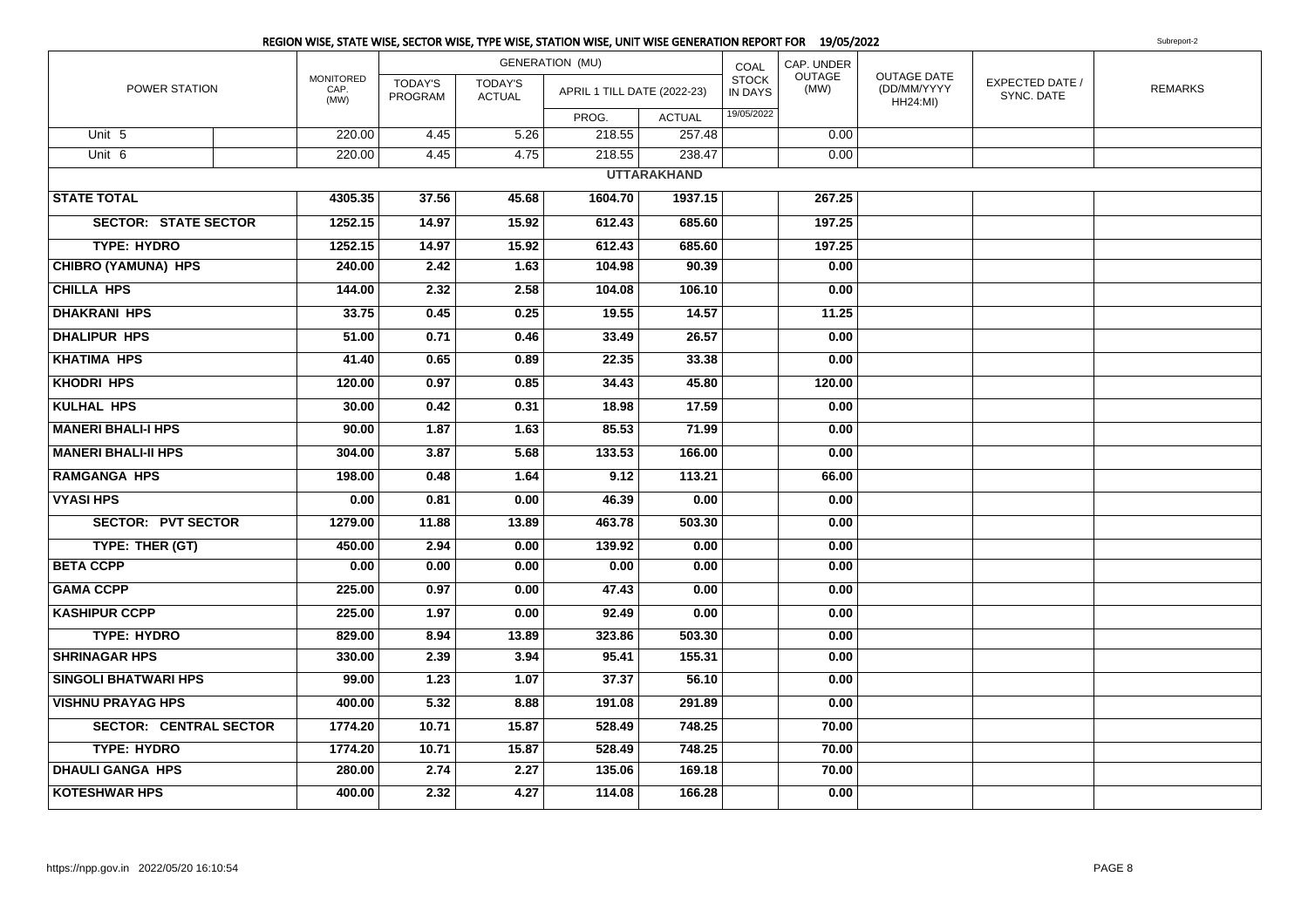|                              |                |                                  |                    |                                 | REGION WISE, STATE WISE, SECTOR WISE, TYPE WISE, STATION WISE, UNIT WISE GENERATION REPORT FOR 19/05/2022 |                      |                         |                |                                                      |                               | Subreport-2                             |
|------------------------------|----------------|----------------------------------|--------------------|---------------------------------|-----------------------------------------------------------------------------------------------------------|----------------------|-------------------------|----------------|------------------------------------------------------|-------------------------------|-----------------------------------------|
|                              |                |                                  |                    |                                 | <b>GENERATION (MU)</b>                                                                                    |                      | COAL                    | CAP. UNDER     |                                                      |                               |                                         |
| POWER STATION                |                | <b>MONITORED</b><br>CAP.<br>(MW) | TODAY'S<br>PROGRAM | <b>TODAY'S</b><br><b>ACTUAL</b> | APRIL 1 TILL DATE (2022-23)                                                                               |                      | <b>STOCK</b><br>IN DAYS | OUTAGE<br>(MW) | <b>OUTAGE DATE</b><br>(DD/MM/YYYY<br><b>HH24:MI)</b> | EXPECTED DATE /<br>SYNC. DATE | <b>REMARKS</b>                          |
|                              |                |                                  |                    |                                 | PROG.                                                                                                     | <b>ACTUAL</b>        | 19/05/2022              |                |                                                      |                               |                                         |
| <b>NAITWAR MORI HPS</b>      |                | 0.00                             | 0.00               | 0.00                            | 0.00                                                                                                      | 0.00                 |                         | 0.00           |                                                      |                               |                                         |
| <b>TANAKPUR HPS</b>          |                | 94.20                            | 1.13               | 1.41                            | 50.47                                                                                                     | 59.31                |                         | 0.00           |                                                      |                               |                                         |
| <b>TAPOVAN VISHNUGAD HPS</b> |                | 0.00                             | 0.00               | 0.00                            | 0.00                                                                                                      | 0.00                 |                         | 0.00           |                                                      |                               |                                         |
| <b>TEHRI ST-1 HPS</b>        |                | 1000.00                          | 4.52               | 7.92                            | 228.88                                                                                                    | 353.48               |                         | 0.00           |                                                      |                               |                                         |
|                              |                |                                  |                    |                                 |                                                                                                           | <b>UTTAR PRADESH</b> |                         |                |                                                      |                               |                                         |
| <b>STATE TOTAL</b>           |                | 26823.74                         | 425.14             | 485.95                          | 20492.33                                                                                                  | 23232.60             |                         | 5240.76        |                                                      |                               |                                         |
| <b>SECTOR: STATE SECTOR</b>  |                | 6630.60                          | 111.46             | 128.91                          | 5321.24                                                                                                   | 5371.37              |                         | 588.00         |                                                      |                               |                                         |
| <b>TYPE: THERMAL</b>         |                | 6129.00                          | 107.16             | 127.39                          | 5149.54                                                                                                   | 5272.49              |                         | 514.00         |                                                      |                               |                                         |
| <b>ANPARA TPS</b>            |                | 2630.00                          | 55.21              | 60.11                           | 2745.99                                                                                                   | 2799.85              | $\overline{2}$          | 0.00           |                                                      |                               |                                         |
| Unit 1                       |                | 210.00                           | 4.19               | 4.73                            | 213.61                                                                                                    | 203.22               |                         | 0.00           |                                                      |                               |                                         |
| Unit <sub>2</sub>            |                | 210.00                           | 4.77               | 4.39                            | 232.63                                                                                                    | 210.40               |                         | 0.00           |                                                      |                               |                                         |
| Unit 3                       |                | 210.00                           | 4.19               | 4.32                            | 213.61                                                                                                    | 169.76               |                         | 0.00           |                                                      |                               |                                         |
| Unit 4                       |                | 500.00                           | 9.55               | 10.78                           | 484.45                                                                                                    | 501.19               |                         | 0.00           |                                                      |                               |                                         |
| Unit 5                       |                | 500.00                           | 11.29              | 12.04                           | 547.51                                                                                                    | 568.97               |                         | 0.00           |                                                      |                               |                                         |
| Unit 6                       |                | 500.00                           | 10.87              | 11.95                           | 527.53                                                                                                    | 572.64               |                         | 0.00           |                                                      |                               |                                         |
| Unit 7                       |                | 500.00                           | 10.35              | 11.90                           | 526.65                                                                                                    | 573.67               |                         | 0.00           |                                                      |                               |                                         |
| <b>HARDUAGANJ TPS</b>        |                | 1265.00                          | 15.73              | 28.71                           | 574.37                                                                                                    | 970.89               | $\overline{3}$          | 0.00           |                                                      |                               |                                         |
| Unit <sub>7</sub>            |                | 105.00                           | 1.68               | 2.16                            | 84.92                                                                                                     | 54.05                |                         | 0.00           |                                                      |                               |                                         |
| Unit 8                       |                | 250.00                           | 3.94               | 5.58                            | 199.86                                                                                                    | 230.15               |                         | 0.00           |                                                      |                               |                                         |
| Unit 9                       |                | 250.00                           | 4.50               | 5.59                            | 18.00                                                                                                     | 219.45               |                         | 0.00           |                                                      |                               |                                         |
| Unit 10                      |                | 660.00                           | 5.61               | 15.38                           | 271.59                                                                                                    | 467.24               |                         | 0.00           |                                                      |                               |                                         |
| <b>JAWAHARPUR STPP</b>       |                | 0.00                             | 0.00               | 0.00                            | 0.00                                                                                                      | 0.00                 |                         | 0.00           |                                                      |                               |                                         |
| Unit 1                       |                | 0.00                             | 0.00               | 0.00                            | 0.00                                                                                                      | 0.00                 |                         | 0.00           |                                                      |                               | unit not yet commissioned               |
| <b>OBRA-C STPP</b>           |                | 0.00                             | 4.74               | 0.00                            | 230.06                                                                                                    | 0.00                 |                         | 0.00           |                                                      |                               |                                         |
| Unit <sub>1</sub>            |                | 0.00                             | 4.19               | 0.00                            | 203.61                                                                                                    | 0.00                 |                         | 0.00           |                                                      |                               | unit not yet commissioned               |
| Unit <sub>2</sub>            |                |                                  | 0.55               | 0.00                            | 26.45                                                                                                     | 0.00                 |                         | 0.00           |                                                      |                               | unit not yet commissioned               |
| <b>OBRA TPS</b>              |                | 1094.00                          | 15.83              | 17.80                           | 805.77                                                                                                    | 748.28               | 8                       | 294.00         |                                                      |                               |                                         |
| Unit 7                       | $\overline{P}$ | 94.00                            | 0.00               | 0.00                            | 0.00                                                                                                      | 0.00                 |                         |                | 94.00 26/06/2010 13:25                               |                               | R AND M / REFURBISHMENT<br><b>WORKS</b> |
| Unit 9                       |                | 200.00                           | 3.55               | 3.97                            | 179.45                                                                                                    | 166.94               |                         | 0.00           |                                                      |                               |                                         |
| Unit 10                      |                | 200.00                           | 3.35               | 4.49                            | 171.65                                                                                                    | 197.36               |                         | 0.00           |                                                      |                               |                                         |
| Unit 11                      |                | 200.00                           | 3.06               | 4.72                            | 156.14                                                                                                    | 181.33               |                         | 0.00           |                                                      |                               |                                         |
| Unit 12                      |                | 200.00                           | 3.06               | 4.62                            | 156.14                                                                                                    | 202.65               |                         | 0.00           |                                                      |                               |                                         |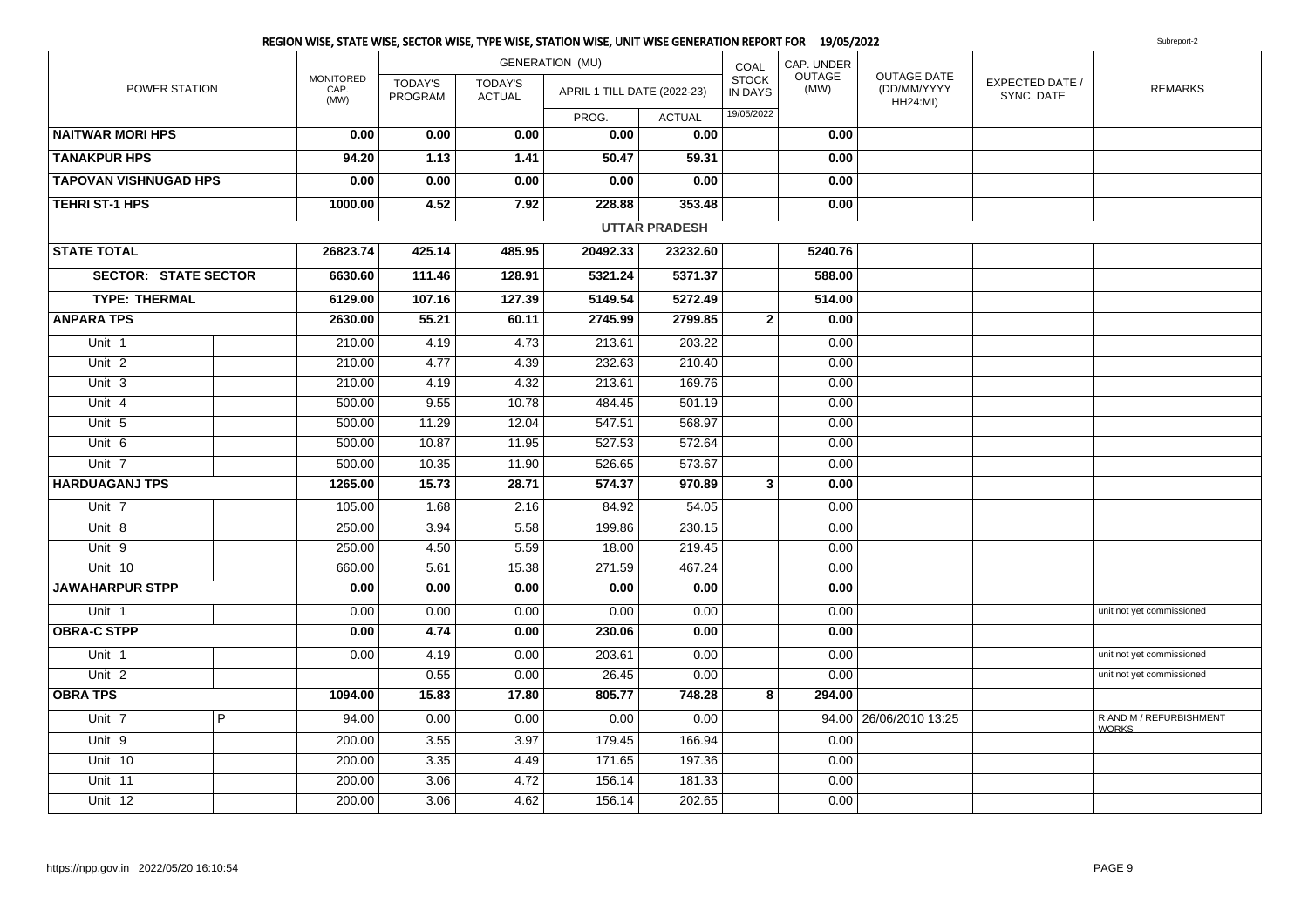|                           |                | REGION WISE, STATE WISE, SECTOR WISE, TYPE WISE, STATION WISE, UNIT WISE GENERATION REPORT FOR 19/05/2022 |                    |                                 |                             |               |                                |                |                                        |                               | Subreport-2                             |
|---------------------------|----------------|-----------------------------------------------------------------------------------------------------------|--------------------|---------------------------------|-----------------------------|---------------|--------------------------------|----------------|----------------------------------------|-------------------------------|-----------------------------------------|
|                           |                |                                                                                                           |                    |                                 | <b>GENERATION (MU)</b>      |               | COAL                           | CAP. UNDER     |                                        |                               |                                         |
| POWER STATION             |                | <b>MONITORED</b><br>CAP.<br>(MW)                                                                          | TODAY'S<br>PROGRAM | <b>TODAY'S</b><br><b>ACTUAL</b> | APRIL 1 TILL DATE (2022-23) |               | <b>STOCK</b><br><b>IN DAYS</b> | OUTAGE<br>(MW) | OUTAGE DATE<br>(DD/MM/YYYY<br>HH24:MI) | EXPECTED DATE /<br>SYNC. DATE | <b>REMARKS</b>                          |
|                           |                |                                                                                                           |                    |                                 | PROG.                       | <b>ACTUAL</b> | 19/05/2022                     |                |                                        |                               |                                         |
| Unit 13                   | L              | 200.00                                                                                                    | 2.81               | 0.00                            | 142.39                      | 0.00          |                                |                | 200.00 08/01/2022 06:36                |                               | TURBINE VIBRATION HIGH                  |
| <b>PANKI TPS EXT</b>      |                |                                                                                                           | 0.81               | 0.00                            | 40.39                       | 0.00          |                                | 0.00           |                                        |                               |                                         |
| Unit 1                    |                |                                                                                                           | 0.81               | 0.00                            | 40.39                       | 0.00          |                                | 0.00           |                                        |                               | unit not yet commissioned               |
| <b>PARICHHA TPS</b>       |                | 1140.00                                                                                                   | 14.84              | 20.77                           | 752.96                      | 753.47        | 3                              | 220.00         |                                        |                               |                                         |
| Unit 1                    | $\overline{P}$ | 110.00                                                                                                    | 0.00               | 0.00                            | 0.00                        | 0.00          |                                |                | 110.00 07/07/2016 17:59                |                               | R AND M / REFURBISHMENT<br><b>WORKS</b> |
| Unit <sub>2</sub>         | $\overline{P}$ | 110.00                                                                                                    | 0.00               | 0.00                            | 0.00                        | 0.00          |                                |                | 110.00 30/12/2019 21:32                |                               | R AND M / REFURBISHMENT works           |
| Unit 3                    |                | 210.00                                                                                                    | 3.06               | 4.77                            | 156.14                      | 154.70        |                                | 0.00           |                                        |                               |                                         |
| Unit 4                    |                | 210.00                                                                                                    | 3.55               | 4.72                            | 179.45                      | 172.37        |                                | 0.00           |                                        |                               |                                         |
| Unit 5                    |                | 250.00                                                                                                    | 3.94               | 5.70                            | 199.86                      | 216.17        |                                | 0.00           |                                        |                               |                                         |
| Unit 6                    |                | 250.00                                                                                                    | 4.29               | 5.58                            | 217.51                      | 210.23        |                                | 0.00           |                                        |                               |                                         |
| <b>TYPE: HYDRO</b>        |                | 501.60                                                                                                    | 4.30               | $\overline{1.52}$               | 171.70                      | 98.88         |                                | 74.00          |                                        |                               |                                         |
| <b>KHARA HPS</b>          |                |                                                                                                           | 1.13               | 0.57                            | 51.47                       | 36.23         |                                | 24.00          |                                        |                               |                                         |
| <b>MATATILA HPS</b>       |                | 30.60                                                                                                     | 0.26               | 0.00                            | 4.94                        | 7.29          |                                | 0.00           |                                        |                               |                                         |
| <b>OBRA HPS</b>           |                | 99.00                                                                                                     | 0.81               | 0.17                            | 30.39                       | 17.51         |                                | 0.00           |                                        |                               |                                         |
| <b>RIHAND HPS</b>         |                | 300.00                                                                                                    | 2.10               | 0.78                            | 84.90                       | 37.85         |                                | 50.00          |                                        |                               |                                         |
| <b>SECTOR: PVT SECTOR</b> |                | 6810.00                                                                                                   | 109.66             | 126.76                          | 5144.69                     | 6237.15       |                                | 1140.00        |                                        |                               |                                         |
| <b>TYPE: THERMAL</b>      |                | 6810.00                                                                                                   | 109.66             | 126.76                          | 5144.69                     | 6237.15       |                                | 1140.00        |                                        |                               |                                         |
| <b>ANPARA C TPS</b>       |                | 1200.00                                                                                                   | 24.29              | 22.33                           | 1233.51                     | 1257.35       | $\mathbf{0}$                   | 0.00           |                                        |                               |                                         |
| Unit 1                    |                | 600.00                                                                                                    | 12.06              | 13.61                           | 612.14                      | 667.66        |                                | 0.00           |                                        |                               |                                         |
| Unit <sub>2</sub>         |                | 600.00                                                                                                    | 12.23              | 8.72                            | 621.37                      | 589.69        |                                | 0.00           |                                        |                               |                                         |
| <b>BARKHERA TPS</b>       |                | 90.00                                                                                                     | 0.70               | 0.87                            | 37.30                       | 47.65         | $\mathbf{1}$                   | 45.00          |                                        |                               |                                         |
| Unit 1                    | L              | 45.00                                                                                                     | 0.35               | 0.00                            | 18.65                       | 18.28         |                                |                | 45.00 21/04/2022 23:59                 |                               | COAL SHORTAGE                           |
| Unit <sub>2</sub>         |                | 45.00                                                                                                     | 0.35               | 0.87                            | 18.65                       | 29.37         |                                | 0.00           |                                        |                               |                                         |
| <b>KHAMBARKHERA TPS</b>   |                | 90.00                                                                                                     | 0.74               | 0.87                            | 38.06                       | 48.31         | $\mathbf{2}$                   | 45.00          |                                        |                               |                                         |
| Unit 1                    |                | 45.00                                                                                                     | 0.42               | 0.87                            | 20.98                       | 26.16         |                                | 0.00           |                                        |                               |                                         |
| Unit 2                    | $\overline{s}$ | 45.00                                                                                                     | 0.32               | 0.00                            | 17.08                       | 22.15         |                                |                | 45.00 16/05/2022 17:02                 |                               | <b>COAL SHORTAGE</b>                    |
| <b>KUNDARKI TPS</b>       |                | 90.00                                                                                                     | 0.90               | 1.96                            | 45.10                       | 57.23         | 2                              | 0.00           |                                        |                               |                                         |
| Unit 1                    |                | 45.00                                                                                                     | 0.45               | 0.98                            | 22.55                       | 37.57         |                                | 0.00           |                                        |                               |                                         |
| Unit <sub>2</sub>         |                | 45.00                                                                                                     | 0.45               | 0.98                            | 22.55                       | 19.66         |                                | 0.00           |                                        |                               |                                         |
| <b>LALITPUR TPS</b>       |                | 1980.00                                                                                                   | 27.96              | 46.24                           | 1422.24                     | 1854.46       | $\overline{2}$                 | 0.00           |                                        |                               |                                         |
| Unit 1                    |                | 660.00                                                                                                    | 9.26               | 15.39                           | 470.94                      | 502.98        |                                | 0.00           |                                        |                               |                                         |
| Unit 2                    |                | 660.00                                                                                                    | 9.35               | 15.47                           | 475.65                      | 676.18        |                                | 0.00           |                                        |                               |                                         |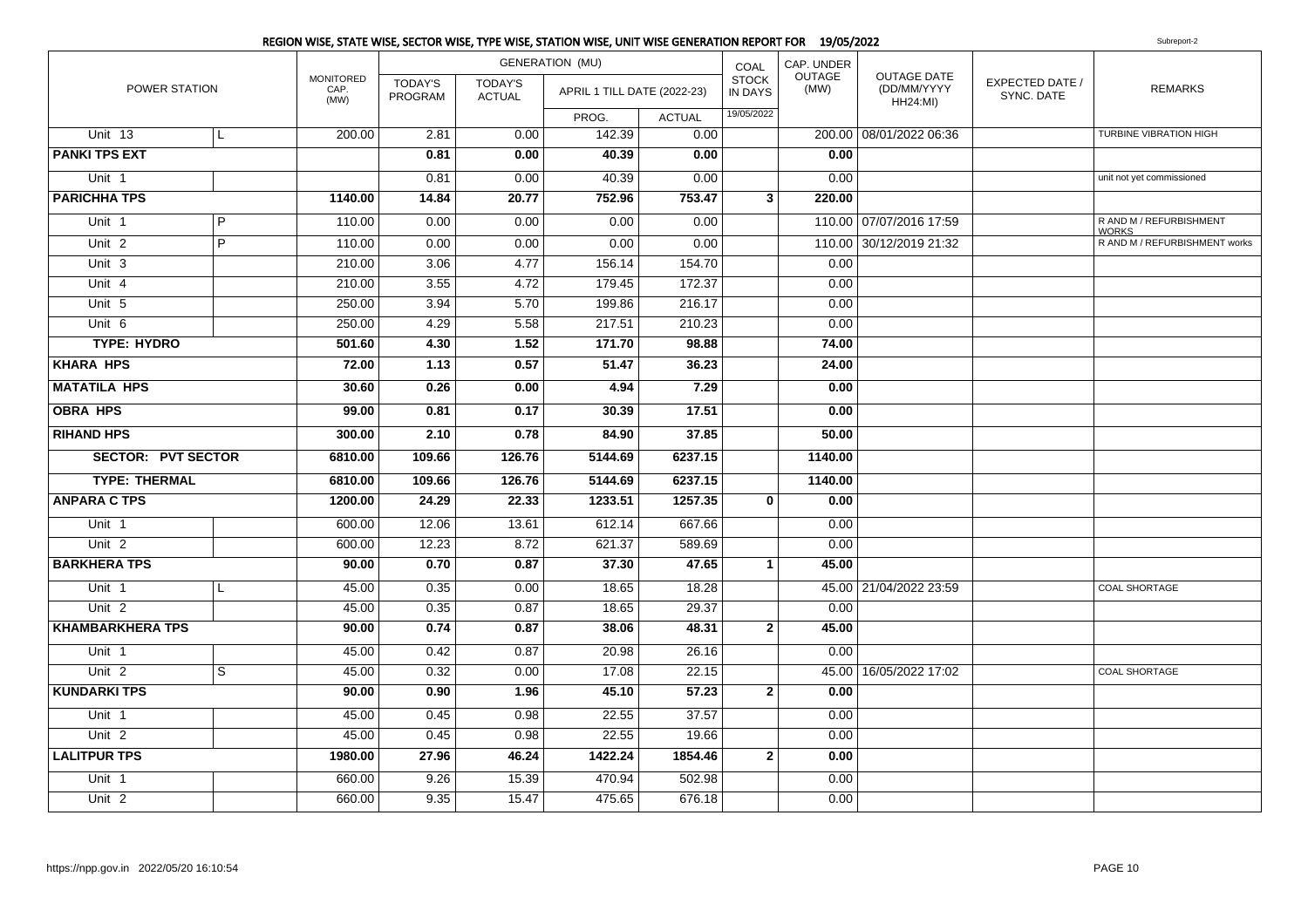|                               |                |                                  |                           |                                 | <b>GENERATION (MU)</b>      |               | COAL                           | CAP. UNDER     |                                                      |                                      |                           |
|-------------------------------|----------------|----------------------------------|---------------------------|---------------------------------|-----------------------------|---------------|--------------------------------|----------------|------------------------------------------------------|--------------------------------------|---------------------------|
| POWER STATION                 |                | <b>MONITORED</b><br>CAP.<br>(MW) | <b>TODAY'S</b><br>PROGRAM | <b>TODAY'S</b><br><b>ACTUAL</b> | APRIL 1 TILL DATE (2022-23) |               | <b>STOCK</b><br><b>IN DAYS</b> | OUTAGE<br>(MW) | <b>OUTAGE DATE</b><br>(DD/MM/YYYY<br><b>HH24:MI)</b> | <b>EXPECTED DATE /</b><br>SYNC. DATE | <b>REMARKS</b>            |
|                               |                |                                  |                           |                                 | PROG.                       | <b>ACTUAL</b> | 19/05/2022                     |                |                                                      |                                      |                           |
| Unit <sub>3</sub>             |                | 660.00                           | 9.35                      | 15.38                           | 475.65                      | 675.30        |                                | 0.00           |                                                      |                                      |                           |
| <b>MAQSOODPUR TPS</b>         |                | 90.00                            | 0.70                      | 0.87                            | 37.30                       | 48.27         | 3 <sup>1</sup>                 | 45.00          |                                                      |                                      |                           |
| Unit 1                        |                | 45.00                            | 0.35                      | 0.87                            | 18.65                       | 27.83         |                                | 0.00           |                                                      |                                      |                           |
| Unit <sub>2</sub>             | $\overline{s}$ | 45.00                            | 0.35                      | 0.00                            | 18.65                       | 20.44         |                                |                | 45.00 04/05/2022 17:00                               |                                      | <b>COAL SHORTAGE</b>      |
| <b>PRAYAGRAJ TPP</b>          |                | 1980.00                          | 34.77                     | 31.04                           | 1333.78                     | 1819.42       | $\mathbf{2}$                   | 660.00         |                                                      |                                      |                           |
| Unit 1                        |                | 660.00                           | 11.23                     | 15.58                           | 570.37                      | 651.69        |                                | 0.00           |                                                      |                                      |                           |
| Unit <sub>2</sub>             |                | 660.00                           | 11.77                     | 15.46                           | 164.78                      | 655.54        |                                | 0.00           |                                                      |                                      |                           |
| Unit 3                        | S              | 660.00                           | 11.77                     | 0.00                            | 598.63                      | 512.19        |                                |                | 660.00   16/05/2022 20:18                            |                                      | SUPER HEATER TUBE LEAKAGE |
| <b>ROSA TPP Ph-I</b>          |                | 1200.00                          | 18.70                     | 21.68                           | 952.30                      | 1051.49       | 1 <sup>1</sup>                 | 300.00         |                                                      |                                      |                           |
| Unit 1                        |                | 300.00                           | 4.74                      | 1.35                            | 242.06                      | 240.20        |                                |                | 300.00 17/05/2022 16:00                              | 19/05/2022<br>17:55:00               | MAIN STEAM LINE PROBLEM   |
| Unit <sub>2</sub>             |                | 300.00                           | 4.74                      | 6.92                            | 241.06                      | 286.49        |                                | 0.00           |                                                      |                                      |                           |
| Unit 3                        |                | 300.00                           | 4.74                      | 6.69                            | 242.06                      | 233.17        |                                | 0.00           |                                                      |                                      |                           |
| Unit $4$                      |                | 300.00                           | 4.48                      | 6.72                            | 227.12                      | 291.63        |                                | 0.00           |                                                      |                                      |                           |
| <b>UTRAULA TPS</b>            |                | 90.00                            | 0.90                      | 0.90                            | 45.10                       | 52.97         | $\overline{2}$                 | 45.00          |                                                      |                                      |                           |
| Unit 1                        |                | 45.00                            | 0.45                      | 0.90                            | 22.55                       | 30.48         |                                | 0.00           |                                                      |                                      |                           |
| Unit <sub>2</sub>             | S              | 45.00                            | 0.45                      | 0.00                            | 22.55                       | 22.49         |                                |                | 45.00 16/05/2022 18:00                               |                                      | <b>COAL SHORTAGE</b>      |
| <b>SECTOR: CENTRAL SECTOR</b> |                | 13383.14                         | 204.02                    | 230.28                          | 10026.40                    | 11624.08      |                                | 3512.76        |                                                      |                                      |                           |
| <b>TYPE: THERMAL</b>          |                | 11450.00                         | 190.68                    | 217.40                          | 9552.50                     | 11085.39      |                                | 2060.00        |                                                      |                                      |                           |
| <b>DADRI (NCTPP)</b>          |                | 1820.00                          | 15.10                     | 29.46                           | 700.90                      | 1803.72       | $\overline{7}$                 | 490.00         |                                                      |                                      |                           |
| Unit 1                        |                | 210.00                           | 1.77                      | 4.44                            | 89.63                       | 216.97        |                                | 0.00           |                                                      |                                      |                           |
| Unit <sub>2</sub>             |                | 210.00                           | 1.77                      | 4.30                            | 89.63                       | 219.21        |                                | 0.00           |                                                      |                                      |                           |
| Unit 3                        |                | 210.00                           | 1.68                      | 4.54                            | 84.92                       | 214.44        |                                | 0.00           |                                                      |                                      |                           |
| Unit 4                        |                | 210.00                           | 1.84                      | 4.45                            | 93.96                       | 205.20        |                                | 0.00           |                                                      |                                      |                           |
| Unit 5                        |                | 490.00                           | 3.94                      | 11.73                           | 199.86                      | 493.60        |                                | 0.00           |                                                      |                                      |                           |
| Unit 6                        | S              | 490.00                           | 4.10                      | 0.00                            | 142.90                      | 454.30        |                                |                | 490.00   16/05/2022 21:37                            |                                      | WATER WALL TUBE LEAKAGE   |
| <b>GHATAMPUR TPP</b>          |                | 0.00                             | 4.05                      | 0.00                            | 199.95                      | 0.00          |                                | 0.00           |                                                      |                                      |                           |
| Unit 1                        |                | 0.00                             | 1.35                      | 0.00                            | 66.65                       | 0.00          |                                | 0.00           |                                                      |                                      | unit not yet commissioned |
| Unit 2                        |                |                                  | 1.35                      | 0.00                            | 66.65                       | 0.00          |                                | 0.00           |                                                      |                                      | unit not yet commissioned |
| Unit 3                        |                |                                  | 1.35                      | 0.00                            | 66.65                       | 0.00          |                                | 0.00           |                                                      |                                      | unit not yet commissioned |
| <b>MEJA STPP</b>              |                | 1320.00                          | 19.94                     | 14.65                           | 1012.86                     | 698.61        | 14                             | 660.00         |                                                      |                                      |                           |
| Unit <sub>1</sub>             |                | 660.00                           | 8.97                      | 14.65                           | 455.43                      | 698.61        |                                | 0.00           |                                                      |                                      |                           |
| Unit 2                        |                | 660.00                           | 10.97                     | 0.00                            | 557.43                      | 0.00          |                                |                | 660.00 07/02/2022 18:59                              |                                      | WATER WALL TUBE LEAKAGE   |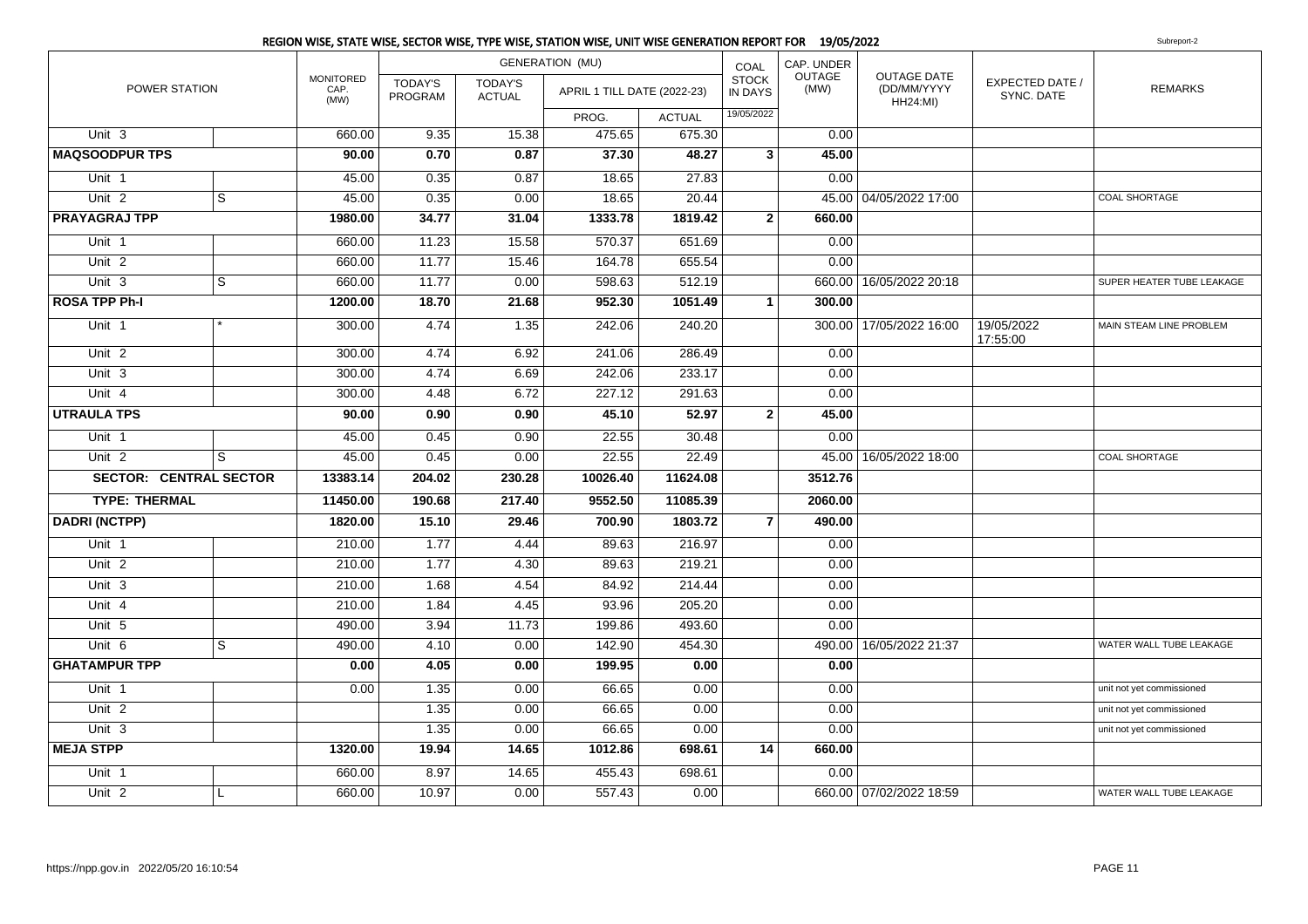|                       |                |                                  |                           |                                 | <b>GENERATION (MU)</b>      |               | COAL                           | CAP. UNDER     |                                                      |                                      |                         |
|-----------------------|----------------|----------------------------------|---------------------------|---------------------------------|-----------------------------|---------------|--------------------------------|----------------|------------------------------------------------------|--------------------------------------|-------------------------|
| POWER STATION         |                | <b>MONITORED</b><br>CAP.<br>(MW) | <b>TODAY'S</b><br>PROGRAM | <b>TODAY'S</b><br><b>ACTUAL</b> | APRIL 1 TILL DATE (2022-23) |               | <b>STOCK</b><br><b>IN DAYS</b> | OUTAGE<br>(MW) | <b>OUTAGE DATE</b><br>(DD/MM/YYYY<br><b>HH24:MI)</b> | <b>EXPECTED DATE /</b><br>SYNC. DATE | <b>REMARKS</b>          |
|                       |                |                                  |                           |                                 | PROG.                       | <b>ACTUAL</b> | 19/05/2022                     |                |                                                      |                                      |                         |
| <b>RIHAND STPS</b>    |                | 3000.00                          | 62.03                     | 70.75                           | 3102.57                     | 3261.83       | 26                             | 0.00           |                                                      |                                      |                         |
| Unit 1                |                | 500.00                           | 11.03                     | 11.77                           | 535.57                      | 552.92        |                                | 0.00           |                                                      |                                      |                         |
| Unit <sub>2</sub>     |                | 500.00                           | 10.00                     | 11.81                           | 508.00                      | 530.10        |                                | 0.00           |                                                      |                                      |                         |
| Unit 3                |                | 500.00                           | 9.97                      | 11.83                           | 507.43                      | 554.39        |                                | 0.00           |                                                      |                                      |                         |
| Unit 4                |                | 500.00                           | 10.00                     | 11.89                           | 508.00                      | 575.94        |                                | 0.00           |                                                      |                                      |                         |
| Unit 5                |                | 500.00                           | 9.97                      | 11.79                           | 507.43                      | 523.47        |                                | 0.00           |                                                      |                                      |                         |
| Unit 6                |                | 500.00                           | 11.06                     | 11.66                           | 536.14                      | 525.01        |                                | 0.00           |                                                      |                                      |                         |
| <b>SINGRAULI STPS</b> |                | 2000.00                          | 38.05                     | 31.14                           | 1942.53                     | 2001.82       | 23                             | 700.00         |                                                      |                                      |                         |
| Unit 1                |                | 200.00                           | 4.50                      | 4.65                            | 63.00                       | 231.99        |                                | 0.00           |                                                      |                                      |                         |
| Unit <sub>2</sub>     | $\overline{P}$ | 200.00                           | 4.10                      | 0.00                            | 208.90                      | 0.00          |                                |                | 200.00 22/03/2022 23:20                              |                                      | OVERHAULING WORKS       |
| Unit 3                |                | 200.00                           | 4.10                      | 4.83                            | 208.90                      | 217.90        |                                | 0.00           |                                                      |                                      |                         |
| Unit 4                |                | 200.00                           | 0.00                      | 4.87                            | 209.08                      | 239.21        |                                | 0.00           |                                                      |                                      |                         |
| Unit 5                |                | 200.00                           | 4.45                      | 4.81                            | 215.55                      | 218.78        |                                | 0.00           |                                                      |                                      |                         |
| Unit $6$              | S              | 500.00                           | 10.19                     | 0.00                            | 518.61                      | 516.86        |                                |                | 500.00 18/05/2022 15:42                              |                                      | WATER WALL TUBE LEAKAGE |
| Unit 7                |                | 500.00                           | 10.71                     | 11.98                           | 518.49                      | 577.08        |                                | 0.00           |                                                      |                                      |                         |
| <b>TANDA TPS</b>      |                | 1760.00                          | 28.23                     | 40.78                           | 1407.37                     | 1859.29       | $\mathbf{1}$                   | 0.00           |                                                      |                                      |                         |
| Unit 1                |                | 110.00                           | 1.68                      | 2.31                            | 84.92                       | 93.59         |                                | 0.00           |                                                      |                                      |                         |
| Unit <sub>2</sub>     |                | 110.00                           | 1.71                      | 2.44                            | 74.49                       | 82.48         |                                | 0.00           |                                                      |                                      |                         |
| Unit 3                |                | 110.00                           | 1.68                      | 2.32                            | 84.92                       | 98.76         |                                | 0.00           |                                                      |                                      |                         |
| Unit 4                |                | 110.00                           | 1.90                      | 2.37                            | 82.10                       | 99.11         |                                | 0.00           |                                                      |                                      |                         |
| Unit 5                |                | 660.00                           | 10.10                     | 15.67                           | 513.90                      | 743.09        |                                | 0.00           |                                                      |                                      |                         |
| Unit 6                |                | 660.00                           | 11.16                     | 15.67                           | 567.04                      | 742.26        |                                | 0.00           |                                                      |                                      |                         |
| <b>UNCHAHAR TPS</b>   |                | 1550.00                          | 23.28                     | 30.62                           | 1186.32                     | 1460.12       | $\overline{7}$                 | 210.00         |                                                      |                                      |                         |
| Unit 1                | P              | 210.00                           | 3.06                      | 0.00                            | 156.14                      | 115.18        |                                |                | 210.00   28/04/2022 02:57                            |                                      | OVERHAULING WORKS       |
| Unit <sub>2</sub>     |                | 210.00                           | 3.06                      | 4.74                            | 156.14                      | 220.55        |                                | 0.00           |                                                      |                                      |                         |
| Unit 3                |                | 210.00                           | 3.06                      | 4.74                            | 156.14                      | 184.32        |                                | 0.00           |                                                      |                                      |                         |
| Unit 4                |                | 210.00                           | 3.39                      | 4.75                            | 173.41                      | 196.34        |                                | 0.00           |                                                      |                                      |                         |
| Unit 5                |                | 210.00                           | 3.06                      | 4.73                            | 156.14                      | 221.06        |                                | 0.00           |                                                      |                                      |                         |
| Unit 6                |                | 500.00                           | 7.65                      | 11.66                           | 388.35                      | 522.67        |                                | 0.00           |                                                      |                                      |                         |
| TYPE: THER (GT)       |                | 1493.14                          | 4.36                      | 8.89                            | 235.78                      | 213.54        |                                | 1232.76        |                                                      |                                      |                         |
| <b>AURAIYA CCPP</b>   |                | 663.36                           | 1.62                      | 2.69                            | 79.78                       | 29.56         |                                | 663.36         |                                                      |                                      |                         |
| <b>DADRI CCPP</b>     |                | 829.78                           | 2.74                      | 6.20                            | 156.00                      | 183.98        |                                | 569.40         |                                                      |                                      |                         |
| <b>TYPE: NUCLEAR</b>  |                | 440.00                           | 8.98                      | 3.99                            | 238.12                      | 325.15        |                                | 220.00         |                                                      |                                      |                         |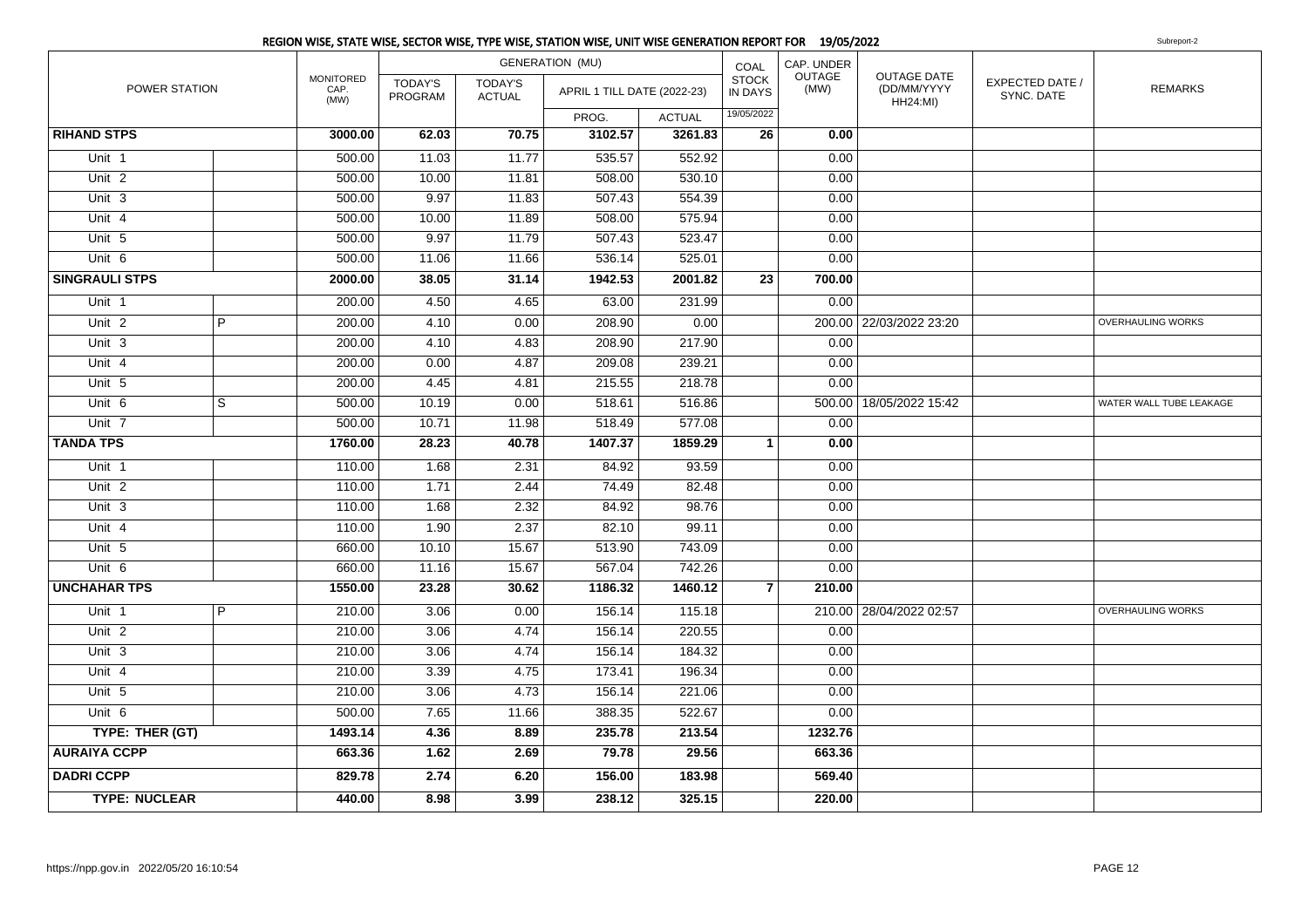#### REGION WISE, STATE WISE, SECTOR WISE, TYPE WISE, STATION WISE, UNIT WISE GENERATION REPORT FOR 19/05/2022**2** Subreport-2 POWER STATIONMONITOREDCAP. (MW)TODAY'S PROGRAMGENERATION (MU)TODAY'S ACTUAL**PROG**  ACTUAL $325.15$ COAL STOCK IN DAYSCAP. UNDEROUTAGE(MW)OUTAGE DATE (DD/MM/YYYYHH24:MI) EXPECTED DATE /SYNC. DATEAPRIL 1 TILL DATE (2022-23) IN DAYS (MW) CD/MM/YYYY  $\left| \begin{array}{cc} \text{EXERCISE 1} & \text{EXERCISE 2} \\ \text{XNIC} & \text{EXERCISE 2} \end{array} \right|$ 19/05/2022**NARORA A.P.S. 440.00 8.98 3.99 238.12 325.15 220.00** Unit 1 220.00 4.50 0.00 18.00 97.20 220.00 22/04/2022 00:31 BOILER OVERHAUL/ ANNUAL MAINTENANCE t 1 | P Unit 22 | | 220.00 | 4.48 | 3.99 | 220.12 | 227.95 | | 0.00 **WESTERNREGION TOTAL 105624.49 1521.44 1527.16 75392.57 74645.09 29115.01 CHHATISGARHSTATE TOTAL 23808.00 429.69 375.60 21203.56 19551.28 6408.00 SECTOR: STATE SECTOR 2960.00 55.32 46.52 2780.08 2723.85 710.00 TYPE: THERMAL 2840.00 55.00 46.40 2764.00 2675.56 710.00 DSPM TPS 500.00 10.32 8.65 524.08 553.36 <sup>2</sup> 0.00** Unit 11 250.00 | 5.19 | 4.23 | 263.61 | 276.66 | 0.00 Unit 2 250.00 5.13 4.42 260.47 276.70 0.00 **KORBA-WEST TPS 1340.00 28.07 24.61 1397.33 1250.87 <sup>12</sup> 210.00** Unit 11 210.00 | 3.97 | 4.68 | 201.43 | 227.18 | 0.00 2Unit P 210.00 4.00 0.00 203.00 55.22 210.00 16/04/2022 00:00 BOILER OVERHAUL/ ANNUAL **MAINTENANCE** Unit 3 210.00 4.00 3.89 203.00 219.60 0.00 Unit 44 | | 210.00 | 4.16 | 4.08 | 212.04 | 184.99 | | 0.00 Unit 55 | | 500.00| 11.94 | 11.96 | 577.86 | 563.88 | | 0.00 **MARWA TPS 1000.00 16.61 13.14 842.59 871.33 <sup>9</sup> 500.00** 1Unit \*1 |\* 500.00 | 8.29 | 5.85 | 419.51 | 458.46 | | 500.00 | 19/05/2022 17:46 | 19/05/2022 21:54:00FURNACE FIRE OUT /FLAMEFAILUREUnit 2 500.00 8.32 7.29 423.08 412.87 0.00  **TYPE: HYDRO 120.00 0.32 0.12 16.08 48.29 0.00 HASDEOBANGO HPS 120.00 0.32 0.12 16.08 48.29 0.00 SECTOR: PVT SECTOR 13168.00 206.70 191.96 10179.75 9808.53 3738.00 TYPE: THERMAL 13168.00 206.70 191.96 10179.75 9808.53 3738.00 AKALTARA TPS 1800.00 33.55 30.59 1705.45 1645.21 <sup>5</sup> 0.00** Unit 1 0.00 0.00 0.00 0.00 0.00 0.00 unit not yet commissioned Unit 22 | | 600.00| 11.68| 11.29| 593.92| 565.37 | | 0.00 Unit 3 $\begin{array}{|c|c|c|c|c|c|c|c|} \hline \end{array} \hspace{1.2cm} , \hspace{1.2cm} \begin{array}{|c|c|c|c|c|c|c|c|} \hline \end{array} \hspace{1.2cm} , \hspace{1.2cm} \begin{array}{|c|c|c|c|c|c|c|} \hline \end{array} \hspace{1.2cm} , \hspace{1.2cm} \begin{array}{|c|c|c|c|c|c|} \hline \end{array} \hspace{1.2cm} , \hspace{1.2cm} \begin{array}{|c|c|c|c|c|c|} \hline \end{array$ Unit 44 | | 600.00| 9.81 | 9.50 | 499.39 | 529.01 | | 0.00 **AVANTHA BHANDAR600.00 10.81 8.04 549.39 569.16 <sup>2</sup> 0.00**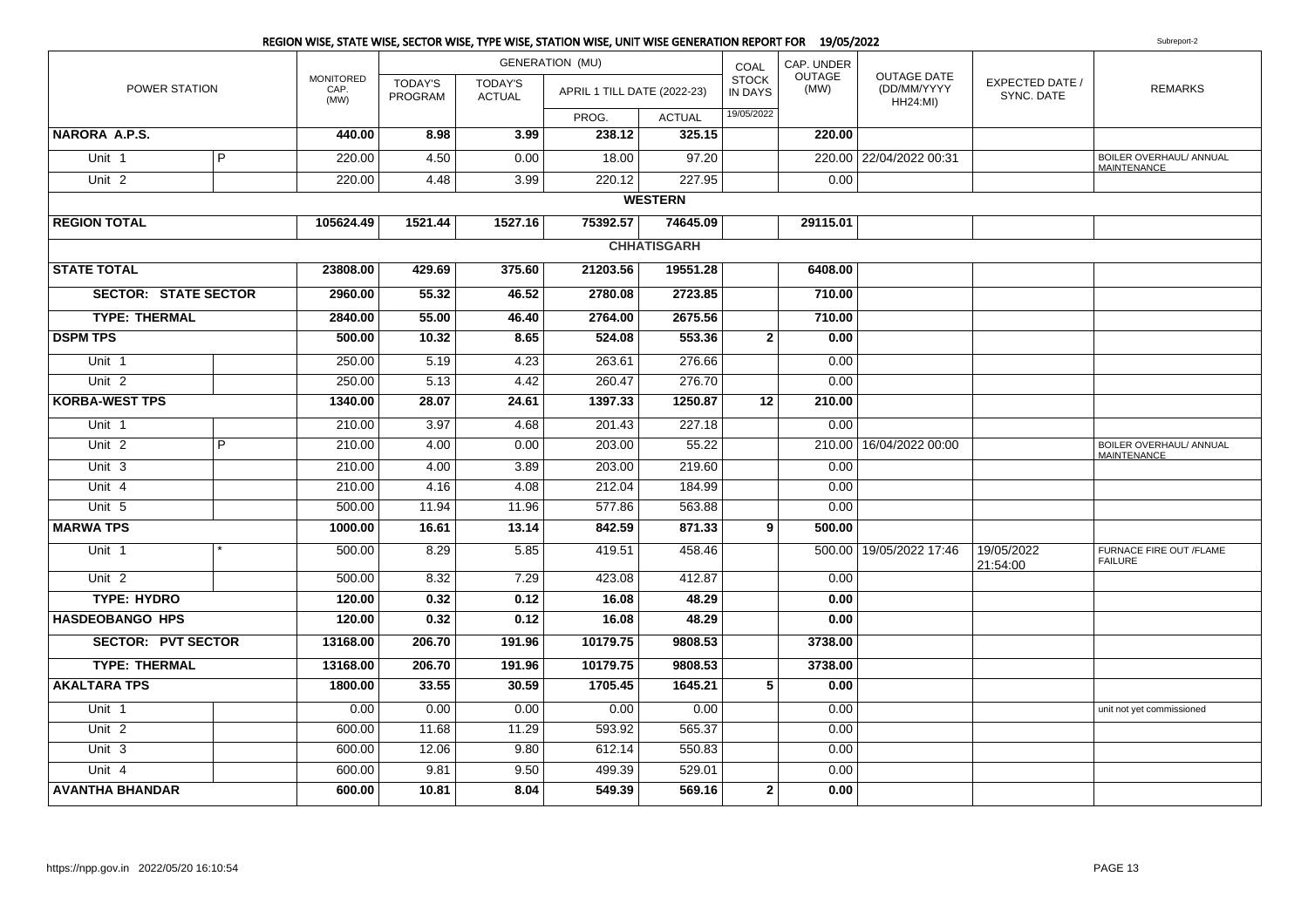|                         |   |                                  |                           |                                 | <b>GENERATION (MU)</b>      |               | COAL                           | CAP. UNDER     |                                                      |                               |                                                   |
|-------------------------|---|----------------------------------|---------------------------|---------------------------------|-----------------------------|---------------|--------------------------------|----------------|------------------------------------------------------|-------------------------------|---------------------------------------------------|
| <b>POWER STATION</b>    |   | <b>MONITORED</b><br>CAP.<br>(MW) | <b>TODAY'S</b><br>PROGRAM | <b>TODAY'S</b><br><b>ACTUAL</b> | APRIL 1 TILL DATE (2022-23) |               | <b>STOCK</b><br><b>IN DAYS</b> | OUTAGE<br>(MW) | <b>OUTAGE DATE</b><br>(DD/MM/YYYY<br><b>HH24:MI)</b> | EXPECTED DATE /<br>SYNC, DATE | <b>REMARKS</b>                                    |
|                         |   |                                  |                           |                                 | PROG.                       | <b>ACTUAL</b> | 19/05/2022                     |                |                                                      |                               |                                                   |
| Unit <sub>1</sub>       |   | 600.00                           | 10.81                     | 8.04                            | 549.39                      | 569.16        |                                | 0.00           |                                                      |                               |                                                   |
| <b>BALCO TPS</b>        |   | 600.00                           | 9.51                      | 6.37                            | 484.69                      | 454.95        | 18                             | 300.00         |                                                      |                               |                                                   |
| Unit 1                  |   | 300.00                           | 4.48                      | 6.37                            | 229.12                      | 299.49        |                                | 0.00           |                                                      |                               |                                                   |
| Unit 2                  | S | 300.00                           | 5.03                      | 0.00                            | 255.57                      | 155.46        |                                |                | 300.00 08/05/2022 02:00                              |                               | TURBINE OIL SYSTEM PROBLEM                        |
| <b>BANDAKHAR TPP</b>    |   | 300.00                           | 6.16                      | 2.86                            | 313.04                      | 293.36        | $\overline{7}$                 | 0.00           |                                                      |                               |                                                   |
| Unit 1                  |   | 300.00                           | 6.16                      | 2.86                            | 313.04                      | 293.36        |                                |                | 0.00 14/05/2022 23:21                                | 19/05/2022<br>08:57:10        | I.D. FANS PROBLEM                                 |
| <b>BARADARHA TPS</b>    |   | 1200.00                          | 23.04                     | 28.71                           | 1170.76                     | 1315.18       | 9                              | 0.00           |                                                      |                               |                                                   |
| Unit 1                  |   | 600.00                           | 11.23                     | 14.31                           | 570.37                      | 662.51        |                                | 0.00           |                                                      |                               |                                                   |
| Unit <sub>2</sub>       |   | 600.00                           | 11.81                     | 14.40                           | 600.39                      | 652.67        |                                | 0.00           |                                                      |                               |                                                   |
| <b>BINJKOTE TPP</b>     |   | 600.00                           | 7.65                      | 0.00                            | 389.35                      | 0.00          | 4                              | 600.00         |                                                      |                               |                                                   |
| Unit 1                  | L | 300.00                           | 4.00                      | 0.00                            | 203.00                      | 0.00          |                                |                | 300.00 31/03/2022 09:03                              |                               | I.D. FANS PROBLEM                                 |
| Unit <sub>2</sub>       | L | 300.00                           | 3.65                      | 0.00                            | 186.35                      | 0.00          |                                |                | 300.00 21/11/2021 06:04                              |                               | <b>TURBINE MISC.</b>                              |
| <b>CHAKABURA TPP</b>    |   | 30.00                            | 0.55                      | 0.70                            | 27.45                       | 29.05         |                                | 0.00           |                                                      |                               |                                                   |
| Unit 1                  |   | 0.00                             | 0.00                      | 0.00                            | 0.00                        | 0.00          |                                | 0.00           |                                                      |                               | unit not yet commissioned                         |
| Unit <sub>2</sub>       |   | 30.00                            | 0.55                      | 0.70                            | 27.45                       | 29.05         |                                | 0.00           |                                                      |                               |                                                   |
| <b>KASAIPALLI TPP</b>   |   | 270.00                           | 5.86                      | 2.95                            | 193.74                      | 216.55        |                                | 135.00         |                                                      |                               |                                                   |
| Unit 1                  | S | 135.00                           | 2.94                      | 0.00                            | 98.86                       | 104.86        |                                |                | 135.00 16/05/2022 17:30                              |                               | WATER WALL TUBE LEAKAGE                           |
| Unit <sub>2</sub>       |   | 135.00                           | 2.92                      | 2.95                            | 94.88                       | 111.69        |                                | 0.00           |                                                      |                               |                                                   |
| <b>KATGHORA TPP</b>     |   | 35.00                            | 0.00                      | 0.00                            | 0.00                        | 0.00          |                                | 35.00          |                                                      |                               |                                                   |
| Unit 1                  |   | 35.00                            | 0.00                      | 0.00                            | 0.00                        | 0.00          |                                |                | 35.00   15/10/2012 00:28                             |                               | NO Power purchase agreement                       |
| <b>NAWAPARA TPP</b>     |   | 600.00                           | 8.97                      | 5.81                            | 455.43                      | 83.56         | $\mathbf{3}$                   | 300.00         |                                                      |                               |                                                   |
| Unit 1                  |   | 300.00                           | 4.52                      | 5.81                            | 229.88                      | 83.56         |                                | 0.00           |                                                      |                               |                                                   |
| Unit 2                  | L | 300.00                           | 4.45                      | 0.00                            | 225.55                      | 0.00          |                                |                | 300.00   10/03/2021 12:54                            |                               | <b>TURBINE VIBRATIONS HIGH</b>                    |
| OP JINDAL TPS           |   | 1000.00                          | 14.65                     | 10.30                           | 747.35                      | 651.02        | 5                              | 500.00         |                                                      |                               |                                                   |
| Unit <sub>1</sub>       |   | 250.00                           | 0.26                      | 5.17                            | 13.94                       | 151.39        |                                | 0.00           |                                                      |                               |                                                   |
| Unit <sub>2</sub>       |   | 250.00                           | 5.13                      | 0.00                            | 260.47                      | 124.73        |                                |                | 250.00   19/05/2022 00:00                            |                               | Fuel Shortage                                     |
| Unit 3                  |   | 250.00                           | 4.74                      | 5.13                            | 242.06                      | 247.70        |                                | 0.00           |                                                      |                               |                                                   |
| Unit 4                  | L | 250.00                           | 4.52                      | 0.00                            | 230.88                      | 127.20        |                                |                | 250.00   28/04/2022 06:10                            |                               | <b>CONDENSER TUBE LEAKAGE/</b><br><b>CLEANING</b> |
| <b>PATHADI STAGE II</b> |   | 0.00                             | 0.00                      | 0.00                            | 0.00                        | 0.00          |                                | 0.00           |                                                      |                               |                                                   |
| Unit 1                  |   | 0.00                             | 0.00                      | 0.00                            | 0.00                        | 0.00          |                                | 0.00           |                                                      |                               | unit not yet commissioned                         |
| <b>PATHADI TPP</b>      |   | 600.00                           | 13.84                     | 8.08                            | 669.96                      | 379.46        | 9                              | 0.00           |                                                      |                               |                                                   |
| Unit <sub>1</sub>       |   | 300.00                           | 7.00                      | 4.04                            | 339.00                      | 216.43        |                                | 0.00           |                                                      |                               |                                                   |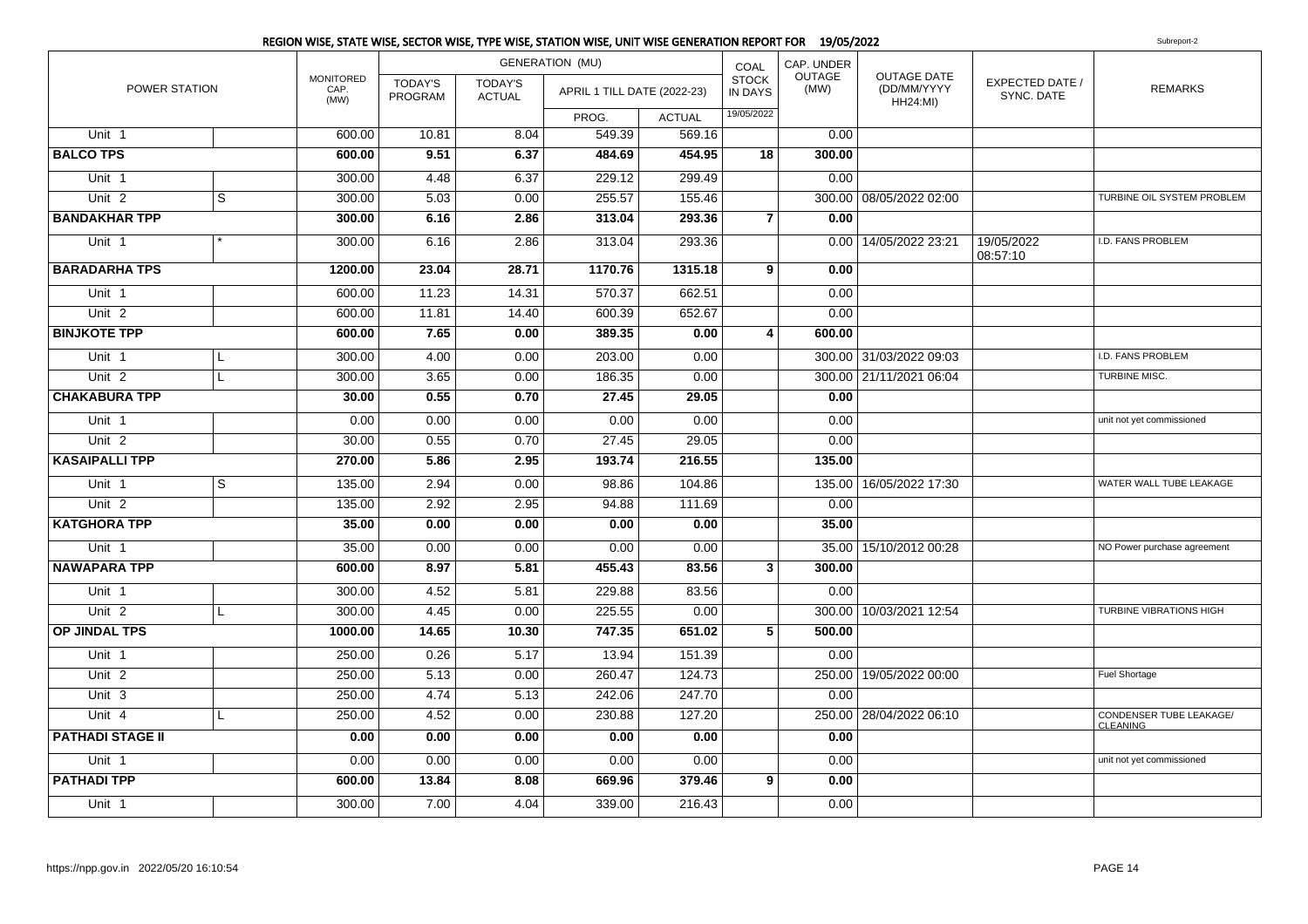|                               |              |                                  |                           |                          | <b>GENERATION (MU)</b>      |               | COAL                    | CAP. UNDER            |                                                      |                                      |                                                     |
|-------------------------------|--------------|----------------------------------|---------------------------|--------------------------|-----------------------------|---------------|-------------------------|-----------------------|------------------------------------------------------|--------------------------------------|-----------------------------------------------------|
| POWER STATION                 |              | <b>MONITORED</b><br>CAP.<br>(MW) | <b>TODAY'S</b><br>PROGRAM | TODAY'S<br><b>ACTUAL</b> | APRIL 1 TILL DATE (2022-23) |               | <b>STOCK</b><br>IN DAYS | <b>OUTAGE</b><br>(MW) | <b>OUTAGE DATE</b><br>(DD/MM/YYYY<br><b>HH24:MI)</b> | <b>EXPECTED DATE /</b><br>SYNC. DATE | <b>REMARKS</b>                                      |
|                               |              |                                  |                           |                          | PROG.                       | <b>ACTUAL</b> | 19/05/2022              |                       |                                                      |                                      |                                                     |
| Unit <sub>2</sub>             |              | 300.00                           | 6.84                      | 4.04                     | 330.96                      | 163.03        |                         | 0.00                  |                                                      |                                      |                                                     |
| <b>RAIKHEDA TPP</b>           |              | 1370.00                          | 23.54                     | 21.87                    | 1197.26                     | 1054.49       | $\vert$ 4               | 685.00                |                                                      |                                      |                                                     |
| Unit 1                        |              | 685.00                           | 11.77                     | 10.27                    | 598.63                      | 586.59        |                         |                       | 685.00 19/05/2022 18:32                              | 19/05/2022<br>21:53:00               | <b>BOILER FEED PUMP/MOTOR</b><br>PROBLEM            |
| Unit <sub>2</sub>             |              | 685.00                           | 11.77                     | 11.60                    | 598.63                      | 467.90        |                         | 0.00                  |                                                      |                                      |                                                     |
| <b>RATIJA TPS</b>             |              | 100.00                           | 2.00                      | 2.29                     | 100.00                      | 106.80        |                         | 0.00                  |                                                      |                                      |                                                     |
| Unit 1                        |              | 50.00                            | 1.00                      | 1.11                     | 50.00                       | 50.69         |                         | 0.00                  |                                                      |                                      |                                                     |
| Unit <sub>2</sub>             |              | 50.00                            | 1.00                      | 1.18                     | 50.00                       | 56.11         |                         | 0.00                  |                                                      |                                      |                                                     |
| <b>SALORA TPP</b>             |              | 135.00                           | 0.00                      | 0.00                     | 0.00                        | 0.00          |                         | 135.00                |                                                      |                                      |                                                     |
| Unit <sub>1</sub>             |              | 135.00                           | 0.00                      | 0.00                     | 0.00                        | 0.00          |                         |                       | 135.00 19/10/2014 04:30                              |                                      | NO Power purchase agreement                         |
| Unit <sub>2</sub>             |              | 0.00                             | 0.00                      | 0.00                     | 0.00                        | 0.00          |                         | 0.00                  |                                                      |                                      | unit not yet commissioned                           |
| <b>SINGHITARAI TPP</b>        |              | 0.00                             | 0.00                      | 0.00                     | 0.00                        | 0.00          |                         | 0.00                  |                                                      |                                      |                                                     |
| Unit 1                        |              | 0.00                             | 0.00                      | 0.00                     | 0.00                        | 0.00          |                         | 0.00                  |                                                      |                                      | unit not yet commissioned                           |
| Unit <sub>2</sub>             |              | 0.00                             | 0.00                      | 0.00                     | 0.00                        | 0.00          |                         | 0.00                  |                                                      |                                      | unit not yet commissioned                           |
| <b>SVPL TPP</b>               |              | 63.00                            | 0.00                      | 0.00                     | 0.00                        | 0.00          |                         | 63.00                 |                                                      |                                      |                                                     |
| Unit 1                        |              | 63.00                            | 0.00                      | 0.00                     | 0.00                        | 0.00          |                         |                       | 63.00 29/03/2020 00:00                               |                                      | NON AVAILABILITY OF MAN<br><b>POWER</b>             |
| <b>SWASTIK KORBA TPP</b>      |              | 25.00                            | 0.00                      | 0.00                     | 0.00                        | 0.00          |                         | 25.00                 |                                                      |                                      |                                                     |
| Unit 1                        |              | 25.00                            | 0.00                      | 0.00                     | 0.00                        | 0.00          |                         |                       | 25.00 01/04/2015 00:20                               |                                      | NO Power purchase agreement                         |
| <b>TAMNAR TPP</b>             |              | 2400.00                          | 27.23                     | 38.08                    | 1189.42                     | 1781.14       | $\overline{5}$          | 600.00                |                                                      |                                      |                                                     |
| Unit <sub>1</sub>             |              | 600.00                           | 10.48                     | 12.82                    | 534.12                      | 273.89        |                         | 0.00                  |                                                      |                                      |                                                     |
| Unit <sub>2</sub>             |              | 600.00                           | 9.23                      | 12.59                    | 469.37                      | 514.54        |                         | 0.00                  |                                                      |                                      |                                                     |
| Unit <sub>3</sub>             | S            | 600.00                           | 6.13                      | 0.00                     | 115.52                      | 467.06        |                         |                       | 600.00 15/05/2022 06:01                              |                                      | <b>GENEATOR TRANSFORMER OIL</b><br>PROBLEMS/TOPPING |
| Unit 4                        |              | 600.00                           | 1.39                      | 12.67                    | 70.41                       | 525.65        |                         | 0.00                  |                                                      |                                      |                                                     |
| <b>UCHPINDA TPP</b>           |              | 1440.00                          | 19.34                     | 25.31                    | 986.46                      | 1228.60       | 4                       | 360.00                |                                                      |                                      |                                                     |
| Unit 1                        |              | 360.00                           | 4.90                      | 8.60                     | 250.10                      | 389.73        |                         | 0.00                  |                                                      |                                      |                                                     |
| Unit <sub>2</sub>             |              | 360.00                           | 5.06                      | 8.15                     | 257.14                      | 357.36        |                         | 0.00                  |                                                      |                                      |                                                     |
| Unit 3                        |              | 360.00                           | 4.90                      | 8.56                     | 250.10                      | 330.59        |                         | 0.00                  |                                                      |                                      |                                                     |
| Unit 4                        | $\mathbf{I}$ | 360.00                           | 4.48                      | 0.00                     | 229.12                      | 150.92        |                         |                       | 360.00   20/04/2022 00:41                            |                                      | <b>COAL SHORTAGE</b>                                |
| <b>SECTOR: CENTRAL SECTOR</b> |              | 7680.00                          | 167.67                    | 137.12                   | 8243.73                     | 7018.90       |                         | 1960.00               |                                                      |                                      |                                                     |
| <b>TYPE: THERMAL</b>          |              | 7680.00                          | 167.67                    | 137.12                   | 8243.73                     | 7018.90       |                         | 1960.00               |                                                      |                                      |                                                     |
| <b>BHILAI TPS</b>             |              | 500.00                           | 10.41                     | 11.78                    | 516.79                      | 561.13        | 10                      | 0.00                  |                                                      |                                      |                                                     |
| Unit 1                        |              | 250.00                           | 5.06                      | 5.89                     | 257.14                      | 285.51        |                         | 0.00                  |                                                      |                                      |                                                     |
| Unit 2                        |              | 250.00                           | 5.35                      | 5.89                     | 259.65                      | 275.62        |                         | 0.00                  |                                                      |                                      |                                                     |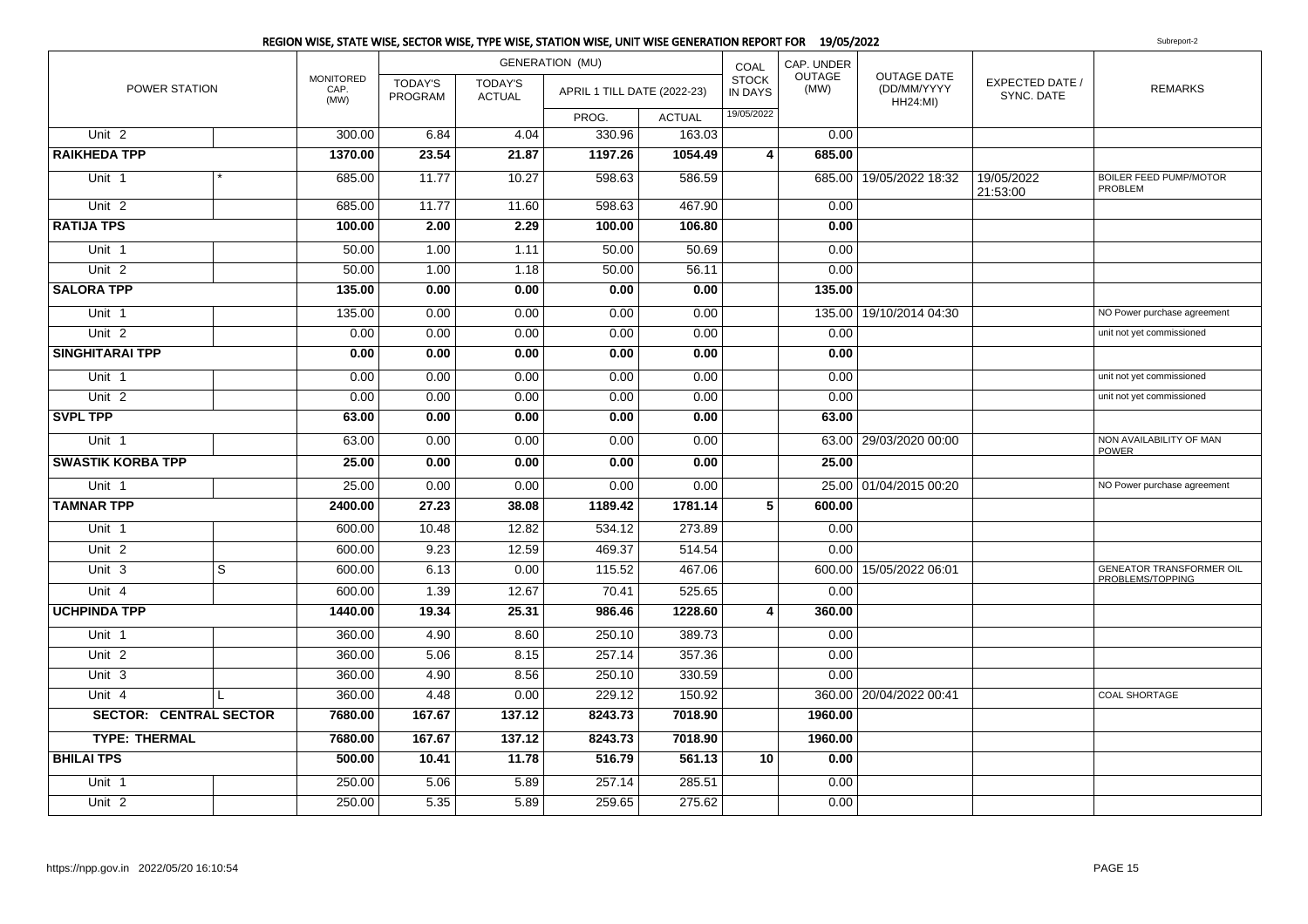|                             |              |                                  |                           |                                 | <b>GENERATION (MU)</b>      |                | COAL                           | CAP. UNDER            |                                                      |                               |                                                   |
|-----------------------------|--------------|----------------------------------|---------------------------|---------------------------------|-----------------------------|----------------|--------------------------------|-----------------------|------------------------------------------------------|-------------------------------|---------------------------------------------------|
| POWER STATION               |              | <b>MONITORED</b><br>CAP.<br>(MW) | <b>TODAY'S</b><br>PROGRAM | <b>TODAY'S</b><br><b>ACTUAL</b> | APRIL 1 TILL DATE (2022-23) |                | <b>STOCK</b><br><b>IN DAYS</b> | <b>OUTAGE</b><br>(MW) | <b>OUTAGE DATE</b><br>(DD/MM/YYYY<br><b>HH24:MI)</b> | EXPECTED DATE /<br>SYNC. DATE | <b>REMARKS</b>                                    |
|                             |              |                                  |                           |                                 | PROG.                       | <b>ACTUAL</b>  | 19/05/2022                     |                       |                                                      |                               |                                                   |
| <b>KORBA STPS</b>           |              | 2600.00                          | 58.33                     | 52.16                           | 2840.27                     | 2964.53        | 10 <sup>1</sup>                | 500.00                |                                                      |                               |                                                   |
| Unit 1                      |              | 200.00                           | 4.71                      | 4.60                            | 228.49                      | 233.94         |                                | 0.00                  |                                                      |                               |                                                   |
| Unit <sub>2</sub>           |              | 200.00                           | 4.06                      | 4.62                            | 207.14                      | 236.08         |                                | 0.00                  |                                                      |                               |                                                   |
| Unit 3                      |              | 200.00                           | 4.52                      | 4.75                            | 219.88                      | 237.29         |                                | 0.00                  |                                                      |                               |                                                   |
| Unit 4                      |              | 500.00                           | 10.68                     | 11.53                           | 516.92                      | 577.24         |                                | 0.00                  |                                                      |                               |                                                   |
| Unit 5                      |              | 500.00                           | 10.68                     | 11.62                           | 516.92                      | 577.69         |                                | 0.00                  |                                                      |                               |                                                   |
| Unit <sub>6</sub>           | S            | 500.00                           | 11.77                     | 6.16                            | 570.63                      | 548.31         |                                |                       | 500.00   19/05/2022 13:35                            |                               | TUBE LKG. AT LOW TEMP.<br><b>SUPERHEATER ZONE</b> |
| Unit <sub>7</sub>           |              | 500.00                           | 11.91                     | 8.88                            | 580.29                      | 553.98         |                                | 0.00                  |                                                      |                               |                                                   |
| <b>LARA TPP</b>             |              | 1600.00                          | 33.00                     | 18.87                           | 1655.00                     | 1538.59        | 11                             | 800.00                |                                                      |                               |                                                   |
| Unit 1                      |              | 800.00                           | 15.68                     | 18.87                           | 805.92                      | 769.05         |                                | 0.00                  |                                                      |                               |                                                   |
| Unit <sub>2</sub>           | S            | 800.00                           | 17.32                     | 0.00                            | 849.08                      | 769.54         |                                |                       | 800.00   18/05/2022 04:35                            |                               | WATER WALL TUBE LEAKAGE                           |
| <b>SIPAT STPS</b>           |              | 2980.00                          | 65.93                     | 54.31                           | 3231.67                     | 1954.65        | 12                             | 660.00                |                                                      |                               |                                                   |
| Unit <sub>1</sub>           | P            | 660.00                           | 13.71                     | 0.00                            | 671.49                      | 0.00           |                                |                       | 660.00 28/10/2021 10:41                              |                               | <b>OVERHAULING WORKS</b>                          |
| Unit $2$                    |              | 660.00                           | 15.61                     | 15.58                           | 765.59                      | 93.04          |                                | 0.00                  |                                                      |                               |                                                   |
| Unit 3                      |              | 660.00                           | 13.71                     | 15.36                           | 671.49                      | 731.93         |                                | 0.00                  |                                                      |                               |                                                   |
| Unit 4                      |              | 500.00                           | 11.45                     | 11.73                           | 561.55                      | 569.84         |                                | 0.00                  |                                                      |                               |                                                   |
| Unit 5                      |              | 500.00                           | 11.45                     | 11.64                           | 561.55                      | 559.84         |                                | 0.00                  |                                                      |                               |                                                   |
|                             |              |                                  |                           |                                 |                             | <b>GOA</b>     |                                |                       |                                                      |                               |                                                   |
| <b>STATE TOTAL</b>          |              | 48.00                            | 0.00                      | 0.00                            | 0.00                        | 0.00           |                                | 48.00                 |                                                      |                               |                                                   |
| <b>SECTOR: PVT SECTOR</b>   |              | 48.00                            | 0.00                      | 0.00                            | 0.00                        | 0.00           |                                | 48.00                 |                                                      |                               |                                                   |
| TYPE: THER (GT)             |              | 48.00                            | 0.00                      | 0.00                            | 0.00                        | 0.00           |                                | 48.00                 |                                                      |                               |                                                   |
| <b>GOA CCPP (Liq.)</b>      |              | 48.00                            | 0.00                      | 0.00                            | 0.00                        | 0.00           |                                | 48.00                 |                                                      |                               |                                                   |
|                             |              |                                  |                           |                                 |                             | <b>GUJARAT</b> |                                |                       |                                                      |                               |                                                   |
| <b>STATE TOTAL</b>          |              | 26073.41                         | 252.91                    | 220.84                          | 12722.29                    | 11199.89       |                                | 12486.01              |                                                      |                               |                                                   |
| <b>SECTOR: STATE SECTOR</b> |              | 9577.82                          | 84.33                     | 97.25                           | 4253.27                     | 4578.14        |                                | 2818.82               |                                                      |                               |                                                   |
| <b>TYPE: THERMAL</b>        |              | 5410.00                          | 69.62                     | 92.95                           | 3524.78                     | 4294.64        |                                | 335.00                |                                                      |                               |                                                   |
| <b>AKRIMOTA LIG TPS</b>     |              | 250.00                           | 2.64                      | 1.58                            | 128.16                      | 101.74         |                                | 125.00                |                                                      |                               |                                                   |
| Unit 1                      |              | 125.00                           | 1.32                      | 1.58                            | 64.08                       | 50.30          |                                |                       | 0.00 18/05/2022 21:15                                | 19/05/2022<br>00:19:00        | ELECTRICAL FAULT                                  |
| Unit <sub>2</sub>           | <sub>S</sub> | 125.00                           | 1.32                      | 0.00                            | 64.08                       | 51.44          |                                |                       | 125.00 17/05/2022 16:31                              |                               | WATER WALL TUBE LEAKAGE                           |
| <b>BHAVNAGAR CFBC TPP</b>   |              | 500.00                           | 3.03                      | 5.79                            | 148.57                      | 199.32         |                                | 0.00                  |                                                      |                               |                                                   |
| Unit 1                      |              | 250.00                           | 1.58                      | 3.61                            | 77.02                       | 91.92          |                                | 0.00                  |                                                      |                               |                                                   |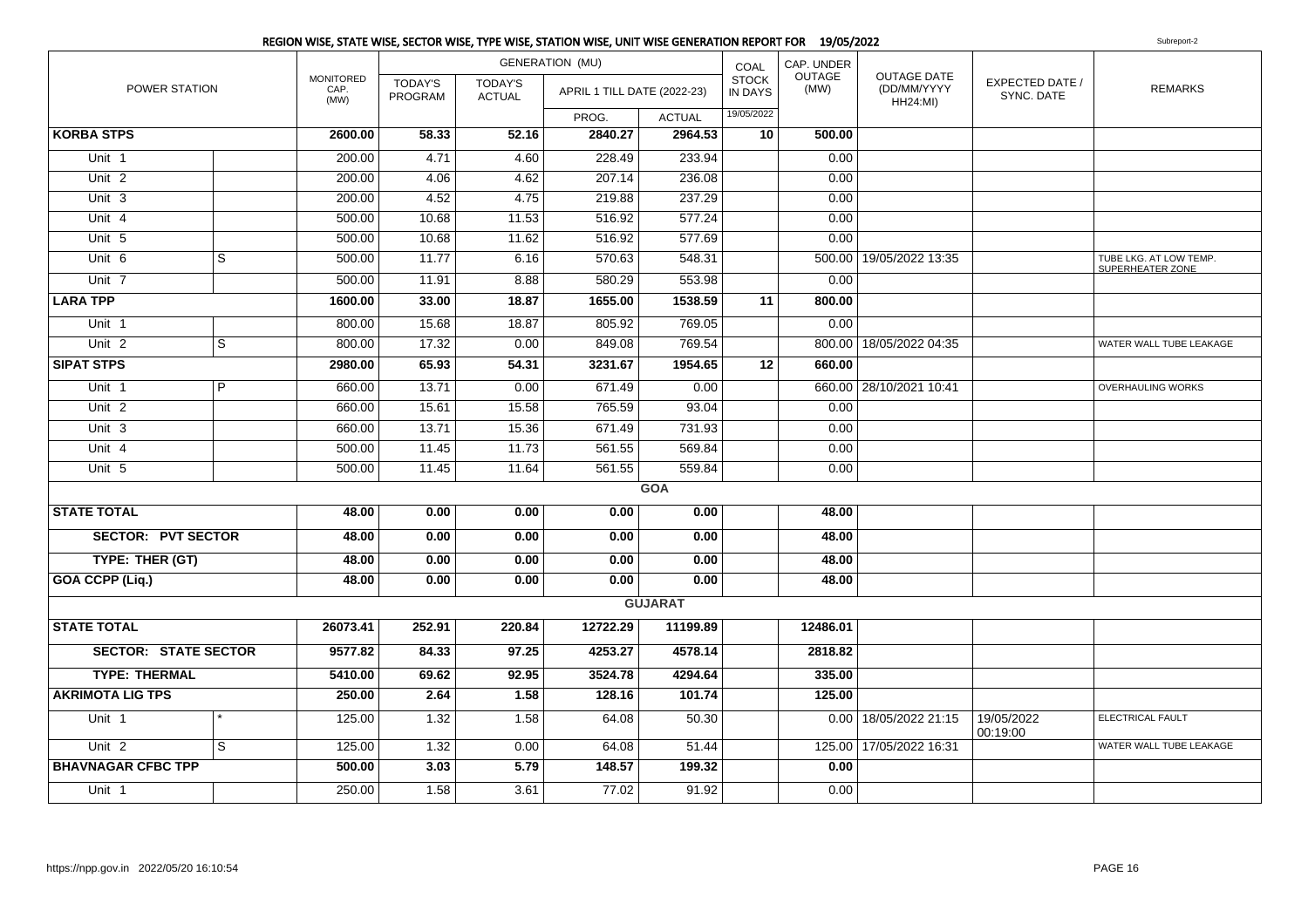|                         |                         |                                  |                           | <b>GENERATION (MU)</b>   |                             | COAL          | CAP. UNDER                     |                       |                                                      |                               |                                       |
|-------------------------|-------------------------|----------------------------------|---------------------------|--------------------------|-----------------------------|---------------|--------------------------------|-----------------------|------------------------------------------------------|-------------------------------|---------------------------------------|
| POWER STATION           |                         | <b>MONITORED</b><br>CAP.<br>(MW) | <b>TODAY'S</b><br>PROGRAM | TODAY'S<br><b>ACTUAL</b> | APRIL 1 TILL DATE (2022-23) |               | <b>STOCK</b><br><b>IN DAYS</b> | <b>OUTAGE</b><br>(MW) | <b>OUTAGE DATE</b><br>(DD/MM/YYYY<br><b>HH24:MI)</b> | EXPECTED DATE /<br>SYNC. DATE | <b>REMARKS</b>                        |
|                         |                         |                                  |                           |                          | PROG.                       | <b>ACTUAL</b> | 19/05/2022                     |                       |                                                      |                               |                                       |
| Unit <sub>2</sub>       |                         | 250.00                           | 1.45                      | 2.18                     | 71.55                       | 107.40        |                                | 0.00                  |                                                      |                               |                                       |
| <b>GANDHI NAGAR TPS</b> |                         | 630.00                           | 9.00                      | 14.61                    | 456.00                      | 641.19        | $\overline{4}$                 | 0.00                  |                                                      |                               |                                       |
| Unit 3                  |                         | 210.00                           | 3.00                      | 4.83                     | 152.00                      | 227.51        |                                | 0.00                  |                                                      |                               |                                       |
| Unit 4                  |                         | 210.00                           | 3.00                      | 4.86                     | 152.00                      | 186.12        |                                | 0.00                  |                                                      |                               |                                       |
| Unit 5                  |                         | 210.00                           | 3.00                      | 4.92                     | 152.00                      | 227.56        |                                | 0.00                  |                                                      |                               |                                       |
| <b>KUTCH LIG. TPS</b>   |                         | 150.00                           | 1.65                      | 2.96                     | 80.35                       | 109.64        |                                | 0.00                  |                                                      |                               |                                       |
| Unit 3                  |                         | 75.00                            | 1.10                      | 1.49                     | 53.90                       | 57.65         |                                | 0.00                  |                                                      |                               |                                       |
| Unit 4                  |                         | 75.00                            | 0.55                      | 1.47                     | 26.45                       | 51.99         |                                | 0.00                  |                                                      |                               |                                       |
| <b>SIKKA REP. TPS</b>   |                         | 500.00                           | 5.13                      | 10.55                    | 263.47                      | 175.32        | $\mathbf{0}$                   | 0.00                  |                                                      |                               |                                       |
| Unit 3                  |                         | 250.00                           | 2.23                      | 5.32                     | 114.37                      | 102.15        |                                | 0.00                  |                                                      |                               |                                       |
| Unit 4                  |                         | 250.00                           | 2.90                      | 5.23                     | 149.10                      | 73.17         |                                | 0.00                  |                                                      |                               |                                       |
| <b>UKAI TPS</b>         |                         | 1110.00                          | 19.71                     | 18.60                    | 1003.49                     | 1004.26       | $\mathbf{2}$                   | 0.00                  |                                                      |                               |                                       |
| Unit 3                  |                         | 200.00                           | 3.16                      | 2.96                     | 161.04                      | 163.73        |                                | 0.00                  |                                                      |                               |                                       |
| Unit 4                  |                         | 200.00                           | 3.61                      | 3.49                     | 183.59                      | 174.51        |                                | 0.00                  |                                                      |                               |                                       |
| Unit 5                  |                         | 210.00                           | 3.29                      | 3.43                     | 168.51                      | 185.63        |                                | 0.00                  |                                                      |                               |                                       |
| Unit 6                  |                         | 500.00                           | 9.65                      | 8.72                     | 490.35                      | 480.39        |                                | 0.00                  |                                                      |                               |                                       |
| <b>WANAKBORI TPS</b>    |                         | 2270.00                          | 28.46                     | 38.86                    | 1444.74                     | 2063.17       | 6                              | 210.00                |                                                      |                               |                                       |
| Unit <sub>1</sub>       |                         | 210.00                           | 1.52                      | 3.10                     | 76.88                       | 159.03        |                                | 0.00                  |                                                      |                               |                                       |
| Unit <sub>2</sub>       | $\overline{\mathbf{s}}$ | 210.00                           | 1.81                      | 0.00                     | 91.39                       | 136.16        |                                | 210.00                | 16/05/2022 16:14                                     |                               | MILLING SYSTEM / RC FEEDER<br>PROBLEM |
| Unit 3                  |                         | 210.00                           | 3.94                      | 3.36                     | 199.86                      | 190.96        |                                | 0.00                  |                                                      |                               |                                       |
| Unit 4                  |                         | 210.00                           | 2.74                      | 3.96                     | 138.06                      | 207.08        |                                | 0.00                  |                                                      |                               |                                       |
| Unit 5                  |                         | 210.00                           | 0.00                      | 4.07                     | 0.00                        | 209.89        |                                | 0.00                  |                                                      |                               |                                       |
| Unit 6                  |                         | 210.00                           | 1.13                      | 4.41                     | 57.47                       | 229.11        |                                | 0.00                  |                                                      |                               |                                       |
| Unit 7                  |                         | 210.00                           | 3.29                      | 4.18                     | 168.51                      | 208.60        |                                | 0.00                  |                                                      |                               |                                       |
| Unit 8                  |                         | 800.00                           | 14.03                     | 15.78                    | 712.57                      | 722.34        |                                | 0.00                  |                                                      |                               |                                       |
| TYPE: THER (GT)         |                         | 2177.82                          | 8.42                      | 0.00                     | 411.98                      | 0.00          |                                | 1803.82               |                                                      |                               |                                       |
| <b>DHUVARAN CCPP</b>    |                         | 594.72                           | $\overline{1.59}$         | 0.00                     | 78.21                       | 0.00          |                                | 594.72                |                                                      |                               |                                       |
| <b>HAZIRA CCPP</b>      |                         | 156.10                           | 0.78                      | 0.00                     | 38.82                       | 0.00          |                                | 156.10                |                                                      |                               |                                       |
| <b>HAZIRA CCPP EXT</b>  |                         | 351.00                           | 1.10                      | 0.00                     | 53.90                       | 0.00          |                                | 351.00                |                                                      |                               |                                       |
| <b>PIPAVAV CCPP</b>     |                         | 702.00                           | 3.30                      | 0.00                     | 160.70                      | 0.00          |                                | 702.00                |                                                      |                               |                                       |
| <b>UTRAN CCPP</b>       |                         | 374.00                           | 1.65                      | 0.00                     | 80.35                       | 0.00          |                                | 0.00                  |                                                      |                               |                                       |
| <b>TYPE: HYDRO</b>      |                         | 1990.00                          | 6.29                      | 4.30                     | 316.51                      | 283.50        |                                | 680.00                |                                                      |                               |                                       |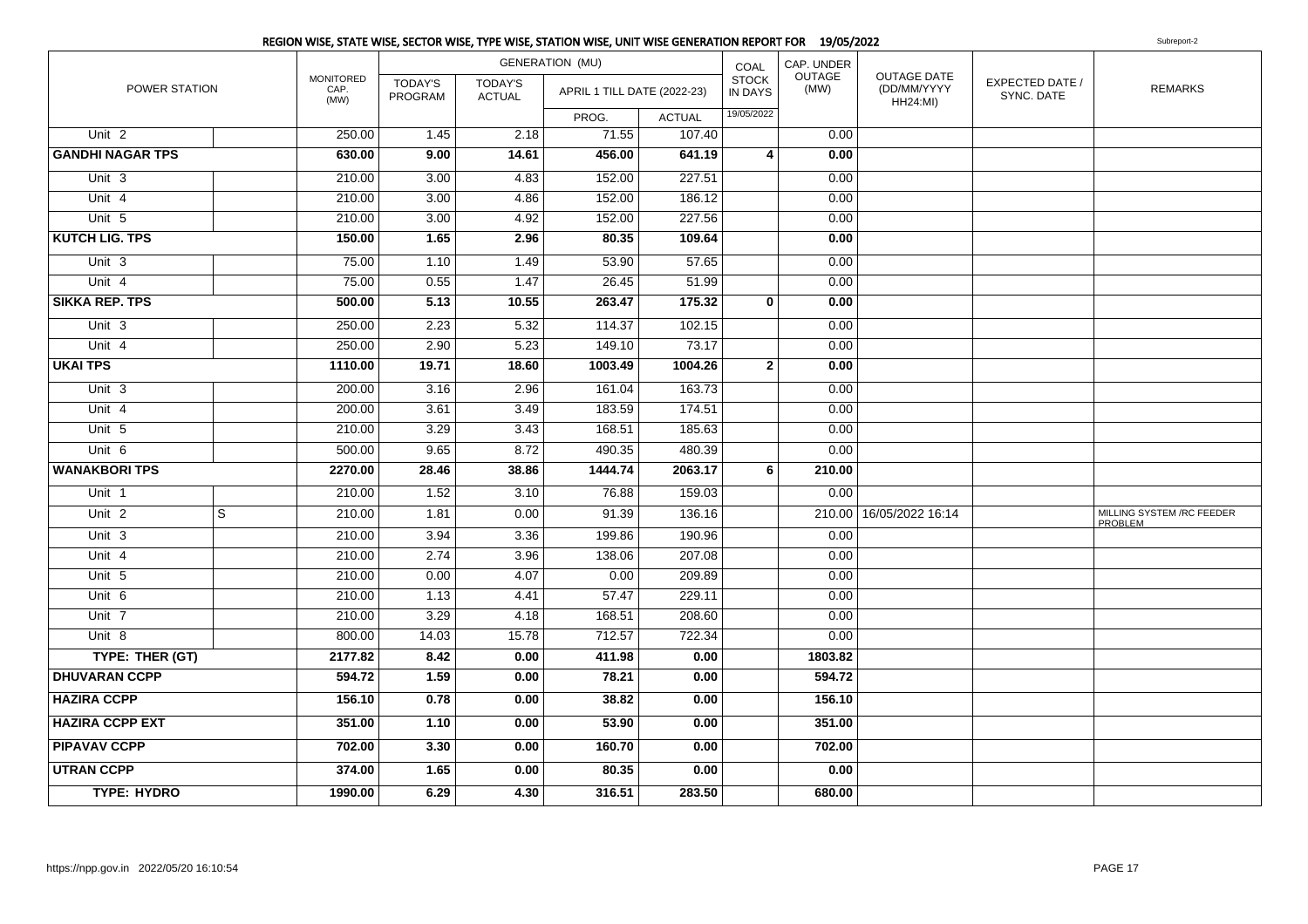|                                 |   |                                  |                           |                                 | <b>GENERATION (MU)</b>      |               | COAL                           | CAP. UNDER            |                                                      |                               |                                                     |
|---------------------------------|---|----------------------------------|---------------------------|---------------------------------|-----------------------------|---------------|--------------------------------|-----------------------|------------------------------------------------------|-------------------------------|-----------------------------------------------------|
| POWER STATION                   |   | <b>MONITORED</b><br>CAP.<br>(MW) | <b>TODAY'S</b><br>PROGRAM | <b>TODAY'S</b><br><b>ACTUAL</b> | APRIL 1 TILL DATE (2022-23) |               | <b>STOCK</b><br><b>IN DAYS</b> | <b>OUTAGE</b><br>(MW) | <b>OUTAGE DATE</b><br>(DD/MM/YYYY<br><b>HH24:MI)</b> | EXPECTED DATE /<br>SYNC. DATE | <b>REMARKS</b>                                      |
|                                 |   |                                  |                           |                                 | PROG.                       | <b>ACTUAL</b> | 19/05/2022                     |                       |                                                      |                               |                                                     |
| <b>KADANA HPS</b>               |   | 240.00                           | 0.16                      | 0.19                            | 10.04                       | 13.87         |                                | 180.00                |                                                      |                               |                                                     |
| <b>S SAROVAR CHPH HPS</b>       |   | 250.00                           | 1.03                      | 0.69                            | 71.57                       | 39.83         |                                | 0.00                  |                                                      |                               |                                                     |
| <b>S SAROVAR RBPH HPS</b>       |   | 1200.00                          | 3.29                      | 2.38                            | 139.51                      | 133.89        |                                | 200.00                |                                                      |                               |                                                     |
| <b>UKAI HPS</b>                 |   | 300.00                           | 1.81                      | 1.04                            | 95.39                       | 95.91         |                                | 300.00                |                                                      |                               |                                                     |
| <b>SECTOR: PVT SECTOR</b>       |   | 14742.00                         | 148.66                    | 106.36                          | 7494.54                     | 6029.09       |                                | 8720.00               |                                                      |                               |                                                     |
| <b>TYPE: THERMAL</b>            |   | 10682.00                         | 129.77                    | 97.32                           | 6568.63                     | 5679.05       |                                | 5425.00               |                                                      |                               |                                                     |
| <b>MUNDRA TPS-III</b>           |   | 1980.00                          | 29.00                     | 15.11                           | 1490.00                     | 133.33        | $\mathbf{0}$                   | 1320.00               |                                                      |                               |                                                     |
| Unit 7                          |   | 660.00                           | 9.42                      | 15.11                           | 483.98                      | 133.33        |                                | 0.00                  |                                                      |                               |                                                     |
| Unit 8                          | L | 660.00                           | 9.42                      | 0.00                            | 483.98                      | 0.00          |                                |                       | 660.00 01/09/2021 00:00                              |                               | <b>COAL SHORTAGE</b>                                |
| Unit 9                          | L | 660.00                           | 10.16                     | 0.00                            | 522.04                      | 0.00          |                                |                       | 660.00   25/08/2021 02:33                            |                               | <b>COAL SHORTAGE</b>                                |
| <b>MUNDRA TPS-I &amp; II</b>    |   | 2640.00                          | 38.38                     | 13.77                           | 1840.22                     | 2245.24       | $\mathbf{0}$                   | 1980.00               |                                                      |                               |                                                     |
| Unit <sub>1</sub>               | S | 330.00                           | 4.84                      | 0.00                            | 247.96                      | 249.09        |                                |                       | 330.00 12/05/2022 14:59                              |                               | RSD/LOW SCHEDULE                                    |
| Unit <sub>2</sub>               | S | 330.00                           | 4.45                      | 0.00                            | 227.55                      | 249.69        |                                |                       | 330.00 12/05/2022 19:00                              |                               | RSD/LOW SCHEDULE                                    |
| Unit 3                          | S | 330.00                           | 4.45                      | 0.00                            | 227.55                      | 278.44        |                                |                       | 330.00   13/05/2022 09:29                            |                               | RSD/LOW SCHEDULE                                    |
| Unit 4                          |   | 330.00                           | 4.74                      | 0.00                            | 115.06                      | 270.22        |                                |                       | 330.00 09/05/2022 17:41                              |                               | RESERVE SHUT DOWN                                   |
| Unit 5                          | S | 660.00                           | 10.35                     | 0.00                            | 531.65                      | 555.65        |                                |                       | 660.00 13/05/2022 16:10                              |                               | RSD/LOW SCHEDULE                                    |
| Unit 6                          |   | 660.00                           | 9.55                      | 13.77                           | 490.45                      | 642.15        |                                | 0.00                  |                                                      |                               |                                                     |
| <b>MUNDRA UMTPP</b>             |   | 4000.00                          | 34.80                     | 52.35                           | 1788.20                     | 2477.70       | $\mathbf{0}$                   | 800.00                |                                                      |                               |                                                     |
| Unit <sub>1</sub>               |   | 800.00                           | 6.68                      | 12.85                           | 342.92                      | 659.21        |                                | 0.00                  |                                                      |                               |                                                     |
| Unit 2                          |   | 800.00                           | 7.35                      | 12.36                           | 378.65                      | 735.24        |                                | 0.00                  |                                                      |                               |                                                     |
| Unit <sub>3</sub>               |   | 800.00                           | 5.55                      | 12.56                           | 284.45                      | 353.23        |                                | 0.00                  |                                                      |                               |                                                     |
| Unit 4                          | L | 800.00                           | 7.77                      | 0.00                            | 399.63                      | 0.00          |                                |                       | 800.00 21/11/2021 09:42                              |                               | <b>GENEATOR TRANSFORMER</b><br>/BUSHING OIL LEAKAGE |
| Unit 5                          |   | 800.00                           | 7.45                      | 14.58                           | 382.55                      | 730.02        |                                | 0.00                  |                                                      |                               |                                                     |
| <b>SABARMATI (D-F STATIONS)</b> |   | 362.00                           | 8.07                      | 8.67                            | 389.33                      | 412.84        | 4                              | 0.00                  |                                                      |                               |                                                     |
| Unit 1                          |   | 120.00                           | 2.61                      | 2.89                            | 125.59                      | 134.66        |                                | 0.00                  |                                                      |                               |                                                     |
| Unit <sub>2</sub>               |   | 121.00                           | 2.65                      | 2.87                            | 128.35                      | 139.09        |                                | 0.00                  |                                                      |                               |                                                     |
| Unit 3                          |   | 121.00                           | 2.81                      | 2.91                            | 135.39                      | 139.09        |                                | 0.00                  |                                                      |                               |                                                     |
| <b>SALAYA TPP</b>               |   | 1200.00                          | 13.36                     | 0.00                            | 685.84                      | 0.00          | $\mathbf{0}$                   | 1200.00               |                                                      |                               |                                                     |
| Unit 1                          | L | 600.00                           | 6.68                      | 0.00                            | 342.92                      | 0.00          |                                |                       | 600.00 15/12/2020 12:30                              |                               | <b>COAL SHORTAGE</b>                                |
| Unit <sub>2</sub>               | L | 600.00                           | 6.68                      | 0.00                            | 342.92                      | 0.00          |                                |                       | 600.00   11/03/2021 10:17                            |                               | <b>COAL SHORTAGE</b>                                |
| <b>SURAT LIG. TPS</b>           |   | 500.00                           | 6.16                      | 7.42                            | 375.04                      | 409.94        |                                | 125.00                |                                                      |                               |                                                     |
| Unit 1                          |   | 125.00                           | 0.00                      | 2.20                            | 72.00                       | 87.77         |                                | 0.00                  |                                                      |                               |                                                     |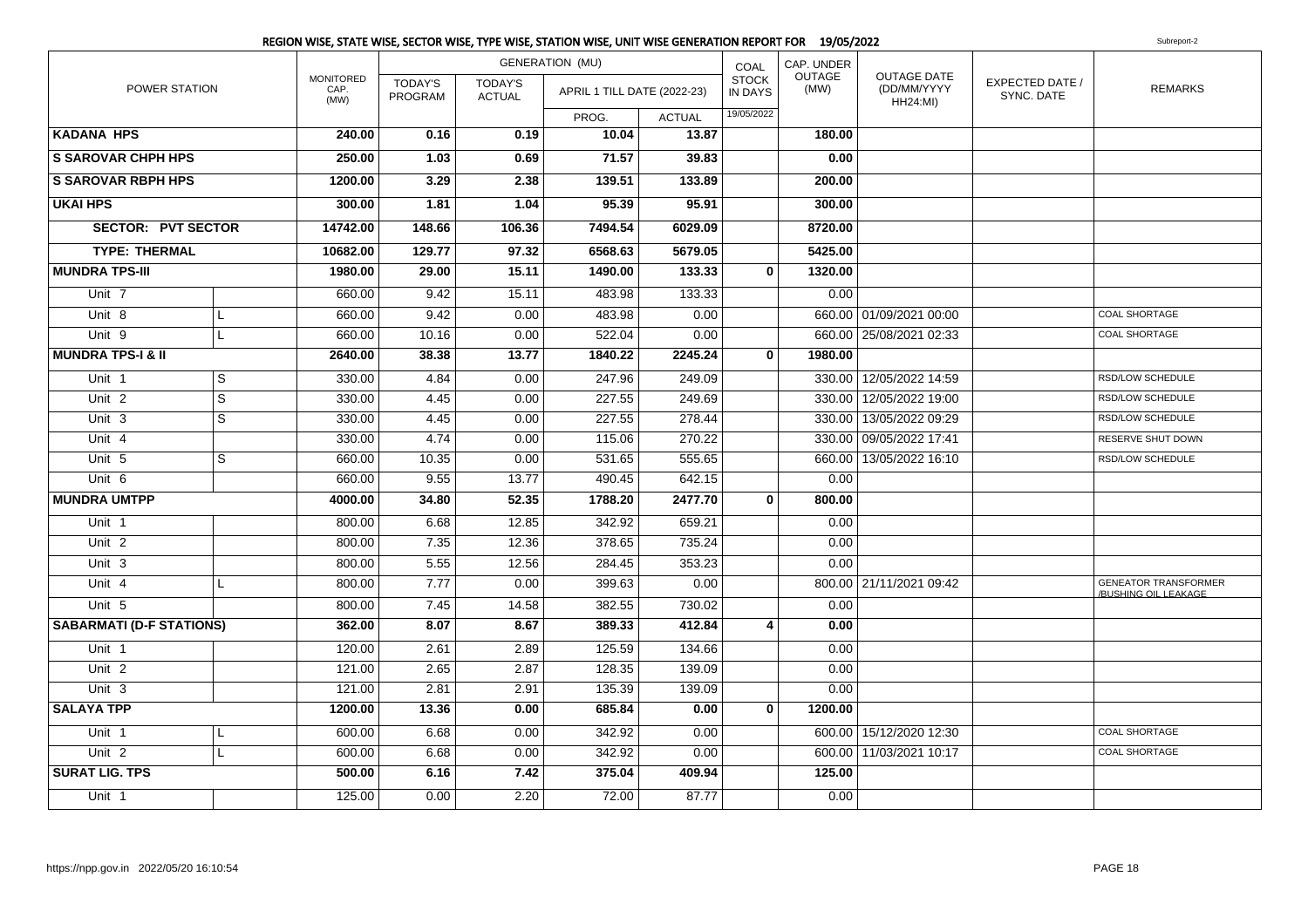|                               |                |                                  |                           |                                 | <b>GENERATION (MU)</b>      |                       | COAL                           | CAP. UNDER            |                                               |                                      |                           |
|-------------------------------|----------------|----------------------------------|---------------------------|---------------------------------|-----------------------------|-----------------------|--------------------------------|-----------------------|-----------------------------------------------|--------------------------------------|---------------------------|
| POWER STATION                 |                | <b>MONITORED</b><br>CAP.<br>(MW) | <b>TODAY'S</b><br>PROGRAM | <b>TODAY'S</b><br><b>ACTUAL</b> | APRIL 1 TILL DATE (2022-23) |                       | <b>STOCK</b><br><b>IN DAYS</b> | <b>OUTAGE</b><br>(MW) | <b>OUTAGE DATE</b><br>(DD/MM/YYYY<br>HH24:MI) | <b>EXPECTED DATE /</b><br>SYNC. DATE | <b>REMARKS</b>            |
|                               |                |                                  |                           |                                 | PROG.                       | <b>ACTUAL</b>         | 19/05/2022                     |                       |                                               |                                      |                           |
| Unit <sub>2</sub>             | S              | 125.00                           | 1.71                      | 0.00                            | 84.49                       | 89.18                 |                                |                       | 125.00 14/05/2022 18:15                       |                                      | WATER WALL TUBE LEAKAGE   |
| Unit <sub>3</sub>             |                | 125.00                           | 2.16                      | 2.61                            | 106.04                      | 114.72                |                                | 0.00                  |                                               |                                      |                           |
| Unit 4                        |                | 125.00                           | 2.29                      | 2.61                            | 112.51                      | 118.27                |                                | 0.00                  |                                               |                                      |                           |
| TYPE: THER (GT)               |                | 4060.00                          | 18.89                     | 9.04                            | 925.91                      | 350.04                |                                | 3295.00               |                                               |                                      |                           |
| <b>BARODA CCPP</b>            |                | 160.00                           | 0.00                      | 0.00                            | 0.00                        | 0.00                  |                                | 160.00                |                                               |                                      |                           |
| <b>DGEN MEGA CCPP</b>         |                | 1200.00                          | 0.51                      | 0.00                            | 25.69                       | 0.00                  |                                | 1200.00               |                                               |                                      |                           |
| <b>ESSAR CCPP</b>             |                | 515.00                           | 0.00                      | 0.00                            | 0.00                        | 0.00                  |                                | 515.00                |                                               |                                      |                           |
| <b>GIPCL. GT IMP</b>          |                | 0.00                             | 0.32                      | 0.00                            | 16.08                       | 0.00                  |                                | 0.00                  |                                               |                                      |                           |
| <b>PEGUTHAN CCPP</b>          |                | 655.00                           | 0.00                      | 0.00                            | 0.00                        | 0.00                  |                                | 655.00                |                                               |                                      |                           |
| <b>SUGEN CCPP</b>             |                | 1147.50                          | 13.35                     | 9.04                            | 652.65                      | 326.19                |                                | 382.50                |                                               |                                      |                           |
| <b>UNOSUGEN CCPP</b>          |                | 382.50                           | 4.71                      | 0.00                            | 231.49                      | 23.85                 |                                | 382.50                |                                               |                                      |                           |
| <b>SECTOR: CENTRAL SECTOR</b> |                | 1753.59                          | 19.92                     | 17.23                           | 974.48                      | 592.66                |                                | 947.19                |                                               |                                      |                           |
| TYPE: THER (GT)               |                | 1313.59                          | 2.57                      | 6.60                            | 124.83                      | 69.52                 |                                | 947.19                |                                               |                                      |                           |
| <b>GANDHAR CCPP</b>           |                | 657.39                           | 1.29                      | 0.74                            | 61.51                       | 25.61                 |                                | 513.09                |                                               |                                      |                           |
| <b>KAWAS CCPP</b>             |                | 656.20                           | 1.28                      | 5.86                            | 63.32                       | 43.91                 |                                | 434.10                |                                               |                                      |                           |
| <b>TYPE: NUCLEAR</b>          |                | 440.00                           | 17.35                     | 10.63                           | 849.65                      | 523.14                |                                | 0.00                  |                                               |                                      |                           |
| <b>KAKRAPARA</b>              |                | 440.00                           | 17.35                     | 10.63                           | 849.65                      | 523.14                |                                | 0.00                  |                                               |                                      |                           |
| Unit 1                        |                | 220.00                           | 4.48                      | 5.31                            | 219.12                      | 262.29                |                                | 0.00                  |                                               |                                      |                           |
| Unit 2                        |                | 220.00                           | 4.48                      | 5.32                            | 219.12                      | 260.85                |                                | 0.00                  |                                               |                                      |                           |
| Unit 3                        |                | 0.00                             | 8.39                      | 0.00                            | 411.41                      | 0.00                  |                                | 0.00                  |                                               |                                      | unit not yet commissioned |
|                               |                |                                  |                           |                                 |                             | <b>MADHYA PRADESH</b> |                                |                       |                                               |                                      |                           |
| <b>STATE TOTAL</b>            |                | 24185.00                         | 420.55                    | 469.41                          | 20366.45                    | 21194.76              |                                | 2860.00               |                                               |                                      |                           |
| <b>SECTOR: STATE SECTOR</b>   |                | 6115.00                          | 89.51                     | 91.90                           | 4583.69                     | 4237.13               |                                | 1710.00               |                                               |                                      |                           |
| <b>TYPE: THERMAL</b>          |                | 5400.00                          | 86.26                     | 88.26                           | 4420.94                     | 4074.15               |                                | 1250.00               |                                               |                                      |                           |
| <b>AMARKANTAK EXT TPS</b>     |                | 210.00                           | 4.77                      | 5.05                            | 232.63                      | 242.57                | 18                             | 0.00                  |                                               |                                      |                           |
| Unit 3                        |                | 210.00                           | 4.77                      | 5.05                            | 232.63                      | 242.57                |                                | 0.00                  |                                               |                                      |                           |
| <b>SANJAY GANDHI TPS</b>      |                | 1340.00                          | 22.10                     | 19.69                           | 1196.90                     | 1098.88               | $\overline{2}$                 | 420.00                |                                               |                                      |                           |
| Unit 1                        |                | 210.00                           | 3.84                      | 4.09                            | 195.96                      | 166.88                |                                | 0.00                  |                                               |                                      |                           |
| Unit <sub>2</sub>             | S              | 210.00                           | 3.68                      | 0.00                            | 186.92                      | 159.47                |                                |                       | 210.00 18/05/2022 10:24                       |                                      | REHEATER TUBE LEAKAGE     |
| Unit 3                        | $\overline{P}$ | 210.00                           | 0.00                      | 0.00                            | 99.00                       | 44.41                 |                                |                       | 210.00   15/04/2022 00:01                     | 08/06/2022                           | ANNUAL MAINTENANCE        |
| Unit 4                        |                | 210.00                           | 3.90                      | 4.04                            | 198.10                      | 168.03                |                                | 0.00                  |                                               |                                      |                           |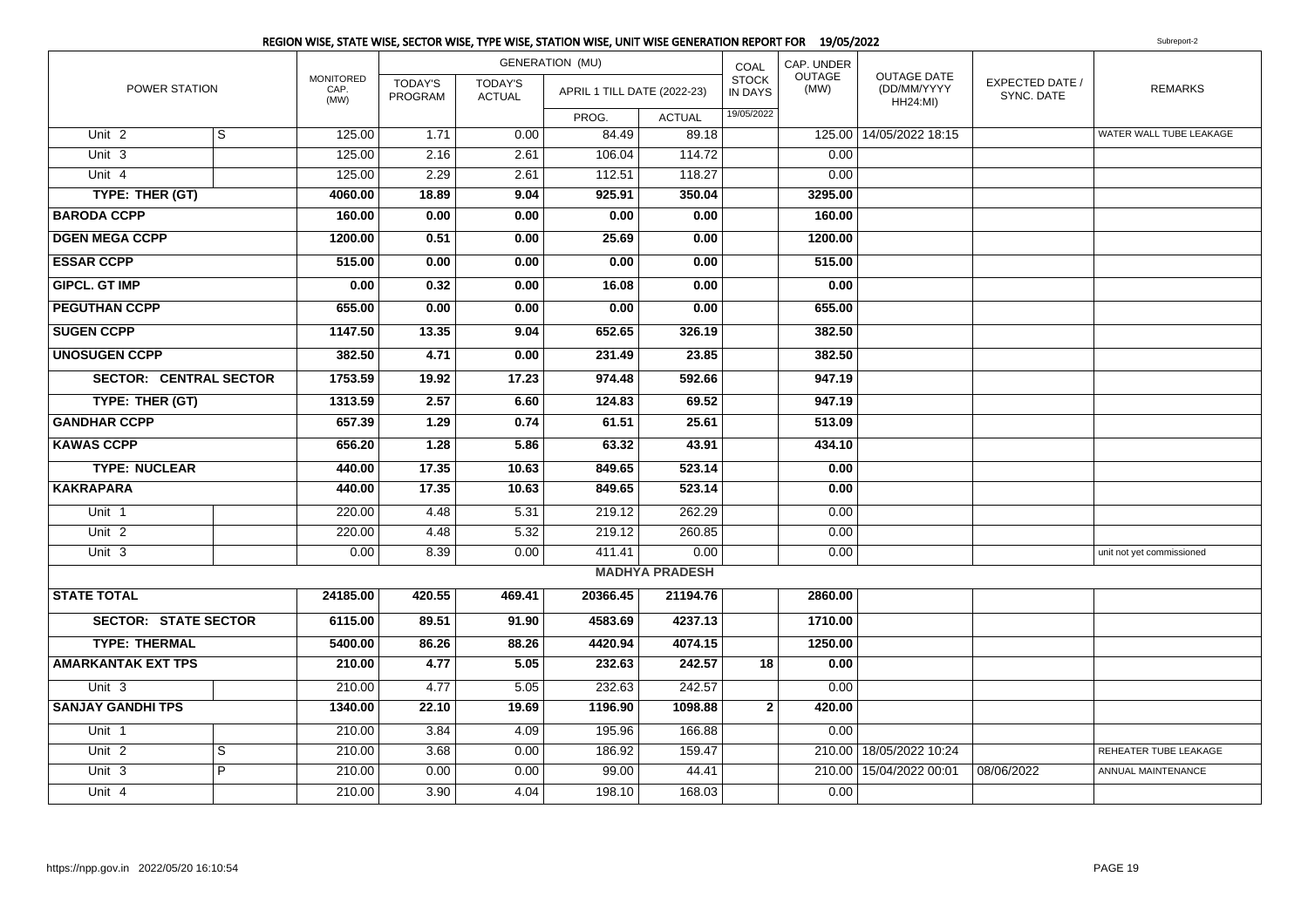|                            |   |                                  |                           |                                 | <b>GENERATION (MU)</b>      |               | COAL                           | CAP. UNDER            |                                                      |                               |                             |
|----------------------------|---|----------------------------------|---------------------------|---------------------------------|-----------------------------|---------------|--------------------------------|-----------------------|------------------------------------------------------|-------------------------------|-----------------------------|
| POWER STATION              |   | <b>MONITORED</b><br>CAP.<br>(MW) | <b>TODAY'S</b><br>PROGRAM | <b>TODAY'S</b><br><b>ACTUAL</b> | APRIL 1 TILL DATE (2022-23) |               | <b>STOCK</b><br><b>IN DAYS</b> | <b>OUTAGE</b><br>(MW) | <b>OUTAGE DATE</b><br>(DD/MM/YYYY<br><b>HH24:MI)</b> | EXPECTED DATE /<br>SYNC. DATE | <b>REMARKS</b>              |
|                            |   |                                  |                           |                                 | PROG.                       | <b>ACTUAL</b> | 19/05/2022                     |                       |                                                      |                               |                             |
| Unit 5                     |   | 500.00                           | 10.68                     | 11.56                           | 516.92                      | 560.09        |                                | 0.00                  |                                                      |                               |                             |
| <b>SATPURA TPS</b>         |   | 1330.00                          | 11.46                     | 12.14                           | 555.74                      | 589.90        | $\vert$ 4                      | 830.00                |                                                      |                               |                             |
| Unit 6                     | P | 200.00                           | 0.00                      | 0.00                            | 0.00                        | 0.00          |                                |                       | 200.00 05/03/2021 11:55                              |                               | UNIT LIKELY TO BE SCRAPPED. |
| Unit 7                     | P | 210.00                           | 0.00                      | 0.00                            | 0.00                        | 0.00          |                                |                       | 210.00 05/03/2021 10:09                              |                               | UNIT LIKELY TO BE SCRAPPED. |
| Unit 8                     | P | 210.00                           | 0.00                      | 0.00                            | 0.00                        | 0.00          |                                |                       | 210.00 29/02/2020 23:54                              |                               | UNIT LIKELY TO BE SCRAPPED. |
| Unit 9                     | P | 210.00                           | 0.00                      | 0.00                            | 0.00                        | 0.00          |                                |                       | 210.00 22/02/2020 02:52                              |                               | UNIT LIKELY TO BE SCRAPPED. |
| Unit 10                    |   | 250.00                           | 5.94                      | 6.07                            | 287.86                      | 294.82        |                                | 0.00                  |                                                      |                               |                             |
| Unit 11                    |   | 250.00                           | 5.52                      | 6.07                            | 267.88                      | 295.08        |                                | 0.00                  |                                                      |                               |                             |
| <b>SHREE SINGAJI TPP</b>   |   | 2520.00                          | 47.93                     | 51.38                           | 2435.67                     | 2142.80       | 5                              | 0.00                  |                                                      |                               |                             |
| Unit <sub>1</sub>          |   | 600.00                           | 11.29                     | 12.00                           | 573.51                      | 554.17        |                                | 0.00                  |                                                      |                               |                             |
| Unit <sub>2</sub>          |   | 600.00                           | 11.68                     | 11.82                           | 593.92                      | 553.41        |                                | 0.00                  |                                                      |                               |                             |
| Unit 3                     |   | 660.00                           | 12.48                     | 14.93                           | 634.12                      | 618.65        |                                | 0.00                  |                                                      |                               |                             |
| Unit 4                     |   | 660.00                           | 12.48                     | 12.63                           | 634.12                      | 416.57        |                                | 0.00                  |                                                      |                               |                             |
| <b>TYPE: HYDRO</b>         |   | 715.00                           | 3.25                      | 3.64                            | 162.75                      | 162.98        |                                | 460.00                |                                                      |                               |                             |
| <b>BANSAGAR-II HPS</b>     |   | 30.00                            | 0.19                      | 0.16                            | 9.61                        | 10.54         |                                | 0.00                  |                                                      |                               |                             |
| <b>BANSAGAR-III HPS</b>    |   | 60.00                            | 0.00                      | 0.00                            | 0.00                        | 0.00          |                                | 60.00                 |                                                      |                               |                             |
| <b>BANSAGAR TONS-I HPS</b> |   | 315.00                           | 1.77                      | 2.06                            | 83.63                       | 98.76         |                                | 210.00                |                                                      |                               |                             |
| <b>BARGI HPS</b>           |   | 90.00                            | 0.97                      | 1.12                            | 53.43                       | 47.25         |                                | 0.00                  |                                                      |                               |                             |
| <b>GANDHI SAGAR HPS</b>    |   | 115.00                           | 0.32                      | 0.00                            | 16.08                       | 1.33          |                                | 115.00                |                                                      |                               |                             |
| <b>MADHIKHERA HPS</b>      |   | 60.00                            | 0.00                      | 0.00                            | 0.00                        | 0.00          |                                | 60.00                 |                                                      |                               |                             |
| <b>RAJGHAT HPS</b>         |   | 45.00                            | 0.00                      | 0.30                            | 0.00                        | 5.10          |                                | 15.00                 |                                                      |                               |                             |
| <b>SECTOR: PVT SECTOR</b>  |   | 8870.00                          | 184.84                    | 193.74                          | 9000.81                     | 9080.10       |                                | 750.00                |                                                      |                               |                             |
| <b>TYPE: THERMAL</b>       |   | 8870.00                          | 184.84                    | 193.74                          | 9000.81                     | 9080.10       |                                | 750.00                |                                                      |                               |                             |
| <b>ANUPPUR TPP</b>         |   | 1200.00                          | 22.81                     | 22.52                           | 1159.39                     | 1222.47       | 5                              | 0.00                  |                                                      |                               |                             |
| Unit 1                     |   | 600.00                           | 11.55                     | 11.17                           | 587.45                      | 605.54        |                                | 0.00                  |                                                      |                               |                             |
| Unit <sub>2</sub>          |   | 600.00                           | 11.26                     | 11.35                           | 571.94                      | 616.93        |                                | 0.00                  |                                                      |                               |                             |
| <b>BINA TPS</b>            |   | 500.00                           | 10.10                     | 10.97                           | 512.90                      | 470.56        | 5                              | 0.00                  |                                                      |                               |                             |
| Unit 1                     |   | 250.00                           | 4.97                      | 5.60                            | 252.43                      | 241.35        |                                | 0.00                  |                                                      |                               |                             |
| Unit <sub>2</sub>          |   | 250.00                           | 5.13                      | 5.37                            | 260.47                      | 229.21        |                                | 0.00                  |                                                      |                               |                             |
| <b>MAHAN TPP</b>           |   | 1200.00                          | 18.52                     | 23.38                           | 941.88                      | 833.36        | $\mathbf{3}$                   | 0.00                  |                                                      |                               |                             |
| Unit 1                     |   | 600.00                           | 9.26                      | 11.40                           | 470.94                      | 466.22        |                                | 0.00                  |                                                      |                               |                             |
| Unit <sub>2</sub>          |   | 600.00                           | 9.26                      | 11.98                           | 470.94                      | 367.14        |                                | 0.00                  |                                                      |                               |                             |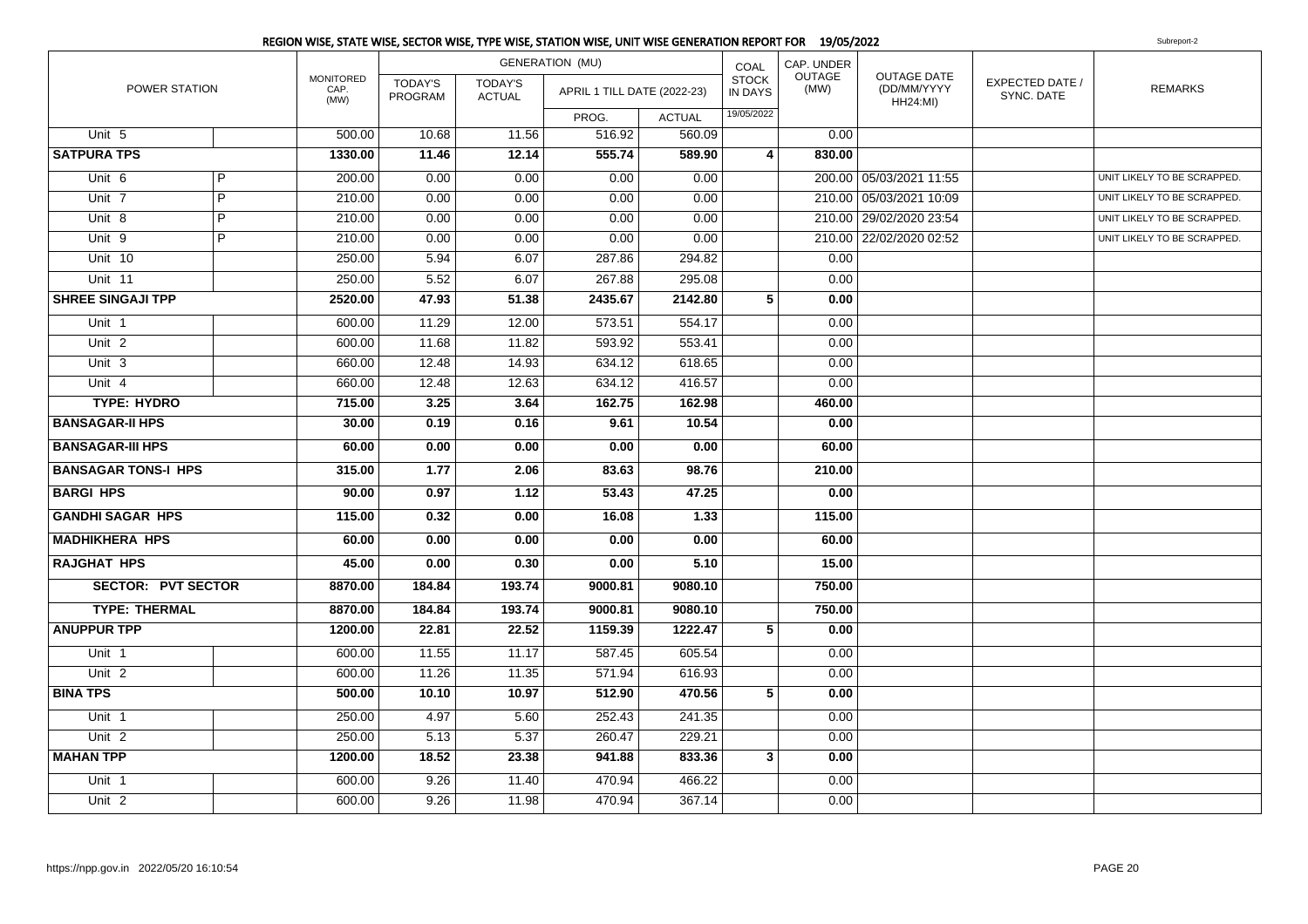|                               |                         |                                  |                    |                          | <b>GENERATION (MU)</b>      |               | COAL                           | CAP. UNDER     |                                                      |                               |                          |
|-------------------------------|-------------------------|----------------------------------|--------------------|--------------------------|-----------------------------|---------------|--------------------------------|----------------|------------------------------------------------------|-------------------------------|--------------------------|
| POWER STATION                 |                         | <b>MONITORED</b><br>CAP.<br>(MW) | TODAY'S<br>PROGRAM | TODAY'S<br><b>ACTUAL</b> | APRIL 1 TILL DATE (2022-23) |               | <b>STOCK</b><br><b>IN DAYS</b> | OUTAGE<br>(MW) | <b>OUTAGE DATE</b><br>(DD/MM/YYYY<br><b>HH24:MI)</b> | EXPECTED DATE /<br>SYNC. DATE | <b>REMARKS</b>           |
|                               |                         |                                  |                    |                          | PROG.                       | <b>ACTUAL</b> | 19/05/2022                     |                |                                                      |                               |                          |
| <b>NIGRI TPP</b>              |                         | 1320.00                          | 26.38              | 31.82                    | 1340.22                     | 1358.80       | 13                             | 0.00           |                                                      |                               |                          |
| Unit 1                        |                         | 660.00                           | 12.90              | 15.93                    | 655.10                      | 718.45        |                                | 0.00           |                                                      |                               |                          |
| Unit <sub>2</sub>             |                         | 660.00                           | 13.48              | 15.89                    | 685.12                      | 640.35        |                                | 0.00           |                                                      |                               |                          |
| <b>NIWARI TPP</b>             |                         | 90.00                            | 1.80               | 0.00                     | 90.20                       | 34.14         |                                | 90.00          |                                                      |                               |                          |
| Unit 1                        | L                       | 45.00                            | 0.90               | 0.00                     | 45.10                       | 14.45         |                                |                | 45.00   28/04/2022 00:24                             |                               | CONDENSER LOW VACCUM     |
| Unit <sub>2</sub>             | $\overline{s}$          | 45.00                            | 0.90               | 0.00                     | 45.10                       | 19.69         |                                |                | 45.00   11/05/2022 00:29                             |                               | RSD/LOW SCHEDULE         |
| <b>SASAN UMTPP</b>            |                         | 3960.00                          | 93.04              | 94.00                    | 4336.61                     | 4585.08       | 2 <sup>1</sup>                 | 660.00         |                                                      |                               |                          |
| Unit 1                        |                         | 660.00                           | 15.71              | 16.16                    | 760.49                      | 770.70        |                                | 0.00           |                                                      |                               |                          |
| Unit $2$                      |                         | 660.00                           | 15.68              | 16.19                    | 758.92                      | 696.28        |                                | 0.00           |                                                      |                               |                          |
| Unit 3                        |                         | 660.00                           | 15.23              | 16.21                    | 569.22                      | 790.41        |                                | 0.00           |                                                      |                               |                          |
| Unit 4                        | $\overline{\mathbf{s}}$ | 660.00                           | 15.71              | 13.16                    | 760.49                      | 784.27        |                                |                | 660.00 19/05/2022 20:00                              |                               | WATER WALL TUBE LEAKAGE  |
| Unit 5                        |                         | 660.00                           | 15.16              | 16.14                    | 734.04                      | 753.68        |                                | 0.00           |                                                      |                               |                          |
| Unit 6                        |                         | 660.00                           | 15.55              | 16.14                    | 753.45                      | 789.74        |                                | 0.00           |                                                      |                               |                          |
| <b>SEIONI TPP</b>             |                         | 600.00                           | 12.19              | 11.05                    | 619.61                      | 575.69        | 4                              | 0.00           |                                                      |                               |                          |
| Unit <sub>1</sub>             |                         | 600.00                           | 12.19              | 11.05                    | 619.61                      | 575.69        |                                | 0.00           |                                                      |                               |                          |
| <b>TYPE: HYDRO</b>            |                         | 0.00                             | 0.00               | 0.00                     | 0.00                        | 0.00          |                                | 0.00           |                                                      |                               |                          |
| <b>MAHESHWAR HPS</b>          |                         | 0.00                             | 0.00               | 0.00                     | 0.00                        | 0.00          |                                | 0.00           |                                                      |                               |                          |
| <b>SECTOR: CENTRAL SECTOR</b> |                         | 9200.00                          | 146.20             | 183.77                   | 6781.95                     | 7877.53       |                                | 400.00         |                                                      |                               |                          |
| <b>TYPE: THERMAL</b>          |                         | 7680.00                          | 140.01             | 175.23                   | 6497.34                     | 7530.44       |                                | 210.00         |                                                      |                               |                          |
| <b>GADARWARA TPP</b>          |                         | 1600.00                          | 23.19              | 37.14                    | 1179.61                     | 1601.17       | 2 <sup>1</sup>                 | 0.00           |                                                      |                               |                          |
| Unit 1                        |                         | 800.00                           | 11.00              | 18.57                    | 560.00                      | 844.61        |                                | 0.00           |                                                      |                               |                          |
| Unit <sub>2</sub>             |                         | 800.00                           | 12.19              | 18.57                    | 619.61                      | 756.56        |                                | 0.00           |                                                      |                               |                          |
| <b>KHARGONE STPP</b>          |                         | 1320.00                          | 18.77              | 30.73                    | 593.78                      | 822.19        | 5 <sup>1</sup>                 | 0.00           |                                                      |                               |                          |
| Unit 1                        |                         | 660.00                           | 9.00               | 14.99                    | 457.00                      | 614.06        |                                | 0.00           |                                                      |                               |                          |
| Unit $2$                      |                         | 660.00                           | 9.77               | 15.74                    | 136.78                      | 208.13        |                                | 0.00           |                                                      |                               |                          |
| <b>VINDHYACHAL STPS</b>       |                         | 4760.00                          | 98.05              | 107.36                   | 4723.95                     | 5107.08       | 24                             | 210.00         |                                                      |                               |                          |
| Unit 1                        |                         | 210.00                           | 4.65               | 4.89                     | 228.35                      | 245.62        |                                | 0.00           |                                                      |                               |                          |
| Unit <sub>2</sub>             |                         | 210.00                           | 4.29               | 5.12                     | 210.51                      | 242.07        |                                | 0.00           |                                                      |                               |                          |
| Unit 3                        |                         | 210.00                           | 4.81               | 5.02                     | 235.39                      | 247.18        |                                | 0.00           |                                                      |                               |                          |
| Unit 4                        | $\overline{P}$          | 210.00                           | 0.00               | 0.00                     | 77.00                       | 81.33         |                                | 210.00         | 16/04/2022 23:56                                     |                               | <b>OVERHAULING WORKS</b> |
| Unit $5$                      |                         | 210.00                           | 4.48               | 5.17                     | 219.12                      | 253.79        |                                | 0.00           |                                                      |                               |                          |
| Unit 6                        |                         | 210.00                           | 4.29               | 5.17                     | 210.51                      | 253.51        |                                | 0.00           |                                                      |                               |                          |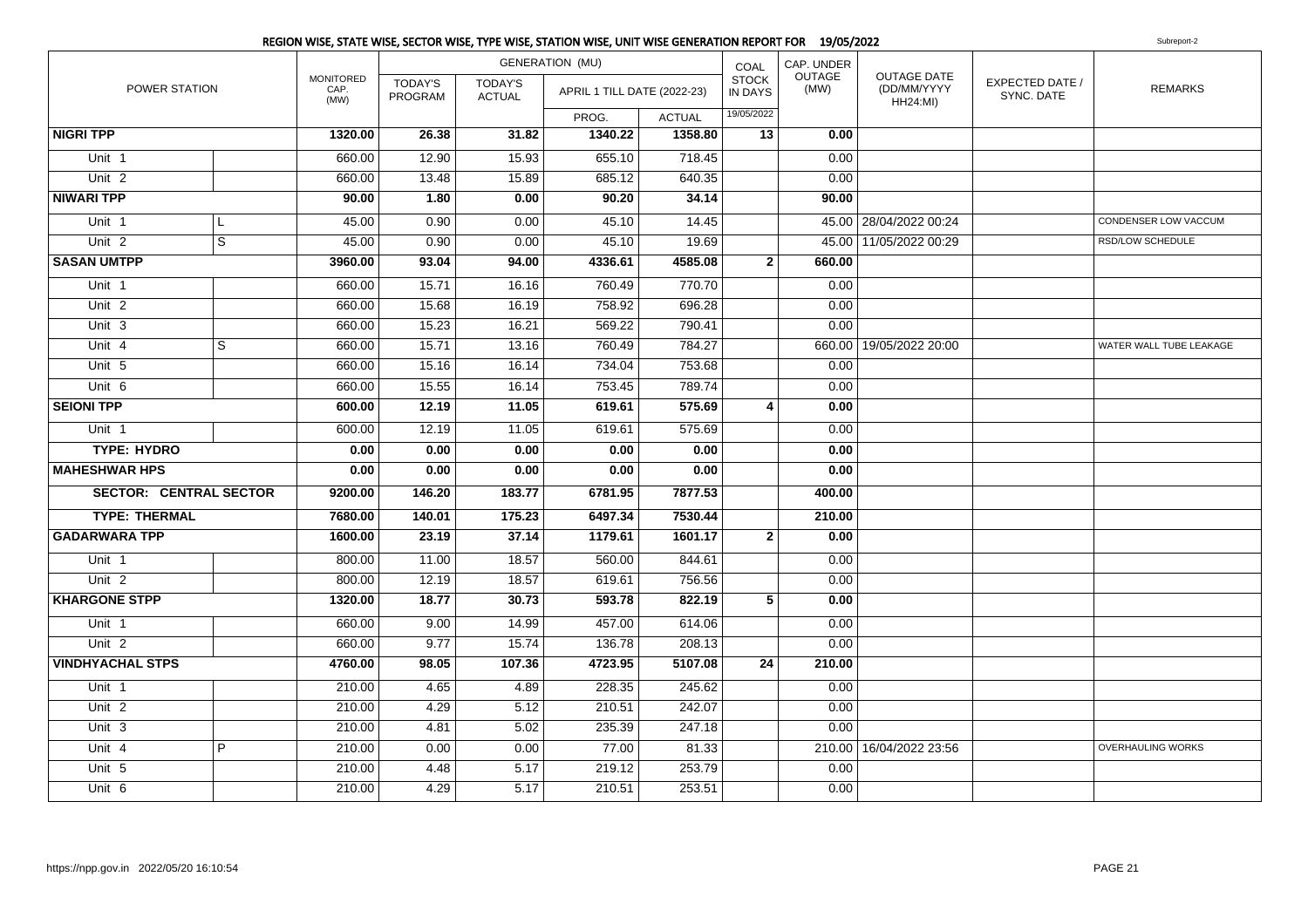|                                         | REGION WISE, STATE WISE, SECTOR WISE, TYPE WISE, STATION WISE, UNIT WISE GENERATION REPORT FOR 19/05/2022 |                           |                          |                             |                    |                         |                |                                                      |                               | Subreport-2               |
|-----------------------------------------|-----------------------------------------------------------------------------------------------------------|---------------------------|--------------------------|-----------------------------|--------------------|-------------------------|----------------|------------------------------------------------------|-------------------------------|---------------------------|
|                                         |                                                                                                           |                           |                          | <b>GENERATION (MU)</b>      |                    | COAL                    | CAP. UNDER     |                                                      |                               |                           |
| POWER STATION                           | MONITORED<br>CAP.<br>(MW)                                                                                 | TODAY'S<br><b>PROGRAM</b> | TODAY'S<br><b>ACTUAL</b> | APRIL 1 TILL DATE (2022-23) |                    | <b>STOCK</b><br>IN DAYS | OUTAGE<br>(MW) | <b>OUTAGE DATE</b><br>(DD/MM/YYYY<br><b>HH24:MI)</b> | EXPECTED DATE /<br>SYNC, DATE | <b>REMARKS</b>            |
|                                         |                                                                                                           |                           |                          | PROG.                       | <b>ACTUAL</b>      | 19/05/2022              |                |                                                      |                               |                           |
| Unit 7                                  | 500.00                                                                                                    | 10.23                     | 11.53                    | 501.37                      | 538.46             |                         | 0.00           |                                                      |                               |                           |
| Unit $8$                                | 500.00                                                                                                    | 11.29                     | 11.63                    | 553.51                      | 571.67             |                         | 0.00           |                                                      |                               |                           |
| Unit $9$                                | 500.00                                                                                                    | 10.23                     | 11.67                    | 501.37                      | 570.46             |                         | 0.00           |                                                      |                               |                           |
| Unit 10                                 | 500.00                                                                                                    | 11.64                     | 11.69                    | 571.16                      | 566.15             |                         | 0.00           |                                                      |                               |                           |
| Unit 11                                 | 500.00                                                                                                    | 10.23                     | 11.85                    | 501.37                      | 579.38             |                         | 0.00           |                                                      |                               |                           |
| Unit 12                                 | 500.00                                                                                                    | 11.26                     | 11.76                    | 551.94                      | 576.43             |                         | 0.00           |                                                      |                               |                           |
| Unit $13$                               | 500.00                                                                                                    | 10.65                     | 11.86                    | 362.35                      | 381.03             |                         | 0.00           |                                                      |                               |                           |
| <b>TYPE: HYDRO</b>                      | 1520.00                                                                                                   | 6.19                      | 8.54                     | 284.61                      | 347.09             |                         | 190.00         |                                                      |                               |                           |
| <b>INDIRA SAGAR HPS</b>                 | 1000.00                                                                                                   | 4.03                      | 5.65                     | 187.57                      | 228.26             |                         | 125.00         |                                                      |                               |                           |
| <b>OMKARESHWAR HPS</b>                  | 520.00                                                                                                    | 2.16                      | 2.89                     | 97.04                       | 118.83             |                         | 65.00          |                                                      |                               |                           |
|                                         |                                                                                                           |                           |                          |                             | <b>MAHARASHTRA</b> |                         |                |                                                      |                               |                           |
| <b>STATE TOTAL</b>                      | 31510.08                                                                                                  | 418.29                    | 461.31                   | 21100.27                    | 22699.16           |                         | 7313.00        |                                                      |                               |                           |
| <b>SECTOR: STATE SECTOR</b><br>12778.00 |                                                                                                           | 190.92                    | 203.88                   | 9804.48                     | 9557.12            |                         | 591.00         |                                                      |                               |                           |
| <b>TYPE: THERMAL</b>                    | 9540.00                                                                                                   | 169.66                    | 180.19                   | 8629.54                     | 8202.66            |                         | 250.00         |                                                      |                               |                           |
| <b>BHUSAWAL TPS</b>                     | 1210.00                                                                                                   | 23.98                     | 23.87                    | 1214.62                     | 999.75             | 2 <sup>1</sup>          | 0.00           |                                                      |                               |                           |
| Unit 3                                  | 210.00                                                                                                    | 2.26                      | 3.43                     | 113.94                      | 138.87             |                         | 0.00           |                                                      |                               |                           |
| Unit 4                                  | 500.00                                                                                                    | 10.23                     | 10.24                    | 520.37                      | 416.28             |                         | 0.00           |                                                      |                               |                           |
| Unit 5                                  | 500.00                                                                                                    | 9.81                      | 10.20                    | 499.39                      | 444.60             |                         | 0.00           |                                                      |                               |                           |
| Unit 6                                  |                                                                                                           | 1.68                      | 0.00                     | 80.92                       | 0.00               |                         | 0.00           |                                                      |                               | unit not yet commissioned |
| <b>CHANDRAPUR(MAHARASHTRA) STPS</b>     | 2920.00                                                                                                   | 53.41                     | 55.86                    | 2718.79                     | 2593.42            | $\overline{7}$          | 0.00           |                                                      |                               |                           |
| Unit <sub>3</sub>                       | 210.00                                                                                                    | 3.35                      | 3.89                     | 171.65                      | 196.96             |                         | 0.00           |                                                      |                               |                           |
| Unit $4$                                | 210.00                                                                                                    | 3.35                      | 3.29                     | 171.65                      | 180.15             |                         | 0.00           |                                                      |                               |                           |
| Unit 5                                  | 500.00                                                                                                    | 8.84                      | 8.60                     | 449.96                      | 411.32             |                         | 0.00           |                                                      |                               |                           |
| Unit $6$                                | 500.00                                                                                                    | 8.68                      | 9.21                     | 440.92                      | 366.52             |                         | 0.00           |                                                      |                               |                           |
| Unit <sub>7</sub>                       | 500.00                                                                                                    | 8.77                      | 9.40                     | 445.63                      | 441.38             |                         | 0.00           |                                                      |                               |                           |
| $U$ nit 8                               | 500.00                                                                                                    | 10.19                     | 11.15                    | 518.61                      | 502.72             |                         | 0.00           |                                                      |                               |                           |
| Unit $9$                                | 500.00                                                                                                    | 10.23                     | 10.32                    | 520.37                      | 494.37             |                         | 0.00           |                                                      |                               |                           |
| <b>KHAPARKHEDA TPS</b>                  | 1340.00                                                                                                   | 23.64                     | 24.64                    | 1206.16                     | 1201.48            | 6                       | 0.00           |                                                      |                               |                           |
| Unit 1                                  | 210.00                                                                                                    | 3.48                      | 3.20                     | 178.12                      | 148.53             |                         | 0.00           |                                                      |                               |                           |
| Unit <sub>2</sub>                       | 210.00                                                                                                    | 3.48                      | 3.26                     | 178.12                      | 167.04             |                         | 0.00           |                                                      |                               |                           |
| Unit $3$                                | 210.00                                                                                                    | 3.39                      | 4.28                     | 173.41                      | 181.89             |                         | 0.00           |                                                      |                               |                           |
| Unit 4                                  | 210.00                                                                                                    | 3.32                      | 3.20                     | 170.08                      | 166.13             |                         | 0.00           |                                                      |                               |                           |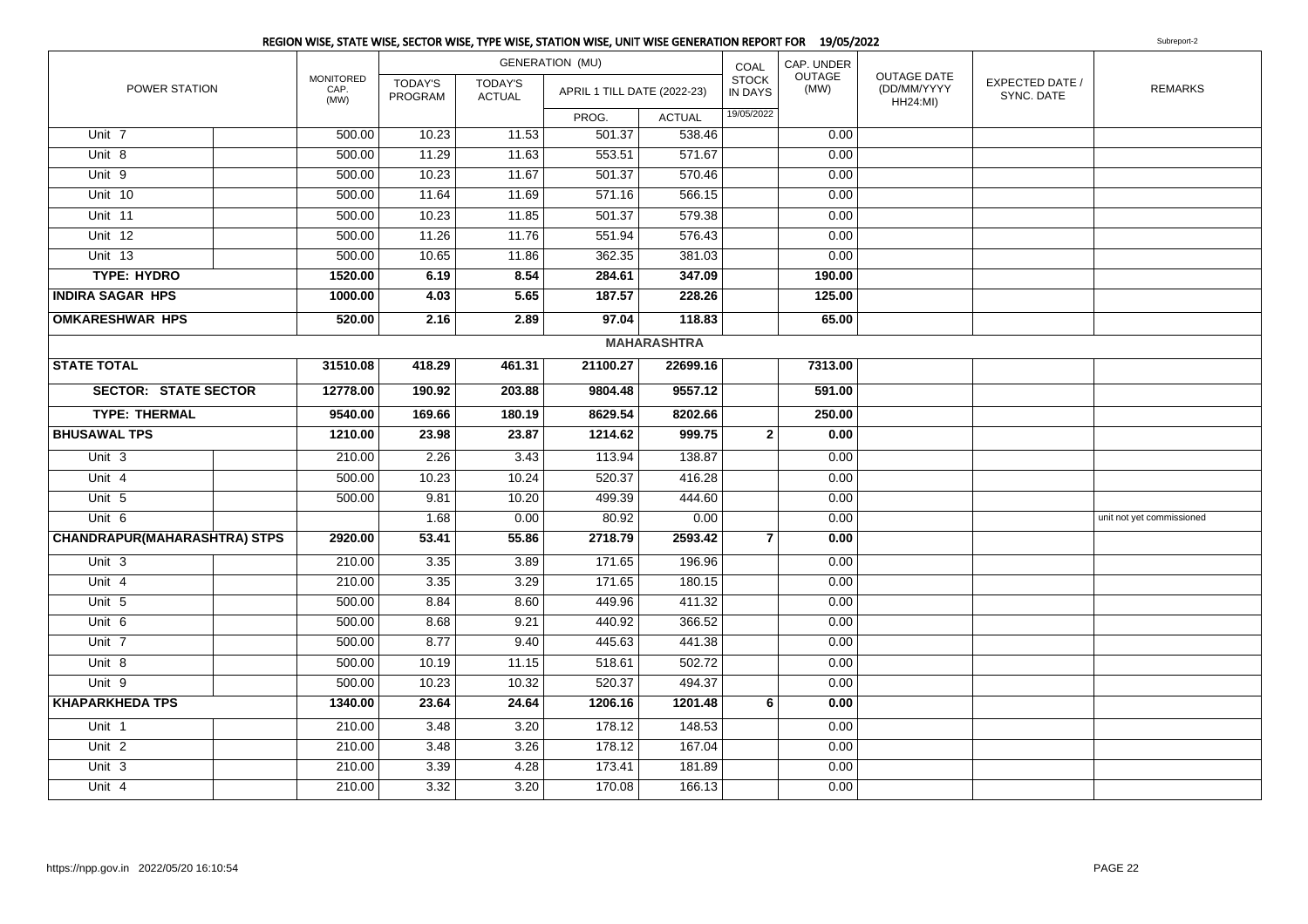|                            |                |                                  |                           |                                 | <b>GENERATION (MU)</b>      |               | COAL                    | CAP. UNDER     |                                                      |                               |                                            |
|----------------------------|----------------|----------------------------------|---------------------------|---------------------------------|-----------------------------|---------------|-------------------------|----------------|------------------------------------------------------|-------------------------------|--------------------------------------------|
| <b>POWER STATION</b>       |                | <b>MONITORED</b><br>CAP.<br>(MW) | <b>TODAY'S</b><br>PROGRAM | <b>TODAY'S</b><br><b>ACTUAL</b> | APRIL 1 TILL DATE (2022-23) |               | <b>STOCK</b><br>IN DAYS | OUTAGE<br>(MW) | <b>OUTAGE DATE</b><br>(DD/MM/YYYY<br><b>HH24:MI)</b> | EXPECTED DATE /<br>SYNC. DATE | <b>REMARKS</b>                             |
|                            |                |                                  |                           |                                 | PROG.                       | <b>ACTUAL</b> | 19/05/2022              |                |                                                      |                               |                                            |
| Unit 5                     |                | 500.00                           | 9.97                      | 10.70                           | 506.43                      | 537.89        |                         | 0.00           |                                                      |                               |                                            |
| <b>KORADI TPS</b>          |                | 2190.00                          | 39.85                     | 41.97                           | 2024.15                     | 1930.61       | $\mathbf{2}$            | 0.00           |                                                      |                               |                                            |
| Unit 6                     |                | 210.00                           | 2.94                      | 3.67                            | 148.86                      | 199.43        |                         | 0.00           |                                                      |                               |                                            |
| Unit 8                     |                | 660.00                           | 12.74                     | 13.13                           | 648.06                      | 653.73        |                         | 0.00           |                                                      |                               |                                            |
| Unit 9                     |                | 660.00                           | 12.94                     | 12.47                           | 656.86                      | 640.85        |                         | 0.00           |                                                      |                               |                                            |
| Unit 10                    |                | 660.00                           | 11.23                     | 12.70                           | 570.37                      | 436.60        |                         | 0.00           |                                                      |                               |                                            |
| <b>NASIK TPS</b>           |                | 630.00                           | 8.62                      | 12.05                           | 436.78                      | 458.35        | $\mathbf{2}$            | 0.00           |                                                      |                               |                                            |
| Unit 3                     |                | 210.00                           | 2.81                      | 4.18                            | 142.39                      | 190.51        |                         | 0.00           |                                                      |                               |                                            |
| Unit 4                     | $\overline{s}$ | 210.00                           | 3.00                      | 3.83                            | 152.00                      | 148.30        |                         |                | 0.00   19/05/2022 22:45                              | 22/05/2022                    | CONDENSER TUBE LEAKAGE/<br><b>CLEANING</b> |
| Unit 5                     |                | 210.00                           | 2.81                      | 4.04                            | 142.39                      | 119.54        |                         | 0.00           |                                                      |                               |                                            |
| <b>PARAS TPS</b>           |                | 500.00                           | 9.22                      | 9.87                            | 471.18                      | 470.75        | 11                      | 0.00           |                                                      |                               |                                            |
| Unit <sub>3</sub>          |                | 250.00                           | 4.74                      | 4.86                            | 242.06                      | 236.94        |                         | 0.00           |                                                      |                               |                                            |
| Unit 4                     |                | 250.00                           | 4.48                      | 5.01                            | 229.12                      | 233.81        |                         | 0.00           |                                                      |                               |                                            |
| <b>PARLITPS</b>            |                | 750.00                           | 10.94                     | 11.93                           | 557.86                      | 548.30        | 14                      | 250.00         |                                                      |                               |                                            |
| Unit 6                     | $\overline{s}$ | 250.00                           | 3.35                      | 3.90                            | 171.65                      | 188.22        |                         |                | 250.00   19/05/2022 20:00                            |                               | WATER WALL TUBE LEAKAGE                    |
| Unit 7                     |                | 250.00                           | 3.65                      | 5.01                            | 186.35                      | 211.66        |                         | 0.00           |                                                      |                               |                                            |
| Unit 8                     |                | 250.00                           | 3.94                      | 3.02                            | 199.86                      | 148.42        |                         | 0.00           |                                                      |                               |                                            |
| TYPE: THER (GT)            |                | 672.00                           | 7.62                      | 3.25                            | 374.78                      | 314.50        |                         | 216.00         |                                                      |                               |                                            |
| <b>URAN CCPP</b>           |                | 672.00                           | 7.62                      | 3.25                            | 374.78                      | 314.50        |                         | 216.00         |                                                      |                               |                                            |
| <b>TYPE: HYDRO</b>         |                | 2566.00                          | 13.64                     | 20.44                           | 800.16                      | 1039.96       |                         | 125.00         |                                                      |                               |                                            |
| <b>BHIRA TAIL RACE HPS</b> |                | 80.00                            | 0.19                      | 0.36                            | 8.61                        | 9.57          |                         | 0.00           |                                                      |                               |                                            |
| <b>GHATGHAR PSS HPS</b>    |                | 250.00                           | 1.13                      | 0.25                            | 56.47                       | 13.44         |                         | 125.00         |                                                      |                               |                                            |
| <b>KOYNA DPH HPS</b>       |                | 36.00                            | 0.45                      | 0.65                            | 18.55                       | 31.87         |                         | 0.00           |                                                      |                               |                                            |
| <b>KOYNA-I&amp;II HPS</b>  |                | 600.00                           | 3.23                      | 4.46                            | 191.37                      | 276.07        |                         | 0.00           |                                                      |                               |                                            |
| <b>KOYNA-III HPS</b>       |                | 320.00                           | 1.68                      | 2.97                            | 104.92                      | 164.18        |                         | 0.00           |                                                      |                               |                                            |
| <b>KOYNA-IV HPS</b>        |                | 1000.00                          | 5.58                      | 9.84                            | 355.02                      | 463.31        |                         | 0.00           |                                                      |                               |                                            |
| <b>PENCH HPS</b>           |                | 160.00                           | 0.32                      | 1.14                            | 12.08                       | 18.77         |                         | 0.00           |                                                      |                               |                                            |
| <b>TILLARI HPS</b>         |                | 60.00                            | 0.35                      | 0.00                            | 17.65                       | 22.98         |                         | 0.00           |                                                      |                               |                                            |
| <b>VAITARNA HPS</b>        |                | 60.00                            | 0.71                      | 0.77                            | 35.49                       | 39.77         |                         | 0.00           |                                                      |                               |                                            |
| <b>SECTOR: PVT SECTOR</b>  |                | 11725.00                         | 150.47                    | 147.76                          | 7395.69                     | 8096.35       |                         | 5123.00        |                                                      |                               |                                            |
| <b>TYPE: THERMAL</b>       |                | 10676.00                         | 142.04                    | 139.14                          | 6981.52                     | 7730.69       |                         | 4506.00        |                                                      |                               |                                            |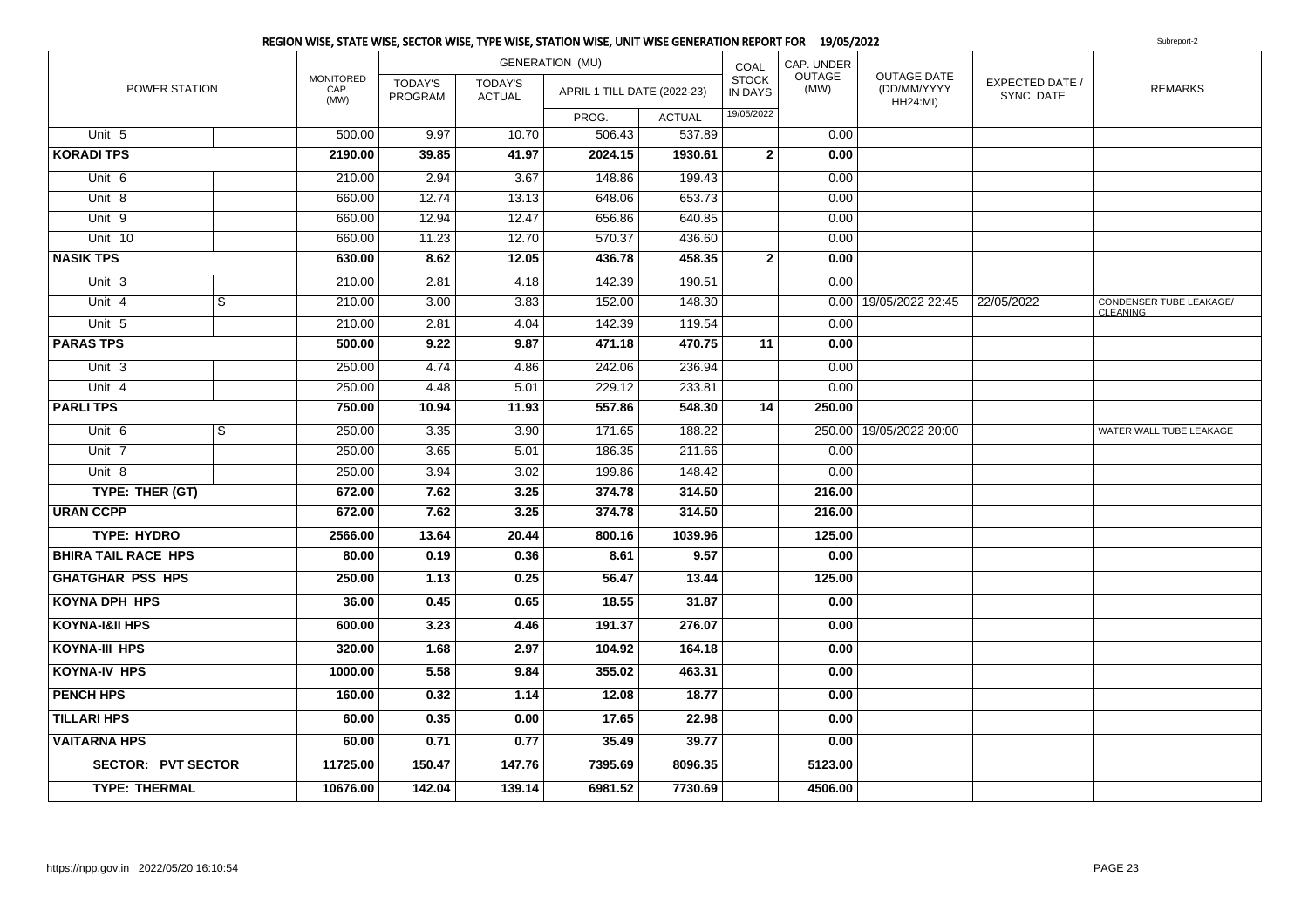|                           |                |                                  |                           |                                 | REGION WISE, STATE WISE, SECTOR WISE, TYPE WISE, STATION WISE, UNIT WISE GENERATION REPORT FOR 19/05/2022 |               |                                |                |                                                      |                               | Subreport-2                   |
|---------------------------|----------------|----------------------------------|---------------------------|---------------------------------|-----------------------------------------------------------------------------------------------------------|---------------|--------------------------------|----------------|------------------------------------------------------|-------------------------------|-------------------------------|
|                           |                |                                  |                           |                                 | <b>GENERATION (MU)</b>                                                                                    |               | COAL                           | CAP. UNDER     |                                                      |                               |                               |
| POWER STATION             |                | <b>MONITORED</b><br>CAP.<br>(MW) | <b>TODAY'S</b><br>PROGRAM | <b>TODAY'S</b><br><b>ACTUAL</b> | APRIL 1 TILL DATE (2022-23)                                                                               |               | <b>STOCK</b><br><b>IN DAYS</b> | OUTAGE<br>(MW) | <b>OUTAGE DATE</b><br>(DD/MM/YYYY<br><b>HH24:MI)</b> | EXPECTED DATE /<br>SYNC. DATE | <b>REMARKS</b>                |
|                           |                |                                  |                           |                                 | PROG.                                                                                                     | <b>ACTUAL</b> | 19/05/2022                     |                |                                                      |                               |                               |
| <b>AMRAVATI TPS</b>       |                | 1350.00                          | 24.35                     | 19.26                           | 1127.65                                                                                                   | 1432.68       | $\mathbf{1}$                   | 540.00         |                                                      |                               |                               |
| Unit <sub>1</sub>         | S              | 270.00                           | 5.16                      | 0.00                            | 262.04                                                                                                    | 242.16        |                                |                | 270.00 11/05/2022 21:00                              |                               | <b>COAL SHORTAGE</b>          |
| Unit $2$                  | $\overline{s}$ | 270.00                           | 4.58                      | 0.00                            | 233.02                                                                                                    | 293.00        |                                |                | 270.00 16/05/2022 23:53                              |                               | <b>COAL SHORTAGE</b>          |
| $Unit$ 3                  |                | 270.00                           | 5.13                      | 6.44                            | 260.47                                                                                                    | 294.54        |                                | 0.00           |                                                      |                               |                               |
| Unit 4                    |                | 270.00                           | 4.58                      | 6.44                            | 233.02                                                                                                    | 292.31        |                                | 0.00           |                                                      |                               |                               |
| Unit 5                    |                | 270.00                           | 4.90                      | 6.38                            | 139.10                                                                                                    | 310.67        |                                | 0.00           |                                                      |                               |                               |
| <b>BELA TPS</b>           |                | 270.00                           | 0.26                      | 0.00                            | 13.94                                                                                                     | 0.00          |                                | 270.00         |                                                      |                               |                               |
| Unit 1                    |                | 270.00                           | 0.26                      | 0.00                            | 13.94                                                                                                     | 0.00          |                                |                | 270.00 28/08/2018 21:26                              |                               | NO Power purchase agreement   |
| <b>BUTIBORI TPP</b>       |                | 600.00                           | 0.00                      | 0.00                            | 0.00                                                                                                      | 0.00          | 12                             | 600.00         |                                                      |                               |                               |
| Unit 1                    |                | 300.00                           | 0.00                      | 0.00                            | 0.00                                                                                                      | 0.00          |                                |                | 300.00 29/12/2018 00:30                              |                               | NO Power purchase agreement   |
| Unit <sub>2</sub>         |                | 300.00                           | 0.00                      | 0.00                            | 0.00                                                                                                      | 0.00          |                                |                | 300.00   17/01/2019 00:15                            |                               | NO Power purchase agreement   |
| <b>DAHANU TPS</b>         |                | 500.00                           | 11.58                     | 11.61                           | 538.78                                                                                                    | 563.77        | 1                              | 0.00           |                                                      |                               |                               |
| Unit 1                    |                | 250.00                           | 5.81                      | 5.82                            | 258.15                                                                                                    | 282.03        |                                | 0.00           |                                                      |                               |                               |
| Unit 2                    |                | 250.00                           | 5.77                      | 5.79                            | 280.63                                                                                                    | 281.74        |                                | 0.00           |                                                      |                               |                               |
| <b>DHARIWAL TPP</b>       |                | 600.00                           | 6.39                      | 11.08                           | 308.41                                                                                                    | 605.73        | 11                             | 0.00           |                                                      |                               |                               |
| Unit <sub>1</sub>         |                | 300.00                           | 0.00                      | 4.18                            | 0.00                                                                                                      | 279.70        |                                | 0.00           |                                                      |                               |                               |
| Unit $2$                  |                | 300.00                           | 6.39                      | 6.90                            | 308.41                                                                                                    | 326.03        |                                | 0.00           |                                                      |                               |                               |
| <b>GEPL TPP Ph-I</b>      |                | 120.00                           | 0.00                      | 0.00                            | 0.00                                                                                                      | 0.00          |                                | 120.00         |                                                      |                               |                               |
| Unit 1                    |                | 60.00                            | 0.00                      | 0.00                            | 0.00                                                                                                      | 0.00          |                                |                | 60.00 29/06/2013 00:00                               |                               | NO Power purchase agreement   |
| Unit <sub>2</sub>         |                | 60.00                            | 0.00                      | 0.00                            | 0.00                                                                                                      | 0.00          |                                |                | 60.00 20/06/2013 20:27                               |                               | NO Power purchase agreement   |
| <b>GMR WARORA TPS</b>     |                | 600.00                           | 11.94                     | 14.41                           | 606.86                                                                                                    | 647.19        | 9                              | 0.00           |                                                      |                               |                               |
| Unit 1                    |                | 300.00                           | 5.84                      | 7.17                            | 296.96                                                                                                    | 312.95        |                                | 0.00           |                                                      |                               |                               |
| Unit <sub>2</sub>         |                | 300.00                           | 6.10                      | 7.24                            | 309.90                                                                                                    | 334.24        |                                | 0.00           |                                                      |                               |                               |
| <b>JSW RATNAGIRI TPP</b>  |                | 300.00                           | 4.65                      | 0.00                            | 239.35                                                                                                    | 0.00          | $\mathbf 0$                    | 300.00         |                                                      |                               |                               |
| Unit 1                    | L              | 300.00                           | 4.65                      | 0.00                            | 239.35                                                                                                    | 0.00          |                                |                | 300.00   16/03/2022 23:16                            |                               | <b>TURBINE VIBRATION HIGH</b> |
| <b>LANCO VIDARBHA TPP</b> |                | 0.00                             | 0.00                      | 0.00                            | 0.00                                                                                                      | 0.00          |                                | 0.00           |                                                      |                               |                               |
| Unit 1                    |                | 0.00                             | 0.00                      | 0.00                            | 0.00                                                                                                      | 0.00          |                                | 0.00           |                                                      |                               | unit not yet commissioned     |
| <b>MIHAN TPS</b>          |                | 246.00                           | 0.00                      | 0.00                            | 0.00                                                                                                      | 0.00          |                                | 246.00         |                                                      |                               |                               |
| Unit 1                    |                | 61.50                            | 0.00                      | 0.00                            | 0.00                                                                                                      | 0.00          |                                |                | 61.50 10/01/2013 15:50                               |                               | NO Power purchase agreement   |
| Unit 2                    |                | 61.50                            | 0.00                      | 0.00                            | 0.00                                                                                                      | 0.00          |                                |                | 61.50 05/11/2013 11:53                               |                               | NO Power purchase agreement   |
| Unit 3                    |                | 61.50                            | 0.00                      | 0.00                            | 0.00                                                                                                      | 0.00          |                                |                | 61.50   10/06/2013 18:00                             |                               | NO Power purchase agreement   |
| Unit 4                    |                | 61.50                            | 0.00                      | 0.00                            | 0.00                                                                                                      | 0.00          |                                |                | 61.50 20/08/2013 10:00                               |                               | NO Power purchase agreement   |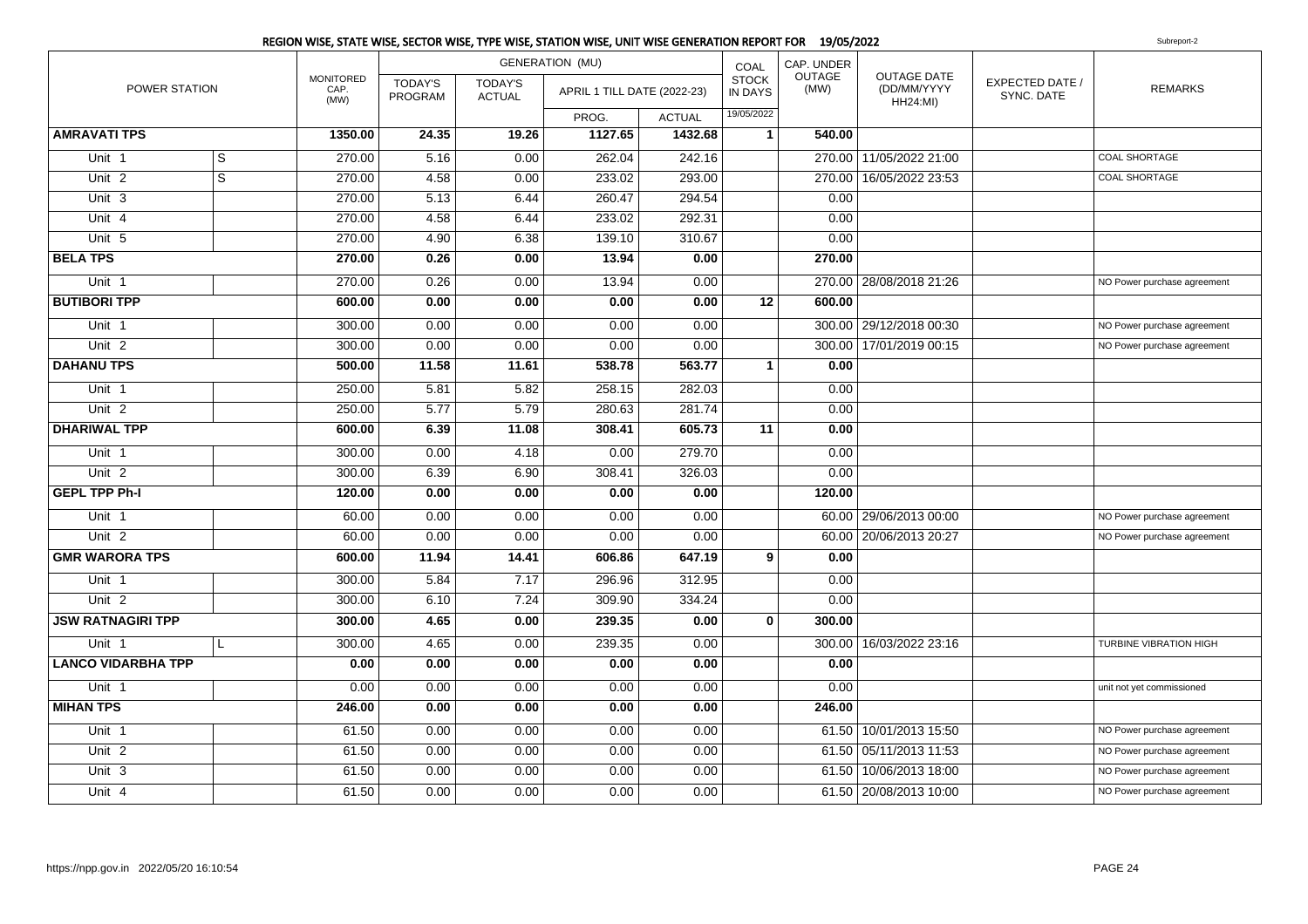|                               |   |                                  |                                  |                                 | REGION WISE, STATE WISE, SECTOR WISE, TYPE WISE, STATION WISE, UNIT WISE GENERATION REPORT FOR 19/05/2022 |               |                                |                |                                                      |                               | Subreport-2                 |
|-------------------------------|---|----------------------------------|----------------------------------|---------------------------------|-----------------------------------------------------------------------------------------------------------|---------------|--------------------------------|----------------|------------------------------------------------------|-------------------------------|-----------------------------|
|                               |   |                                  |                                  |                                 | <b>GENERATION (MU)</b>                                                                                    |               | COAL                           | CAP. UNDER     |                                                      |                               |                             |
| POWER STATION                 |   | <b>MONITORED</b><br>CAP.<br>(MW) | <b>TODAY'S</b><br><b>PROGRAM</b> | <b>TODAY'S</b><br><b>ACTUAL</b> | APRIL 1 TILL DATE (2022-23)                                                                               |               | <b>STOCK</b><br><b>IN DAYS</b> | OUTAGE<br>(MW) | <b>OUTAGE DATE</b><br>(DD/MM/YYYY<br><b>HH24:MI)</b> | EXPECTED DATE /<br>SYNC. DATE | <b>REMARKS</b>              |
|                               |   |                                  |                                  |                                 | PROG.                                                                                                     | <b>ACTUAL</b> | 19/05/2022                     |                |                                                      |                               |                             |
| <b>NASIK (P) TPS</b>          |   | 1350.00                          | 0.00                             | 0.00                            | 0.00                                                                                                      | 0.00          |                                | 1350.00        |                                                      |                               |                             |
| Unit 1                        |   | 270.00                           | 0.00                             | 0.00                            | 0.00                                                                                                      | 0.00          |                                |                | 270.00 04/03/2014 18:10                              |                               | NO Power purchase agreement |
| Unit <sub>2</sub>             |   | 270.00                           | 0.00                             | 0.00                            | 0.00                                                                                                      | 0.00          |                                |                | 270.00 16/02/2017 00:46                              |                               | NO Power purchase agreement |
| Unit 3                        |   | 270.00                           | 0.00                             | 0.00                            | 0.00                                                                                                      | 0.00          |                                |                | 270.00 14/04/2017 01:45                              |                               | NO Power purchase agreement |
| Unit 4                        |   | 270.00                           | 0.00                             | 0.00                            | 0.00                                                                                                      | 0.00          |                                |                | 270.00 20/05/2017 00:25                              |                               | NO Power purchase agreement |
| Unit 5                        |   | 270.00                           | 0.00                             | 0.00                            | 0.00                                                                                                      | 0.00          |                                |                | 270.00 30/05/2017 15:24                              |                               | NO Power purchase agreement |
| <b>SHIRPUR TPP</b>            |   | 150.00                           | 0.00                             | 0.00                            | 0.00                                                                                                      | 0.00          |                                | 150.00         |                                                      |                               |                             |
| Unit 1                        |   | 150.00                           | 0.00                             | 0.00                            | 0.00                                                                                                      | 0.00          |                                |                | 150.00 28/09/2017 21:14                              |                               | NO Power purchase agreement |
| Unit $2$                      |   | 0.00                             | 0.00                             | 0.00                            | 0.00                                                                                                      | 0.00          |                                | 0.00           |                                                      |                               | unit not yet commissioned   |
| <b>TIRORA TPS</b>             |   | 3300.00                          | 67.74                            | 60.65                           | 3375.06                                                                                                   | 3324.45       | 5                              | 660.00         |                                                      |                               |                             |
| Unit 1                        |   | 660.00                           | 12.61                            | 15.17                           | 641.59                                                                                                    | 671.36        |                                | 0.00           |                                                      |                               |                             |
| Unit <sub>2</sub>             | S | 660.00                           | 14.94                            | 0.00                            | 722.86                                                                                                    | 569.26        |                                |                | 660.00 17/05/2022 06:31                              |                               | AIR PREHEATERS PROBLEM      |
| Unit 3                        |   | 660.00                           | 13.84                            | 15.78                           | 670.96                                                                                                    | 715.00        |                                | 0.00           |                                                      |                               |                             |
| Unit 4                        |   | 660.00                           | 12.61                            | 14.86                           | 641.59                                                                                                    | 682.91        |                                | 0.00           |                                                      |                               |                             |
| Unit 5                        |   | 660.00                           | 13.74                            | 14.84                           | 698.06                                                                                                    | 685.92        |                                | 0.00           |                                                      |                               |                             |
| <b>TROMBAY TPS</b>            |   | 750.00                           | 10.87                            | 15.40                           | 559.53                                                                                                    | 753.08        | 0                              | 0.00           |                                                      |                               |                             |
| Unit 5                        |   | 500.00                           | 7.48                             | 9.88                            | 385.12                                                                                                    | 497.13        |                                | 0.00           |                                                      |                               |                             |
| Unit 8                        |   | 250.00                           | 3.39                             | 5.52                            | 174.41                                                                                                    | 255.95        |                                | 0.00           |                                                      |                               |                             |
| <b>WARDHA WARORA TPP</b>      |   | 540.00                           | 4.26                             | 6.73                            | 211.94                                                                                                    | 403.79        | 30                             | 270.00         |                                                      |                               |                             |
| Unit 1                        |   | 135.00                           | 0.00                             | 0.00                            | 0.00                                                                                                      | 0.00          |                                |                | 135.00   16/02/2016 17:19                            |                               | NO Power purchase agreement |
| Unit <sub>2</sub>             |   | 135.00                           | 1.39                             | 3.20                            | 70.41                                                                                                     | 143.63        |                                | 0.00           |                                                      |                               |                             |
| Unit 3                        | S | 135.00                           | 1.48                             | 0.40                            | 74.12                                                                                                     | 121.06        |                                | 135.00         | 19/05/2022 03:00                                     |                               | I.D. FANS PROBLEM           |
| Unit 4                        |   | 135.00                           | 1.39                             | 3.13                            | 67.41                                                                                                     | 139.10        |                                | 0.00           |                                                      |                               |                             |
| TYPE: THER (GT)               |   | 568.00                           | 4.07                             | 0.98                            | 199.33                                                                                                    | 147.42        |                                | 568.00         |                                                      |                               |                             |
| <b>MANGAON CCPP</b>           |   | 388.00                           | 0.00                             | 0.00                            | 0.00                                                                                                      | 0.00          |                                | 388.00         |                                                      |                               |                             |
| <b>TROMBAY CCPP</b>           |   | 180.00                           | 4.07                             | 0.98                            | 199.33                                                                                                    | 147.42        |                                | 180.00         |                                                      |                               |                             |
| <b>TYPE: HYDRO</b>            |   | 481.00                           | 4.36                             | 7.64                            | 214.84                                                                                                    | 218.24        |                                | 49.00          |                                                      |                               |                             |
| <b>BHANDARDHARA HPS ST-II</b> |   | 34.00                            | 0.23                             | 0.17                            | 10.37                                                                                                     | 7.68          |                                | 0.00           |                                                      |                               |                             |
| <b>BHIRA HPS</b>              |   | 150.00                           | 2.26                             | 1.45                            | 112.94                                                                                                    | 40.63         |                                | 25.00          |                                                      |                               |                             |
| <b>BHIRA PSS HPS</b>          |   | 150.00                           | 0.00                             | 2.95                            | 0.00                                                                                                      | 54.93         |                                | 0.00           |                                                      |                               |                             |
| <b>BHIVPURI HPS</b>           |   | 75.00                            | 1.10                             | 1.61                            | 54.90                                                                                                     | 60.30         |                                | 0.00           |                                                      |                               |                             |
| <b>KHOPOLI HPS</b>            |   | 72.00                            | 0.77                             | 1.46                            | 36.63                                                                                                     | 54.70         |                                | 24.00          |                                                      |                               |                             |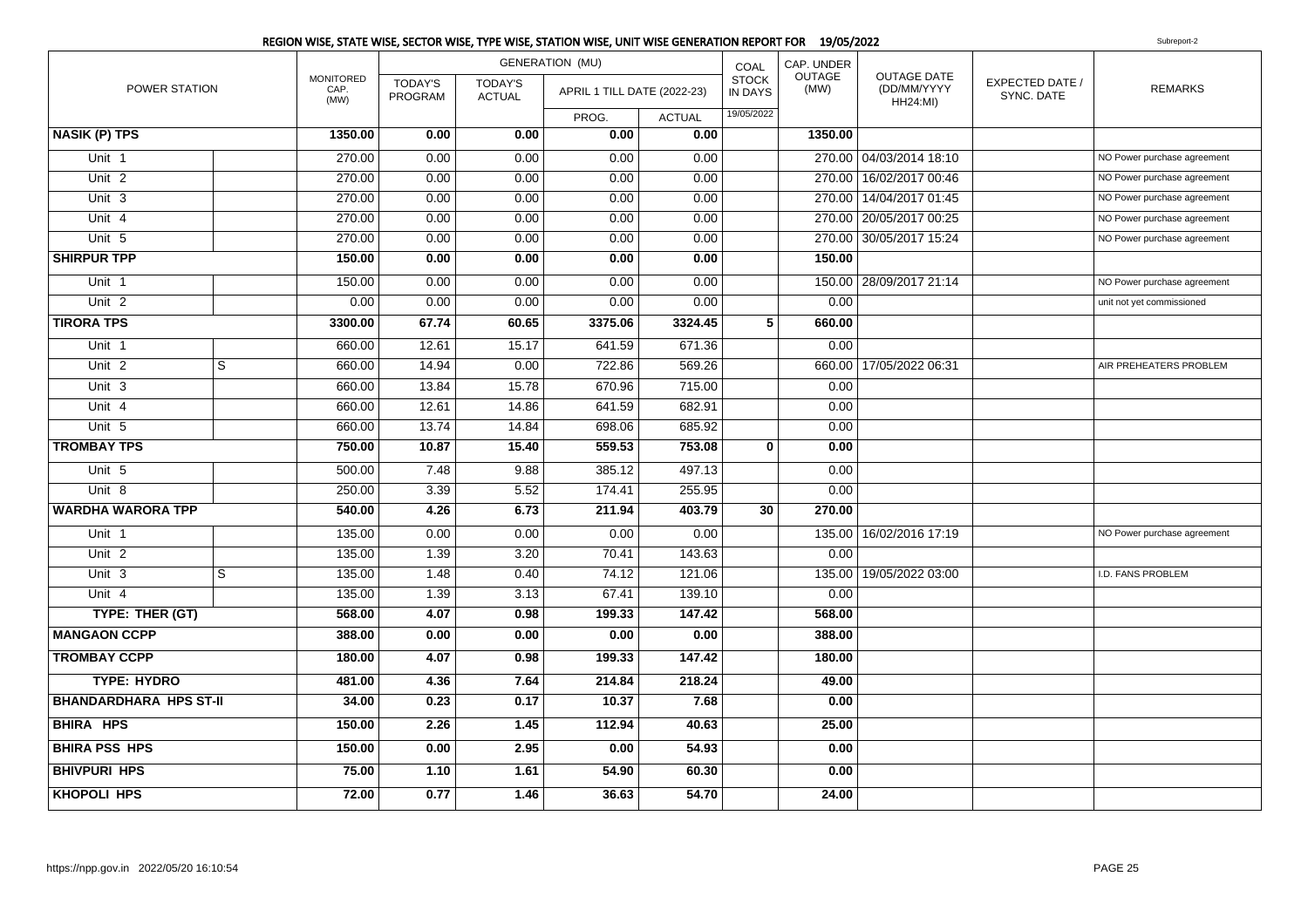|                                  |                |                                  |                           |                                 | REGION WISE, STATE WISE, SECTOR WISE, TYPE WISE, STATION WISE, UNIT WISE GENERATION REPORT FOR 19/05/2022 |                       |                         |                       |                                               |                               | Subreport-2                |
|----------------------------------|----------------|----------------------------------|---------------------------|---------------------------------|-----------------------------------------------------------------------------------------------------------|-----------------------|-------------------------|-----------------------|-----------------------------------------------|-------------------------------|----------------------------|
|                                  |                |                                  |                           |                                 | <b>GENERATION (MU)</b>                                                                                    |                       | COAL                    | CAP. UNDER            |                                               |                               |                            |
| POWER STATION                    |                | <b>MONITORED</b><br>CAP.<br>(MW) | <b>TODAY'S</b><br>PROGRAM | <b>TODAY'S</b><br><b>ACTUAL</b> | APRIL 1 TILL DATE (2022-23)                                                                               |                       | <b>STOCK</b><br>IN DAYS | <b>OUTAGE</b><br>(MW) | OUTAGE DATE<br>(DD/MM/YYYY<br><b>HH24:MI)</b> | EXPECTED DATE /<br>SYNC. DATE | <b>REMARKS</b>             |
|                                  |                |                                  |                           |                                 | PROG.                                                                                                     | <b>ACTUAL</b>         | 19/05/2022              |                       |                                               |                               |                            |
| <b>SECTOR: CENTRAL SECTOR</b>    |                | 7007.08                          | 76.90                     | 109.67                          | 3900.10                                                                                                   | 5045.69               |                         | 1599.00               |                                               |                               |                            |
| <b>TYPE: THERMAL</b>             |                | 3640.00                          | 47.20                     | 78.48                           | 2399.80                                                                                                   | 3321.60               |                         | 0.00                  |                                               |                               |                            |
| <b>MAUDA TPS</b>                 |                | 2320.00                          | 35.26                     | 50.75                           | 1791.94                                                                                                   | 2140.75               | $\overline{2}$          | 0.00                  |                                               |                               |                            |
| Unit 1                           |                | 500.00                           | 7.42                      | 11.14                           | 376.98                                                                                                    | 450.62                |                         | 0.00                  |                                               |                               |                            |
| Unit $2$                         |                | 500.00                           | 6.74                      | 11.14                           | 342.06                                                                                                    | 448.79                |                         | 0.00                  |                                               |                               |                            |
| Unit 3                           |                | 660.00                           | 11.84                     | 14.31                           | 601.96                                                                                                    | 634.46                |                         | 0.00                  |                                               |                               |                            |
| Unit $4$                         |                | 660.00                           | 9.26                      | 14.16                           | 470.94                                                                                                    | 606.88                |                         | 0.00                  |                                               |                               |                            |
| <b>SOLAPUR STPS</b>              |                | 1320.00                          | 11.94                     | 27.73                           | 607.86                                                                                                    | 1180.85               | 3                       | 0.00                  |                                               |                               |                            |
| Unit 1                           |                | 660.00                           | 5.71                      | 13.93                           | 290.49                                                                                                    | 666.93                |                         | 0.00                  |                                               |                               |                            |
| Unit <sub>2</sub>                |                | 660.00                           | 6.23                      | 13.80                           | 317.37                                                                                                    | 513.92                |                         | 0.00                  |                                               |                               |                            |
| TYPE: THER (GT)                  |                | 1967.08                          | 5.54                      | 6.46                            | 316.26                                                                                                    | 449.31                |                         | 1279.00               |                                               |                               |                            |
| <b>RATNAGIRI CCPP</b>            |                | 1967.08                          | 5.54                      | 6.46                            | 316.26                                                                                                    | 449.31                |                         | 1279.00               |                                               |                               |                            |
| <b>TYPE: NUCLEAR</b>             |                | 1400.00                          | 24.16                     | 24.73                           | 1184.04                                                                                                   | 1274.78               |                         | 320.00                |                                               |                               |                            |
| <b>TARAPUR</b>                   |                | 1400.00                          | 24.16                     | 24.73                           | 1184.04                                                                                                   | 1274.78               |                         | 320.00                |                                               |                               |                            |
| Unit 1                           | P              | 160.00                           | 0.00                      | 0.00                            | 0.00                                                                                                      | 0.00                  |                         |                       | 160.00 08/01/2020 00:00                       |                               | <b>ENMASS REFUELLING</b>   |
| Unit <sub>2</sub>                | $\overline{P}$ | 160.00                           | 0.00                      | 0.00                            | 0.00                                                                                                      | 0.00                  |                         |                       | 160.00 13/07/2020 04:38                       |                               | ANNUAL MAINTENANCE         |
| Unit <sub>3</sub>                |                | 540.00                           | 11.00                     | 11.64                           | 539.00                                                                                                    | 636.90                |                         | 0.00                  |                                               |                               |                            |
| Unit 4                           |                | 540.00                           | 13.16                     | 13.09                           | 645.04                                                                                                    | 637.88                |                         | 0.00                  |                                               |                               |                            |
|                                  |                |                                  |                           |                                 |                                                                                                           | <b>SOUTHERN</b>       |                         |                       |                                               |                               |                            |
| <b>REGION TOTAL</b>              |                | 64572.46                         | 803.12                    | 802.25                          | 40771.06                                                                                                  | 39865.84              |                         | 19139.95              |                                               |                               |                            |
|                                  |                |                                  |                           |                                 |                                                                                                           | <b>ANDHRA PRADESH</b> |                         |                       |                                               |                               |                            |
| <b>STATE TOTAL</b>               |                | 18135.34                         | 201.98                    | 209.65                          | 10372.62                                                                                                  | 9801.34               |                         | 5883.74               |                                               |                               |                            |
| <b>SECTOR: STATE SECTOR</b>      |                | 6855.40                          | 115.90                    | 87.56                           | 5963.10                                                                                                   | 4375.50               |                         | 525.60                |                                               |                               |                            |
| <b>TYPE: THERMAL</b>             |                | 5010.00                          | 110.20                    | 82.56                           | 5605.80                                                                                                   | 4054.46               |                         | 420.00                |                                               |                               |                            |
| <b>DAMODARAM SANJEEVAIAH TPS</b> |                | 1600.00                          | 36.58                     | 20.05                           | 1859.02                                                                                                   | 937.60                | $\overline{2}$          | 0.00                  |                                               |                               |                            |
| Unit <sub>1</sub>                |                | 800.00                           | 12.45                     | 10.00                           | 632.55                                                                                                    | 493.31                |                         | 0.00                  |                                               |                               |                            |
| Unit <sub>2</sub>                |                | 800.00                           | 12.45                     | 10.05                           | 632.55                                                                                                    | 444.29                |                         | 0.00                  |                                               |                               |                            |
| Unit $3$                         |                | 0.00                             | 11.68                     | 0.00                            | 593.92                                                                                                    | 0.00                  |                         | 0.00                  |                                               |                               | unit not yet commissioned  |
| <b>Dr. N.TATA RAO TPS</b>        |                | 1760.00                          | 43.06                     | 32.74                           | 2191.14                                                                                                   | 1756.09               | 4                       | 210.00                |                                               |                               |                            |
| Unit 1                           | S              | 210.00                           | 4.10                      | 0.00                            | 208.90                                                                                                    | 176.88                |                         |                       | 210.00 16/05/2022 18:31                       | 20/05/2022                    | BOILER AUX. MISC. PROMLEMS |
| Unit <sub>2</sub>                |                | 210.00                           | 4.10                      | 4.13                            | 208.90                                                                                                    | 197.27                |                         | 0.00                  |                                               |                               |                            |
| Unit 3                           |                | 210.00                           | 4.23                      | 4.44                            | 215.37                                                                                                    | 211.11                |                         | 0.00                  |                                               |                               |                            |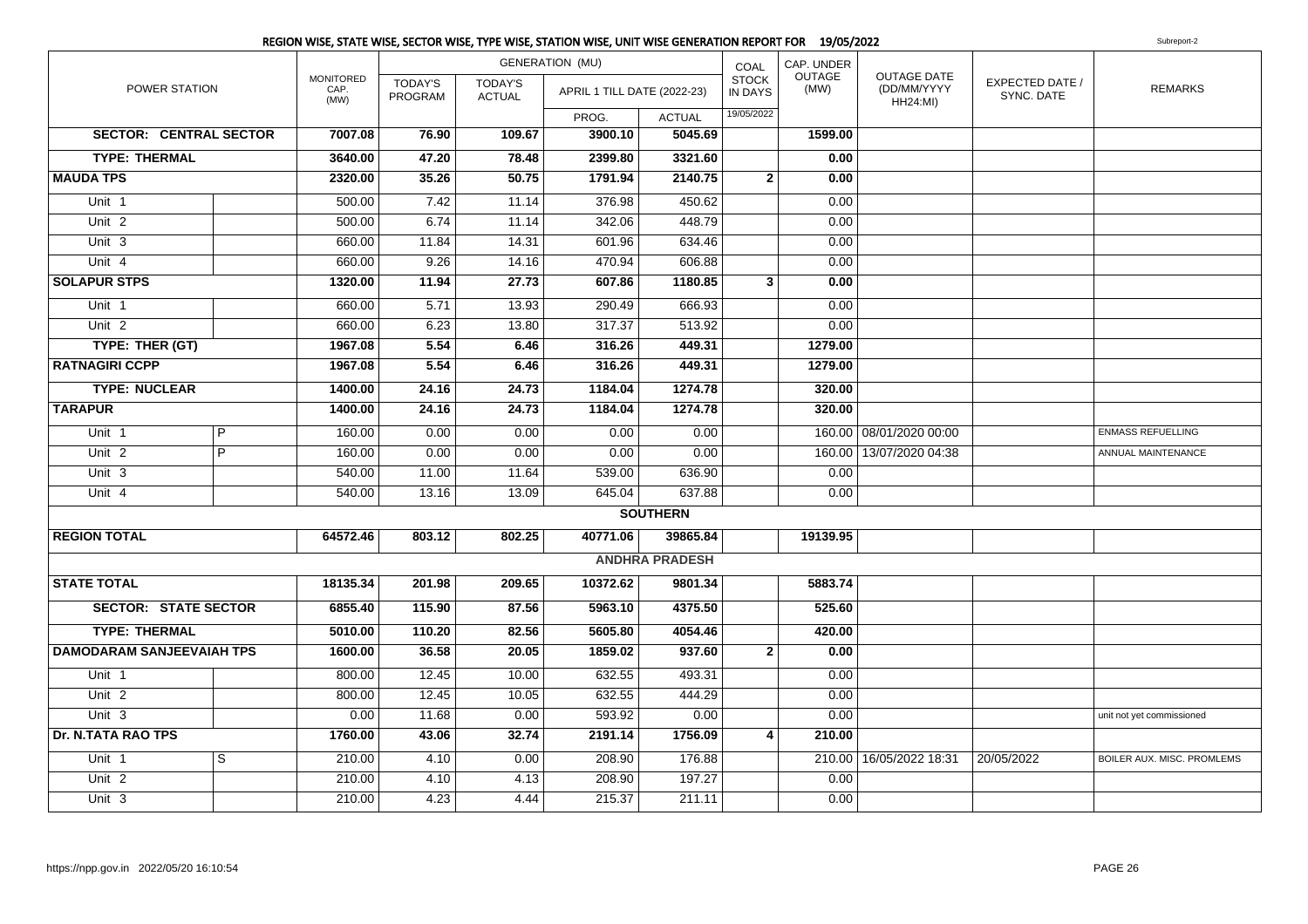|                                   |   |                                  |                           |                                 | <b>GENERATION (MU)</b>      |               | COAL                           | CAP. UNDER            |                                                      |                               |                             |
|-----------------------------------|---|----------------------------------|---------------------------|---------------------------------|-----------------------------|---------------|--------------------------------|-----------------------|------------------------------------------------------|-------------------------------|-----------------------------|
| POWER STATION                     |   | <b>MONITORED</b><br>CAP.<br>(MW) | <b>TODAY'S</b><br>PROGRAM | <b>TODAY'S</b><br><b>ACTUAL</b> | APRIL 1 TILL DATE (2022-23) |               | <b>STOCK</b><br><b>IN DAYS</b> | <b>OUTAGE</b><br>(MW) | <b>OUTAGE DATE</b><br>(DD/MM/YYYY<br><b>HH24:MI)</b> | EXPECTED DATE /<br>SYNC. DATE | <b>REMARKS</b>              |
|                                   |   |                                  |                           |                                 | PROG.                       | <b>ACTUAL</b> | 19/05/2022                     |                       |                                                      |                               |                             |
| Unit 4                            |   | 210.00                           | 4.23                      | 4.46                            | 215.37                      | 207.29        |                                | 0.00                  |                                                      |                               |                             |
| Unit 5                            |   | 210.00                           | 4.23                      | 4.22                            | 215.37                      | 223.58        |                                | 0.00                  |                                                      |                               |                             |
| Unit 6                            |   | 210.00                           | 4.23                      | 4.70                            | 215.37                      | 217.07        |                                | 0.00                  |                                                      |                               |                             |
| Unit 7                            |   | 500.00                           | 9.52                      | 10.79                           | 483.88                      | 522.89        |                                | 0.00                  |                                                      |                               |                             |
| Unit 8                            |   | 0.00                             | 8.42                      | 0.00                            | 427.98                      | 0.00          |                                | 0.00                  |                                                      |                               | unit not yet commissioned   |
| <b>RAYALASEEMA TPS</b>            |   | 1650.00                          | 30.56                     | 29.77                           | 1555.64                     | 1360.77       | $\mathbf{1}$                   | 210.00                |                                                      |                               |                             |
| Unit 1                            |   | 210.00                           | 4.10                      | 4.39                            | 208.90                      | 215.91        |                                | 0.00                  |                                                      |                               |                             |
| Unit <sub>2</sub>                 | S | 210.00                           | 4.10                      | 0.00                            | 208.90                      | 173.69        |                                |                       | 210.00 16/05/2022 22:35                              |                               | <b>BOILER MISC. PROBLEM</b> |
| Unit 3                            |   | 210.00                           | 4.10                      | 4.87                            | 208.90                      | 130.25        |                                | 0.00                  |                                                      |                               |                             |
| Unit 4                            |   | 210.00                           | 4.10                      | 4.86                            | 208.90                      | 203.92        |                                | 0.00                  |                                                      |                               |                             |
| Unit 5                            |   | 210.00                           | 3.81                      | 4.43                            | 193.39                      | 154.39        |                                | 0.00                  |                                                      |                               |                             |
| Unit 6                            |   | 600.00                           | 10.35                     | 11.22                           | 526.65                      | 482.61        |                                | 0.00                  |                                                      |                               |                             |
| TYPE: THER (GT)                   |   | 235.40                           | 1.44                      | 1.45                            | 71.36                       | 73.08         |                                | 105.60                |                                                      |                               |                             |
| <b>JEGURUPADU CCPP PH I</b>       |   | 235.40                           | 1.44                      | 1.45                            | 71.36                       | 73.08         |                                | 105.60                |                                                      |                               |                             |
| <b>TYPE: HYDRO</b>                |   | 1610.00                          | 4.26                      | 3.55                            | 285.94                      | 247.96        |                                | 0.00                  |                                                      |                               |                             |
| <b>LOWER SILERU HPS</b>           |   | 460.00                           | 2.26                      | 3.04                            | 136.94                      | 162.33        |                                | 0.00                  |                                                      |                               |                             |
| <b>NAGARJUN SGR RBC EXTN. HPS</b> |   | 0.00                             | 0.00                      | 0.00                            | 0.00                        | 0.00          |                                | 0.00                  |                                                      |                               |                             |
| <b>NAGARJUN SGR RBC HPS</b>       |   | 90.00                            | 0.00                      | 0.00                            | 3.00                        | 7.24          |                                | 0.00                  |                                                      |                               |                             |
| <b>NAGARJUN SGR TPD</b>           |   | 50.00                            | 0.03                      | 0.15                            | 1.57                        | 4.47          |                                | 0.00                  |                                                      |                               |                             |
| <b>SRISAILAM HPS</b>              |   | 770.00                           | 0.97                      | 0.00                            | 78.43                       | 0.00          |                                | 0.00                  |                                                      |                               |                             |
| <b>UPPER SILERU HPS</b>           |   | 240.00                           | 1.00                      | 0.36                            | 66.00                       | 73.92         |                                | 0.00                  |                                                      |                               |                             |
| <b>SECTOR: PVT SECTOR</b>         |   | 9279.94                          | 65.28                     | 78.03                           | 3273.32                     | 3308.04       |                                | 5358.14               |                                                      |                               |                             |
| <b>TYPE: THERMAL</b>              |   | 4580.00                          | 59.95                     | 76.14                           | 3013.05                     | 3185.92       |                                | 900.00                |                                                      |                               |                             |
| <b>PAINAMPURAM TPP</b>            |   | 1320.00                          | 27.48                     | 27.81                           | 1363.12                     | 1305.78       | 6                              | 0.00                  |                                                      |                               |                             |
| Unit 1                            |   | 660.00                           | 14.32                     | 13.84                           | 694.08                      | 688.79        |                                | 0.00                  |                                                      |                               |                             |
| Unit <sub>2</sub>                 |   | 660.00                           | 13.16                     | 13.97                           | 669.04                      | 616.99        |                                | 0.00                  |                                                      |                               |                             |
| <b>SGPL TPP</b>                   |   | 1320.00                          | 24.09                     | 28.73                           | 1223.71                     | 1340.54       | 0                              | 0.00                  |                                                      |                               |                             |
| Unit 1                            |   | 660.00                           | 12.06                     | 14.63                           | 612.14                      | 677.97        |                                | 0.00                  |                                                      |                               |                             |
| Unit $2$                          |   | 660.00                           | 12.03                     | 14.10                           | 611.57                      | 662.57        |                                | 0.00                  |                                                      |                               |                             |
| <b>SIMHAPURI TPS</b>              |   | 600.00                           | 0.00                      | 0.00                            | 0.00                        | 0.00          | $\mathbf 0$                    | 600.00                |                                                      |                               |                             |
| Unit 1                            | L | 150.00                           | 0.00                      | 0.00                            | 0.00                        | 0.00          |                                |                       | 150.00   18/03/2017 00:08                            |                               | RSD/LOW SCHEDULE            |
| Unit <sub>2</sub>                 | L | 150.00                           | 0.00                      | 0.00                            | 0.00                        | 0.00          |                                |                       | 150.00 27/05/2018 11:06                              |                               | RSD/LOW SCHEDULE            |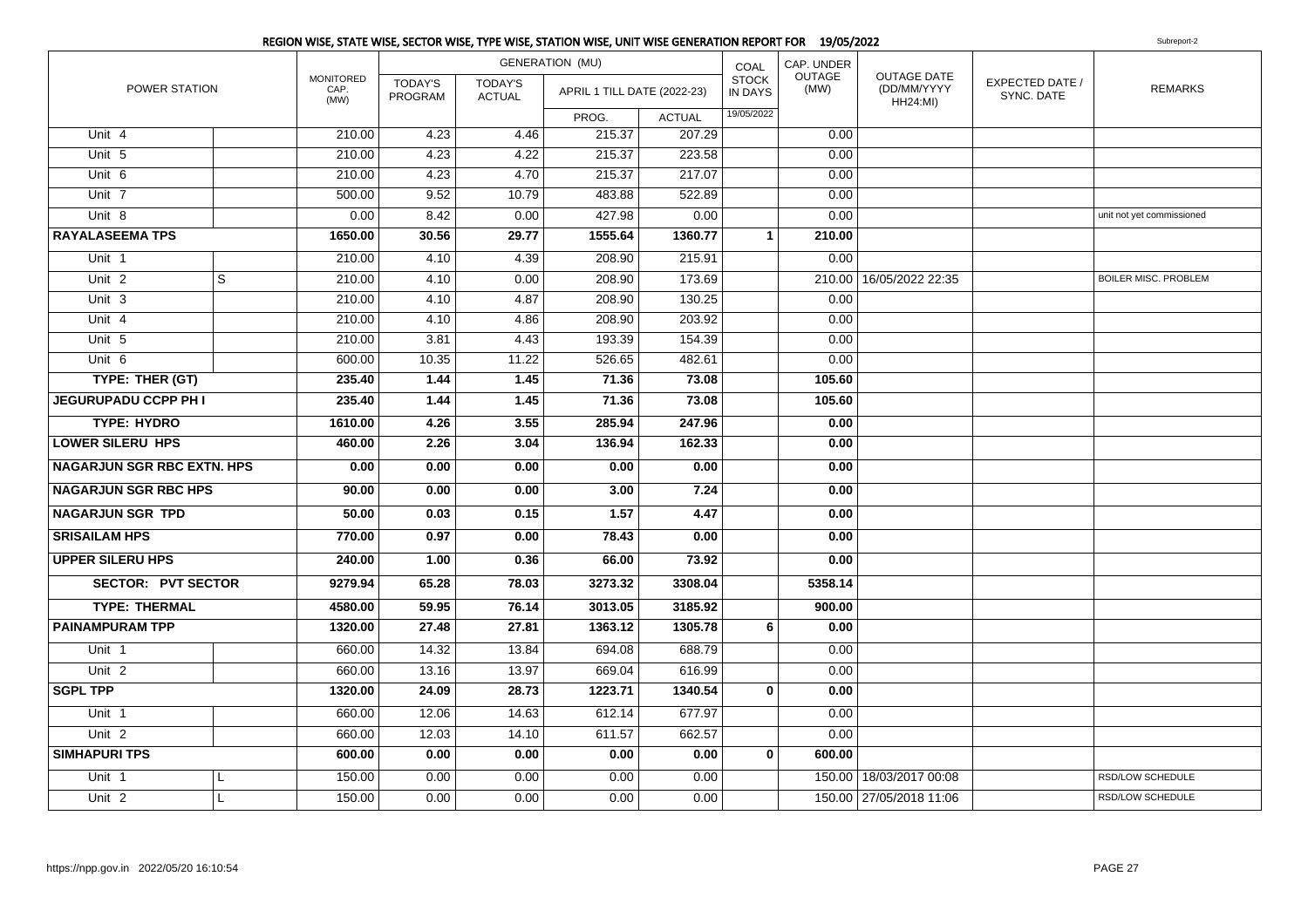|                                  | REGION WISE, STATE WISE, SECTOR WISE, TYPE WISE, STATION WISE, UNIT WISE GENERATION REPORT FOR 19/05/2022<br>Subreport-2 |                                  |                           |                                 |                             |               |                                |                       |                                                      |                               |                             |
|----------------------------------|--------------------------------------------------------------------------------------------------------------------------|----------------------------------|---------------------------|---------------------------------|-----------------------------|---------------|--------------------------------|-----------------------|------------------------------------------------------|-------------------------------|-----------------------------|
|                                  |                                                                                                                          |                                  |                           |                                 | <b>GENERATION (MU)</b>      |               | COAL                           | CAP. UNDER            |                                                      |                               |                             |
| POWER STATION                    |                                                                                                                          | <b>MONITORED</b><br>CAP.<br>(MW) | <b>TODAY'S</b><br>PROGRAM | <b>TODAY'S</b><br><b>ACTUAL</b> | APRIL 1 TILL DATE (2022-23) |               | <b>STOCK</b><br><b>IN DAYS</b> | <b>OUTAGE</b><br>(MW) | <b>OUTAGE DATE</b><br>(DD/MM/YYYY<br><b>HH24:MI)</b> | EXPECTED DATE /<br>SYNC. DATE | <b>REMARKS</b>              |
|                                  |                                                                                                                          |                                  |                           |                                 | PROG.                       | <b>ACTUAL</b> | 19/05/2022                     |                       |                                                      |                               |                             |
| Unit <sub>3</sub>                | L                                                                                                                        | 150.00                           | 0.00                      | 0.00                            | 0.00                        | 0.00          |                                |                       | 150.00 27/05/2018 03:01                              |                               | RSD/LOW SCHEDULE            |
| Unit 4                           | L                                                                                                                        | 150.00                           | 0.00                      | 0.00                            | 0.00                        | 0.00          |                                |                       | 150.00 07/04/2017 05:25                              |                               | RSD/LOW SCHEDULE            |
| <b>THAMMINAPATNAM TPS</b>        |                                                                                                                          | 300.00                           | 0.64                      | 0.00                            | 33.16                       | 0.00          | 0                              | 300.00                |                                                      |                               |                             |
| Unit 1                           | L                                                                                                                        | 150.00                           | 0.19                      | 0.00                            | 10.61                       | 0.00          |                                |                       | 150.00 16/07/2021 05:36                              |                               | <b>BOILER MISC. PROBLEM</b> |
| Unit <sub>2</sub>                |                                                                                                                          | 150.00                           | 0.45                      | 0.00                            | 22.55                       | 0.00          |                                |                       | 150.00 29/07/2021 00:22                              |                               | BOILER AUX. MISC. PROMLEMS  |
| Unit 3                           |                                                                                                                          | 0.00                             | 0.00                      | 0.00                            | 0.00                        | 0.00          |                                | 0.00                  |                                                      |                               | unit not yet commissioned   |
| Unit 4                           |                                                                                                                          | 0.00                             | 0.00                      | 0.00                            | 0.00                        | 0.00          |                                | 0.00                  |                                                      |                               | unit not yet commissioned   |
| <b>VIZAG TPP</b>                 |                                                                                                                          | 1040.00                          | 7.74                      | 19.60                           | 393.06                      | 539.60        | $\overline{7}$                 | 0.00                  |                                                      |                               |                             |
| Unit <sub>1</sub>                |                                                                                                                          | 520.00                           | 3.87                      | 9.66                            | 196.53                      | 306.74        |                                | 0.00                  |                                                      |                               |                             |
| Unit <sub>2</sub>                |                                                                                                                          | 520.00                           | 3.87                      | 9.94                            | 196.53                      | 232.86        |                                | 0.00                  |                                                      |                               |                             |
| TYPE: THER (GT)                  |                                                                                                                          | 4663.14                          | 5.33                      | 1.89                            | 260.27                      | 122.12        |                                | 4458.14               |                                                      |                               |                             |
| <b>GAUTAMI CCPP</b>              |                                                                                                                          | 464.00                           | 0.00                      | 0.00                            | 0.00                        | 0.00          |                                | 464.00                |                                                      |                               |                             |
| <b>GMR Energy Ltd - Kakinada</b> |                                                                                                                          | 220.00                           | 0.00                      | 0.00                            | 0.00                        | 0.00          |                                | 220.00                |                                                      |                               |                             |
| <b>GODAVARI CCPP</b>             |                                                                                                                          | 208.00                           | 1.20                      | 0.00                            | 58.80                       | 0.00          |                                | 208.00                |                                                      |                               |                             |
| <b>GREL CCPP (Rajahmundry)</b>   |                                                                                                                          | 768.00                           | 0.00                      | 0.00                            | 0.00                        | 0.00          |                                | 768.00                |                                                      |                               |                             |
| <b>JEGURUPADU CCPP PH II</b>     |                                                                                                                          | 220.00                           | 0.00                      | 0.00                            | 0.00                        | 0.00          |                                | 220.00                |                                                      |                               |                             |
| <b>KONASEEMA CCPP</b>            |                                                                                                                          | 445.00                           | 0.00                      | 0.00                            | 0.00                        | 0.00          |                                | 445.00                |                                                      |                               |                             |
| <b>KONDAPALLI CCPP</b>           |                                                                                                                          | 368.14                           | 1.84                      | 0.00                            | 89.96                       | 0.00          |                                | 368.14                |                                                      |                               |                             |
| <b>KONDAPALLI EXTN CCPP</b>      |                                                                                                                          | 366.00                           | 0.00                      | 0.00                            | 0.00                        | 0.00          |                                | 366.00                |                                                      |                               |                             |
| <b>KONDAPALLI ST-3 CCPP</b>      |                                                                                                                          | 742.00                           | 0.00                      | 0.00                            | 0.00                        | 0.00          |                                | 742.00                |                                                      |                               |                             |
| <b>PEDDAPURAM CCPP</b>           |                                                                                                                          | 220.00                           | 0.00                      | 0.00                            | 0.00                        | 0.00          |                                | 220.00                |                                                      |                               |                             |
| <b>VEMAGIRI CCPP</b>             |                                                                                                                          | 370.00                           | 0.00                      | 0.00                            | 0.00                        | 0.00          |                                | 370.00                |                                                      |                               |                             |
| <b>VIJJESWARAM CCPP</b>          |                                                                                                                          | 272.00                           | 2.29                      | 1.89                            | 111.51                      | 122.12        |                                | 67.00                 |                                                      |                               |                             |
| TYPE: THER (DG)                  |                                                                                                                          | 36.80                            | 0.00                      | 0.00                            | 0.00                        | 0.00          |                                | 0.00                  |                                                      |                               |                             |
| <b>LVS POWER DG</b>              |                                                                                                                          | 36.80                            | 0.00                      | 0.00                            | 0.00                        | 0.00          |                                | 0.00                  |                                                      |                               |                             |
| <b>SECTOR: CENTRAL SECTOR</b>    |                                                                                                                          | 2000.00                          | 20.80                     | 44.06                           | 1136.20                     | 2117.80       |                                | 0.00                  |                                                      |                               |                             |
| <b>TYPE: THERMAL</b>             |                                                                                                                          | 2000.00                          | 20.80                     | 44.06                           | 1136.20                     | 2117.80       |                                | 0.00                  |                                                      |                               |                             |
| <b>SIMHADRI</b>                  |                                                                                                                          | 2000.00                          | 20.80                     | 44.06                           | 1136.20                     | 2117.80       | 9                              | 0.00                  |                                                      |                               |                             |
| Unit <sub>1</sub>                |                                                                                                                          | 500.00                           | 6.74                      | 11.84                           | 342.06                      | 517.24        |                                | 0.00                  |                                                      |                               |                             |
| Unit <sub>2</sub>                |                                                                                                                          | 500.00                           | 7.32                      | 10.76                           | 372.08                      | 545.56        |                                | 0.00                  |                                                      |                               |                             |
| Unit 3                           |                                                                                                                          | 500.00                           | 6.74                      | 10.81                           | 342.06                      | 540.63        |                                | 0.00                  |                                                      |                               |                             |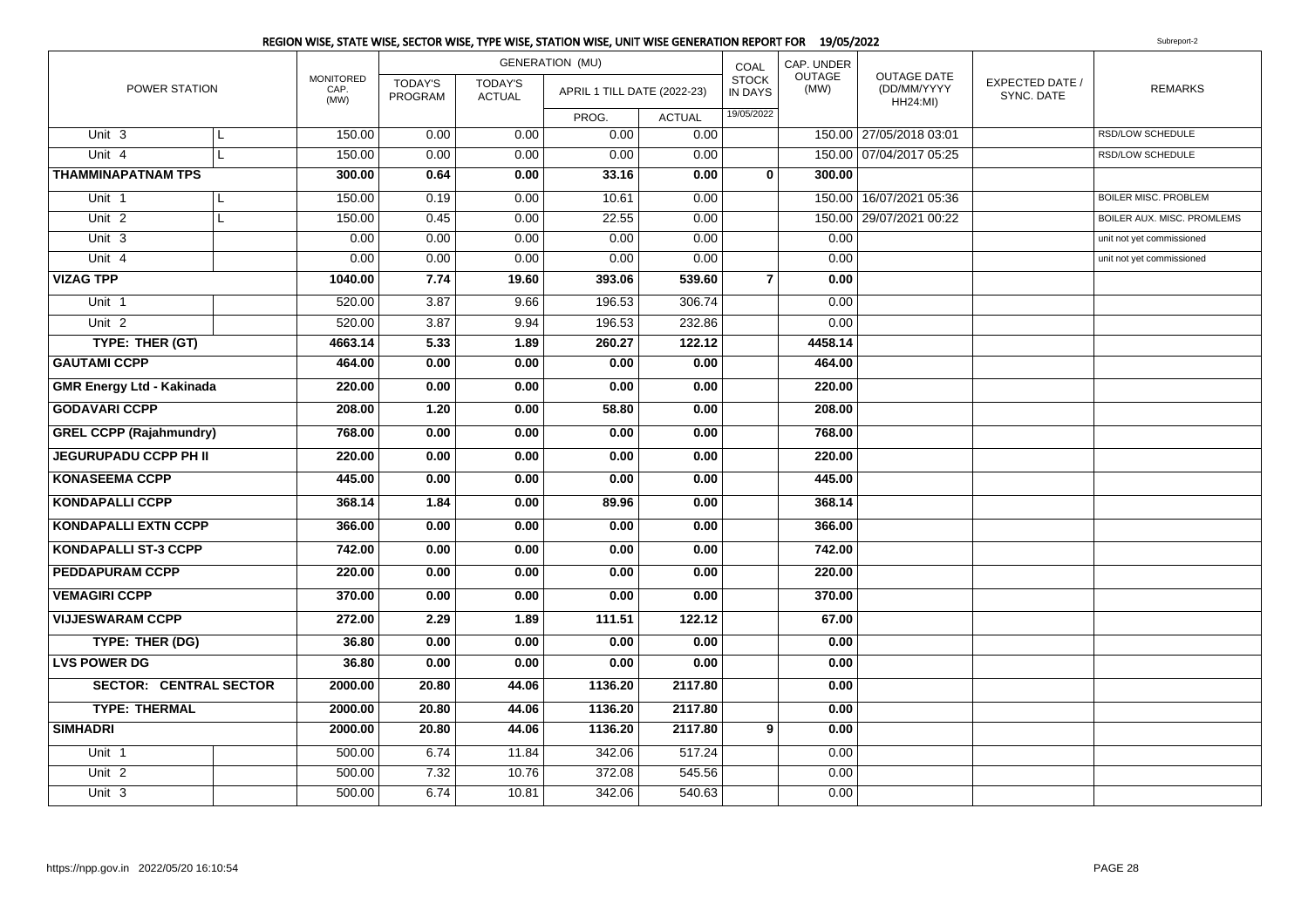|                             |   |                                  |                           |                                 | REGION WISE, STATE WISE, SECTOR WISE, TYPE WISE, STATION WISE, UNIT WISE GENERATION REPORT FOR 19/05/2022 |                  |                         |                |                                                      |                               | Subreport-2                                |
|-----------------------------|---|----------------------------------|---------------------------|---------------------------------|-----------------------------------------------------------------------------------------------------------|------------------|-------------------------|----------------|------------------------------------------------------|-------------------------------|--------------------------------------------|
|                             |   |                                  |                           |                                 | <b>GENERATION (MU)</b>                                                                                    |                  | COAL                    | CAP. UNDER     |                                                      |                               |                                            |
| POWER STATION               |   | <b>MONITORED</b><br>CAP.<br>(MW) | <b>TODAY'S</b><br>PROGRAM | <b>TODAY'S</b><br><b>ACTUAL</b> | APRIL 1 TILL DATE (2022-23)                                                                               |                  | <b>STOCK</b><br>IN DAYS | OUTAGE<br>(MW) | <b>OUTAGE DATE</b><br>(DD/MM/YYYY<br><b>HH24:MI)</b> | EXPECTED DATE /<br>SYNC. DATE | <b>REMARKS</b>                             |
|                             |   |                                  |                           |                                 | PROG.                                                                                                     | <b>ACTUAL</b>    | 19/05/2022              |                |                                                      |                               |                                            |
| Unit 4                      |   | 500.00                           | 0.00                      | 10.65                           | 80.00                                                                                                     | 514.37           |                         | 0.00           |                                                      |                               |                                            |
|                             |   |                                  |                           |                                 |                                                                                                           | <b>KARNATAKA</b> |                         |                |                                                      |                               |                                            |
| <b>STATE TOTAL</b>          |   | 14074.40                         | 169.10                    | 164.16                          | 8657.94                                                                                                   | 9377.65          |                         | 3220.50        |                                                      |                               |                                            |
| <b>SECTOR: STATE SECTOR</b> |   | 8709.20                          | 118.09                    | 97.76                           | 6089.71                                                                                                   | 5321.15          |                         | 1720.50        |                                                      |                               |                                            |
| <b>TYPE: THERMAL</b>        |   | 5020.00                          | 82.81                     | 68.06                           | 4201.39                                                                                                   | 3295.80          |                         | 700.00         |                                                      |                               |                                            |
| <b>BELLARY TPS</b>          |   | 1700.00                          | 31.39                     | 20.89                           | 1589.41                                                                                                   | 1108.87          | 4                       | 700.00         |                                                      |                               |                                            |
| Unit 1                      |   | 500.00                           | 9.71                      | 7.02                            | 490.49                                                                                                    | 377.79           |                         | 0.00           |                                                      |                               |                                            |
| Unit <sub>2</sub>           |   | 500.00                           | 8.65                      | 7.23                            | 438.35                                                                                                    | 350.26           |                         | 0.00           |                                                      |                               |                                            |
| Unit 3                      | S | 700.00                           | 13.03                     | 6.64                            | 660.57                                                                                                    | 380.82           |                         |                | 700.00 19/05/2022 11:35                              |                               | REHEATER TUBE LEAKAGE                      |
| <b>RAICHUR TPS</b>          |   | 1720.00                          | 30.29                     | 29.85                           | 1537.51                                                                                                   | 1159.21          | 3 <sup>1</sup>          | 0.00           |                                                      |                               |                                            |
| Unit 1                      |   | 210.00                           | 3.79                      | 3.77                            | 193.01                                                                                                    | 139.67           |                         | 0.00           |                                                      |                               |                                            |
| Unit <sub>2</sub>           |   | 210.00                           | 3.65                      | 3.68                            | 186.35                                                                                                    | 144.72           |                         | 0.00           |                                                      |                               |                                            |
| Unit 3                      |   | 210.00                           | 3.65                      | 3.97                            | 186.35                                                                                                    | 176.44           |                         | 0.00           |                                                      |                               |                                            |
| Unit 4                      |   | 210.00                           | 3.55                      | 3.80                            | 179.45                                                                                                    | 157.90           |                         | 0.00           |                                                      |                               |                                            |
| Unit 5                      |   | 210.00                           | 3.55                      | 2.84                            | 179.45                                                                                                    | 173.19           |                         |                | 0.00   15/05/2022 01:51                              | 19/05/2022<br>03:12:00        | TUBE LKG. AT LOW TEMP.<br>SUPERHEATER ZONE |
| Unit 6                      |   | 210.00                           | 3.55                      | 3.56                            | 179.45                                                                                                    | 75.44            |                         | 0.00           |                                                      |                               |                                            |
| Unit 7                      |   | 210.00                           | 3.55                      | 4.07                            | 179.45                                                                                                    | 75.46            |                         | 0.00           |                                                      |                               |                                            |
| Unit $8$                    |   | 250.00                           | 5.00                      | 4.16                            | 254.00                                                                                                    | 216.39           |                         | 0.00           |                                                      |                               |                                            |
| <b>YERMARUS TPP</b>         |   | 1600.00                          | 21.13                     | 17.32                           | 1074.47                                                                                                   | 1027.72          | 8                       | 0.00           |                                                      |                               |                                            |
| Unit 1                      |   | 800.00                           | 12.23                     | 8.42                            | 621.37                                                                                                    | 540.56           |                         | 0.00           |                                                      |                               |                                            |
| Unit <sub>2</sub>           |   | 800.00                           | 8.90                      | 8.90                            | 453.10                                                                                                    | 487.16           |                         | 0.00           |                                                      |                               |                                            |
| TYPE: THER (GT)             |   | 0.00                             | 1.35                      | 0.00                            | 66.65                                                                                                     | 0.00             |                         | 0.00           |                                                      |                               |                                            |
| YELAHANKA CCPP              |   | 0.00                             | 1.35                      | 0.00                            | 66.65                                                                                                     | 0.00             |                         | 0.00           |                                                      |                               |                                            |
| <b>TYPE: HYDRO</b>          |   | 3689.20                          | 33.93                     | 29.70                           | 1821.67                                                                                                   | 2025.35          |                         | 1020.50        |                                                      |                               |                                            |
| <b>ALMATTI DPH HPS</b>      |   | 290.00                           | 0.03                      | 0.00                            | 1.57                                                                                                      | 4.84             |                         | 275.00         |                                                      |                               |                                            |
| <b>BHADRA HPS</b>           |   | 26.00                            | 0.03                      | 0.00                            | 3.57                                                                                                      | 7.84             |                         | 2.00           |                                                      |                               |                                            |
| <b>GERUSUPPA HPS</b>        |   | 240.00                           | 1.65                      | 1.44                            | 86.35                                                                                                     | 80.11            |                         | 0.00           |                                                      |                               |                                            |
| <b>GHAT PRABHA HPS</b>      |   | 32.00                            | 0.26                      | 0.00                            | 11.94                                                                                                     | 6.71             |                         | 32.00          |                                                      |                               |                                            |
| <b>HAMPI HPS</b>            |   | 36.00                            | 0.00                      | 0.00                            | 0.00                                                                                                      | 6.09             |                         | 0.00           |                                                      |                               |                                            |
| <b>JOG HPS</b>              |   | 139.20                           | 0.97                      | 1.79                            | 47.43                                                                                                     | 85.96            |                         | 0.00           |                                                      |                               |                                            |
| <b>KADRA HPS</b>            |   | 150.00                           | 0.97                      | 0.70                            | 51.43                                                                                                     | 50.71            |                         | 0.00           |                                                      |                               |                                            |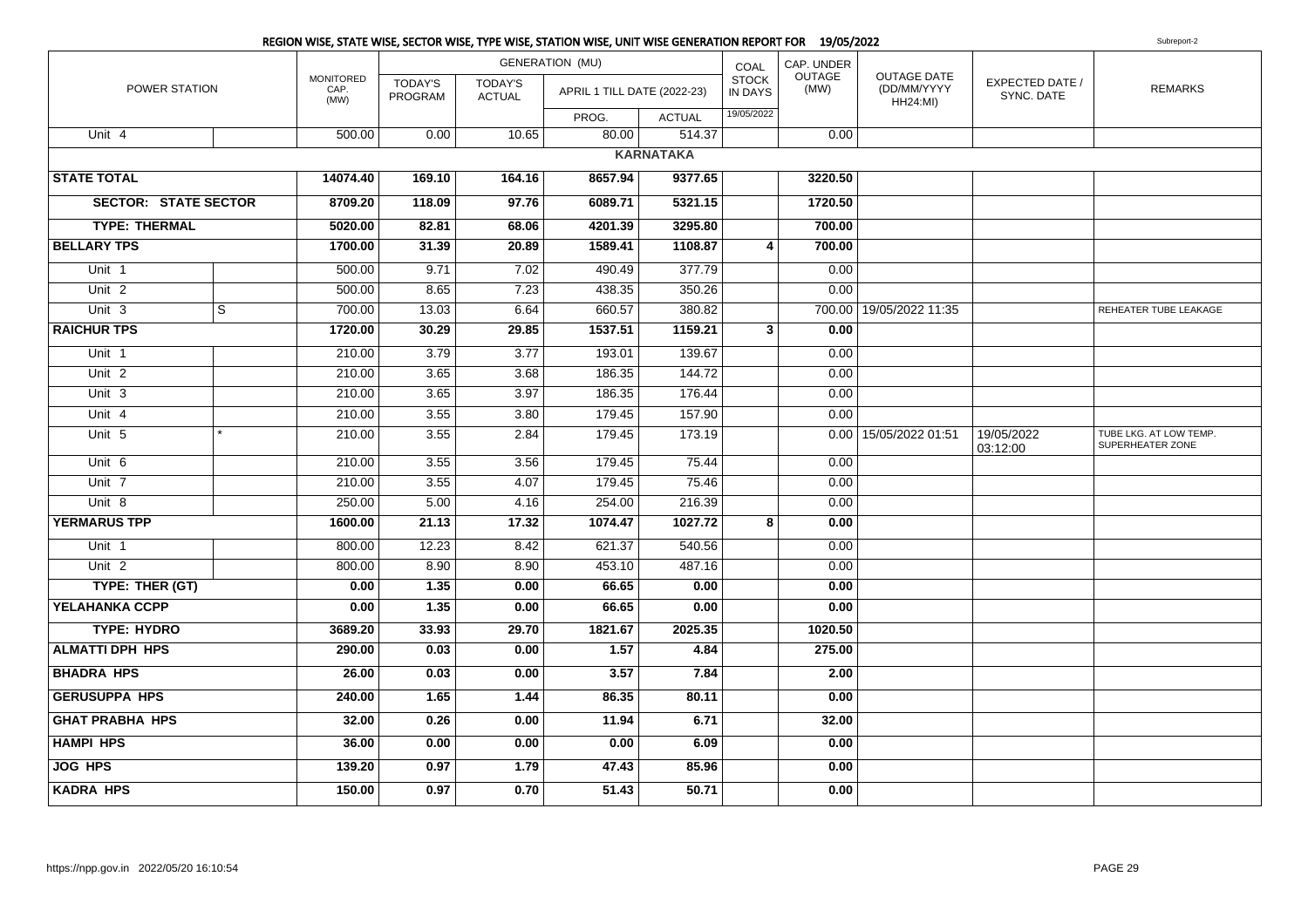|                               |                |                                  |                           |                                 | <b>GENERATION (MU)</b>      |               | COAL                           | CAP. UNDER     |                                                      |                               |                  |
|-------------------------------|----------------|----------------------------------|---------------------------|---------------------------------|-----------------------------|---------------|--------------------------------|----------------|------------------------------------------------------|-------------------------------|------------------|
| POWER STATION                 |                | <b>MONITORED</b><br>CAP.<br>(MW) | <b>TODAY'S</b><br>PROGRAM | <b>TODAY'S</b><br><b>ACTUAL</b> | APRIL 1 TILL DATE (2022-23) |               | <b>STOCK</b><br><b>IN DAYS</b> | OUTAGE<br>(MW) | <b>OUTAGE DATE</b><br>(DD/MM/YYYY<br><b>HH24:MI)</b> | EXPECTED DATE /<br>SYNC. DATE | <b>REMARKS</b>   |
|                               |                |                                  |                           |                                 | PROG.                       | <b>ACTUAL</b> | 19/05/2022                     |                |                                                      |                               |                  |
| <b>KALINADI HPS</b>           |                | 900.00                           | 9.68                      | 7.98                            | 513.92                      | 612.25        |                                | 300.00         |                                                      |                               |                  |
| <b>KALINADI SUPA HPS</b>      |                | 100.00                           | 1.06                      | 0.77                            | 66.14                       | 75.95         |                                | 50.00          |                                                      |                               |                  |
| <b>KODASALI HPS</b>           |                | 120.00                           | 1.06                      | 1.17                            | 56.14                       | 59.49         |                                | 0.00           |                                                      |                               |                  |
| <b>LIGANAMAKKI HPS</b>        |                | 55.00                            | 0.39                      | 0.41                            | 24.41                       | 28.93         |                                | 0.00           |                                                      |                               |                  |
| <b>MUNIRABAD HPS</b>          |                | 28.00                            | 0.00                      | 0.00                            | 0.00                        | 0.90          |                                | 28.00          |                                                      |                               |                  |
| <b>SHARAVATHI HPS</b>         |                | 1035.00                          | 15.00                     | 13.42                           | 795.00                      | 797.76        |                                | 103.50         |                                                      |                               |                  |
| <b>SIVASAMUNDRUM HPS</b>      |                | 42.00                            | 0.45                      | 0.90                            | 19.55                       | 38.85         |                                | 0.00           |                                                      |                               |                  |
| <b>TB DAM HPS</b>             |                | 36.00                            | 0.06                      | 0.00                            | 5.14                        | 8.63          |                                | 0.00           |                                                      |                               |                  |
| <b>VARAHI HPS</b>             |                | 460.00                           | 2.32                      | 1.12                            | 139.08                      | 160.33        |                                | 230.00         |                                                      |                               |                  |
| <b>SECTOR: PVT SECTOR</b>     |                | 2085.20                          | 17.39                     | 9.79                            | 891.45                      | 1236.85       |                                | 1500.00        |                                                      |                               |                  |
| <b>TYPE: THERMAL</b>          |                | 2060.00                          | 17.39                     | 9.79                            | 891.45                      | 1236.85       |                                | 1500.00        |                                                      |                               |                  |
| <b>TORANGALLU TPS(SBU-I)</b>  |                | 260.00                           | 2.23                      | 4.75                            | 111.41                      | 285.03        | $\mathbf 0$                    | 0.00           |                                                      |                               |                  |
| Unit 1                        |                | 130.00                           | 2.23                      | 2.47                            | 108.37                      | 145.81        |                                | 0.00           |                                                      |                               |                  |
| Unit $2$                      |                | 130.00                           | 0.00                      | 2.28                            | 3.04                        | 139.22        |                                | 0.00           |                                                      |                               |                  |
| <b>TORANGALLU TPS(SBU-II)</b> |                | 600.00                           | 3.71                      | 5.04                            | 191.49                      | 520.28        | $\mathbf{0}$                   | 300.00         |                                                      |                               |                  |
| Unit <sub>3</sub>             |                | 300.00                           | 3.32                      | 5.04                            | 171.08                      | 273.99        |                                | 0.00           |                                                      |                               |                  |
| Unit 4                        | S              | 300.00                           | 0.39                      | 0.00                            | 20.41                       | 246.29        |                                |                | 300.00 16/05/2022 02:08                              |                               | RSD/LOW SCHEDULE |
| <b>UDUPI TPP</b>              |                | 1200.00                          | 11.45                     | 0.00                            | 588.55                      | 431.54        | $\mathbf 0$                    | 1200.00        |                                                      |                               |                  |
| Unit 1                        | S              | 600.00                           | 5.90                      | 0.00                            | 304.10                      | 165.77        |                                |                | 600.00 07/05/2022 13:16                              |                               | RSD/LOW SCHEDULE |
| Unit <sub>2</sub>             | $\overline{s}$ | 600.00                           | 5.55                      | 0.00                            | 284.45                      | 265.77        |                                |                | 600.00 08/05/2022 08:32                              |                               | RSD/LOW SCHEDULE |
| TYPE: THER (DG)               |                | 25.20                            | 0.00                      | 0.00                            | 0.00                        | 0.00          |                                | 0.00           |                                                      |                               |                  |
| <b>BELLARY DG</b>             |                | 25.20                            | 0.00                      | 0.00                            | 0.00                        | 0.00          |                                | 0.00           |                                                      |                               |                  |
| <b>SECTOR: CENTRAL SECTOR</b> |                | 3280.00                          | 33.62                     | 56.61                           | 1676.78                     | 2819.65       |                                | 0.00           |                                                      |                               |                  |
| <b>TYPE: THERMAL</b>          |                | 2400.00                          | 15.67                     | 35.98                           | 798.73                      | 1785.78       |                                | 0.00           |                                                      |                               |                  |
| <b>KUDGI STPP</b>             |                | 2400.00                          | 15.67                     | 35.98                           | 798.73                      | 1785.78       | 3                              | 0.00           |                                                      |                               |                  |
| Unit 1                        |                | 800.00                           | 4.90                      | 12.05                           | 250.10                      | 707.16        |                                | 0.00           |                                                      |                               |                  |
| Unit <sub>2</sub>             |                | 800.00                           | 4.90                      | 12.16                           | 250.10                      | 451.02        |                                | 0.00           |                                                      |                               |                  |
| $Unit$ 3                      |                | 800.00                           | 5.87                      | 11.77                           | 298.53                      | 627.60        |                                | 0.00           |                                                      |                               |                  |
| <b>TYPE: NUCLEAR</b>          |                | 880.00                           | 17.95                     | 20.63                           | 878.05                      | 1033.87       |                                | 0.00           |                                                      |                               |                  |
| <b>KAIGA</b>                  |                | 880.00                           | 17.95                     | 20.63                           | 878.05                      | 1033.87       |                                | 0.00           |                                                      |                               |                  |
| Unit 1                        |                | 220.00                           | 4.48                      | 5.03                            | 219.12                      | 243.80        |                                | 0.00           |                                                      |                               |                  |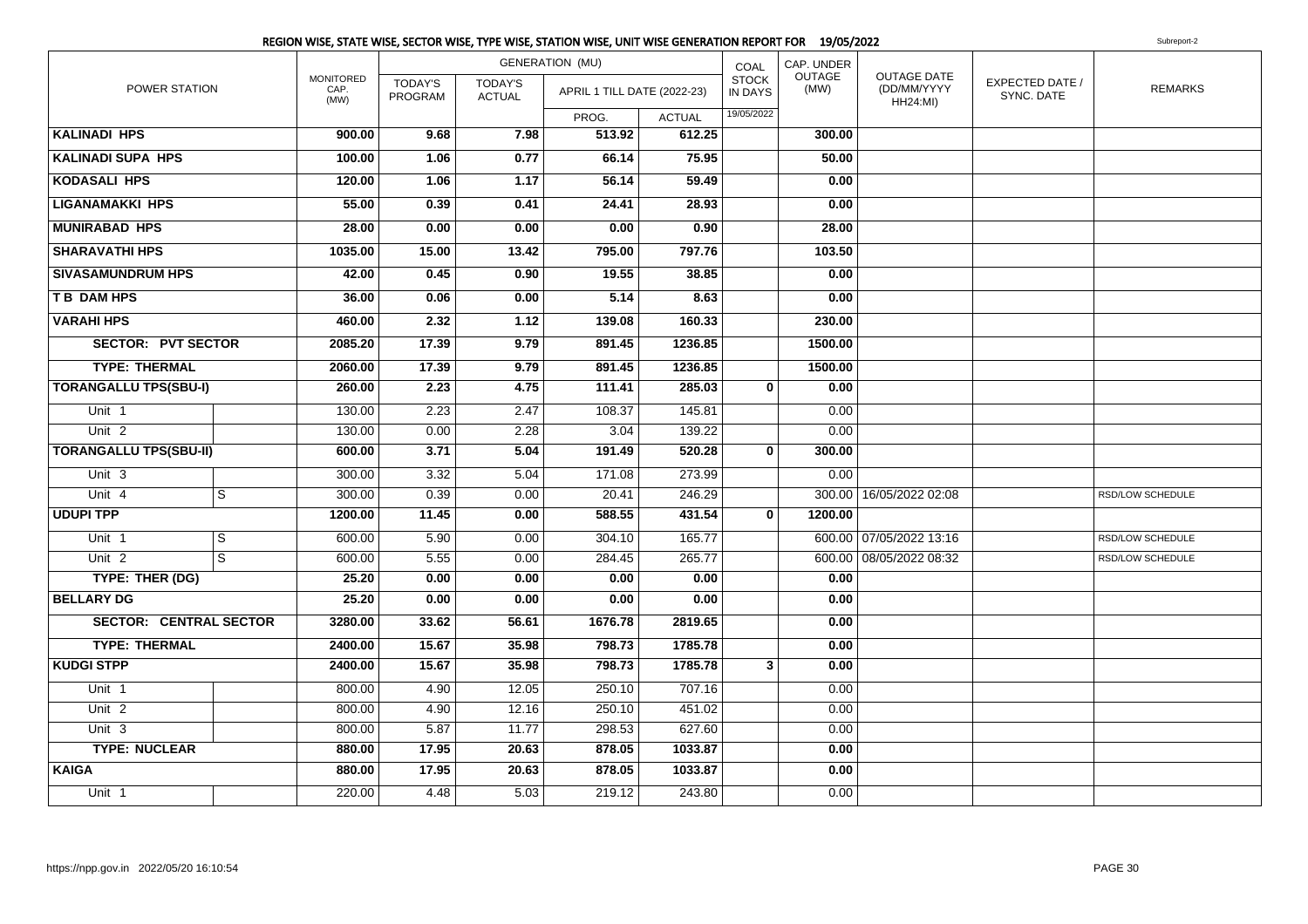|                               |                                  |                           |                                 | <b>GENERATION (MU)</b>      |               | COAL                           | CAP. UNDER            |                                               |                               |                |
|-------------------------------|----------------------------------|---------------------------|---------------------------------|-----------------------------|---------------|--------------------------------|-----------------------|-----------------------------------------------|-------------------------------|----------------|
| POWER STATION                 | <b>MONITORED</b><br>CAP.<br>(MW) | <b>TODAY'S</b><br>PROGRAM | <b>TODAY'S</b><br><b>ACTUAL</b> | APRIL 1 TILL DATE (2022-23) |               | <b>STOCK</b><br><b>IN DAYS</b> | <b>OUTAGE</b><br>(MW) | OUTAGE DATE<br>(DD/MM/YYYY<br><b>HH24:MI)</b> | EXPECTED DATE /<br>SYNC. DATE | <b>REMARKS</b> |
|                               |                                  |                           |                                 | PROG.                       | <b>ACTUAL</b> | 19/05/2022                     |                       |                                               |                               |                |
| Unit <sub>2</sub>             | 220.00                           | 4.47                      | 5.22                            | 218.93                      | 256.82        |                                | 0.00                  |                                               |                               |                |
| Unit <sub>3</sub>             | 220.00                           | 4.52                      | 5.20                            | 220.88                      | 267.53        |                                | 0.00                  |                                               |                               |                |
| Unit 4                        | 220.00                           | 4.48                      | 5.18                            | 219.12                      | 265.72        |                                | 0.00                  |                                               |                               |                |
|                               |                                  |                           |                                 |                             | <b>KERALA</b> |                                |                       |                                               |                               |                |
| <b>STATE TOTAL</b>            | 2550.04                          | 22.76                     | 23.61                           | 1132.44                     | 1127.46       |                                | 829.58                |                                               |                               |                |
| <b>SECTOR: STATE SECTOR</b>   | 2016.46                          | 22.76                     | 23.61                           | 1132.44                     | 1127.46       |                                | 296.00                |                                               |                               |                |
| TYPE: THER (DG)               | 159.96                           | 0.00                      | 0.00                            | 0.00                        | 0.00          |                                | 0.00                  |                                               |                               |                |
| <b>BRAMHAPURAM DG</b>         | 63.96                            | 0.00                      | 0.00                            | 0.00                        | 0.00          |                                | 0.00                  |                                               |                               |                |
| <b>KOZHIKODE DG</b>           | 96.00                            | 0.00                      | 0.00                            | 0.00                        | 0.00          |                                | 0.00                  |                                               |                               |                |
| <b>TYPE: HYDRO</b>            | 1856.50                          | 22.76                     | 23.61                           | 1132.44                     | 1127.46       |                                | 296.00                |                                               |                               |                |
| <b>IDAMALAYAR HPS</b>         | 75.00                            | 1.19                      | 1.31                            | 58.61                       | 56.88         |                                | 0.00                  |                                               |                               |                |
| <b>IDUKKI HPS</b>             | 780.00                           | 10.58                     | 9.12                            | 516.02                      | 535.80        |                                | 0.00                  |                                               |                               |                |
| <b>KAKKAD HPS</b>             | 50.00                            | 0.77                      | 0.75                            | 41.63                       | 36.15         |                                | 0.00                  |                                               |                               |                |
| <b>KUTTIYADI ADDL EXTN</b>    | 100.00                           | 0.00                      | 0.63                            | 0.00                        | 39.72         |                                | 50.00                 |                                               |                               |                |
| <b>KUTTIYADI EXTN HPS</b>     | 50.00                            | 0.00                      | 0.61                            | 0.00                        | 15.44         |                                | 0.00                  |                                               |                               |                |
| <b>KUTTIYADI HPS</b>          | 75.00                            | 1.71                      | 0.52                            | 86.49                       | 14.64         |                                | 0.00                  |                                               |                               |                |
| <b>LOWER PERIYAR HPS</b>      | 180.00                           | 0.55                      | 2.62                            | 29.45                       | 42.98         |                                | 60.00                 |                                               |                               |                |
| <b>NARIAMANGLAM HPS</b>       | 45.00                            | 0.55                      | 1.05                            | 29.45                       | 19.98         |                                | 0.00                  |                                               |                               |                |
| <b>PALLIVASAL HPS</b>         | 37.50                            | 0.29                      | 0.41                            | 18.51                       | 19.16         |                                | 0.00                  |                                               |                               |                |
| <b>PALLIVASAL NEW HPS</b>     |                                  | 0.00                      | 0.00                            | 0.00                        | 0.00          |                                | 0.00                  |                                               |                               |                |
| <b>PANNIAR HPS</b>            | 30.00                            | 0.29                      | 0.19                            | 14.51                       | 18.66         |                                | 0.00                  |                                               |                               |                |
| <b>PORINGALKUTTU HPS</b>      | 32.00                            | 0.19                      | 0.87                            | 14.61                       | 25.30         |                                | 0.00                  |                                               |                               |                |
| <b>SABARIGIRI HPS</b>         | 300.00                           | 5.00                      | 3.74                            | 245.00                      | 236.29        |                                | 150.00                |                                               |                               |                |
| <b>SENGULAM HPS</b>           | 48.00                            | 0.45                      | 0.58                            | 19.55                       | 20.74         |                                | 36.00                 |                                               |                               |                |
| <b>SHOLAYAR HPS</b>           | 54.00                            | 1.19                      | 1.21                            | 58.61                       | 45.72         |                                | 0.00                  |                                               |                               |                |
| <b>THOTTIYAR HPS</b>          | 0.00                             | 0.00                      | 0.00                            | 0.00                        | 0.00          |                                | 0.00                  |                                               |                               |                |
| <b>SECTOR: PVT SECTOR</b>     | 174.00                           | 0.00                      | 0.00                            | 0.00                        | 0.00          |                                | 174.00                |                                               |                               |                |
| TYPE: THER (GT)               | 174.00                           | 0.00                      | 0.00                            | 0.00                        | 0.00          |                                | 174.00                |                                               |                               |                |
| COCHIN CCPP (Liq.)            | 174.00                           | 0.00                      | 0.00                            | 0.00                        | 0.00          |                                | 174.00                |                                               |                               |                |
| <b>SECTOR: CENTRAL SECTOR</b> | 359.58                           | 0.00                      | 0.00                            | 0.00                        | 0.00          |                                | 359.58                |                                               |                               |                |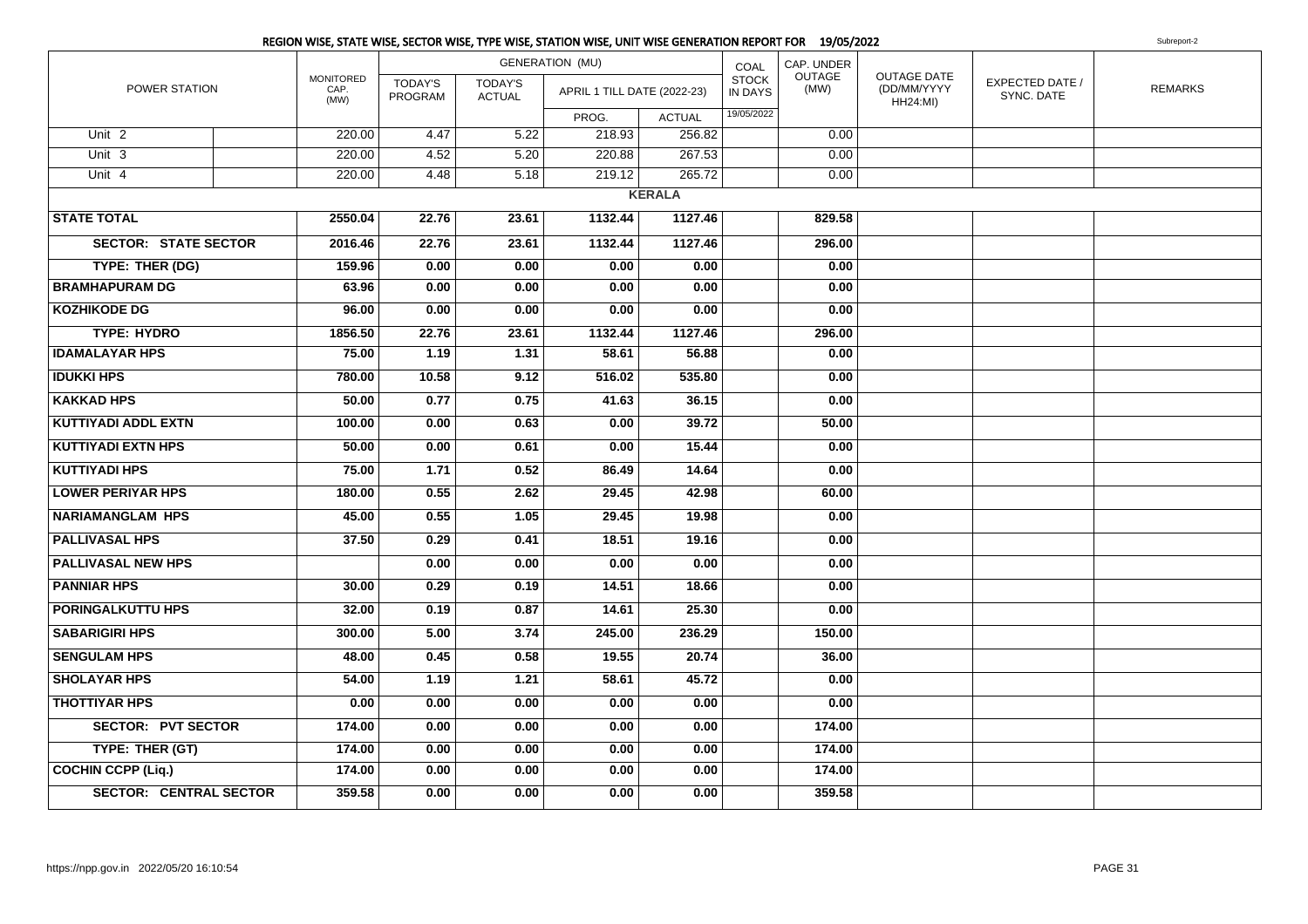|                             |  |                                  |                                  |                                 | REGION WISE, STATE WISE, SECTOR WISE, TYPE WISE, STATION WISE, UNIT WISE GENERATION REPORT FOR 19/05/2022 |                   |                         |                       |                                                      |                               | Subreport-2                                 |
|-----------------------------|--|----------------------------------|----------------------------------|---------------------------------|-----------------------------------------------------------------------------------------------------------|-------------------|-------------------------|-----------------------|------------------------------------------------------|-------------------------------|---------------------------------------------|
| POWER STATION               |  |                                  |                                  | <b>GENERATION (MU)</b>          |                                                                                                           | COAL              | CAP. UNDER              |                       |                                                      |                               |                                             |
|                             |  | <b>MONITORED</b><br>CAP.<br>(MW) | <b>TODAY'S</b><br><b>PROGRAM</b> | <b>TODAY'S</b><br><b>ACTUAL</b> | APRIL 1 TILL DATE (2022-23)                                                                               |                   | <b>STOCK</b><br>IN DAYS | <b>OUTAGE</b><br>(MW) | <b>OUTAGE DATE</b><br>(DD/MM/YYYY<br><b>HH24:MI)</b> | EXPECTED DATE /<br>SYNC. DATE | <b>REMARKS</b>                              |
|                             |  |                                  |                                  |                                 | PROG.                                                                                                     | <b>ACTUAL</b>     | 19/05/2022              |                       |                                                      |                               |                                             |
| TYPE: THER (GT)             |  | 359.58                           | 0.00                             | 0.00                            | 0.00                                                                                                      | 0.00              |                         | 359.58                |                                                      |                               |                                             |
| R. GANDHI CCPP (Liq.)       |  | 359.58                           | 0.00                             | 0.00                            | 0.00                                                                                                      | 0.00              |                         | 359.58                |                                                      |                               |                                             |
|                             |  |                                  |                                  |                                 |                                                                                                           | <b>PUDUCHERRY</b> |                         |                       |                                                      |                               |                                             |
| <b>STATE TOTAL</b>          |  | 32.50                            | 0.65                             | 0.70                            | 31.35                                                                                                     | 30.81             |                         | 0.00                  |                                                      |                               |                                             |
| <b>SECTOR: STATE SECTOR</b> |  | 32.50                            | 0.65                             | 0.70                            | 31.35                                                                                                     | 30.81             |                         | 0.00                  |                                                      |                               |                                             |
| TYPE: THER (GT)             |  | 32.50                            | 0.65                             | 0.70                            | 31.35                                                                                                     | 30.81             |                         | 0.00                  |                                                      |                               |                                             |
| <b>KARAIKAL CCPP</b>        |  | 32.50                            | 0.65                             | 0.70                            | 31.35                                                                                                     | 30.81             |                         | 0.00                  |                                                      |                               |                                             |
|                             |  |                                  |                                  |                                 |                                                                                                           | <b>TAMIL NADU</b> |                         |                       |                                                      |                               |                                             |
| <b>STATE TOTAL</b>          |  | 19532.08                         | 257.25                           | 240.27                          | 12797.49                                                                                                  | 11817.69          |                         | 7045.33               |                                                      |                               |                                             |
| <b>SECTOR: STATE SECTOR</b> |  | 7012.28                          | 101.82                           | 82.50                           | 5080.58                                                                                                   | 3638.00           |                         | 1347.23               |                                                      |                               |                                             |
| <b>TYPE: THERMAL</b>        |  | 4320.00                          | 91.98                            | 71.26                           | 4589.62                                                                                                   | 3047.67           |                         | 630.00                |                                                      |                               |                                             |
| <b>ENNORE SCTPP</b>         |  |                                  | 0.00                             | 0.00                            | 0.00                                                                                                      | 0.00              |                         | 0.00                  |                                                      |                               |                                             |
| Unit 1                      |  |                                  | 0.00                             | 0.00                            | 0.00                                                                                                      | 0.00              |                         | 0.00                  |                                                      |                               | unit not yet commissioned                   |
| <b>METTUR TPS</b>           |  | 840.00                           | 16.78                            | 18.54                           | 843.82                                                                                                    | 704.50            | 16                      | 0.00                  |                                                      |                               |                                             |
| Unit 1                      |  | 210.00                           | 4.10                             | 4.64                            | 208.90                                                                                                    | 229.86            |                         | 0.00                  |                                                      |                               |                                             |
| Unit <sub>2</sub>           |  | 210.00                           | 4.48                             | 4.63                            | 217.12                                                                                                    | 154.77            |                         | 0.00                  |                                                      |                               |                                             |
| Unit $3$                    |  | 210.00                           | 4.10                             | 4.63                            | 208.90                                                                                                    | 178.41            |                         | 0.00                  |                                                      |                               |                                             |
| Unit $4$                    |  | 210.00                           | 4.10                             | 4.64                            | 208.90                                                                                                    | 141.46            |                         | 0.00                  |                                                      |                               |                                             |
| <b>METTUR TPS - II</b>      |  | 600.00                           | 10.39                            | 10.81                           | 527.41                                                                                                    | 482.49            | 8                       | 0.00                  |                                                      |                               |                                             |
| Unit 1                      |  | 600.00                           | 10.39                            | 10.81                           | 527.41                                                                                                    | 482.49            |                         | 0.00                  |                                                      |                               |                                             |
| <b>NORTH CHENNAI TPS</b>    |  | 1830.00                          | 46.23                            | 31.91                           | 2270.37                                                                                                   | 1391.57           | $\overline{5}$          | 0.00                  |                                                      |                               |                                             |
| Unit 1                      |  | 210.00                           | 4.39                             | 4.28                            | 213.41                                                                                                    | 182.68            |                         | 0.00                  |                                                      |                               |                                             |
| Unit $2$                    |  | 210.00                           | 4.77                             | 4.22                            | 232.63                                                                                                    | 205.79            |                         | 0.00                  |                                                      |                               |                                             |
| Unit 3                      |  | 210.00                           | 4.39                             | 3.75                            | 213.41                                                                                                    | 194.36            |                         | 0.00                  |                                                      |                               |                                             |
| Unit 4                      |  | 600.00                           | 13.45                            | 11.07                           | 650.55                                                                                                    | 473.87            |                         | 0.00                  |                                                      |                               |                                             |
| Unit 5                      |  | 600.00                           | 12.23                            | 8.59                            | 621.37                                                                                                    | 334.87            |                         | 0.00                  |                                                      |                               |                                             |
| Unit 6                      |  | 0.00                             | 7.00                             | 0.00                            | 339.00                                                                                                    | 0.00              |                         | 0.00                  |                                                      |                               | unit not yet commissioned                   |
| <b>TUTICORIN TPS</b>        |  | 1050.00                          | 18.58                            | 10.00                           | 948.02                                                                                                    | 469.11            | 13                      | 630.00                |                                                      |                               |                                             |
| Unit 1                      |  | 210.00                           | 3.48                             | 4.42                            | 178.12                                                                                                    | 148.30            |                         | 0.00                  |                                                      |                               |                                             |
| Unit <sub>2</sub>           |  | 210.00                           | 3.48                             | 2.29                            | 178.12                                                                                                    | 74.03             |                         |                       | 0.00   19/05/2022 01:26                              | 19/05/2022<br>12:37:00        | GT SHUT DOWN DUE TO FUEL<br><b>SHORTAGE</b> |
| Unit 3                      |  | 210.00                           | 3.84                             | 0.00                            | 195.96                                                                                                    | 88.14             |                         |                       | 210.00 19/05/2022 20:00                              |                               | GT SHUT DOWN DUE TO FUEL<br>SHORTAGE        |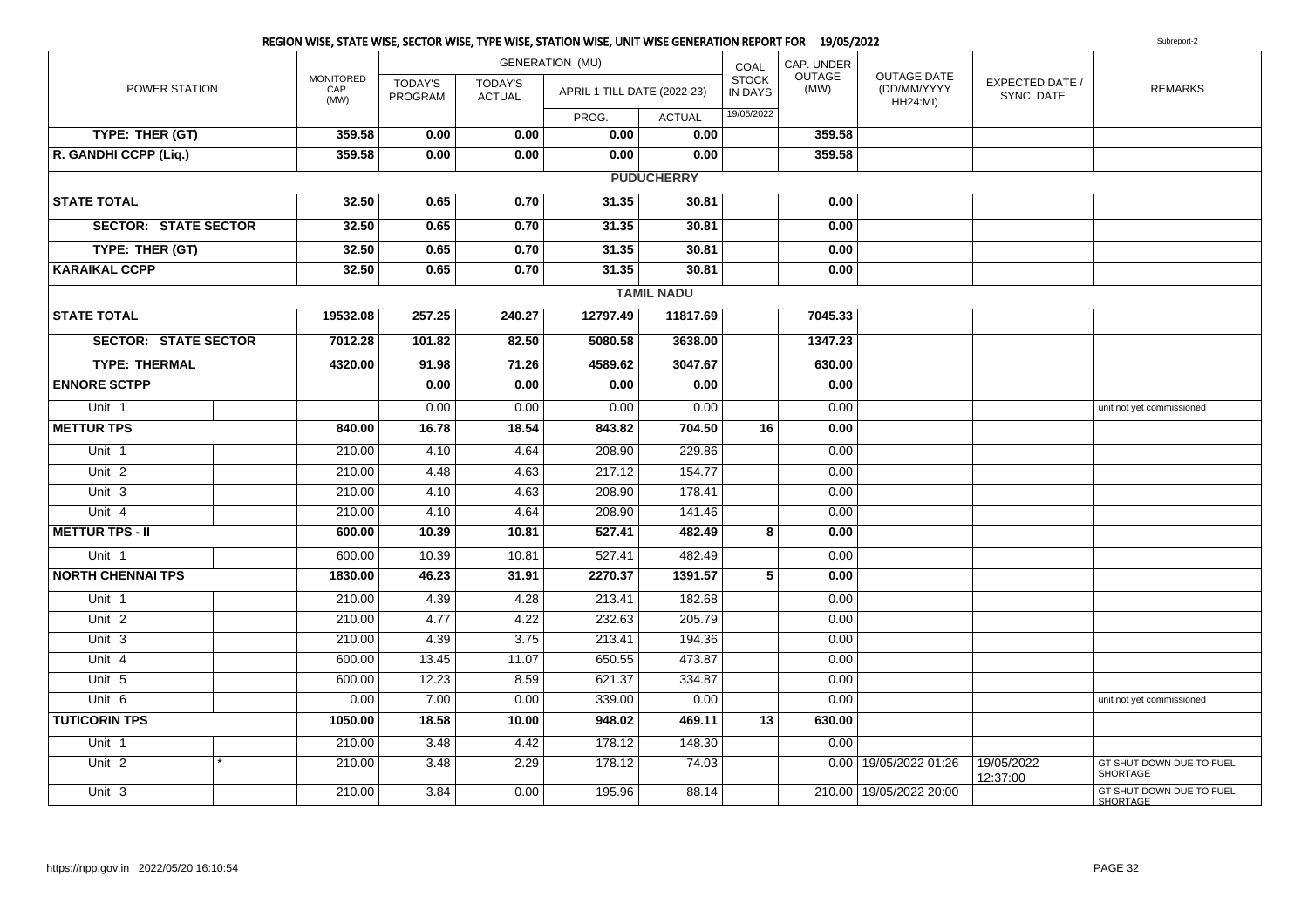|                                |                                  |                           |                                 | <b>GENERATION (MU)</b>      |               | COAL                           | CAP. UNDER            |                                                      |                               |                                      |
|--------------------------------|----------------------------------|---------------------------|---------------------------------|-----------------------------|---------------|--------------------------------|-----------------------|------------------------------------------------------|-------------------------------|--------------------------------------|
| POWER STATION                  | <b>MONITORED</b><br>CAP.<br>(MW) | <b>TODAY'S</b><br>PROGRAM | <b>TODAY'S</b><br><b>ACTUAL</b> | APRIL 1 TILL DATE (2022-23) |               | <b>STOCK</b><br><b>IN DAYS</b> | <b>OUTAGE</b><br>(MW) | <b>OUTAGE DATE</b><br>(DD/MM/YYYY<br><b>HH24:MI)</b> | EXPECTED DATE /<br>SYNC, DATE | <b>REMARKS</b>                       |
|                                |                                  |                           |                                 | PROG.                       | <b>ACTUAL</b> | 19/05/2022                     |                       |                                                      |                               |                                      |
| Unit 4                         | 210.00                           | 3.84                      | 1.91                            | 195.96                      | 81.96         |                                |                       | 210.00   19/05/2022 00:26                            | 19/05/2022<br>13:49:00        | GT SHUT DOWN DUE TO FUEL<br>SHORTAGE |
| Unit 5                         | 210.00                           | 3.94                      | 1.38                            | 199.86                      | 76.68         |                                |                       | 210.00 19/05/2022 00:51                              | 19/05/2022<br>17:28:00        | GT SHUT DOWN DUE TO FUEL<br>SHORTAGE |
| TYPE: THER (GT)                | 514.08                           | 4.25                      | 3.95                            | 206.75                      | 216.76        |                                | 165.23                |                                                      |                               |                                      |
| <b>BASIN BRIDGE GT (Liq.)</b>  | 120.00                           | 0.00                      | 0.00                            | 0.00                        | 0.68          |                                | 90.00                 |                                                      |                               |                                      |
| <b>KOVIKALPAL CCPP</b>         | 107.88                           | 0.38                      | 0.50                            | 17.22                       | 22.46         |                                | 38.23                 |                                                      |                               |                                      |
| <b>KUTTALAM CCPP</b>           | 100.00                           | 1.00                      | 1.27                            | 49.00                       | 40.66         |                                | 37.00                 |                                                      |                               |                                      |
| <b>VALUTHUR CCPP</b>           | 186.20                           | 2.87                      | 2.18                            | 140.53                      | 152.96        |                                | 0.00                  |                                                      |                               |                                      |
| <b>TYPE: HYDRO</b>             | 2178.20                          | 5.59                      | 7.29                            | 284.21                      | 373.57        |                                | 552.00                |                                                      |                               |                                      |
| <b>ALIYAR HPS</b>              | 60.00                            | 0.00                      | 0.03                            | 10.00                       | 10.78         |                                | 0.00                  |                                                      |                               |                                      |
| <b>BHAWANI BARRAGE-II HPS</b>  | 30.00                            | 0.00                      | 0.07                            | 1.00                        | 2.89          |                                | 15.00                 |                                                      |                               |                                      |
| <b>BHAWANI BARRAGE-III HPS</b> | 30.00                            | 0.00                      | 0.00                            | 0.00                        | 0.00          |                                | 0.00                  |                                                      |                               |                                      |
| <b>BHAWANI KATTAL</b>          | 30.00                            | 0.00                      | 0.17                            | 1.00                        | 5.23          |                                | 0.00                  |                                                      |                               |                                      |
| <b>KADAMPARI HPS</b>           | 400.00                           | 0.52                      | 1.92                            | 25.88                       | 52.52         |                                | 100.00                |                                                      |                               |                                      |
| <b>KODAYAR-I HPS</b>           | 60.00                            | 0.00                      | 0.17                            | 0.00                        | 29.70         |                                | 0.00                  |                                                      |                               |                                      |
| <b>KODAYAR-II HPS</b>          | 40.00                            | 0.00                      | 0.57                            | 0.00                        | 9.21          |                                | 0.00                  |                                                      |                               |                                      |
| <b>KUNDAH-I HPS</b>            | 60.00                            | 0.55                      | 0.37                            | 26.45                       | 26.87         |                                | 0.00                  |                                                      |                               |                                      |
| <b>KUNDAH-II HPS</b>           | 175.00                           | 1.23                      | 1.18                            | 60.37                       | 68.06         |                                | 0.00                  |                                                      |                               |                                      |
| <b>KUNDAH-III HPS</b>          | 180.00                           | 0.90                      | 0.68                            | 46.10                       | 41.37         |                                | 0.00                  |                                                      |                               |                                      |
| <b>KUNDAH-IV HPS</b>           | 100.00                           | 0.39                      | 0.10                            | 17.41                       | 5.73          |                                | 50.00                 |                                                      |                               |                                      |
| <b>KUNDAH-V HPS</b>            | 40.00                            | 0.10                      | 0.00                            | 4.90                        | 7.89          |                                | 0.00                  |                                                      |                               |                                      |
| <b>LOWER METTUR-I HPS</b>      | 30.00                            | 0.03                      | 0.06                            | 1.57                        | 2.67          |                                | 0.00                  |                                                      |                               |                                      |
| <b>LOWER METTUR-II HPS</b>     | 30.00                            | 0.03                      | 0.00                            | 1.57                        | 2.57          |                                | 0.00                  |                                                      |                               |                                      |
| <b>LOWER METTUR-III HPS</b>    | 30.00                            | 0.00                      | 0.06                            | 1.00                        | 2.07          |                                | 0.00                  |                                                      |                               |                                      |
| <b>LOWER METTUR-IV HPS</b>     | 30.00                            | 0.03                      | 0.05                            | 1.57                        | 1.24          |                                | 0.00                  |                                                      |                               |                                      |
| <b>METTUR DAM HPS</b>          | 50.00                            | 0.10                      | 0.42                            | 5.90                        | 18.84         |                                | 25.00                 |                                                      |                               |                                      |
| <b>METTUR TUNNEL HPS</b>       | 200.00                           | 0.00                      | 0.00                            | 1.00                        | 0.00          |                                | 200.00                |                                                      |                               |                                      |
| <b>MOYAR HPS</b>               | 36.00                            | 0.32                      | 0.32                            | 14.08                       | 13.99         |                                | 0.00                  |                                                      |                               |                                      |
| <b>PAPANASAM HPS</b>           | 32.00                            | 0.13                      | 0.17                            | 3.47                        | 7.10          |                                | 8.00                  |                                                      |                               |                                      |
| <b>PARSON'S VALLEY HPS</b>     | 30.00                            | 0.06                      | 0.00                            | 2.14                        | 0.00          |                                | 0.00                  |                                                      |                               |                                      |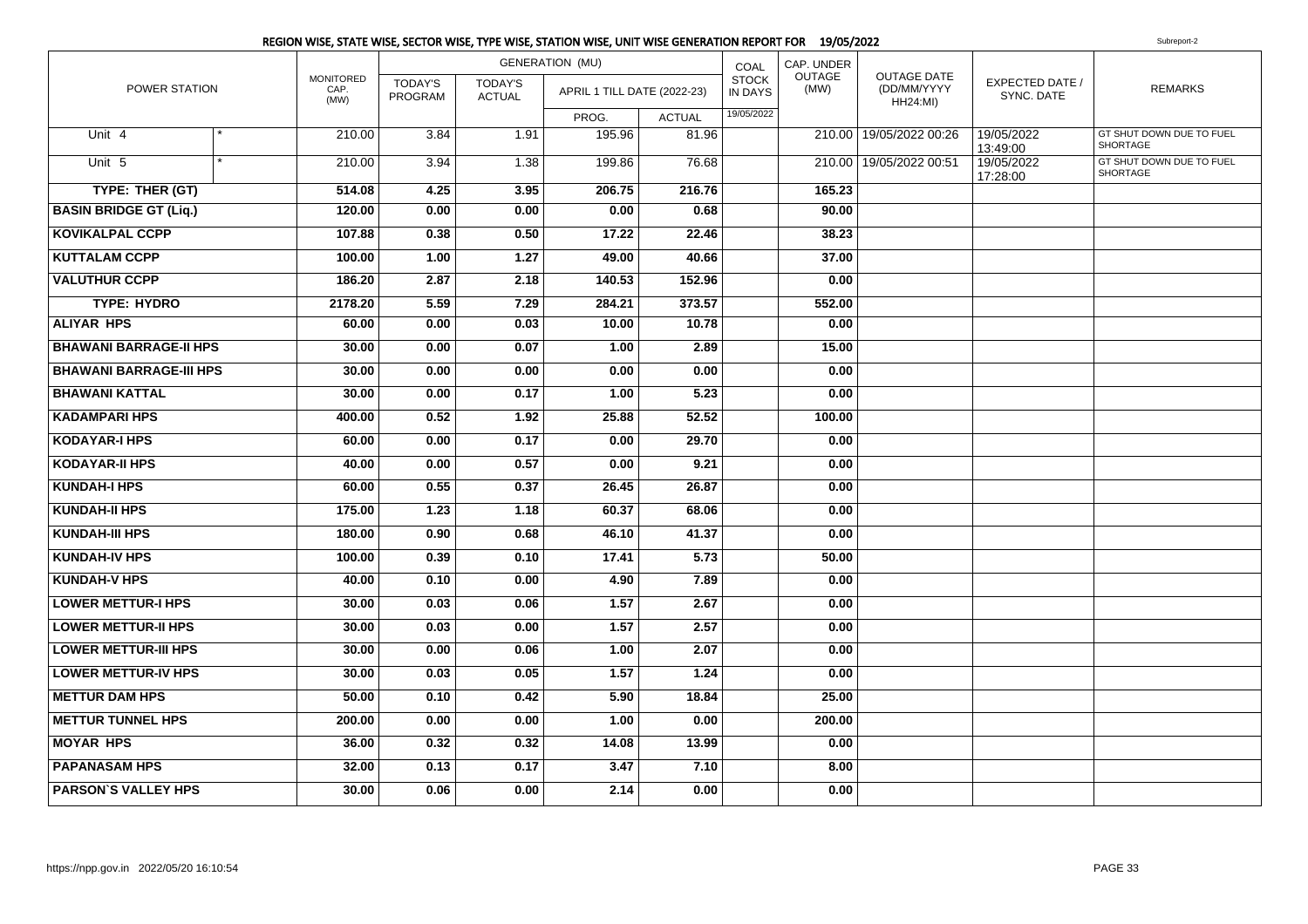|                            |                               |                                  |                           |                                 | <b>GENERATION (MU)</b>      |               | COAL                           | CAP. UNDER            |                                                      |                                      |                             |
|----------------------------|-------------------------------|----------------------------------|---------------------------|---------------------------------|-----------------------------|---------------|--------------------------------|-----------------------|------------------------------------------------------|--------------------------------------|-----------------------------|
| POWER STATION              |                               | <b>MONITORED</b><br>CAP.<br>(MW) | <b>TODAY'S</b><br>PROGRAM | <b>TODAY'S</b><br><b>ACTUAL</b> | APRIL 1 TILL DATE (2022-23) |               | <b>STOCK</b><br><b>IN DAYS</b> | <b>OUTAGE</b><br>(MW) | <b>OUTAGE DATE</b><br>(DD/MM/YYYY<br><b>HH24:MI)</b> | <b>EXPECTED DATE /</b><br>SYNC. DATE | <b>REMARKS</b>              |
|                            |                               |                                  |                           |                                 | PROG.                       | <b>ACTUAL</b> | 19/05/2022                     |                       |                                                      |                                      |                             |
| <b>PERIYAR HPS</b>         |                               | 161.00                           | 0.00                      | 0.00                            | 0.00                        | 0.00          |                                | 119.00                |                                                      |                                      |                             |
| <b>PYKARA HPS</b>          |                               | 59.20                            | 0.10                      | 0.00                            | 3.90                        | 0.03          |                                | 0.00                  |                                                      |                                      |                             |
| <b>PYKARA ULTMATE HPS</b>  |                               | 150.00                           | 0.87                      | 0.95                            | 40.53                       | 43.68         |                                | 0.00                  |                                                      |                                      |                             |
| <b>SARKARPATHY HPS</b>     |                               | 30.00                            | 0.23                      | 0.00                            | 13.37                       | 21.13         |                                | 0.00                  |                                                      |                                      |                             |
| <b>SHOLAYAR HPS (TN)</b>   |                               | 70.00                            | 0.00                      | 0.00                            | 0.00                        | 0.00          |                                | 0.00                  |                                                      |                                      |                             |
| <b>SURULIYAR HPS</b>       |                               | 35.00                            | 0.00                      | 0.00                            | 1.00                        | 0.00          |                                | 35.00                 |                                                      |                                      |                             |
| <b>SECTOR: PVT SECTOR</b>  |                               | 4189.80                          | 34.67                     | 4.92                            | 1748.73                     | 1236.14       |                                | 3728.10               |                                                      |                                      |                             |
| <b>TYPE: THERMAL</b>       |                               | 3475.00                          | 33.31                     | 4.92                            | 1681.89                     | 1150.91       |                                | 3225.00               |                                                      |                                      |                             |
| <b>ITPCL TPP</b>           |                               | 1200.00                          | 14.77                     | 0.00                            | 757.63                      | 347.12        | $\bf{0}$                       | 1200.00               |                                                      |                                      |                             |
| Unit 1                     | $\overline{s}$                | 600.00                           | 7.61                      | 0.00                            | 389.59                      | 347.12        |                                |                       | 600.00 17/05/2022 14:29                              |                                      | WATER WALL TUBE LEAKAGE     |
| Unit <sub>2</sub>          |                               | 600.00                           | 7.16                      | 0.00                            | 368.04                      | 0.00          |                                |                       | 600.00 31/03/2022 23:59                              |                                      | NO Power purchase agreement |
| <b>MUTHIARA TPP</b>        |                               | 1200.00                          | 8.90                      | 0.00                            | 455.10                      | 394.97        | $\mathbf{0}$                   | 1200.00               |                                                      |                                      |                             |
| Unit 1                     | L                             | 600.00                           | 4.45                      | 0.00                            | 227.55                      | 0.00          |                                |                       | 600.00 22/10/2021 00:20                              |                                      | <b>LEGAL DISPUTE</b>        |
| Unit <sub>2</sub>          | $\overline{s}$                | 600.00                           | 4.45                      | 0.00                            | 227.55                      | 394.97        |                                | 600.00                | 09/05/2022 17:00                                     |                                      | RSD/LOW SCHEDULE            |
| NEYVELI TPS(Z)             |                               | 250.00                           | 4.03                      | 4.92                            | 197.57                      | 262.62        |                                | 0.00                  |                                                      |                                      |                             |
| Unit 1                     |                               | 250.00                           | 4.03                      | 4.92                            | 197.57                      | 262.62        |                                | 0.00                  |                                                      |                                      |                             |
| <b>TUTICORIN (P) TPP</b>   |                               | 300.00                           | 0.00                      | 0.00                            | 0.00                        | 0.00          |                                | 300.00                |                                                      |                                      |                             |
| Unit 1                     |                               | 150.00                           | 0.00                      | 0.00                            | 0.00                        | 0.00          |                                | 150.00                | 03/04/2016 00:31                                     |                                      | NO Power purchase agreement |
| Unit <sub>2</sub>          |                               | 150.00                           | 0.00                      | 0.00                            | 0.00                        | 0.00          |                                | 150.00                | 16/04/2016 01:42                                     |                                      | NO Power purchase agreement |
| <b>TUTICORIN TPP ST-IV</b> |                               | 525.00                           | 5.61                      | 0.00                            | 271.59                      | 146.20        |                                | 525.00                |                                                      |                                      |                             |
| Unit 1                     | S                             | 525.00                           | 5.61                      | 0.00                            | 271.59                      | 146.20        |                                | 525.00                | 16/05/2022 14:21                                     |                                      | <b>RSD/LOW SCHEDULE</b>     |
| TYPE: THER (GT)            |                               | 503.10                           | 1.36                      | 0.00                            | 66.84                       | 85.23         |                                | 503.10                |                                                      |                                      |                             |
| <b>KARUPPUR CCPP</b>       |                               | 119.80                           | 1.23                      | 0.00                            | 60.37                       | 16.14         |                                | 119.80                |                                                      |                                      |                             |
| <b>P.NALLUR CCPP</b>       |                               | 330.50                           | 0.13                      | 0.00                            | 6.47                        | 69.09         |                                | 330.50                |                                                      |                                      |                             |
| <b>VALANTARVY CCPP</b>     |                               | 52.80                            | 0.00                      | 0.00                            | 0.00                        | 0.00          |                                | 52.80                 |                                                      |                                      |                             |
| TYPE: THER (DG)            |                               | 211.70                           | 0.00                      | 0.00                            | 0.00                        | 0.00          |                                | 0.00                  |                                                      |                                      |                             |
| <b>SAMALPATTI DG</b>       |                               | 105.70                           | 0.00                      | 0.00                            | 0.00                        | 0.00          |                                | 0.00                  |                                                      |                                      |                             |
| <b>SAMAYANALLUR DG</b>     |                               | 106.00                           | 0.00                      | 0.00                            | 0.00                        | 0.00          |                                | 0.00                  |                                                      |                                      |                             |
|                            | <b>SECTOR: CENTRAL SECTOR</b> | 8330.00                          | 120.76                    | 152.85                          | 5968.18                     | 6943.55       |                                | 1970.00               |                                                      |                                      |                             |
| <b>TYPE: THERMAL</b>       |                               | 5890.00                          | 96.80                     | 123.99                          | 4793.94                     | 5531.47       |                                | 750.00                |                                                      |                                      |                             |
| <b>NEYVELI (EXT) TPS</b>   |                               | 420.00                           | 4.16                      | 10.07                           | 280.04                      | 483.74        |                                | 0.00                  |                                                      |                                      |                             |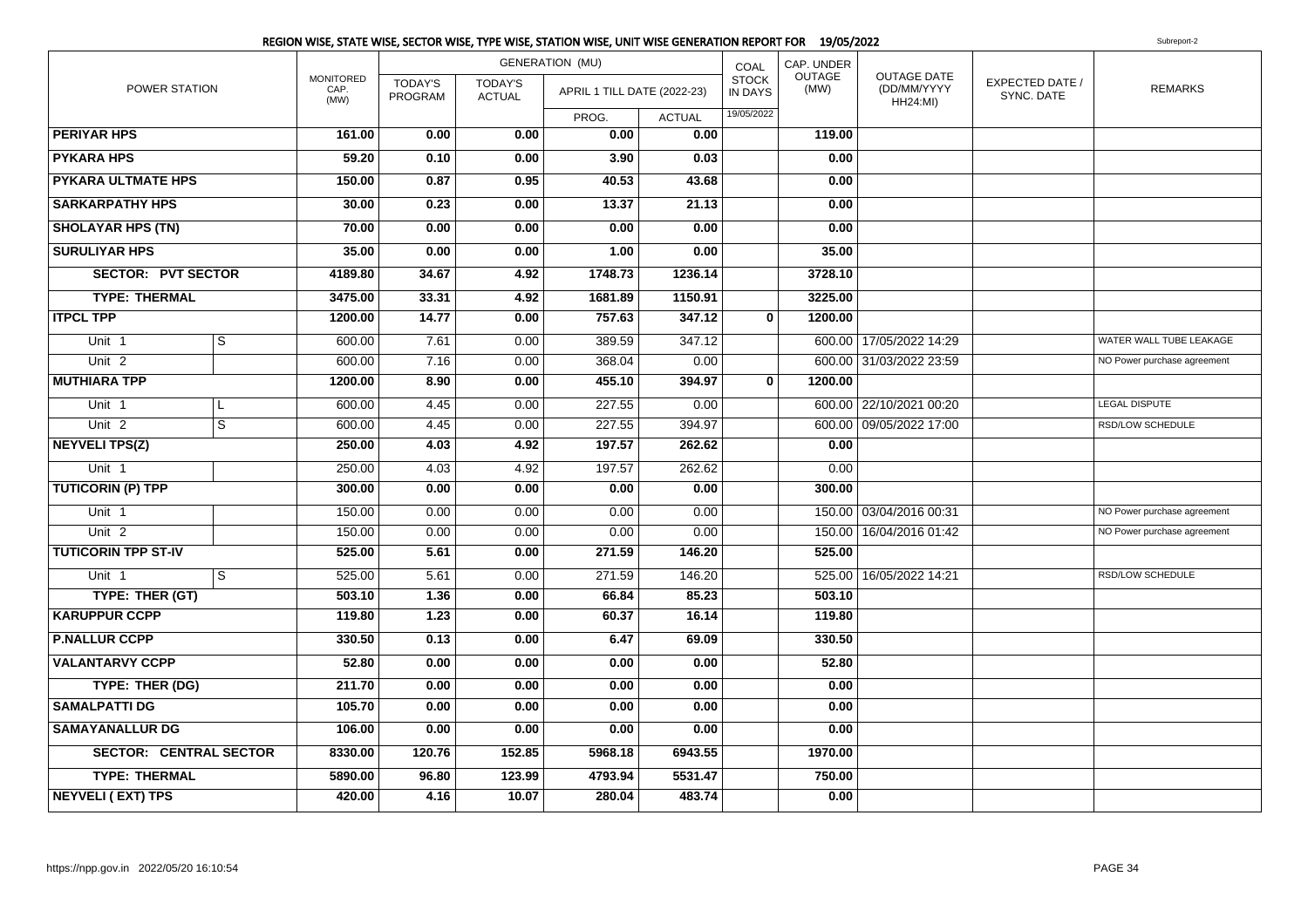|                           |                |                                  |                                  |                          | REGION WISE, STATE WISE, SECTOR WISE, TYPE WISE, STATION WISE, UNIT WISE GENERATION REPORT FOR 19/05/2022 |                  |                         |                       |                                                      |                               | Subreport-2                            |
|---------------------------|----------------|----------------------------------|----------------------------------|--------------------------|-----------------------------------------------------------------------------------------------------------|------------------|-------------------------|-----------------------|------------------------------------------------------|-------------------------------|----------------------------------------|
|                           |                |                                  |                                  |                          | <b>GENERATION (MU)</b>                                                                                    |                  | COAL                    | CAP. UNDER            |                                                      |                               |                                        |
| POWER STATION             |                | <b>MONITORED</b><br>CAP.<br>(MW) | <b>TODAY'S</b><br><b>PROGRAM</b> | TODAY'S<br><b>ACTUAL</b> | APRIL 1 TILL DATE (2022-23)                                                                               |                  | <b>STOCK</b><br>IN DAYS | <b>OUTAGE</b><br>(MW) | <b>OUTAGE DATE</b><br>(DD/MM/YYYY<br><b>HH24:MI)</b> | EXPECTED DATE /<br>SYNC. DATE | <b>REMARKS</b>                         |
|                           |                |                                  |                                  |                          | PROG.                                                                                                     | <b>ACTUAL</b>    | 19/05/2022              |                       |                                                      |                               |                                        |
| Unit 1                    |                | 210.00                           | 4.16                             | 5.03                     | 204.04                                                                                                    | 243.87           |                         | 0.00                  |                                                      |                               |                                        |
| Unit $2$                  |                | 210.00                           | 0.00                             | 5.04                     | 76.00                                                                                                     | 239.87           |                         | 0.00                  |                                                      |                               |                                        |
| <b>NEYVELI NEW TPP</b>    |                | 1000.00                          | 15.58                            | 23.85                    | 764.02                                                                                                    | 1032.09          |                         | 0.00                  |                                                      |                               |                                        |
| Unit <sub>1</sub>         |                | 500.00                           | 8.23                             | 11.95                    | 403.37                                                                                                    | 519.76           |                         | 0.00                  |                                                      |                               |                                        |
| Unit <sub>2</sub>         |                | 500.00                           | 7.35                             | 11.90                    | 360.65                                                                                                    | 512.33           |                         | 0.00                  |                                                      |                               |                                        |
| <b>NEYVELI TPS-II</b>     |                | 1470.00                          | 25.20                            | 33.29                    | 1236.80                                                                                                   | 1516.83          |                         | 0.00                  |                                                      |                               |                                        |
| Unit 1                    |                | 210.00                           | 3.90                             | 5.02                     | 191.10                                                                                                    | 191.98           |                         | 0.00                  |                                                      |                               |                                        |
| Unit <sub>2</sub>         |                | 210.00                           | 3.39                             | 4.93                     | 166.41                                                                                                    | 210.60           |                         | 0.00                  |                                                      |                               |                                        |
| Unit 3                    |                | 210.00                           | 3.71                             | 5.08                     | 181.49                                                                                                    | 226.93           |                         | 0.00                  |                                                      |                               |                                        |
| Unit 4                    |                | 210.00                           | 3.39                             | 4.54                     | 166.41                                                                                                    | 232.06           |                         | 0.00                  |                                                      |                               |                                        |
| Unit 5                    |                | 210.00                           | 3.52                             | 4.84                     | 172.88                                                                                                    | 221.60           |                         | 0.00                  |                                                      |                               |                                        |
| Unit 6                    |                | 210.00                           | 3.74                             | 4.59                     | 184.06                                                                                                    | 234.14           |                         | 0.00                  |                                                      |                               |                                        |
| Unit 7                    |                | 210.00                           | 3.55                             | 4.29                     | 174.45                                                                                                    | 199.52           |                         | 0.00                  |                                                      |                               |                                        |
| <b>NEYVELI TPS-II EXP</b> |                | 500.00                           | 7.85                             | 5.00                     | 276.89                                                                                                    | 292.59           |                         | 250.00                |                                                      |                               |                                        |
| Unit 1                    |                | 250.00                           | 3.59                             | 5.00                     | 67.95                                                                                                     | 156.38           |                         | 0.00                  |                                                      |                               |                                        |
| Unit <sub>2</sub>         | $\overline{s}$ | 250.00                           | 4.26                             | 0.00                     | 208.94                                                                                                    | 136.21           |                         |                       | 250.00   16/05/2022 18:50                            |                               | WATER WALL TUBE LEAKAGE                |
| <b>NTPL TUTICORIN TPP</b> |                | 1000.00                          | 19.36                            | 23.38                    | 984.84                                                                                                    | 672.83           | $\mathbf{1}$            | 0.00                  |                                                      |                               |                                        |
| Unit 1                    |                | 500.00                           | 10.23                            | 11.67                    | 520.37                                                                                                    | 378.27           |                         | 0.00                  |                                                      |                               |                                        |
| Unit <sub>2</sub>         |                | 500.00                           | 9.13                             | 11.71                    | 464.47                                                                                                    | 294.56           |                         | 0.00                  |                                                      |                               |                                        |
| <b>VALLUR TPP</b>         |                | 1500.00                          | 24.65                            | 28.40                    | 1251.35                                                                                                   | 1533.39          | $\overline{7}$          | 500.00                |                                                      |                               |                                        |
| Unit 1                    | $\overline{s}$ | 500.00                           | 8.52                             | 4.92                     | 431.88                                                                                                    | 486.00           |                         |                       | 500.00   19/05/2022 10:10                            | 21/05/2022                    | WATER WALL TUBE LEAKAGE                |
| Unit <sub>2</sub>         |                | 500.00                           | 7.58                             | 11.79                    | 386.02                                                                                                    | 530.57           |                         | 0.00                  |                                                      |                               |                                        |
| Unit 3                    |                | 500.00                           | 8.55                             | 11.69                    | 433.45                                                                                                    | 516.82           |                         | 0.00                  |                                                      |                               |                                        |
| <b>TYPE: NUCLEAR</b>      |                | 2440.00                          | 23.96                            | 28.86                    | 1174.24                                                                                                   | 1412.08          |                         | 1220.00               |                                                      |                               |                                        |
| <b>KUDANKULAM</b>         |                | 2000.00                          | 19.77                            | 24.15                    | 968.63                                                                                                    | 1182.48          |                         | 1000.00               |                                                      |                               |                                        |
| Unit 1                    |                | 1000.00                          | 19.77                            | 24.15                    | 968.63                                                                                                    | 1182.48          |                         | 0.00                  |                                                      |                               |                                        |
| Unit <sub>2</sub>         | P              | 1000.00                          | 0.00                             | 0.00                     | 0.00                                                                                                      | 0.00             |                         |                       | 1000.00 25/03/2022 06:58                             |                               | SCHEDULED ANNUAL<br><b>MAINTENANCE</b> |
| <b>MADRAS A.P.S.</b>      |                | 440.00                           | 4.19                             | 4.71                     | 205.61                                                                                                    | 229.60           |                         | 220.00                |                                                      |                               |                                        |
| Unit 1                    |                | 220.00                           | 0.00                             | 0.00                     | 0.00                                                                                                      | 0.00             |                         |                       | 220.00 30/01/2018 16:30                              |                               | REACTOR MAINTENANCE WORKS.             |
| Unit $2$                  |                | 220.00                           | 4.19                             | 4.71                     | 205.61                                                                                                    | 229.60           |                         | 0.00                  |                                                      |                               |                                        |
|                           |                |                                  |                                  |                          |                                                                                                           | <b>TELANGANA</b> |                         |                       |                                                      |                               |                                        |
| <b>STATE TOTAL</b>        |                | 10248.10                         | 151.38                           | 163.86                   | 7779.22                                                                                                   | 7710.89          |                         | 2160.80               |                                                      |                               |                                        |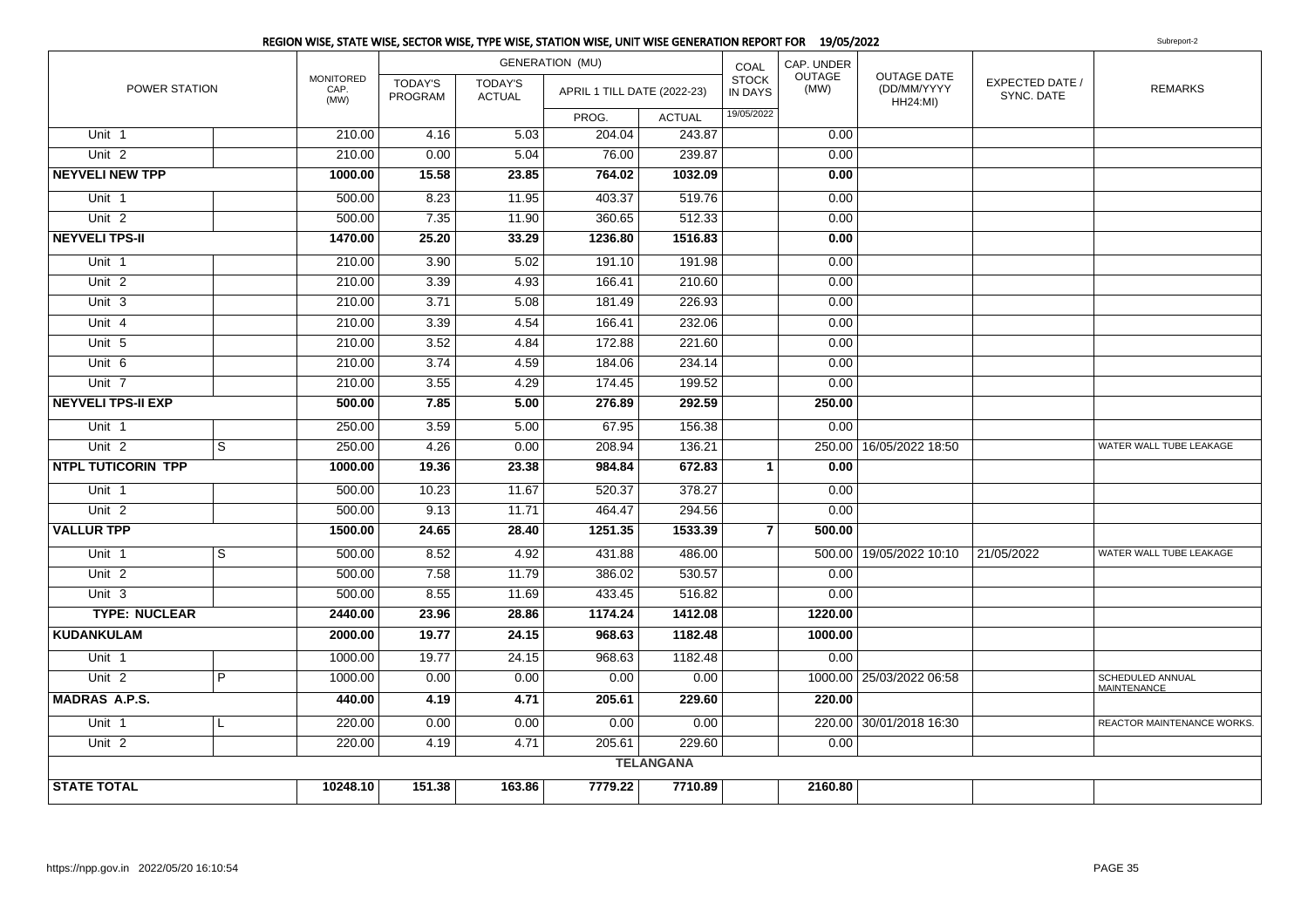|                                 |   |                                  |                           |                                 | <b>GENERATION (MU)</b>      |               | COAL                           | CAP. UNDER            |                                                      |                               |                           |
|---------------------------------|---|----------------------------------|---------------------------|---------------------------------|-----------------------------|---------------|--------------------------------|-----------------------|------------------------------------------------------|-------------------------------|---------------------------|
| <b>POWER STATION</b>            |   | <b>MONITORED</b><br>CAP.<br>(MW) | <b>TODAY'S</b><br>PROGRAM | <b>TODAY'S</b><br><b>ACTUAL</b> | APRIL 1 TILL DATE (2022-23) |               | <b>STOCK</b><br><b>IN DAYS</b> | <b>OUTAGE</b><br>(MW) | <b>OUTAGE DATE</b><br>(DD/MM/YYYY<br><b>HH24:MI)</b> | EXPECTED DATE /<br>SYNC. DATE | <b>REMARKS</b>            |
|                                 |   |                                  |                           |                                 | PROG.                       | <b>ACTUAL</b> | 19/05/2022                     |                       |                                                      |                               |                           |
| <b>SECTOR: STATE SECTOR</b>     |   | 7648.10                          | 110.08                    | 108.52                          | 5475.52                     | 5128.29       |                                | 1960.80               |                                                      |                               |                           |
| <b>TYPE: THERMAL</b>            |   | 5242.50                          | 108.14                    | 107.07                          | 5339.66                     | 5027.79       |                                | 270.00                |                                                      |                               |                           |
| <b>BHADRADRI TPP</b>            |   | 1080.00                          | 18.83                     | 13.72                           | 945.77                      | 873.38        | 9                              | 270.00                |                                                      |                               |                           |
| Unit 1                          |   | 270.00                           | 5.94                      | 4.57                            | 287.86                      | 218.52        |                                | 0.00                  |                                                      |                               |                           |
| Unit <sub>2</sub>               |   | 270.00                           | 5.35                      | 4.68                            | 272.65                      | 230.59        |                                | 0.00                  |                                                      |                               |                           |
| Unit 3                          | S | 270.00                           | 3.35                      | 0.00                            | 171.65                      | 210.36        |                                |                       | 270.00   16/05/2022 08:05                            |                               | WATER WALL TUBE LEAKAGE   |
| Unit 4                          |   | 270.00                           | 4.19                      | 4.47                            | 213.61                      | 213.91        |                                | 0.00                  |                                                      |                               |                           |
| <b>KAKATIYA TPS</b>             |   | 1100.00                          | 21.87                     | 25.51                           | 1111.53                     | 1093.62       | 10 <sup>1</sup>                | 0.00                  |                                                      |                               |                           |
| Unit 1                          |   | 500.00                           | 9.81                      | 11.80                           | 499.39                      | 489.37        |                                | 0.00                  |                                                      |                               |                           |
| Unit $2$                        |   | 600.00                           | 12.06                     | 13.71                           | 612.14                      | 604.25        |                                | 0.00                  |                                                      |                               |                           |
| <b>KOTHAGUDEM TPS (NEW)</b>     |   | 1000.00                          | 21.09                     | 23.21                           | 1033.71                     | 1017.03       | $\overline{7}$                 | 0.00                  |                                                      |                               |                           |
| Unit 9                          |   | 250.00                           | 5.35                      | 5.86                            | 259.65                      | 275.81        |                                | 0.00                  |                                                      |                               |                           |
| Unit 10                         |   | 250.00                           | 5.06                      | 5.65                            | 257.14                      | 266.67        |                                | 0.00                  |                                                      |                               |                           |
| Unit 11                         |   | 500.00                           | 10.68                     | 11.70                           | 516.92                      | 474.55        |                                | 0.00                  |                                                      |                               |                           |
| <b>KOTHAGUDEM TPS (STAGE-7)</b> |   | 800.00                           | 16.84                     | 18.88                           | 815.96                      | 788.69        | $\mathbf{3}$                   | 0.00                  |                                                      |                               |                           |
| Unit 12                         |   | 800.00                           | 16.84                     | 18.88                           | 815.96                      | 788.69        |                                | 0.00                  |                                                      |                               |                           |
| <b>RAMAGUNDEM-B TPS</b>         |   | 62.50                            | 1.19                      | 1.22                            | 60.61                       | 34.50         | 12                             | 0.00                  |                                                      |                               |                           |
| Unit 1                          |   | 62.50                            | 1.19                      | 1.22                            | 60.61                       | 34.50         |                                | 0.00                  |                                                      |                               |                           |
| <b>SINGARENI TPP</b>            |   | 1200.00                          | 27.19                     | 24.53                           | 1317.61                     | 1220.57       | 11                             | 0.00                  |                                                      |                               |                           |
| Unit 1                          |   | 600.00                           | 14.29                     | 14.41                           | 692.51                      | 682.41        |                                | 0.00                  |                                                      |                               |                           |
| Unit <sub>2</sub>               |   | 600.00                           | 12.90                     | 10.12                           | 625.10                      | 538.16        |                                |                       | $0.00$ 07/05/2022 21:30                              | 19/05/2022<br>05:04:00        | WATER WALL TUBE LEAKAGE   |
| <b>YADADRI TPS</b>              |   |                                  | 1.13                      | 0.00                            | 54.47                       | 0.00          |                                | 0.00                  |                                                      |                               |                           |
| Unit 1                          |   |                                  | 1.13                      | 0.00                            | 54.47                       | 0.00          |                                | 0.00                  |                                                      |                               | unit not yet commissioned |
| Unit <sub>2</sub>               |   |                                  | 0.00                      | 0.00                            | 0.00                        | 0.00          |                                | 0.00                  |                                                      |                               | unit not yet commissioned |
| <b>TYPE: HYDRO</b>              |   | 2405.60                          | 1.94                      | 1.45                            | 135.86                      | 100.50        |                                | 1690.80               |                                                      |                               |                           |
| <b>LOWER JURALA HPS</b>         |   | 240.00                           | 0.00                      | 0.00                            | 0.00                        | 0.00          |                                | 240.00                |                                                      |                               |                           |
| <b>NAGARJUN SGR HPS</b>         |   | 815.60                           | 1.13                      | 1.45                            | 71.47                       | 71.41         |                                | 100.80                |                                                      |                               |                           |
| <b>NAGARJUN SGR LBC HPS</b>     |   | 60.00                            | 0.00                      | 0.00                            | 1.00                        | 1.94          |                                | 60.00                 |                                                      |                               |                           |
| <b>POCHAMPAD HPS</b>            |   | 36.00                            | 0.00                      | 0.00                            | 2.00                        | 6.92          |                                | 36.00                 |                                                      |                               |                           |
| PRIYADARSHNI JURALA HPS         |   | 234.00                           | 0.00                      | 0.00                            | 0.00                        | 0.00          |                                | 234.00                |                                                      |                               |                           |
| <b>PULICHINTALA HPS</b>         |   | 120.00                           | 0.00                      | 0.00                            | 0.00                        | 20.00         |                                | 120.00                |                                                      |                               |                           |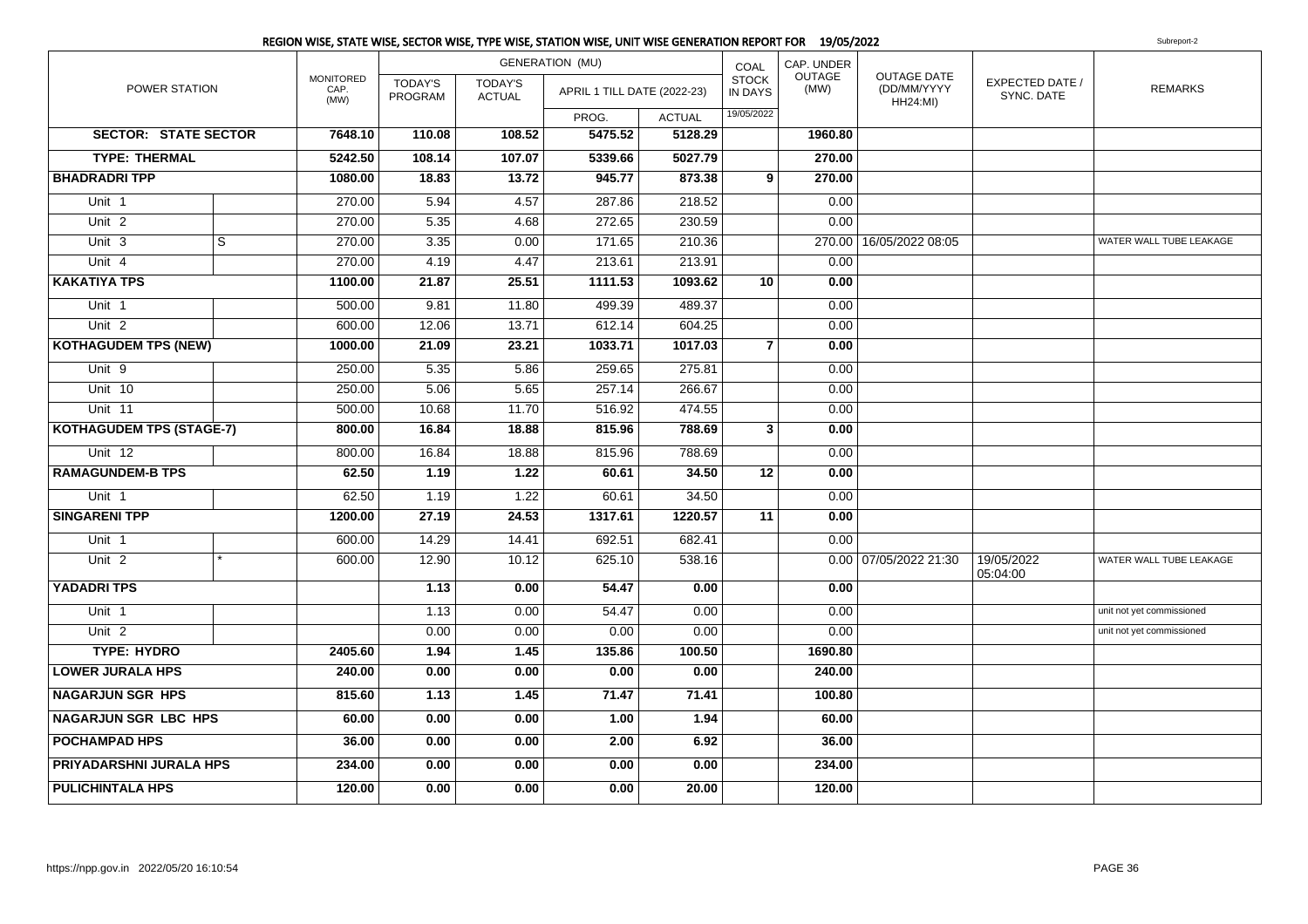|                               |                |                                  |                                  |                                 | REGION WISE, STATE WISE, SECTOR WISE, TYPE WISE, STATION WISE, UNIT WISE GENERATION REPORT FOR 19/05/2022 |                |                         |                       |                                               |                               | Subreport-2                                   |
|-------------------------------|----------------|----------------------------------|----------------------------------|---------------------------------|-----------------------------------------------------------------------------------------------------------|----------------|-------------------------|-----------------------|-----------------------------------------------|-------------------------------|-----------------------------------------------|
|                               |                |                                  |                                  |                                 | <b>GENERATION (MU)</b>                                                                                    |                | COAL                    | CAP. UNDER            |                                               |                               |                                               |
| POWER STATION                 |                | <b>MONITORED</b><br>CAP.<br>(MW) | <b>TODAY'S</b><br><b>PROGRAM</b> | <b>TODAY'S</b><br><b>ACTUAL</b> | APRIL 1 TILL DATE (2022-23)                                                                               |                | <b>STOCK</b><br>IN DAYS | <b>OUTAGE</b><br>(MW) | <b>OUTAGE DATE</b><br>(DD/MM/YYYY<br>HH24:MI) | EXPECTED DATE /<br>SYNC. DATE | <b>REMARKS</b>                                |
|                               |                |                                  |                                  |                                 | PROG.                                                                                                     | <b>ACTUAL</b>  | 19/05/2022              |                       |                                               |                               |                                               |
| <b>SRISAILAM LB HPS</b>       |                | 900.00                           | 0.81                             | 0.00                            | 61.39                                                                                                     | 0.23           |                         | 900.00                |                                               |                               |                                               |
| <b>SECTOR: CENTRAL SECTOR</b> |                | 2600.00                          | 41.30                            | 55.34                           | 2303.70                                                                                                   | 2582.60        |                         | 200.00                |                                               |                               |                                               |
| <b>TYPE: THERMAL</b>          |                | 2600.00                          | 41.30                            | 55.34                           | 2303.70                                                                                                   | 2582.60        |                         | 200.00                |                                               |                               |                                               |
| <b>RAMAGUNDEM STPS</b>        |                | 2600.00                          | 39.65                            | 55.34                           | 2223.35                                                                                                   | 2582.60        | $\overline{5}$          | 200.00                |                                               |                               |                                               |
| Unit 1                        | P              | 200.00                           | 4.55                             | 0.00                            | 90.45                                                                                                     | 0.00           |                         |                       | 200.00 25/01/2022 23:18                       |                               | BOILER OVERHAUL/ ANNUAL<br><b>MAINTENANCE</b> |
| Unit <sub>2</sub>             |                | 200.00                           | 0.00                             | 4.44                            | 141.00                                                                                                    | 216.53         |                         | 0.00                  |                                               |                               |                                               |
| Unit 3                        |                | 200.00                           | 3.84                             | 4.81                            | 205.96                                                                                                    | 230.69         |                         | 0.00                  |                                               |                               |                                               |
| Unit 4                        |                | 500.00                           | 9.81                             | 11.78                           | 510.39                                                                                                    | 494.69         |                         | 0.00                  |                                               |                               |                                               |
| Unit 5                        |                | 500.00                           | 10.71                            | 11.70                           | 529.49                                                                                                    | 551.63         |                         | 0.00                  |                                               |                               |                                               |
| Unit $6$                      |                | 500.00                           | 10.74                            | 11.71                           | 520.06                                                                                                    | 519.09         |                         | 0.00                  |                                               |                               |                                               |
| Unit <sub>7</sub>             |                | 500.00                           | 0.00                             | 10.90                           | 226.00                                                                                                    | 569.97         |                         | 0.00                  |                                               |                               |                                               |
| <b>TELANGANA STPP</b>         |                | 0.00                             | 1.65                             | 0.00                            | 80.35                                                                                                     | 0.00           |                         | 0.00                  |                                               |                               |                                               |
| Unit 1                        |                | 0.00                             | 1.39                             | 0.00                            | 67.41                                                                                                     | 0.00           |                         | 0.00                  |                                               |                               | unit not yet commissioned                     |
| Unit $2$                      |                |                                  | 0.26                             | 0.00                            | 12.94                                                                                                     | 0.00           |                         | 0.00                  |                                               |                               | unit not yet commissioned                     |
|                               |                |                                  |                                  |                                 |                                                                                                           | <b>EASTERN</b> |                         |                       |                                               |                               |                                               |
| <b>REGION TOTAL</b>           |                | 41994.80                         | 687.85                           | 698.03                          | 33748.96                                                                                                  | 35589.14       |                         | 8586.00               |                                               |                               |                                               |
|                               |                |                                  |                                  |                                 | <b>ANDAMAN &amp; NICOBAR ISLANDS</b>                                                                      |                |                         |                       |                                               |                               |                                               |
| <b>STATE TOTAL</b>            |                | 40.05                            | 0.42                             | 0.36                            | 19.98                                                                                                     | 17.64          |                         | 0.00                  |                                               |                               |                                               |
| <b>SECTOR: STATE SECTOR</b>   |                | 40.05                            | 0.42                             | 0.36                            | 19.98                                                                                                     | 17.64          |                         | 0.00                  |                                               |                               |                                               |
| TYPE: THER (DG)               |                | 40.05                            | 0.42                             | 0.36                            | 19.98                                                                                                     | 17.64          |                         | 0.00                  |                                               |                               |                                               |
| <b>AND. NICOBAR DG</b>        |                | 40.05                            | 0.42                             | 0.36                            | 19.98                                                                                                     | 17.64          |                         | 0.00                  |                                               |                               |                                               |
|                               |                |                                  |                                  |                                 |                                                                                                           | <b>BIHAR</b>   |                         |                       |                                               |                               |                                               |
| <b>STATE TOTAL</b>            |                | 8400.00                          | 142.30                           | 147.34                          | 7050.70                                                                                                   | 7768.48        |                         | 2330.00               |                                               |                               |                                               |
| <b>SECTOR: CENTRAL SECTOR</b> |                | 8400.00                          | 142.30                           | 147.34                          | 7050.70                                                                                                   | 7768.48        |                         | 2330.00               |                                               |                               |                                               |
| <b>TYPE: THERMAL</b>          |                | 8400.00                          | 142.30                           | 147.34                          | 7050.70                                                                                                   | 7768.48        |                         | 2330.00               |                                               |                               |                                               |
| <b>BARAUNI TPS</b>            |                | 710.00                           | 6.84                             | 6.76                            | 334.96                                                                                                    | 409.33         | 8                       | 710.00                |                                               |                               |                                               |
| Unit 6                        |                | 105.00                           | 0.42                             | 0.00                            | 20.98                                                                                                     | 20.08          |                         |                       | 105.00 14/04/2022 09:42                       |                               | FURNACE FIRE OUT /FLAME<br><b>FAILURE</b>     |
| Unit 7                        |                | 105.00                           | 1.13                             | 0.00                            | 57.47                                                                                                     | 0.00           |                         |                       | 105.00   19/02/2022 19:30                     |                               | GT-1ST STAGE PR PROBLEM                       |
| Unit 8                        | $\overline{s}$ | 250.00                           | 2.84                             | 3.83                            | 131.96                                                                                                    | 169.57         |                         |                       | 250.00 19/05/2022 17:26                       |                               | <b>GRID MISCELLANEOUS</b>                     |
| Unit 9                        | $\overline{s}$ | 250.00                           | 2.45                             | 2.93                            | 124.55                                                                                                    | 219.68         |                         |                       | 250.00 19/05/2022 17:26                       |                               | <b>GRID MISCELLANEOUS</b>                     |
| <b>BARHI</b>                  |                | 660.00                           | 10.68                            | 15.82                           | 540.92                                                                                                    | 601.58         |                         | 0.00                  |                                               |                               |                                               |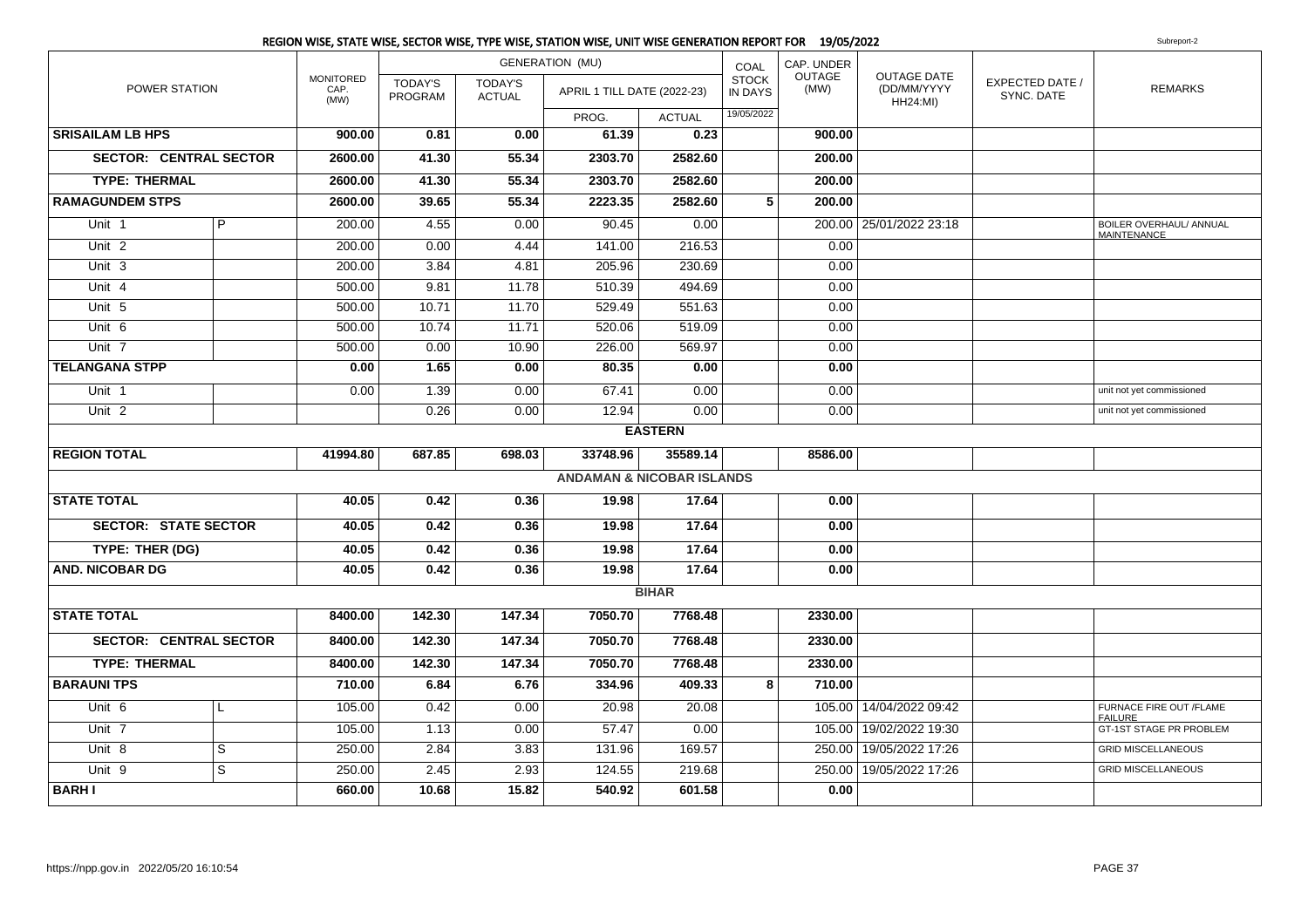|                             |                         |                                  |                           |                                 | REGION WISE, STATE WISE, SECTOR WISE, TYPE WISE, STATION WISE, UNIT WISE GENERATION REPORT FOR 19/05/2022 |                  |                                |                       |                                                      |                               | Subreport-2                   |
|-----------------------------|-------------------------|----------------------------------|---------------------------|---------------------------------|-----------------------------------------------------------------------------------------------------------|------------------|--------------------------------|-----------------------|------------------------------------------------------|-------------------------------|-------------------------------|
|                             |                         |                                  |                           |                                 | <b>GENERATION (MU)</b>                                                                                    |                  | COAL                           | CAP. UNDER            |                                                      |                               |                               |
| POWER STATION               |                         | <b>MONITORED</b><br>CAP.<br>(MW) | <b>TODAY'S</b><br>PROGRAM | <b>TODAY'S</b><br><b>ACTUAL</b> | APRIL 1 TILL DATE (2022-23)                                                                               |                  | <b>STOCK</b><br><b>IN DAYS</b> | <b>OUTAGE</b><br>(MW) | <b>OUTAGE DATE</b><br>(DD/MM/YYYY<br><b>HH24:MI)</b> | EXPECTED DATE /<br>SYNC. DATE | <b>REMARKS</b>                |
|                             |                         |                                  |                           |                                 | PROG.                                                                                                     | <b>ACTUAL</b>    | 19/05/2022                     |                       |                                                      |                               |                               |
| Unit 1                      |                         | 660.00                           | 7.87                      | 15.82                           | 398.53                                                                                                    | 601.58           |                                | 0.00                  |                                                      |                               |                               |
| Unit <sub>2</sub>           |                         | 0.00                             | 2.81                      | 0.00                            | 142.39                                                                                                    | 0.00             |                                | 0.00                  |                                                      |                               | unit not yet commissioned     |
| <b>BARH II</b>              |                         | 1320.00                          | 22.42                     | 30.81                           | 1154.98                                                                                                   | 1414.78          | $\overline{7}$                 | 0.00                  |                                                      |                               |                               |
| Unit 4                      |                         | 660.00                           | 12.00                     | 15.27                           | 618.00                                                                                                    | 707.03           |                                | 0.00                  |                                                      |                               |                               |
| Unit 5                      |                         | 660.00                           | 10.42                     | 15.54                           | 536.98                                                                                                    | 707.75           |                                | 0.00                  |                                                      |                               |                               |
| <b>KAHALGAON TPS</b>        |                         | 2340.00                          | 49.14                     | 36.87                           | 2345.66                                                                                                   | 2416.45          | 6                              | 710.00                |                                                      |                               |                               |
| Unit 1                      |                         | 210.00                           | 4.58                      | 3.87                            | 222.02                                                                                                    | 236.18           |                                | 0.00                  |                                                      |                               |                               |
| Unit 2                      |                         | 210.00                           | 4.16                      | 4.20                            | 123.04                                                                                                    | 230.08           |                                | 0.00                  |                                                      |                               |                               |
| Unit 3                      |                         | 210.00                           | 3.94                      | 4.37                            | 199.86                                                                                                    | 218.85           |                                | 0.00                  |                                                      |                               |                               |
| Unit 4                      | $\overline{\mathbf{s}}$ | 210.00                           | 3.94                      | 0.00                            | 199.86                                                                                                    | 203.33           |                                |                       | 210.00 12/05/2022 00:54                              |                               | HYDROGEN PRESSURE PROBLEM     |
| Unit 5                      |                         | 500.00                           | 11.52                     | 3.22                            | 558.88                                                                                                    | 494.63           |                                |                       | 500.00   18/05/2022 09:46                            | 19/05/2022<br>12:31:00        | <b>VARIOUS STEAM LEAKAGES</b> |
| Unit 6                      |                         | 500.00                           | 11.19                     | 10.67                           | 542.61                                                                                                    | 463.62           |                                | 0.00                  |                                                      |                               |                               |
| Unit 7                      |                         | 500.00                           | 9.81                      | 10.54                           | 499.39                                                                                                    | 569.76           |                                | 0.00                  |                                                      |                               |                               |
| <b>MUZAFFARPUR TPS</b>      |                         | 390.00                           | 7.22                      | 9.26                            | 369.18                                                                                                    | 426.78           | 10                             | 0.00                  |                                                      |                               |                               |
| Unit 3                      |                         | 195.00                           | 3.35                      | 4.58                            | 171.65                                                                                                    | 198.78           |                                | 0.00                  |                                                      |                               |                               |
| Unit 4                      |                         | 195.00                           | 3.87                      | 4.68                            | 197.53                                                                                                    | 228.00           |                                | 0.00                  |                                                      |                               |                               |
| <b>NABINAGAR STPP</b>       |                         | 1980.00                          | 29.52                     | 30.06                           | 1465.88                                                                                                   | 1494.66          | $\overline{7}$                 | 660.00                |                                                      |                               |                               |
| Unit 1                      |                         | 660.00                           | 16.00                     | 14.95                           | 785.00                                                                                                    | 680.67           |                                | 0.00                  |                                                      |                               |                               |
| Unit 2                      |                         | 660.00                           | 8.13                      | 15.11                           | 415.47                                                                                                    | 747.95           |                                | 0.00                  |                                                      |                               |                               |
| Unit 3                      | S                       | 660.00                           | 5.39                      | 0.00                            | 265.41                                                                                                    | 66.04            |                                |                       | 660.00 17/05/2022 13:17                              |                               | BOILER AUX. MISC. PROMLEMS    |
| <b>NABINAGAR TPP</b>        |                         | 1000.00                          | 16.48                     | 17.76                           | 839.12                                                                                                    | 1004.90          | $\mathbf{3}$                   | 250.00                |                                                      |                               |                               |
| Unit 1                      |                         | 250.00                           | 4.19                      | 6.00                            | 213.61                                                                                                    | 255.25           |                                | 0.00                  |                                                      |                               |                               |
| Unit <sub>2</sub>           |                         | 250.00                           | 4.71                      | 5.85                            | 239.49                                                                                                    | 242.24           |                                | 0.00                  |                                                      |                               |                               |
| Unit 3                      |                         | 250.00                           | 4.77                      | 5.88                            | 243.63                                                                                                    | 258.83           |                                | 0.00                  |                                                      |                               |                               |
| Unit 4                      |                         | 250.00                           | 2.81                      | 0.03                            | 142.39                                                                                                    | 248.58           |                                |                       | 250.00 19/05/2022 00:13                              | 19/05/2022<br>23:59:59        | WATER WALL TUBE LEAKAGE       |
|                             |                         |                                  |                           |                                 |                                                                                                           | <b>JHARKHAND</b> |                                |                       |                                                      |                               |                               |
| <b>STATE TOTAL</b>          |                         | 4460.00                          | 77.78                     | 80.68                           | 3959.82                                                                                                   | 4265.90          |                                | 750.00                |                                                      |                               |                               |
| <b>SECTOR: STATE SECTOR</b> |                         | 550.00                           | 6.61                      | 7.13                            | 343.59                                                                                                    | 370.52           |                                | 0.00                  |                                                      |                               |                               |
| <b>TYPE: THERMAL</b>        |                         | 420.00                           | 6.61                      | 7.13                            | 337.59                                                                                                    | 370.52           |                                | 0.00                  |                                                      |                               |                               |
| <b>TENUGHAT TPS</b>         |                         | 420.00                           | 6.61                      | 7.13                            | 337.59                                                                                                    | 370.52           | 4                              | 0.00                  |                                                      |                               |                               |
| Unit 1                      |                         | 210.00                           | 3.26                      | 3.58                            | 166.94                                                                                                    | 185.82           |                                | 0.00                  |                                                      |                               |                               |
| $\overline{Unit}$ 2         |                         | 210.00                           | 3.35                      | 3.55                            | 170.65                                                                                                    | 184.70           |                                | 0.00                  |                                                      |                               |                               |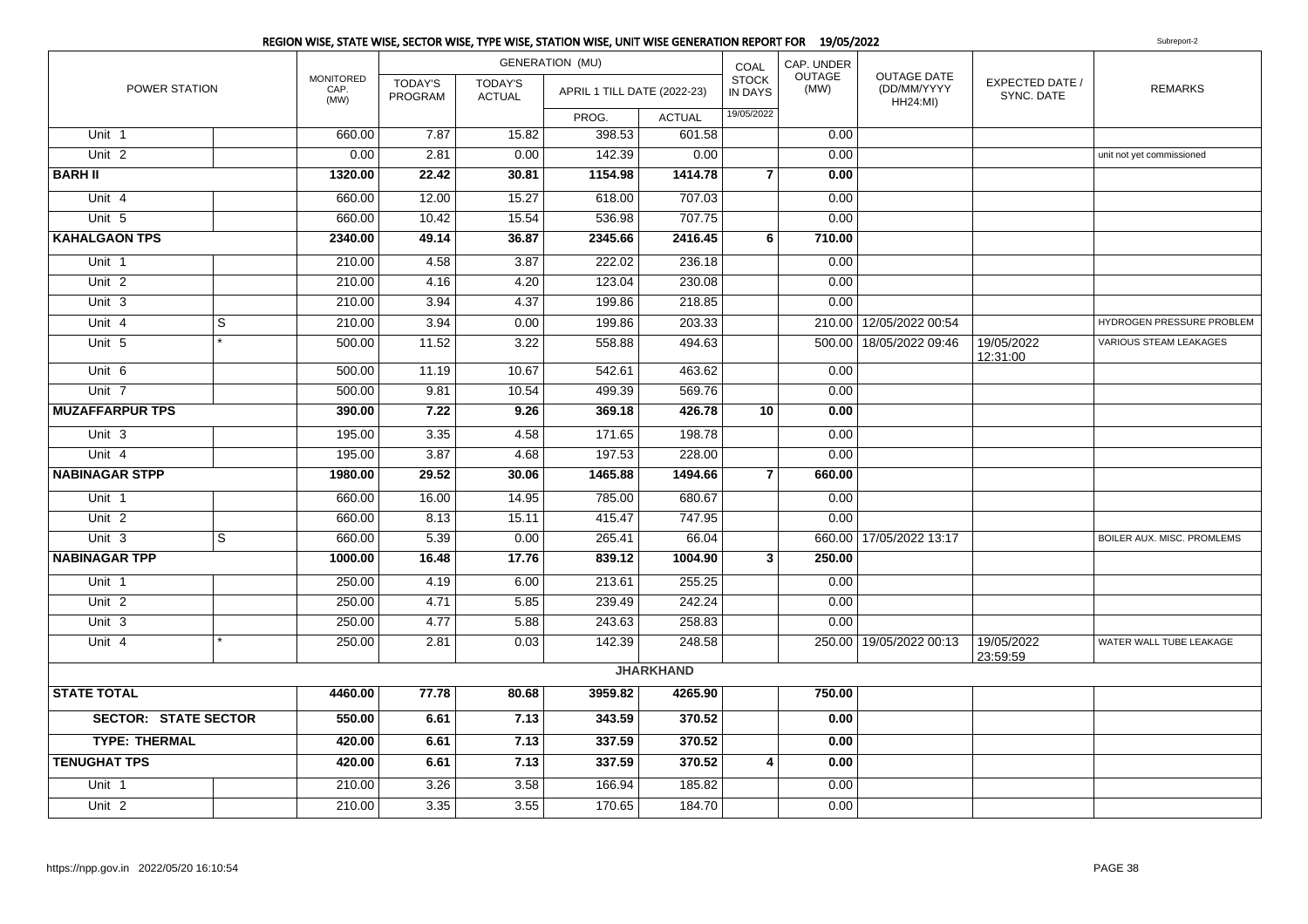|                               |   |                                  |                    |                                 | <b>GENERATION (MU)</b>      |               | COAL                           | CAP. UNDER     |                                               |                               |                            |
|-------------------------------|---|----------------------------------|--------------------|---------------------------------|-----------------------------|---------------|--------------------------------|----------------|-----------------------------------------------|-------------------------------|----------------------------|
| <b>POWER STATION</b>          |   | <b>MONITORED</b><br>CAP.<br>(MW) | TODAY'S<br>PROGRAM | <b>TODAY'S</b><br><b>ACTUAL</b> | APRIL 1 TILL DATE (2022-23) |               | <b>STOCK</b><br><b>IN DAYS</b> | OUTAGE<br>(MW) | OUTAGE DATE<br>(DD/MM/YYYY<br><b>HH24:MI)</b> | EXPECTED DATE /<br>SYNC. DATE | <b>REMARKS</b>             |
|                               |   |                                  |                    |                                 | PROG.                       | <b>ACTUAL</b> | 19/05/2022                     |                |                                               |                               |                            |
| <b>TYPE: HYDRO</b>            |   | 130.00                           | 0.00               | 0.00                            | 6.00                        | 0.00          |                                | 0.00           |                                               |                               |                            |
| <b>SUBERNREKHA-I HPS</b>      |   | 65.00                            | 0.00               | 0.00                            | 3.00                        | 0.00          |                                | 0.00           |                                               |                               |                            |
| <b>SUBERNREKHA-II HPS</b>     |   | 65.00                            | 0.00               | 0.00                            | 3.00                        | 0.00          |                                | 0.00           |                                               |                               |                            |
| <b>SECTOR: PVT SECTOR</b>     |   | 1830.00                          | 35.83              | 42.26                           | 1701.77                     | 1823.35       |                                | 0.00           |                                               |                               |                            |
| <b>TYPE: THERMAL</b>          |   | 1830.00                          | 35.83              | 42.26                           | 1701.77                     | 1823.35       |                                | 0.00           |                                               |                               |                            |
| <b>JOJOBERA TPS</b>           |   | 240.00                           | 4.71               | 5.27                            | 238.49                      | 250.40        | 9 <sup>1</sup>                 | 0.00           |                                               |                               |                            |
| Unit <sub>2</sub>             |   | 120.00                           | 2.39               | 2.55                            | 121.41                      | 125.27        |                                | 0.00           |                                               |                               |                            |
| Unit $3$                      |   | 120.00                           | 2.32               | 2.72                            | 117.08                      | 125.13        |                                | 0.00           |                                               |                               |                            |
| <b>MAHADEV PRASAD STPP</b>    |   | 540.00                           | 10.67              | 12.91                           | 422.73                      | 547.38        | 4                              | 0.00           |                                               |                               |                            |
| Unit <sub>1</sub>             |   | 270.00                           | 5.32               | 6.45                            | 270.08                      | 281.97        |                                | 0.00           |                                               |                               |                            |
| Unit <sub>2</sub>             |   | 270.00                           | 5.35               | 6.46                            | 152.65                      | 265.41        |                                | 0.00           |                                               |                               |                            |
| <b>MAITHON RB TPP</b>         |   | 1050.00                          | 20.45              | 24.08                           | 1040.55                     | 1025.57       | 17                             | 0.00           |                                               |                               |                            |
| Unit 1                        |   | 525.00                           | 10.10              | 12.04                           | 513.90                      | 537.35        |                                | 0.00           |                                               |                               |                            |
| Unit <sub>2</sub>             |   | 525.00                           | 10.35              | 12.04                           | 526.65                      | 488.22        |                                | 0.00           |                                               |                               |                            |
| <b>MAITRISHI USHA TPS</b>     |   | 0.00                             | 0.00               | 0.00                            | 0.00                        | 0.00          |                                | 0.00           |                                               |                               |                            |
| Unit 1                        |   | 0.00                             | 0.00               | 0.00                            | 0.00                        | 0.00          |                                | 0.00           |                                               |                               | unit not yet commissioned  |
| Unit <sub>2</sub>             |   | 0.00                             | 0.00               | 0.00                            | 0.00                        | 0.00          |                                | 0.00           |                                               |                               | unit not yet commissioned  |
| <b>SECTOR: CENTRAL SECTOR</b> |   | 2080.00                          | 35.34              | 31.29                           | 1914.46                     | 2072.03       |                                | 750.00         |                                               |                               |                            |
| <b>TYPE: THERMAL</b>          |   | 2000.00                          | 35.24              | 31.15                           | 1909.56                     | 2058.99       |                                | 750.00         |                                               |                               |                            |
| <b>BOKARO TPS `A` EXP</b>     |   | 500.00                           | 8.84               | 1.32                            | 448.96                      | 502.39        | 30 <sup>1</sup>                | 500.00         |                                               |                               |                            |
| Unit <sub>1</sub>             |   | 500.00                           | 8.84               | 1.32                            | 448.96                      | 502.39        |                                |                | 500.00   16/05/2022 16:25                     | 19/05/2022<br>18:01:00        | WATER WALL TUBE LEAKAGE    |
| <b>CHANDRAPURA(DVC) TPS</b>   |   | 500.00                           | 4.65               | 6.07                            | 355.35                      | 503.01        | 37                             | 250.00         |                                               |                               |                            |
| Unit 7                        |   | 250.00                           | 0.00               | 6.07                            | 119.00                      | 291.19        |                                | 0.00           |                                               |                               |                            |
| Unit 8                        | S | 250.00                           | 4.65               | 0.00                            | 236.35                      | 211.82        |                                |                | 250.00 06/05/2022 20:32                       |                               | STATOR/ STATOR EARTH FAULT |
| <b>KODARMA TPP</b>            |   | 1000.00                          | 18.68              | 23.76                           | 949.92                      | 1053.59       | 6                              | 0.00           |                                               |                               |                            |
| Unit 1                        |   | 500.00                           | 10.26              | 11.98                           | 521.94                      | 544.98        |                                | 0.00           |                                               |                               |                            |
| Unit <sub>2</sub>             |   | 500.00                           | 8.42               | 11.78                           | 427.98                      | 508.61        |                                | 0.00           |                                               |                               |                            |
| <b>NORTH KARANPURA TPP</b>    |   | 0.00                             | 3.07               | 0.00                            | 155.33                      | 0.00          |                                | 0.00           |                                               |                               |                            |
| Unit 1                        |   | 0.00                             | 2.81               | 0.00                            | 142.39                      | 0.00          |                                | 0.00           |                                               |                               | unit not yet commissioned  |
| Unit <sub>2</sub>             |   |                                  | 0.26               | 0.00                            | 12.94                       | 0.00          |                                | 0.00           |                                               |                               | unit not yet commissioned  |
| <b>TYPE: HYDRO</b>            |   | 80.00                            | 0.10               | 0.14                            | 4.90                        | 13.04         |                                | 0.00           |                                               |                               |                            |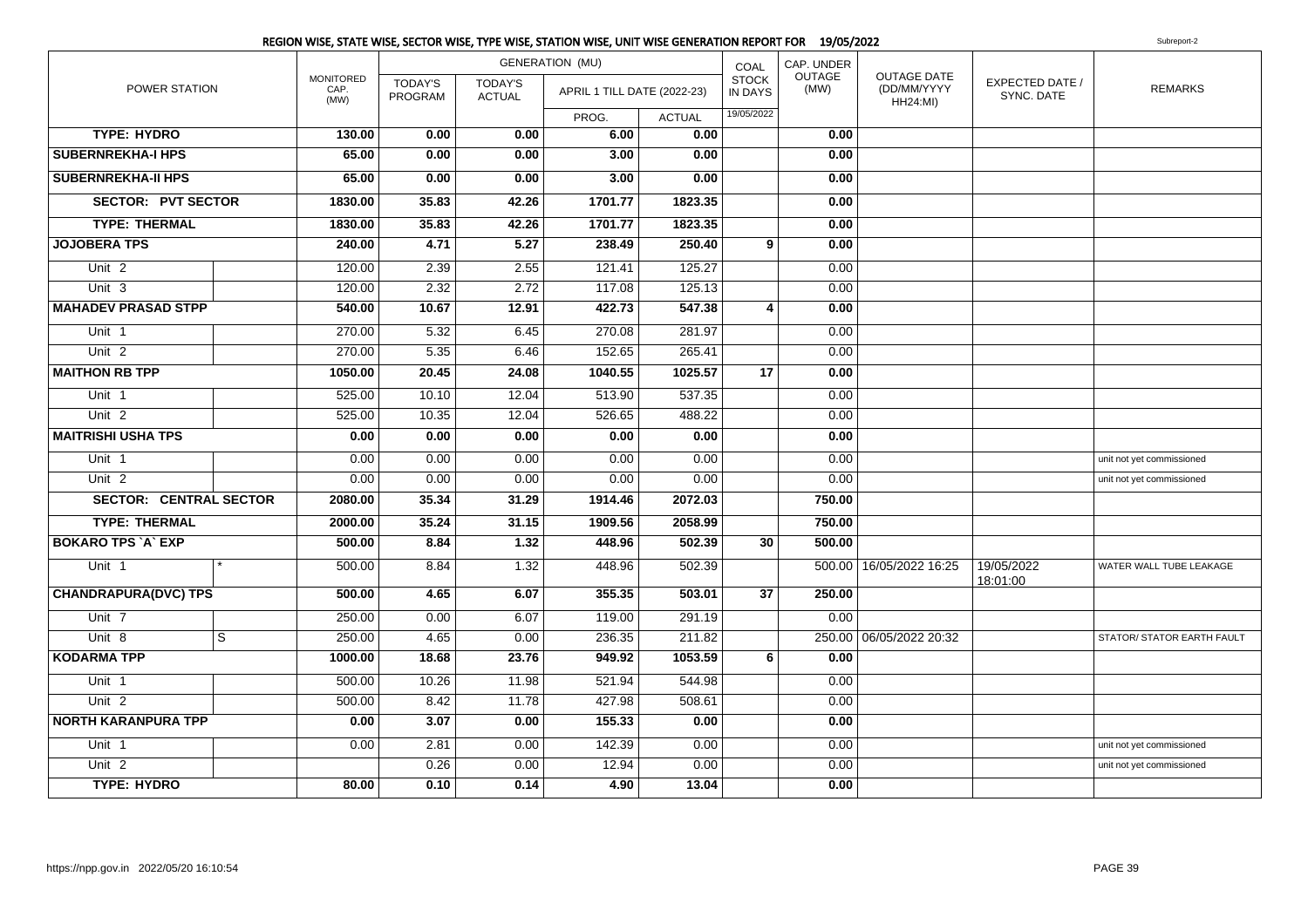|                             |                |                                  |                                  |                                 | REGION WISE, STATE WISE, SECTOR WISE, TYPE WISE, STATION WISE, UNIT WISE GENERATION REPORT FOR 19/05/2022 |               |                         |                       |                                                      |                               | Subreport-2               |
|-----------------------------|----------------|----------------------------------|----------------------------------|---------------------------------|-----------------------------------------------------------------------------------------------------------|---------------|-------------------------|-----------------------|------------------------------------------------------|-------------------------------|---------------------------|
|                             |                |                                  |                                  |                                 | <b>GENERATION (MU)</b>                                                                                    |               | COAL                    | CAP. UNDER            |                                                      |                               |                           |
| POWER STATION               |                | <b>MONITORED</b><br>CAP.<br>(MW) | <b>TODAY'S</b><br><b>PROGRAM</b> | <b>TODAY'S</b><br><b>ACTUAL</b> | APRIL 1 TILL DATE (2022-23)                                                                               |               | <b>STOCK</b><br>IN DAYS | <b>OUTAGE</b><br>(MW) | <b>OUTAGE DATE</b><br>(DD/MM/YYYY<br><b>HH24:MI)</b> | EXPECTED DATE /<br>SYNC. DATE | <b>REMARKS</b>            |
|                             |                |                                  |                                  |                                 | PROG.                                                                                                     | <b>ACTUAL</b> | 19/05/2022              |                       |                                                      |                               |                           |
| <b>PANCHET HPS</b>          |                | 80.00                            | 0.10                             | 0.14                            | 4.90                                                                                                      | 13.04         |                         | 0.00                  |                                                      |                               |                           |
|                             |                |                                  |                                  |                                 |                                                                                                           | <b>ODISHA</b> |                         |                       |                                                      |                               |                           |
| <b>STATE TOTAL</b>          |                | 11694.55                         | 193.40                           | 188.45                          | 9317.60                                                                                                   | 9422.27       |                         | 2041.30               |                                                      |                               |                           |
| <b>SECTOR: STATE SECTOR</b> |                | 3894.55                          | 43.26                            | 48.51                           | 1897.94                                                                                                   | 1980.39       |                         | 291.30                |                                                      |                               |                           |
| <b>TYPE: THERMAL</b>        |                | 1740.00                          | 33.97                            | 36.58                           | 1288.43                                                                                                   | 1278.59       |                         | 0.00                  |                                                      |                               |                           |
| <b>IB VALLEY TPS</b>        |                | 1740.00                          | 33.97                            | 36.58                           | 1288.43                                                                                                   | 1278.59       | 15                      | 0.00                  |                                                      |                               |                           |
| Unit 1                      |                | 210.00                           | 4.23                             | 4.56                            | 215.37                                                                                                    | 218.55        |                         | 0.00                  |                                                      |                               |                           |
| Unit <sub>2</sub>           |                | 210.00                           | 3.94                             | 4.15                            | 199.86                                                                                                    | 207.53        |                         | 0.00                  |                                                      |                               |                           |
| Unit 3                      |                | 660.00                           | 12.06                            | 13.90                           | 612.14                                                                                                    | 687.69        |                         | 0.00                  |                                                      |                               |                           |
| Unit 4                      |                | 660.00                           | 13.74                            | 13.97                           | 261.06                                                                                                    | 164.82        |                         | 0.00                  |                                                      |                               |                           |
| <b>TYPE: HYDRO</b>          |                | 2154.55                          | 9.29                             | 11.93                           | 609.51                                                                                                    | 701.80        |                         | 291.30                |                                                      |                               |                           |
| <b>BALIMELA HPS</b>         |                | 510.00                           | 1.16                             | 4.79                            | 47.04                                                                                                     | 213.06        |                         | 180.00                |                                                      |                               |                           |
| <b>CHIPLIMA HPS</b>         |                | 72.00                            | 0.58                             | 1.11                            | 36.02                                                                                                     | 48.10         |                         | 24.00                 |                                                      |                               |                           |
| <b>HIRAKUD HPS</b>          |                | 287.80                           | 0.23                             | 1.45                            | 22.37                                                                                                     | 78.45         |                         | 87.30                 |                                                      |                               |                           |
| <b>MACHKUND HPS</b>         |                | 114.75                           | 1.84                             | 0.00                            | 86.96                                                                                                     | 76.18         |                         | 0.00                  |                                                      |                               |                           |
| <b>RENGALI HPS</b>          |                | 250.00                           | 2.26                             | 2.55                            | 132.94                                                                                                    | 140.96        |                         | 0.00                  |                                                      |                               |                           |
| <b>UPPER INDRAVATI HPS</b>  |                | 600.00                           | 2.77                             | 0.58                            | 232.63                                                                                                    | 66.23         |                         | 0.00                  |                                                      |                               |                           |
| <b>UPPER KOLAB HPS</b>      |                | 320.00                           | 0.45                             | 1.45                            | 51.55                                                                                                     | 78.82         |                         | 0.00                  |                                                      |                               |                           |
| <b>SECTOR: PVT SECTOR</b>   |                | 3200.00                          | 48.00                            | 50.52                           | 2398.00                                                                                                   | 2765.07       |                         | 950.00                |                                                      |                               |                           |
| <b>TYPE: THERMAL</b>        |                | 3200.00                          | 48.00                            | 50.52                           | 2398.00                                                                                                   | 2765.07       |                         | 950.00                |                                                      |                               |                           |
| <b>DERANG TPP</b>           |                | 1200.00                          | 18.81                            | 14.30                           | 956.39                                                                                                    | 1209.77       | 65                      | 600.00                |                                                      |                               |                           |
| Unit 1                      |                | 600.00                           | 8.71                             | 14.30                           | 442.49                                                                                                    | 673.77        |                         | 0.00                  |                                                      |                               |                           |
| Unit 2                      | $\overline{s}$ | 600.00                           | 10.10                            | 0.00                            | 513.90                                                                                                    | 536.00        |                         |                       | 600.00 16/05/2022 20:05                              |                               | TURBINE VIBRATION HIGH    |
| <b>ICCL IMP</b>             |                | 0.00                             | 0.55                             | 0.55                            | 26.45                                                                                                     | 42.74         |                         | 0.00                  |                                                      |                               |                           |
| Unit <sub>2</sub>           |                | 0.00                             | 0.55                             | 0.55                            | 26.45                                                                                                     | 42.74         |                         | 0.00                  |                                                      |                               |                           |
| <b>KAMALANGA TPS</b>        |                | 1050.00                          | 22.77                            | 22.96                           | 1117.63                                                                                                   | 1059.92       | 3                       | 0.00                  |                                                      |                               |                           |
| Unit 1                      |                | 350.00                           | 7.00                             | 8.40                            | 355.00                                                                                                    | 288.24        |                         | 0.00                  |                                                      |                               |                           |
| Unit 2                      |                | 350.00                           | 8.00                             | 6.71                            | 387.00                                                                                                    | 381.36        |                         | 0.00                  |                                                      |                               |                           |
| Unit 3                      |                | 350.00                           | 7.77                             | 7.85                            | 375.63                                                                                                    | 390.32        |                         | 0.00                  |                                                      |                               |                           |
| <b>LANCO BABANDH TPP</b>    |                | 0.00                             | 0.00                             | 0.00                            | 0.00                                                                                                      | 0.00          |                         | 0.00                  |                                                      |                               |                           |
| Unit 1                      |                | 0.00                             | 0.00                             | 0.00                            | 0.00                                                                                                      | 0.00          |                         | 0.00                  |                                                      |                               | unit not yet commissioned |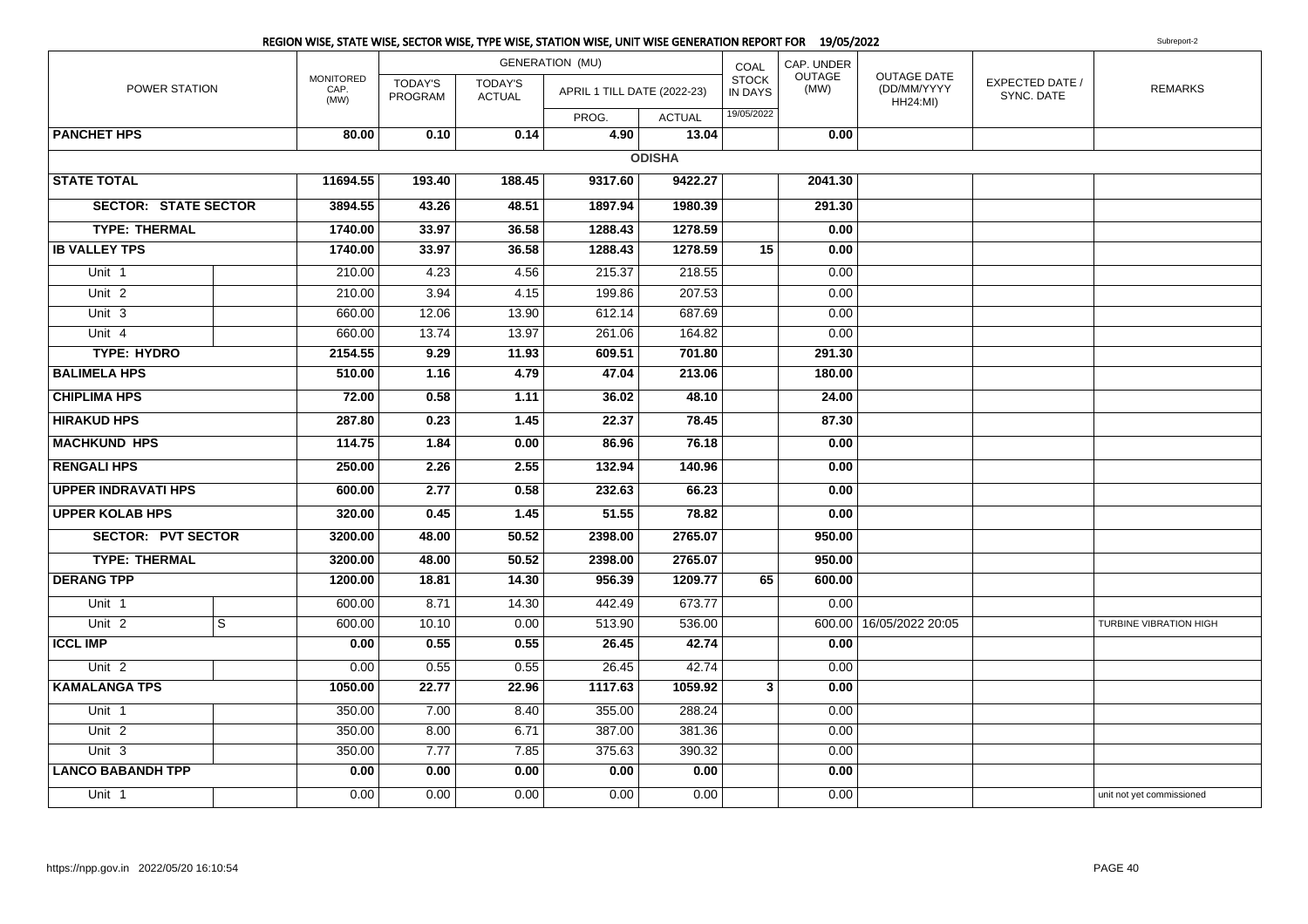|                                 |   |                                  |                           |                                 | REGION WISE, STATE WISE, SECTOR WISE, TYPE WISE, STATION WISE, UNIT WISE GENERATION REPORT FOR 19/05/2022 |               |                                |                |                                                      |                               | Subreport-2               |
|---------------------------------|---|----------------------------------|---------------------------|---------------------------------|-----------------------------------------------------------------------------------------------------------|---------------|--------------------------------|----------------|------------------------------------------------------|-------------------------------|---------------------------|
|                                 |   |                                  |                           |                                 | <b>GENERATION (MU)</b>                                                                                    |               | COAL                           | CAP. UNDER     |                                                      |                               |                           |
| POWER STATION                   |   | <b>MONITORED</b><br>CAP.<br>(MW) | TODAY'S<br><b>PROGRAM</b> | <b>TODAY'S</b><br><b>ACTUAL</b> | APRIL 1 TILL DATE (2022-23)                                                                               |               | <b>STOCK</b><br><b>IN DAYS</b> | OUTAGE<br>(MW) | <b>OUTAGE DATE</b><br>(DD/MM/YYYY<br><b>HH24:MI)</b> | EXPECTED DATE /<br>SYNC. DATE | <b>REMARKS</b>            |
|                                 |   |                                  |                           |                                 | PROG.                                                                                                     | <b>ACTUAL</b> | 19/05/2022                     |                |                                                      |                               |                           |
| <b>NALCO IMP</b>                |   | 0.00                             | 0.26                      | 0.00                            | 12.94                                                                                                     | 22.23         |                                | 0.00           |                                                      |                               |                           |
| Unit 1                          |   | 0.00                             | 0.26                      | 0.00                            | 12.94                                                                                                     | 22.23         |                                | 0.00           |                                                      |                               |                           |
| <b>UTKAL TPP (IND BARATH)</b>   |   | 350.00                           | 0.00                      | 0.00                            | 0.00                                                                                                      | 0.00          |                                | 350.00         |                                                      |                               |                           |
| Unit 1                          |   | 350.00                           | 0.00                      | 0.00                            | 0.00                                                                                                      | 0.00          |                                |                | 350.00 01/05/2017 00:00                              |                               | Other Commercial Reason   |
| Unit $2$                        |   | 0.00                             | 0.00                      | 0.00                            | 0.00                                                                                                      | 0.00          |                                | 0.00           |                                                      |                               | unit not yet commissioned |
| <b>VEDANTA TPP</b>              |   | 600.00                           | 5.61                      | 12.71                           | 284.59                                                                                                    | 430.41        | 9                              | 0.00           |                                                      |                               |                           |
| Unit <sub>2</sub>               |   | 600.00                           | 5.61                      | 12.71                           | 284.59                                                                                                    | 430.41        |                                | 0.00           |                                                      |                               |                           |
| <b>SECTOR: CENTRAL SECTOR</b>   |   | 4600.00                          | 102.14                    | 89.42                           | 5021.66                                                                                                   | 4676.81       |                                | 800.00         |                                                      |                               |                           |
| <b>TYPE: THERMAL</b>            |   | 4600.00                          | 102.14                    | 89.42                           | 5021.66                                                                                                   | 4676.81       |                                | 800.00         |                                                      |                               |                           |
| <b>DARLIPALI STPS</b>           |   | 1600.00                          | 36.93                     | 19.38                           | 1787.67                                                                                                   | 1314.54       | 36                             | 800.00         |                                                      |                               |                           |
| Unit 1                          | L | 800.00                           | 19.16                     | 0.00                            | 926.04                                                                                                    | 411.52        |                                |                | 800.00 24/04/2022 00:00                              |                               | TURBINE MISC. PROBLEM     |
| Unit 2                          |   | 800.00                           | 17.77                     | 19.38                           | 861.63                                                                                                    | 903.02        |                                | 0.00           |                                                      |                               |                           |
| <b>ROURKELA PP-II EXPANSION</b> |   | 0.00                             | 1.39                      | 0.00                            | 67.41                                                                                                     | 0.00          |                                | 0.00           |                                                      |                               |                           |
| Unit <sub>1</sub>               |   | 0.00                             | 1.39                      | 0.00                            | 67.41                                                                                                     | 0.00          |                                | 0.00           |                                                      |                               | unit not yet commissioned |
| <b>TALCHER STPS</b>             |   | 3000.00                          | 63.82                     | 70.04                           | 3166.58                                                                                                   | 3362.27       | 14                             | 0.00           |                                                      |                               |                           |
| Unit 1                          |   | 500.00                           | 10.10                     | 11.98                           | 513.90                                                                                                    | 549.25        |                                | 0.00           |                                                      |                               |                           |
| Unit $2$                        |   | 500.00                           | 11.52                     | 11.35                           | 558.88                                                                                                    | 549.14        |                                | 0.00           |                                                      |                               |                           |
| Unit 3                          |   | 500.00                           | 10.10                     | 11.83                           | 513.90                                                                                                    | 515.70        |                                | 0.00           |                                                      |                               |                           |
| Unit 4                          |   | 500.00                           | 10.10                     | 10.94                           | 513.90                                                                                                    | 584.52        |                                | 0.00           |                                                      |                               |                           |
| Unit 5                          |   | 500.00                           | 11.00                     | 11.97                           | 533.00                                                                                                    | 582.06        |                                | 0.00           |                                                      |                               |                           |
| Unit 6                          |   | 500.00                           | 11.00                     | 11.97                           | 533.00                                                                                                    | 581.60        |                                | 0.00           |                                                      |                               |                           |
|                                 |   |                                  |                           |                                 |                                                                                                           | <b>SIKKIM</b> |                                |                |                                                      |                               |                           |
| <b>STATE TOTAL</b>              |   | 2282.00                          | 27.48                     | 37.03                           | 1126.12                                                                                                   | 1493.79       |                                | 48.50          |                                                      |                               |                           |
| <b>SECTOR: STATE SECTOR</b>     |   | 1200.00                          | 11.90                     | 20.41                           | 534.10                                                                                                    | 727.36        |                                | 0.00           |                                                      |                               |                           |
| <b>TYPE: HYDRO</b>              |   | 1200.00                          | 11.90                     | 20.41                           | 534.10                                                                                                    | 727.36        |                                | 0.00           |                                                      |                               |                           |
| <b>TEESTA-III HPS</b>           |   | 1200.00                          | 11.90                     | 20.41                           | 534.10                                                                                                    | 727.36        |                                | 0.00           |                                                      |                               |                           |
| <b>SECTOR: PVT SECTOR</b>       |   | 512.00                           | 5.36                      | 7.79                            | 187.84                                                                                                    | 281.60        |                                | 48.50          |                                                      |                               |                           |
| <b>TYPE: HYDRO</b>              |   | 512.00                           | 5.36                      | 7.79                            | 187.84                                                                                                    | 281.60        |                                | 48.50          |                                                      |                               |                           |
| <b>CHUZACHEN HPS</b>            |   | 110.00                           | 1.61                      | 1.80                            | 48.59                                                                                                     | 66.38         |                                | 0.00           |                                                      |                               |                           |
| <b>DIKCHU HPS</b>               |   | 96.00                            | 1.65                      | 2.53                            | 59.35                                                                                                     | 95.14         |                                | 0.00           |                                                      |                               |                           |
| <b>JORETHANG LOOP</b>           |   | 96.00                            | 0.74                      | 1.01                            | 28.06                                                                                                     | 36.86         |                                | 0.00           |                                                      |                               |                           |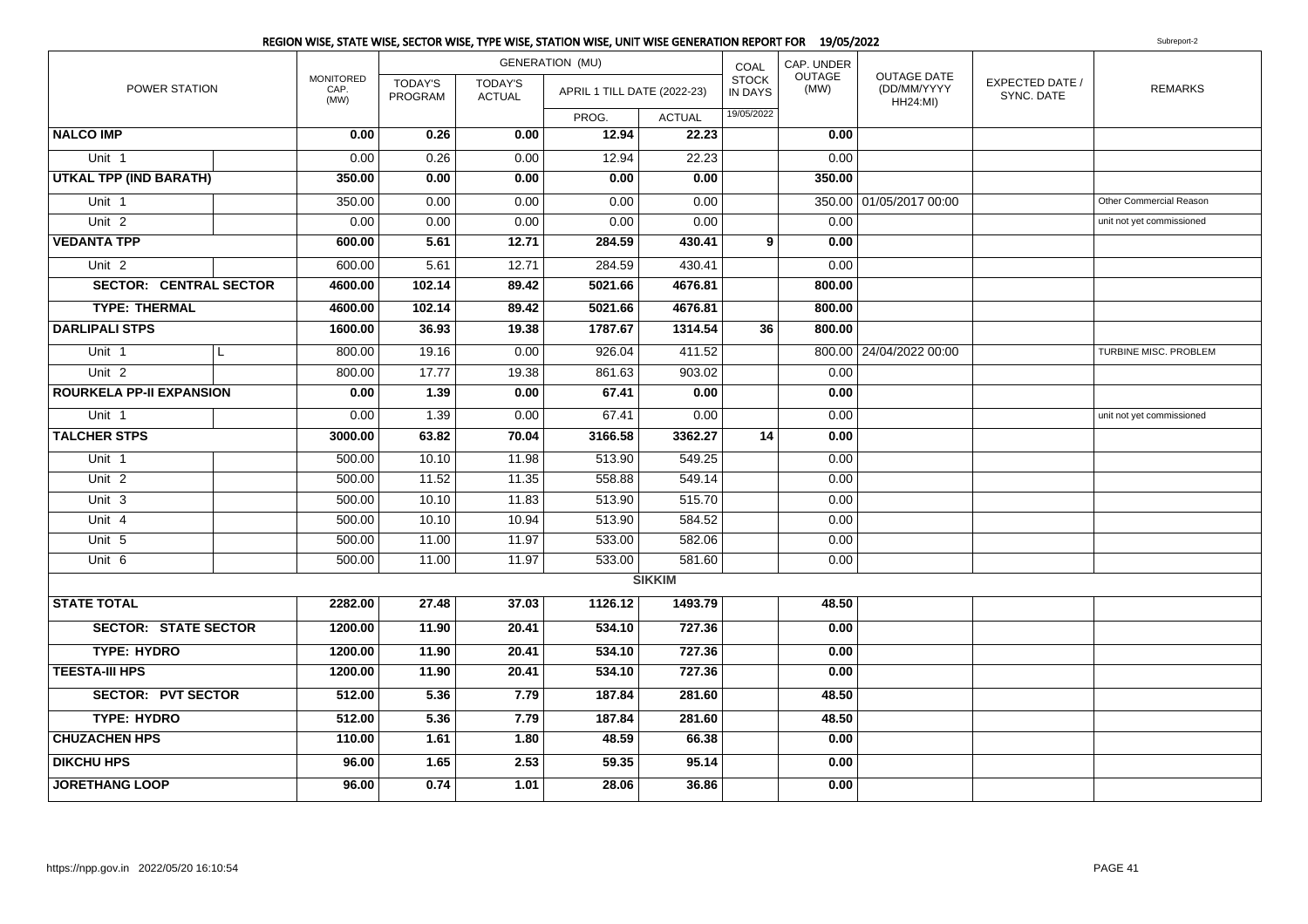|                               |                |                                  |                           |                                 | REGION WISE, STATE WISE, SECTOR WISE, TYPE WISE, STATION WISE, UNIT WISE GENERATION REPORT FOR 19/05/2022 |                    |                                |                       |                                        |                               | Subreport-2                                           |
|-------------------------------|----------------|----------------------------------|---------------------------|---------------------------------|-----------------------------------------------------------------------------------------------------------|--------------------|--------------------------------|-----------------------|----------------------------------------|-------------------------------|-------------------------------------------------------|
|                               |                |                                  |                           |                                 | <b>GENERATION (MU)</b>                                                                                    |                    | COAL                           | CAP. UNDER            |                                        |                               |                                                       |
| POWER STATION                 |                | <b>MONITORED</b><br>CAP.<br>(MW) | <b>TODAY'S</b><br>PROGRAM | <b>TODAY'S</b><br><b>ACTUAL</b> | APRIL 1 TILL DATE (2022-23)                                                                               |                    | <b>STOCK</b><br><b>IN DAYS</b> | <b>OUTAGE</b><br>(MW) | OUTAGE DATE<br>(DD/MM/YYYY<br>HH24:MI) | EXPECTED DATE /<br>SYNC. DATE | <b>REMARKS</b>                                        |
|                               |                |                                  |                           |                                 | PROG.                                                                                                     | <b>ACTUAL</b>      | 19/05/2022                     |                       |                                        |                               |                                                       |
| <b>RONGNICHU HPS</b>          |                | 113.00                           | 0.55                      | 1.76                            | 22.45                                                                                                     | 53.21              |                                | 0.00                  |                                        |                               |                                                       |
| <b>TASHIDING HPS</b>          |                | 97.00                            | 0.81                      | 0.69                            | 29.39                                                                                                     | 30.01              |                                | 48.50                 |                                        |                               |                                                       |
| <b>SECTOR: CENTRAL SECTOR</b> |                | 570.00                           | 10.22                     | 8.83                            | 404.18                                                                                                    | 484.83             |                                | 0.00                  |                                        |                               |                                                       |
| <b>TYPE: HYDRO</b>            |                | 570.00                           | 10.22                     | 8.83                            | 404.18                                                                                                    | 484.83             |                                | 0.00                  |                                        |                               |                                                       |
| <b>RANGIT HPS</b>             |                | 60.00                            | 0.87                      | 1.32                            | 38.53                                                                                                     | 43.87              |                                | 0.00                  |                                        |                               |                                                       |
| <b>TEESTA V HPS</b>           |                | 510.00                           | 9.35                      | 7.51                            | 365.65                                                                                                    | 440.96             |                                | 0.00                  |                                        |                               |                                                       |
|                               |                |                                  |                           |                                 |                                                                                                           | <b>WEST BENGAL</b> |                                |                       |                                        |                               |                                                       |
| <b>STATE TOTAL</b>            |                | 15118.20                         | 246.47                    | 244.17                          | 12274.74                                                                                                  | 12621.06           |                                | 3416.20               |                                        |                               |                                                       |
| <b>SECTOR: STATE SECTOR</b>   |                | 5876.00                          | 88.29                     | 90.26                           | 4424.32                                                                                                   | 4544.27            |                                | 1117.00               |                                        |                               |                                                       |
| <b>TYPE: THERMAL</b>          |                | 4810.00                          | 84.71                     | 85.50                           | 4256.30                                                                                                   | 4319.88            |                                | 1010.00               |                                        |                               |                                                       |
| <b>BAKRESWAR TPS</b>          |                | 1050.00                          | 24.12                     | 24.38                           | 1170.28                                                                                                   | 1099.20            | $\mathbf{1}$                   | 0.00                  |                                        |                               |                                                       |
| Unit 1                        |                | 210.00                           | 4.61                      | 4.88                            | 223.59                                                                                                    | 223.71             |                                | 0.00                  |                                        |                               |                                                       |
| Unit <sub>2</sub>             |                | 210.00                           | 4.87                      | 4.92                            | 237.53                                                                                                    | 220.49             |                                | 0.00                  |                                        |                               |                                                       |
| Unit 3                        |                | 210.00                           | 5.06                      | 4.85                            | 245.14                                                                                                    | 221.00             |                                | 0.00                  |                                        |                               |                                                       |
| Unit 4                        |                | 210.00                           | 4.61                      | 4.97                            | 223.59                                                                                                    | 209.31             |                                | 0.00                  |                                        |                               |                                                       |
| Unit 5                        |                | 210.00                           | 4.97                      | 4.76                            | 240.43                                                                                                    | 224.69             |                                | 0.00                  |                                        |                               |                                                       |
| <b>BANDEL TPS</b>             |                | 270.00                           | 3.68                      | 5.22                            | 199.73                                                                                                    | 247.86             | $\mathbf{1}$                   | 0.00                  |                                        |                               |                                                       |
| Unit <sub>2</sub>             |                | 60.00                            | 0.00                      | 0.92                            | 10.81                                                                                                     | 36.21              |                                | 0.00                  |                                        |                               |                                                       |
| Unit 5                        |                | 210.00                           | 3.68                      | 4.30                            | 188.92                                                                                                    | 211.65             |                                | 0.00                  |                                        |                               |                                                       |
| D.P.L. TPS                    |                | 550.00                           | 7.77                      | 5.88                            | 395.63                                                                                                    | 376.31             | $\mathbf{1}$                   | 300.00                |                                        |                               |                                                       |
| Unit 7                        | S              | 300.00                           | 3.45                      | 0.00                            | 175.55                                                                                                    | 95.20              |                                |                       | 300.00   17/05/2022 22:00              | 23/05/2022                    | <b>COAL SHORTAGE</b>                                  |
| Unit 8                        |                | 250.00                           | 4.32                      | 5.88                            | 220.08                                                                                                    | 281.11             |                                | 0.00                  |                                        |                               |                                                       |
| <b>KOLAGHAT TPS</b>           |                | 840.00                           | 11.75                     | 12.41                           | 604.25                                                                                                    | 552.71             | $\mathbf{1}$                   | 210.00                |                                        |                               |                                                       |
| Unit 3                        |                | 210.00                           | 2.55                      | 3.63                            | 130.45                                                                                                    | 158.17             |                                | 0.00                  |                                        |                               |                                                       |
| Unit 4                        | $\overline{s}$ | 210.00                           | 2.88                      | 0.00                            | 148.72                                                                                                    | 121.77             |                                |                       | 210.00   17/05/2022 22:39              |                               | REHEATER TUBE LEAKAGE                                 |
| $\overline{Unit}$ 5           |                | 210.00                           | 3.32                      | 4.48                            | 171.08                                                                                                    | 72.06              |                                | 0.00                  |                                        |                               |                                                       |
| Unit 6                        |                | 210.00                           | 3.00                      | 4.30                            | 154.00                                                                                                    | 200.71             |                                | 0.00                  |                                        |                               |                                                       |
| <b>SAGARDIGHI TPS</b>         |                | 1600.00                          | 26.91                     | 26.03                           | 1367.29                                                                                                   | 1505.57            | $\mathbf{3}$                   | 500.00                |                                        |                               |                                                       |
| Unit 1                        |                | 300.00                           | 4.32                      | 7.12                            | 220.08                                                                                                    | 244.27             |                                | 0.00                  |                                        |                               |                                                       |
| Unit <sub>2</sub>             |                | 300.00                           | 5.94                      | 6.83                            | 301.86                                                                                                    | 273.15             |                                | 0.00                  |                                        |                               |                                                       |
| Unit 3                        |                | 500.00                           | 8.55                      | 12.08                           | 434.45                                                                                                    | 506.45             |                                | 0.00                  |                                        |                               |                                                       |
| Unit 4                        | $\overline{P}$ | 500.00                           | 8.10                      | 0.00                            | 410.90                                                                                                    | 481.70             |                                |                       | 500.00   15/05/2022 02:51              |                               | <b>BOILER INSPECTION/ RE-</b><br><b>CERTIFICATION</b> |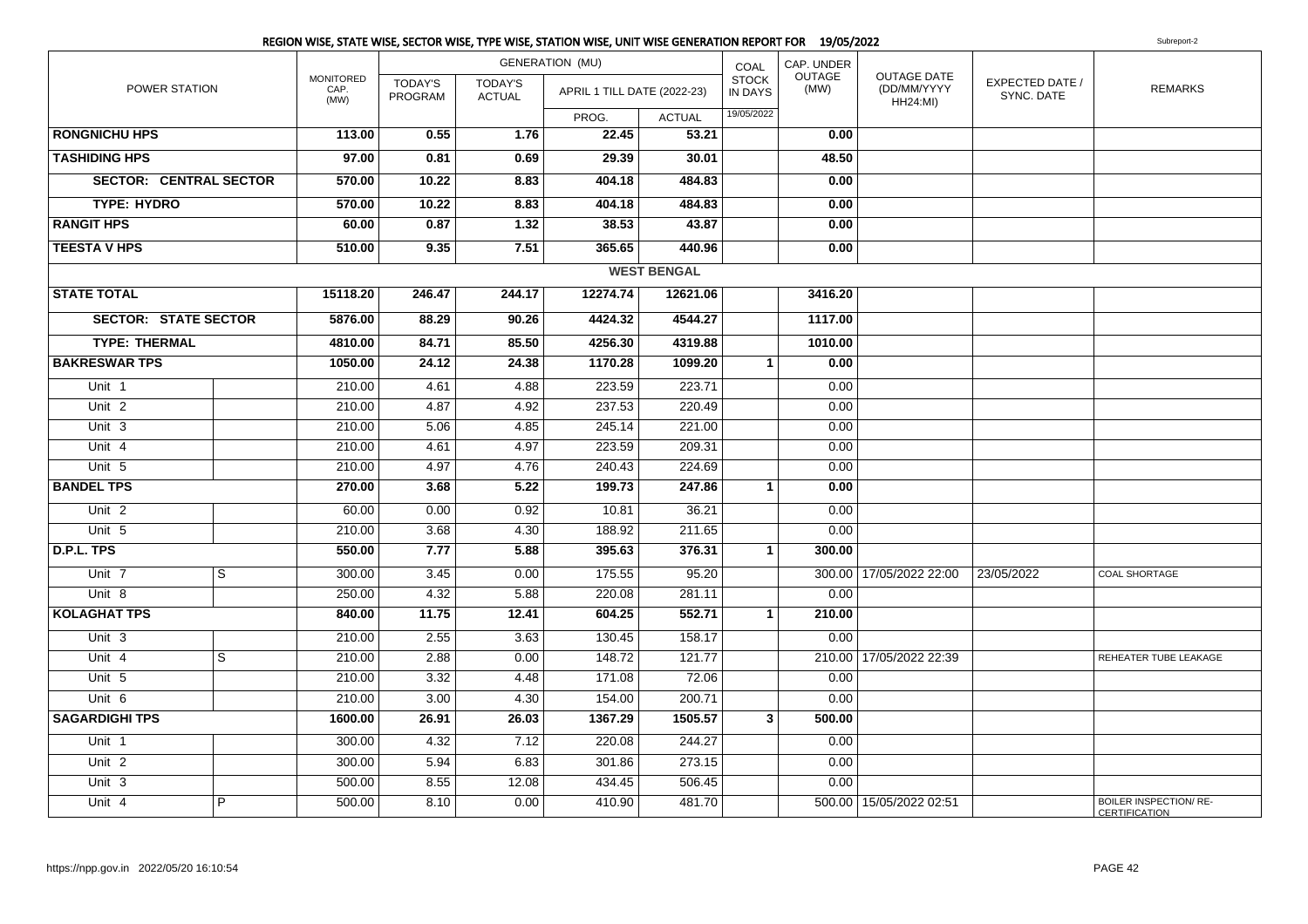|                           |   |                                  |                           |                                 | <b>GENERATION (MU)</b>      |               | COAL                    | CAP. UNDER     |                                                      |                               |                                            |
|---------------------------|---|----------------------------------|---------------------------|---------------------------------|-----------------------------|---------------|-------------------------|----------------|------------------------------------------------------|-------------------------------|--------------------------------------------|
| POWER STATION             |   | <b>MONITORED</b><br>CAP.<br>(MW) | <b>TODAY'S</b><br>PROGRAM | <b>TODAY'S</b><br><b>ACTUAL</b> | APRIL 1 TILL DATE (2022-23) |               | <b>STOCK</b><br>IN DAYS | OUTAGE<br>(MW) | <b>OUTAGE DATE</b><br>(DD/MM/YYYY<br><b>HH24:MI)</b> | EXPECTED DATE /<br>SYNC. DATE | <b>REMARKS</b>                             |
|                           |   |                                  |                           |                                 | PROG.                       | <b>ACTUAL</b> | 19/05/2022              |                |                                                      |                               |                                            |
| <b>SANTALDIH TPS</b>      |   | 500.00                           | 10.48                     | 11.58                           | 519.12                      | 538.23        | $\mathbf{2}$            | 0.00           |                                                      |                               |                                            |
| Unit 5                    |   | 250.00                           | 4.87                      | 6.01                            | 247.53                      | 276.69        |                         | 0.00           |                                                      |                               |                                            |
| Unit $6$                  |   | 250.00                           | 5.61                      | 5.57                            | 271.59                      | 261.54        |                         | 0.00           |                                                      |                               |                                            |
| TYPE: THER (GT)           |   | 80.00                            | 0.00                      | 0.00                            | 0.00                        | 0.00          |                         | 80.00          |                                                      |                               |                                            |
| <b>HALDIA GT (Liq.)</b>   |   | 40.00                            | 0.00                      | 0.00                            | 0.00                        | 0.00          |                         | 40.00          |                                                      |                               |                                            |
| <b>KASBA GT (Liq.)</b>    |   | 40.00                            | 0.00                      | 0.00                            | 0.00                        | 0.00          |                         | 40.00          |                                                      |                               |                                            |
| <b>TYPE: HYDRO</b>        |   | 986.00                           | 3.58                      | 4.76                            | 168.02                      | 224.39        |                         | 27.00          |                                                      |                               |                                            |
| <b>JALDHAKA HPS ST-I</b>  |   | 36.00                            | 0.48                      | 0.72                            | 20.12                       | 28.11         |                         | 27.00          |                                                      |                               |                                            |
| <b>PURULIA PSS HPS</b>    |   | 900.00                           | 2.58                      | 3.67                            | 129.02                      | 177.57        |                         | 0.00           |                                                      |                               |                                            |
| <b>RAMMAM HPS</b>         |   | 50.00                            | 0.52                      | 0.37                            | 18.88                       | 18.71         |                         | 0.00           |                                                      |                               |                                            |
| <b>SECTOR: PVT SECTOR</b> |   | 2037.00                          | 32.83                     | 40.19                           | 1613.77                     | 1915.78       |                         | 240.00         |                                                      |                               |                                            |
| <b>TYPE: THERMAL</b>      |   | 2037.00                          | 32.83                     | 40.19                           | 1613.77                     | 1915.78       |                         | 240.00         |                                                      |                               |                                            |
| <b>BUDGE BUDGE TPS</b>    |   | 750.00                           | 16.77                     | 17.01                           | 812.63                      | 823.22        | 18                      | 0.00           |                                                      |                               |                                            |
| Unit 1                    |   | 250.00                           | 5.61                      | 5.55                            | 271.59                      | 268.37        |                         | 0.00           |                                                      |                               |                                            |
| Unit <sub>2</sub>         |   | 250.00                           | 5.55                      | 5.47                            | 268.45                      | 265.95        |                         | 0.00           |                                                      |                               |                                            |
| Unit 3                    |   | 250.00                           | 5.61                      | 5.99                            | 272.59                      | 288.90        |                         | 0.00           |                                                      |                               |                                            |
| <b>DISHERGARH TPP</b>     |   | 12.00                            | 0.00                      | 0.00                            | 0.00                        | 0.00          |                         | 0.00           |                                                      |                               |                                            |
| Unit 1                    |   | 12.00                            | 0.00                      | 0.00                            | 0.00                        | 0.00          |                         | 0.00           |                                                      |                               |                                            |
| <b>HALDIA TPP</b>         |   | 600.00                           | 12.96                     | 14.27                           | 644.24                      | 666.48        | 8                       | 0.00           |                                                      |                               |                                            |
| Unit 1                    |   | 300.00                           | 6.19                      | 7.14                            | 315.61                      | 332.73        |                         | 0.00           |                                                      |                               |                                            |
| Unit <sub>2</sub>         |   | 300.00                           | 6.77                      | 7.13                            | 328.63                      | 333.75        |                         | 0.00           |                                                      |                               |                                            |
| <b>HIRANMAYE TPP</b>      |   | 300.00                           | 2.78                      | 5.56                            | 140.82                      | 280.34        | 22                      | 0.00           |                                                      |                               |                                            |
| Unit <sub>1</sub>         |   | 150.00                           | 1.39                      | 2.50                            | 70.41                       | 131.63        |                         | 0.00           |                                                      |                               |                                            |
| Unit <sub>2</sub>         |   | 150.00                           | 1.39                      | 3.06                            | 70.41                       | 148.71        |                         | 0.00           |                                                      |                               |                                            |
| Unit 3                    |   | 0.00                             | 0.00                      | 0.00                            | 0.00                        | 0.00          |                         | 0.00           |                                                      |                               | unit not yet commissioned                  |
| <b>SOUTHERN REPL. TPS</b> |   | 135.00                           | 0.32                      | 3.35                            | 16.08                       | 145.74        | 15                      | 0.00           |                                                      |                               |                                            |
| Unit 1                    |   | 67.50                            | 0.16                      | 1.67                            | 8.04                        | 73.60         |                         | 0.00           |                                                      |                               |                                            |
| Unit <sub>2</sub>         |   | 67.50                            | 0.16                      | 1.68                            | 8.04                        | 72.14         |                         | 0.00           |                                                      |                               |                                            |
| <b>TITAGARH TPS</b>       |   | 240.00                           | 0.00                      | 0.00                            | 0.00                        | 0.00          |                         | 240.00         |                                                      |                               |                                            |
| Unit 1                    | L | 60.00                            | 0.00                      | 0.00                            | 0.00                        | 0.00          |                         |                | 60.00 10/10/2016 04:57                               |                               | <b>RESERVE SHUT DOWN / STANDBY</b><br>UNIT |
| Unit <sub>2</sub>         | L | 60.00                            | 0.00                      | 0.00                            | 0.00                        | 0.00          |                         | 60.00          | 09/10/2016 04:57                                     |                               | RESERVE SHUT DOWN / STANDBY<br><b>UNIT</b> |
| Unit 3                    |   | 60.00                            | 0.00                      | 0.00                            | 0.00                        | 0.00          |                         |                | 60.00 10/10/2016 04:18                               |                               | RESERVE SHUT DOWN / STANDBY                |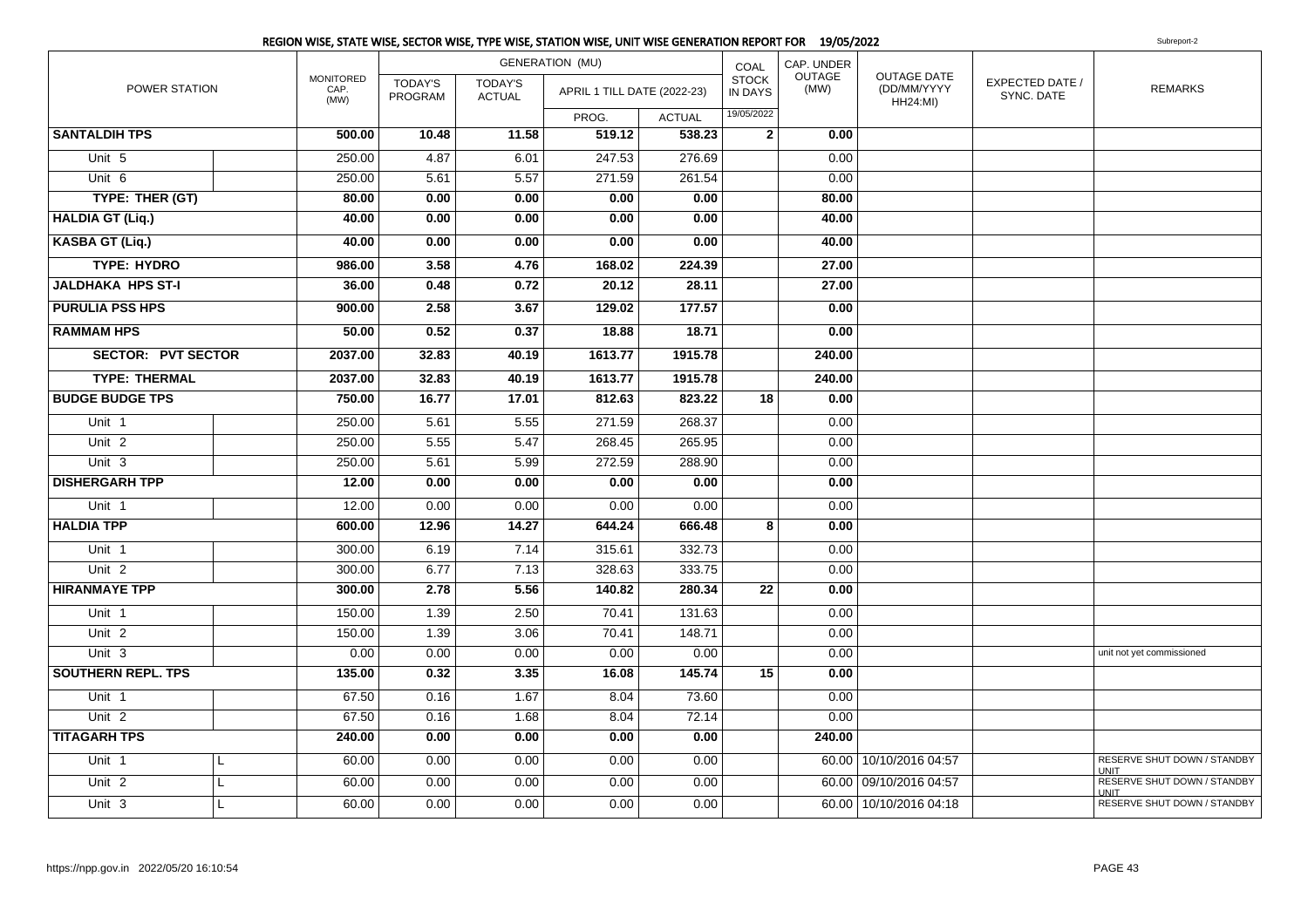|                               |                |                                  |                           |                          | REGION WISE, STATE WISE, SECTOR WISE, TYPE WISE, STATION WISE, UNIT WISE GENERATION REPORT FOR 19/05/2022 |               |                         |                       |                                               |                               | Subreport-2                                |
|-------------------------------|----------------|----------------------------------|---------------------------|--------------------------|-----------------------------------------------------------------------------------------------------------|---------------|-------------------------|-----------------------|-----------------------------------------------|-------------------------------|--------------------------------------------|
|                               |                |                                  |                           |                          | <b>GENERATION (MU)</b>                                                                                    |               | COAL                    | CAP. UNDER            |                                               |                               |                                            |
| POWER STATION                 |                | <b>MONITORED</b><br>CAP.<br>(MW) | <b>TODAY'S</b><br>PROGRAM | TODAY'S<br><b>ACTUAL</b> | APRIL 1 TILL DATE (2022-23)                                                                               |               | <b>STOCK</b><br>IN DAYS | <b>OUTAGE</b><br>(MW) | OUTAGE DATE<br>(DD/MM/YYYY<br><b>HH24:MI)</b> | EXPECTED DATE /<br>SYNC. DATE | <b>REMARKS</b>                             |
|                               |                |                                  |                           |                          | PROG.                                                                                                     | <b>ACTUAL</b> | 19/05/2022              |                       |                                               |                               |                                            |
| Unit 3                        | L              | 60.00                            | 0.00                      | 0.00                     | 0.00                                                                                                      | 0.00          |                         |                       | 60.00 10/10/2016 04:18                        |                               | <b>UNIT</b>                                |
| Unit 4                        | L              | 60.00                            | 0.00                      | 0.00                     | 0.00                                                                                                      | 0.00          |                         |                       | 60.00 09/10/2016 05:36                        |                               | RESERVE SHUT DOWN / STANDBY<br><b>UNIT</b> |
| <b>SECTOR: CENTRAL SECTOR</b> |                | 7205.20                          | 125.35                    | 113.72                   | 6236.65                                                                                                   | 6161.01       |                         | 2059.20               |                                               |                               |                                            |
| <b>TYPE: THERMAL</b>          |                | 6850.00                          | 121.51                    | 108.30                   | 6090.69                                                                                                   | 5966.07       |                         | 1870.00               |                                               |                               |                                            |
| <b>DURGAPUR STEEL TPS</b>     |                | 1000.00                          | 18.61                     | 11.93                    | 946.59                                                                                                    | 1004.85       | 17                      | 500.00                |                                               |                               |                                            |
| Unit 1                        | $\mathsf{s}$   | 500.00                           | 9.26                      | 0.00                     | 470.94                                                                                                    | 515.29        |                         |                       | 500.00   18/05/2022 15:00                     |                               | WATER WALL TUBE LEAKAGE                    |
| Unit <sub>2</sub>             |                | 500.00                           | 9.35                      | 11.93                    | 475.65                                                                                                    | 489.56        |                         | 0.00                  |                                               |                               |                                            |
| <b>DURGAPUR TPS</b>           |                | 210.00                           | 1.13                      | 0.00                     | 57.47                                                                                                     | 79.07         | 27                      | 210.00                |                                               |                               |                                            |
| Unit 4                        | L              | 210.00                           | 1.13                      | 0.00                     | 57.47                                                                                                     | 79.07         |                         |                       | 210.00 30/04/2022 13:49                       |                               | I.D. FANS PROBLEM                          |
| <b>FARAKKA STPS</b>           |                | 2100.00                          | 38.54                     | 32.99                    | 1959.26                                                                                                   | 1754.77       | 14                      | 700.00                |                                               |                               |                                            |
| Unit 1                        |                | 200.00                           | 3.35                      | 0.07                     | 171.65                                                                                                    | 222.06        |                         |                       | 200.00 18/05/2022 08:27                       | 19/05/2022<br>20:48:00        | WATER WALL TUBE LEAKAGE                    |
| Unit <sub>2</sub>             |                | 200.00                           | 3.68                      | 4.75                     | 186.92                                                                                                    | 194.58        |                         | 0.00                  |                                               |                               |                                            |
| Unit <sub>3</sub>             |                | 200.00                           | 3.87                      | 4.70                     | 197.53                                                                                                    | 230.71        |                         | 0.00                  |                                               |                               |                                            |
| Unit 4                        |                | 500.00                           | 8.42                      | 11.91                    | 427.98                                                                                                    | 555.78        |                         | 0.00                  |                                               |                               |                                            |
| Unit 5                        | $\overline{P}$ | 500.00                           | 9.61                      | 0.00                     | 487.59                                                                                                    | 0.00          |                         |                       | 500.00 17/03/2022 23:30                       |                               | OVERHAULING WORKS                          |
| Unit 6                        |                | 500.00                           | 9.61                      | 11.56                    | 487.59                                                                                                    | 551.64        |                         | 0.00                  |                                               |                               |                                            |
| <b>MEJIA TPS</b>              |                | 2340.00                          | 41.23                     | 43.41                    | 2008.37                                                                                                   | 2388.80       | $\overline{7}$          | 460.00                |                                               |                               |                                            |
| Unit 1                        | $\overline{s}$ | 210.00                           | 3.26                      | 0.00                     | 166.94                                                                                                    | 221.05        |                         |                       | 210.00   18/05/2022 06:53                     |                               | REHEATER TUBE LEAKAGE                      |
| Unit <sub>2</sub>             |                | 210.00                           | 3.23                      | 4.26                     | 165.37                                                                                                    | 225.03        |                         | 0.00                  |                                               |                               |                                            |
| Unit 3                        |                | 210.00                           | 3.23                      | 4.42                     | 165.37                                                                                                    | 221.11        |                         | 0.00                  |                                               |                               |                                            |
| Unit 4                        |                | 210.00                           | 3.74                      | 3.95                     | 190.06                                                                                                    | 212.44        |                         | 0.00                  |                                               |                               |                                            |
| Unit 5                        |                | 250.00                           | 4.55                      | 5.96                     | 231.45                                                                                                    | 268.46        |                         | 0.00                  |                                               |                               |                                            |
| Unit $6$                      | S              | 250.00                           | 4.55                      | 1.46                     | 139.45                                                                                                    | 216.32        |                         |                       | 250.00   19/05/2022 08:33                     |                               | ELECTRICAL FAULT                           |
| Unit 7                        |                | 500.00                           | 9.32                      | 11.81                    | 474.08                                                                                                    | 530.19        |                         | 0.00                  |                                               |                               |                                            |
| Unit 8                        |                | 500.00                           | 9.35                      | 11.55                    | 475.65                                                                                                    | 494.20        |                         | 0.00                  |                                               |                               |                                            |
| <b>RAGHUNATHPUR TPP</b>       |                | 1200.00                          | 22.00                     | 19.97                    | 1119.00                                                                                                   | 738.58        | $\overline{23}$         | 0.00                  |                                               |                               |                                            |
| Unit 1                        |                | 600.00                           | 9.81                      | 9.99                     | 499.39                                                                                                    | 354.51        |                         | 0.00                  |                                               |                               |                                            |
| Unit <sub>2</sub>             |                | 600.00                           | 12.19                     | 9.98                     | 619.61                                                                                                    | 384.07        |                         | 0.00                  |                                               |                               |                                            |
| <b>TYPE: HYDRO</b>            |                | 355.20                           | 3.84                      | $\overline{5.42}$        | 145.96                                                                                                    | 194.94        |                         | 189.20                |                                               |                               |                                            |
| <b>MAITHON HPS</b>            |                | 63.20                            | 0.23                      | 0.23                     | 15.37                                                                                                     | 25.44         |                         | 43.20                 |                                               |                               |                                            |
| <b>TEESTA LOW DAM-III HPS</b> |                | 132.00                           | 1.61                      | 2.30                     | 63.59                                                                                                     | 79.55         |                         | 66.00                 |                                               |                               |                                            |
| <b>TEESTA LOW DAM-IV HPS</b>  |                | 160.00                           | 2.00                      | 2.89                     | 67.00                                                                                                     | 89.95         |                         | 80.00                 |                                               |                               |                                            |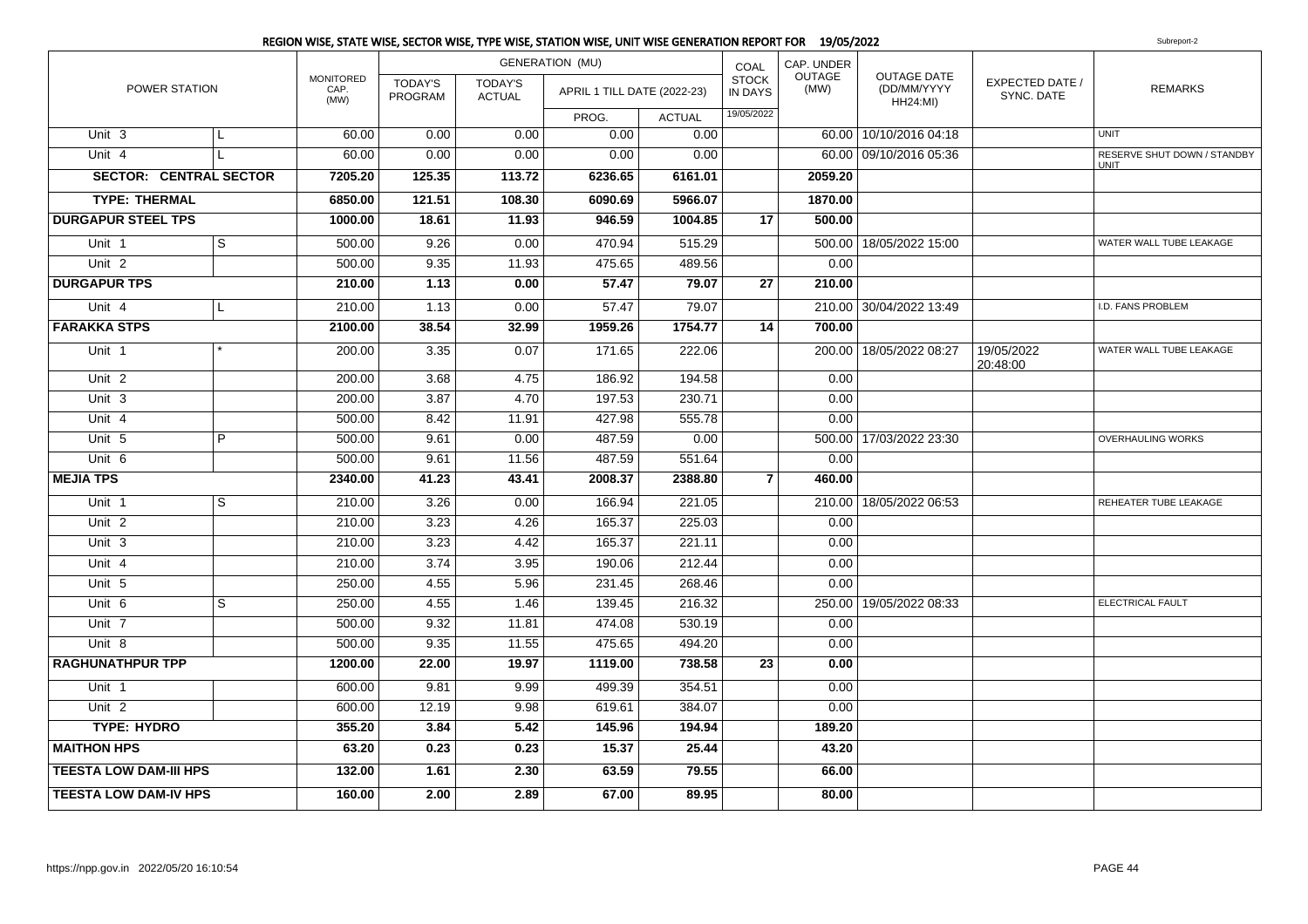|                                                  |                                  |                           |                                 | REGION WISE, STATE WISE, SECTOR WISE, TYPE WISE, STATION WISE, UNIT WISE GENERATION REPORT FOR 19/05/2022 |                          |                                |                |                                               |                               | Subreport-2    |
|--------------------------------------------------|----------------------------------|---------------------------|---------------------------------|-----------------------------------------------------------------------------------------------------------|--------------------------|--------------------------------|----------------|-----------------------------------------------|-------------------------------|----------------|
|                                                  |                                  |                           |                                 | <b>GENERATION (MU)</b>                                                                                    |                          | COAL                           | CAP. UNDER     |                                               |                               |                |
| POWER STATION                                    | <b>MONITORED</b><br>CAP.<br>(MW) | <b>TODAY'S</b><br>PROGRAM | <b>TODAY'S</b><br><b>ACTUAL</b> | APRIL 1 TILL DATE (2022-23)                                                                               |                          | <b>STOCK</b><br><b>IN DAYS</b> | OUTAGE<br>(MW) | OUTAGE DATE<br>(DD/MM/YYYY<br><b>HH24:MI)</b> | EXPECTED DATE /<br>SYNC. DATE | <b>REMARKS</b> |
|                                                  |                                  |                           |                                 | PROG.                                                                                                     | <b>ACTUAL</b>            | 19/05/2022                     |                |                                               |                               |                |
|                                                  |                                  |                           |                                 |                                                                                                           | <b>NORTH EASTERN</b>     |                                |                |                                               |                               |                |
| <b>REGION TOTAL</b>                              | 4532.95                          | 52.82                     | 72.13                           | 2193.18                                                                                                   | 2889.73                  |                                | 549.12         |                                               |                               |                |
|                                                  |                                  |                           |                                 |                                                                                                           | <b>ARUNACHAL PRADESH</b> |                                |                |                                               |                               |                |
| <b>STATE TOTAL</b>                               | 1115.00                          | 12.61                     | 15.74                           | 426.59                                                                                                    | 461.80                   |                                | 150.00         |                                               |                               |                |
| <b>SECTOR: CENTRAL SECTOR</b>                    | 1115.00                          | 12.61                     | 15.74                           | 426.59                                                                                                    | 461.80                   |                                | 150.00         |                                               |                               |                |
| <b>TYPE: HYDRO</b>                               | 1115.00                          | 12.61                     | 15.74                           | 426.59                                                                                                    | 461.80                   |                                | 150.00         |                                               |                               |                |
| <b>KAMENG HPS</b>                                | 600.00                           | 7.32                      | 5.05                            | 223.08                                                                                                    | 140.62                   |                                | 150.00         |                                               |                               |                |
| <b>LOWER SUBANSIRI HEP</b>                       |                                  | 0.00                      | 0.00                            | 0.00                                                                                                      | 0.00                     |                                | 0.00           |                                               |                               |                |
| <b>PARE</b>                                      | 110.00                           | 1.68                      | 2.88                            | 57.92                                                                                                     | 82.44                    |                                | 0.00           |                                               |                               |                |
| <b>RANGANADI HPS</b>                             | 405.00                           | 3.61                      | 7.81                            | 145.59                                                                                                    | 238.74                   |                                | 0.00           |                                               |                               |                |
|                                                  |                                  |                           |                                 |                                                                                                           | <b>ASSAM</b>             |                                |                |                                               |                               |                |
| <b>STATE TOTAL</b>                               | 1720.36                          | 19.42                     | 29.33                           | 862.58                                                                                                    | 1296.19                  |                                | 337.12         |                                               |                               |                |
| <b>SECTOR: STATE SECTOR</b>                      | 429.36                           | 3.78                      | 5.71                            | 186.14                                                                                                    | 255.24                   |                                | 87.12          |                                               |                               |                |
| TYPE: THER (GT)                                  | 329.36                           | 3.20                      | 4.83                            | 167.12                                                                                                    | 222.49                   |                                | 87.12          |                                               |                               |                |
| <b>LAKWA GT</b>                                  | 97.20                            | 0.65                      | $\overline{1.42}$               | 45.95                                                                                                     | 64.28                    |                                | 20.00          |                                               |                               |                |
| <b>LAKWA REPLACEMENT POWER</b><br><b>PROJECT</b> | 69.76                            | 1.53                      | 1.36                            | 69.07                                                                                                     | 65.89                    |                                | 9.96           |                                               |                               |                |
| <b>NAMRUP CCPP</b>                               | 162.40                           | 1.02                      | 2.05                            | 52.10                                                                                                     | 92.32                    |                                | 57.15          |                                               |                               |                |
| <b>TYPE: HYDRO</b>                               | 100.00                           | 0.58                      | 0.88                            | 19.02                                                                                                     | 32.75                    |                                | 0.00           |                                               |                               |                |
| <b>KARBI LANGPI HPS</b>                          | 100.00                           | 0.58                      | 0.88                            | 19.02                                                                                                     | 32.75                    |                                | 0.00           |                                               |                               |                |
| <b>SECTOR: CENTRAL SECTOR</b>                    | 1291.00                          | 15.64                     | 23.62                           | 676.44                                                                                                    | 1040.95                  |                                | 250.00         |                                               |                               |                |
| <b>TYPE: THERMAL</b>                             | 750.00                           | 10.57                     | 17.60                           | 442.83                                                                                                    | 781.16                   |                                | 0.00           |                                               |                               |                |
| <b>BONGAIGAON TPP</b>                            | 750.00                           | 10.57                     | 17.60                           | 442.83                                                                                                    | 781.16                   | 6                              | 0.00           |                                               |                               |                |
| Unit 1                                           | 250.00                           | 3.61                      | 5.91                            | 87.59                                                                                                     | 244.45                   |                                | 0.00           |                                               |                               |                |
| Unit 2                                           | 250.00                           | 3.35                      | 5.86                            | 171.65                                                                                                    | 268.58                   |                                | 0.00           |                                               |                               |                |
| Unit 3                                           | 250.00                           | 3.61                      | 5.83                            | 183.59                                                                                                    | 268.13                   |                                | 0.00           |                                               |                               |                |
| TYPE: THER (GT)                                  | 291.00                           | 4.20                      | 6.02                            | 209.08                                                                                                    | 259.79                   |                                | 0.00           |                                               |                               |                |
| <b>KATHALGURI CCPP</b>                           | 291.00                           | 4.20                      | 6.02                            | 209.08                                                                                                    | 259.79                   |                                | 0.00           |                                               |                               |                |
| <b>TYPE: HYDRO</b>                               | 250.00                           | 0.87                      | 0.00                            | 24.53                                                                                                     | 0.00                     |                                | 250.00         |                                               |                               |                |
| <b>KHONDONG HPS</b>                              | 50.00                            | 0.87                      | 0.00                            | 24.53                                                                                                     | 0.00                     |                                | 50.00          |                                               |                               |                |
| <b>KOPILI HPS</b>                                | 200.00                           | 0.00                      | 0.00                            | 0.00                                                                                                      | 0.00                     |                                | 200.00         |                                               |                               |                |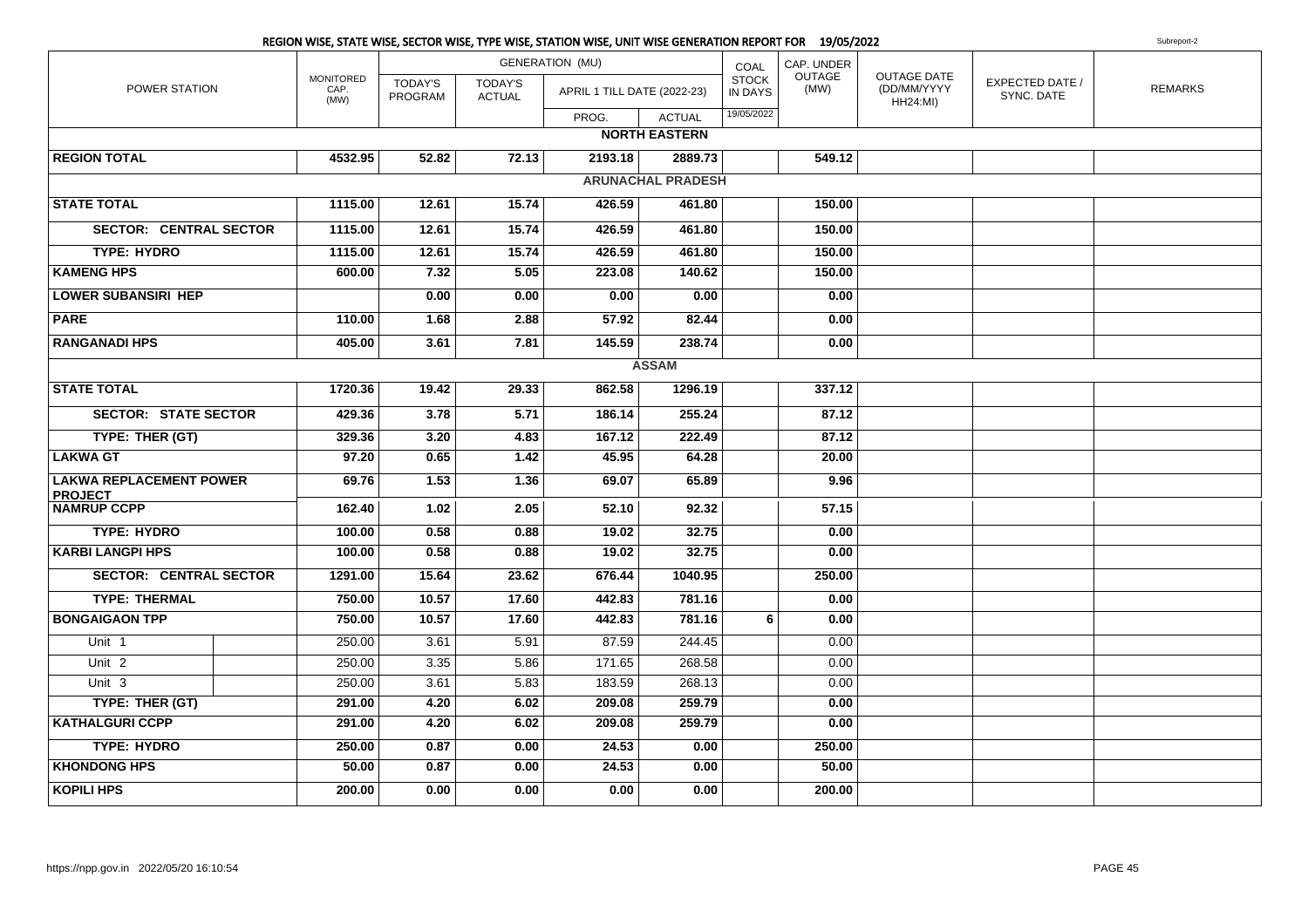|                                |                                  |                           |                                 | REGION WISE, STATE WISE, SECTOR WISE, TYPE WISE, STATION WISE, UNIT WISE GENERATION REPORT FOR 19/05/2022 |                  |                         |                |                                                      |                               | Subreport-2    |
|--------------------------------|----------------------------------|---------------------------|---------------------------------|-----------------------------------------------------------------------------------------------------------|------------------|-------------------------|----------------|------------------------------------------------------|-------------------------------|----------------|
|                                |                                  |                           |                                 | <b>GENERATION (MU)</b>                                                                                    |                  | COAL                    | CAP. UNDER     |                                                      |                               |                |
| POWER STATION                  | <b>MONITORED</b><br>CAP.<br>(MW) | <b>TODAY'S</b><br>PROGRAM | <b>TODAY'S</b><br><b>ACTUAL</b> | APRIL 1 TILL DATE (2022-23)                                                                               |                  | <b>STOCK</b><br>IN DAYS | OUTAGE<br>(MW) | <b>OUTAGE DATE</b><br>(DD/MM/YYYY<br><b>HH24:MI)</b> | EXPECTED DATE /<br>SYNC. DATE | <b>REMARKS</b> |
|                                |                                  |                           |                                 | PROG.                                                                                                     | <b>ACTUAL</b>    | 19/05/2022              |                |                                                      |                               |                |
|                                |                                  |                           |                                 |                                                                                                           | <b>MANIPUR</b>   |                         |                |                                                      |                               |                |
| <b>STATE TOTAL</b>             | 141.00                           | 1.61                      | 2.52                            | 60.59                                                                                                     | 42.01            |                         | 0.00           |                                                      |                               |                |
| <b>SECTOR: STATE SECTOR</b>    | 36.00                            | 0.00                      | 0.00                            | 0.00                                                                                                      | 0.00             |                         | 0.00           |                                                      |                               |                |
| TYPE: THER (DG)                | 36.00                            | 0.00                      | 0.00                            | 0.00                                                                                                      | 0.00             |                         | 0.00           |                                                      |                               |                |
| <b>LEIMAKHONG DG</b>           | 36.00                            | 0.00                      | 0.00                            | 0.00                                                                                                      | 0.00             |                         | 0.00           |                                                      |                               |                |
| <b>SECTOR: CENTRAL SECTOR</b>  | 105.00                           | 1.61                      | 2.52                            | 60.59                                                                                                     | 42.01            |                         | 0.00           |                                                      |                               |                |
| <b>TYPE: HYDRO</b>             | 105.00                           | 1.61                      | 2.52                            | 60.59                                                                                                     | 42.01            |                         | 0.00           |                                                      |                               |                |
| <b>LOKTAK HPS</b>              | 105.00                           | 1.61                      | 2.52                            | 60.59                                                                                                     | 42.01            |                         | 0.00           |                                                      |                               |                |
|                                |                                  |                           |                                 |                                                                                                           | <b>MEGHALAYA</b> |                         |                |                                                      |                               |                |
| <b>STATE TOTAL</b>             | 322.00                           | 2.16                      | 4.77                            | 76.04                                                                                                     | 126.83           |                         | 0.00           |                                                      |                               |                |
| <b>SECTOR: STATE SECTOR</b>    | 322.00                           | 2.16                      | 4.77                            | 76.04                                                                                                     | 126.83           |                         | 0.00           |                                                      |                               |                |
| <b>TYPE: HYDRO</b>             | 322.00                           | 2.16                      | 4.77                            | 76.04                                                                                                     | 126.83           |                         | 0.00           |                                                      |                               |                |
| <b>KYRDEMKULAI HPS</b>         | 60.00                            | 0.23                      | 0.39                            | 10.37                                                                                                     | 15.37            |                         | 0.00           |                                                      |                               |                |
| <b>MYNTDU(LESHKA) St-1 HPS</b> | 126.00                           | 1.13                      | 2.44                            | 29.47                                                                                                     | 68.56            |                         | 0.00           |                                                      |                               |                |
| <b>NEW UMTRU HPS</b>           | 40.00                            | 0.32                      | 0.85                            | 14.08                                                                                                     | 15.47            |                         | 0.00           |                                                      |                               |                |
| <b>UMIAM HPS ST-I</b>          | 36.00                            | 0.16                      | 0.38                            | 7.04                                                                                                      | 11.71            |                         | 0.00           |                                                      |                               |                |
| <b>UMIAM HPS ST-IV</b>         | 60.00                            | 0.32                      | 0.71                            | 15.08                                                                                                     | 15.72            |                         | 0.00           |                                                      |                               |                |
|                                |                                  |                           |                                 |                                                                                                           | <b>MIZORAM</b>   |                         |                |                                                      |                               |                |
| <b>STATE TOTAL</b>             | 60.00                            | 0.10                      | 0.09                            | 4.90                                                                                                      | 4.91             |                         | 30.00          |                                                      |                               |                |
| <b>SECTOR: CENTRAL SECTOR</b>  | 60.00                            | 0.10                      | 0.09                            | 4.90                                                                                                      | 4.91             |                         | 30.00          |                                                      |                               |                |
| <b>TYPE: HYDRO</b>             | 60.00                            | 0.10                      | 0.09                            | 4.90                                                                                                      | 4.91             |                         | 30.00          |                                                      |                               |                |
| <b>TUIRIAL HPS</b>             | 60.00                            | 0.10                      | 0.09                            | 4.90                                                                                                      | 4.91             |                         | 30.00          |                                                      |                               |                |
|                                |                                  |                           |                                 |                                                                                                           | <b>NAGALAND</b>  |                         |                |                                                      |                               |                |
| <b>STATE TOTAL</b>             | 75.00                            | 0.23                      | 0.88                            | 7.37                                                                                                      | 10.18            |                         | 0.00           |                                                      |                               |                |
| <b>SECTOR: CENTRAL SECTOR</b>  | 75.00                            | 0.23                      | 0.88                            | 7.37                                                                                                      | 10.18            |                         | 0.00           |                                                      |                               |                |
| <b>TYPE: HYDRO</b>             | 75.00                            | 0.23                      | 0.88                            | 7.37                                                                                                      | 10.18            |                         | 0.00           |                                                      |                               |                |
| <b>DOYANG HPS</b>              | 75.00                            | 0.23                      | 0.88                            | 7.37                                                                                                      | 10.18            |                         | 0.00           |                                                      |                               |                |
|                                |                                  |                           |                                 |                                                                                                           | <b>TRIPURA</b>   |                         |                |                                                      |                               |                |
| <b>STATE TOTAL</b>             | 1099.60                          | 16.69                     | 18.80                           | 755.11                                                                                                    | 947.81           |                         | 32.00          |                                                      |                               |                |
| <b>SECTOR: STATE SECTOR</b>    | 137.00                           | 1.56                      | 1.36                            | 75.64                                                                                                     | 87.89            |                         | 32.00          |                                                      |                               |                |